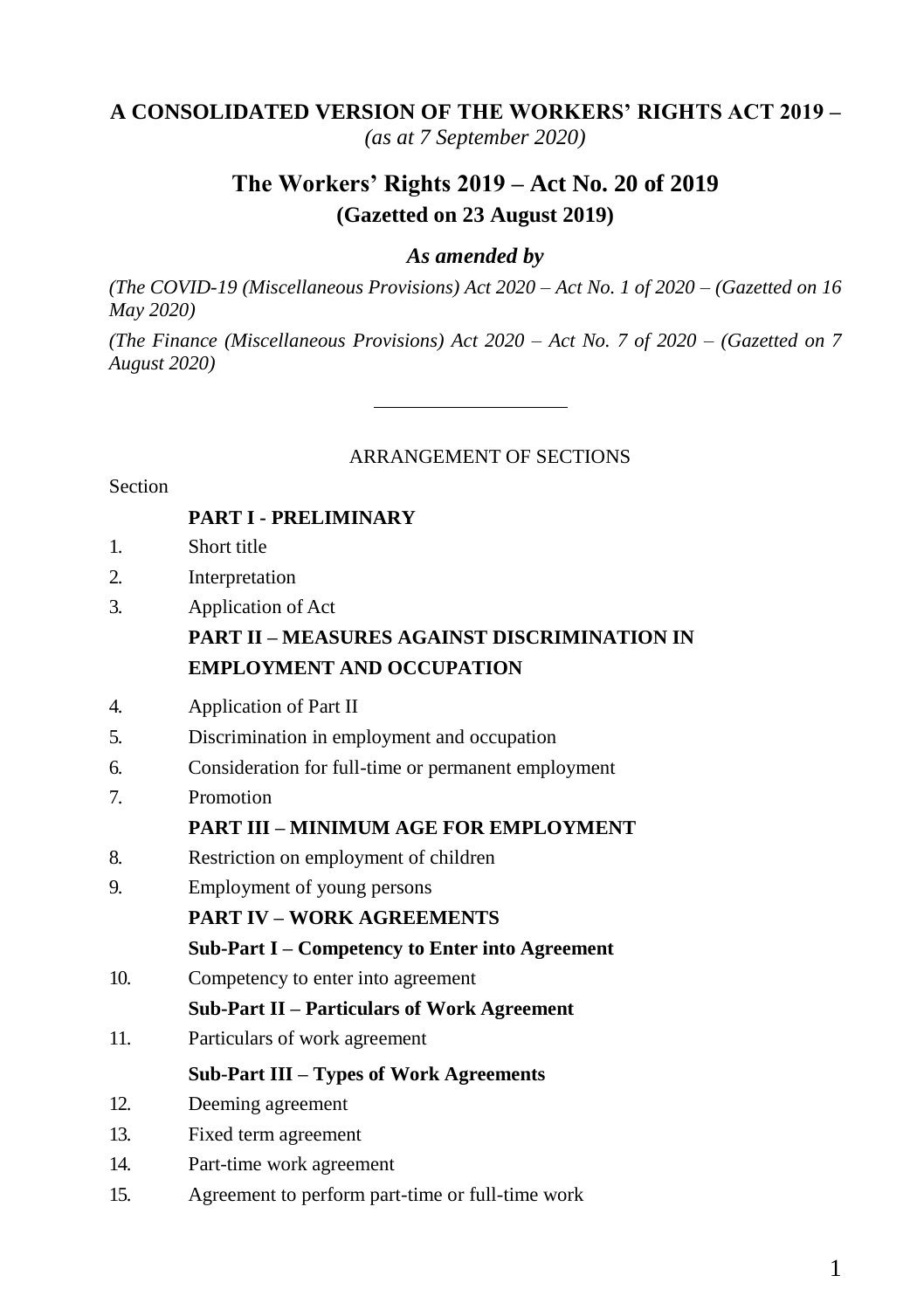| 16.  | Compromise agreement                                                            |
|------|---------------------------------------------------------------------------------|
| 17.  | Atypical work agreement                                                         |
| 17A. | Work from home                                                                  |
|      | <b>Sub-Part IV – Void Agreement</b>                                             |
| 18.  | Void agreement                                                                  |
|      | Sub-Part V - Employment of Worker Under an Agreement or More Than One           |
|      | <b>Agreement Not Interrupted</b>                                                |
| 19.  | Continuous employment                                                           |
|      | <b>PART V – GENERAL CONDITIONS OF EMPLOYMENT</b>                                |
|      | Sub-Part I - Hours of Work and Basic Hourly Rate                                |
|      | Section A – Hours of work                                                       |
| 20.  | Normal working hours                                                            |
| 21.  | Compressed hours                                                                |
| 22.  | Flexitime                                                                       |
| 23.  | Shift work                                                                      |
| 24.  | Overtime                                                                        |
| 24A. | Overtime in connection with COVID-19 period                                     |
|      | Section B – Basic hourly rate                                                   |
| 25.  | Notional calculation of basic hourly rate                                       |
|      | <b>Sub-Part II – Remuneration</b>                                               |
|      | Section A - Equal remuneration for work of equal value                          |
| 26.  | Equal remuneration for work of equal value                                      |
|      | Section B - Remuneration to worker and part-time worker                         |
| 27.  | Payment of remuneration to worker                                               |
| 28.  | Payment of remuneration to part-time worker                                     |
|      | Section C - Joint liability of job contractor and employer as regards           |
|      | remuneration                                                                    |
| 29.  | Joint liability on remuneration                                                 |
|      | Section D – Remuneration in specific circumstances                              |
| 30.  | Payment of remuneration for work performed on public holiday                    |
| 31.  | Payment of remuneration due on termination of agreement                         |
| 32.  | Payment of remuneration in other specific circumstances                         |
|      | Section $E - A$ dditional remuneration to compensate increase in cost of living |
| 33.  | Payment of additional remuneration                                              |
|      | Section EA – Special allowance                                                  |
| 33A. | Payment of special allowance                                                    |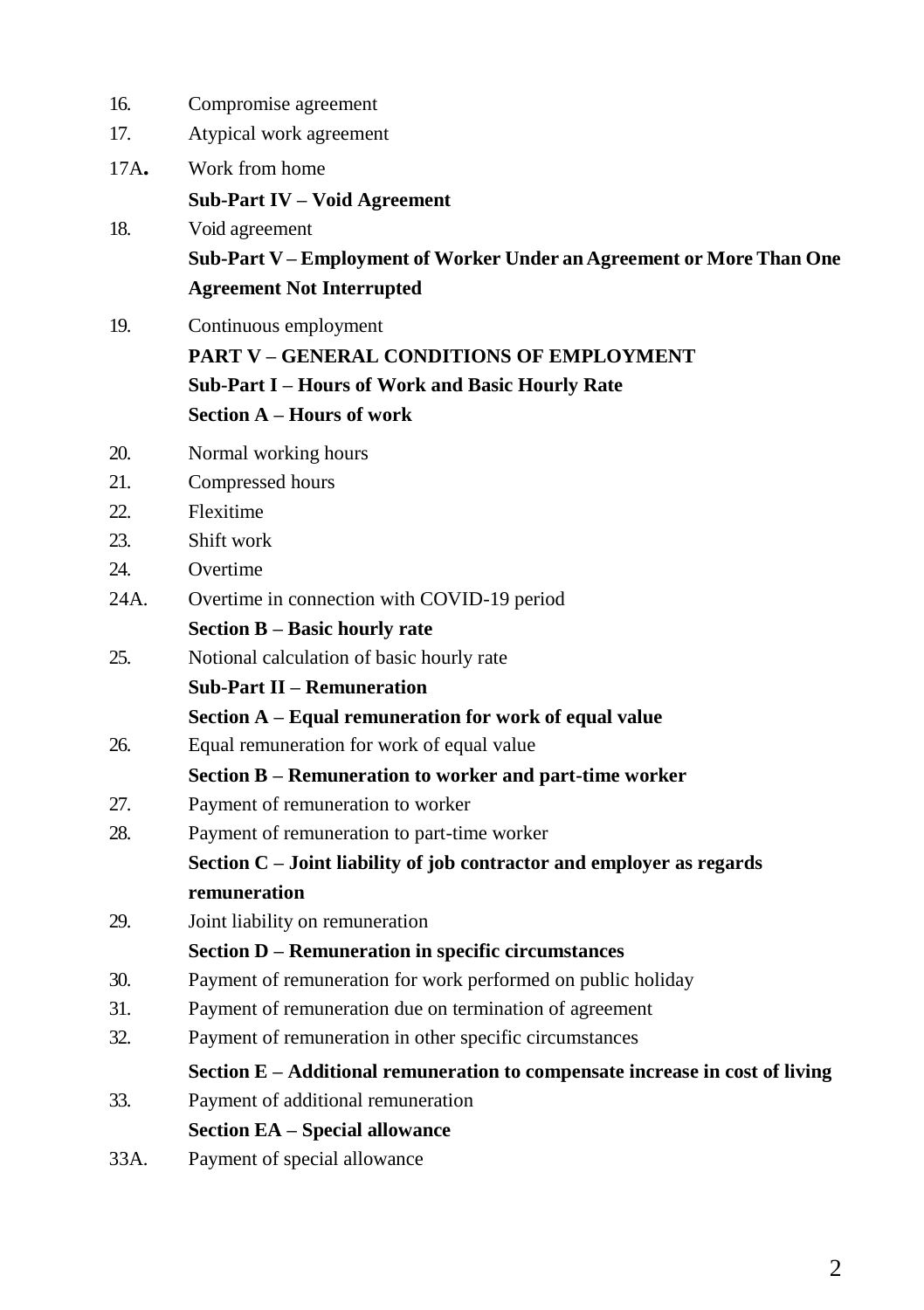|     | Section F - Restriction on deductions from worker's remuneration |
|-----|------------------------------------------------------------------|
| 34. | Restriction on deductions                                        |
|     | <b>Sub-Part III - Failure to Pay Remuneration</b>                |
|     | <b>Section A – Protective order</b>                              |
| 35. | Application for protective order                                 |
| 36. | Grant of protective order                                        |
| 37. | Duration of protective order                                     |
| 38. | Order in respect of immovable property                           |
| 39. | Variation and discharge of protective order                      |
|     | <b>Section B – Wage Guarantee Fund Account</b>                   |
| 40. | Wage Guarantee Fund Account                                      |
| 41. | Payment into Wage Guarantee Fund Account                         |
| 42. | Redemption of claim                                              |
| 43. | Recovery of overpayment of benefit                               |
|     | Sub-Part IV - Other Conditions of Employment                     |
|     | <b>Section A – Meal allowance</b>                                |
| 44. | Meal allowance                                                   |
|     | <b>Section B – Entitlement to leaves</b>                         |
| 45. | Annual leave                                                     |
| 46. | Sick leave                                                       |
| 47. | Vacation leave                                                   |
| 48. | Special leave                                                    |
| 49. | Juror's leave                                                    |
| 50. | Leave to participate in international sport events               |
| 51. | Leave to attend Court                                            |
|     | Section C - Entitlement to maternity and paternity leaves        |
| 52. | Maternity leave and other benefits                               |
| 53. | Paternity leave                                                  |
|     | Section D - End of year bonus                                    |
| 54. | End of year bonus                                                |
|     | Section E - Death grant                                          |
| 55. | Death grant                                                      |
|     | Section $F -$ Other benefits                                     |
| 56. | Meal and tea breaks                                              |
| 57. | Medical facilities                                               |
| 58. | Tools                                                            |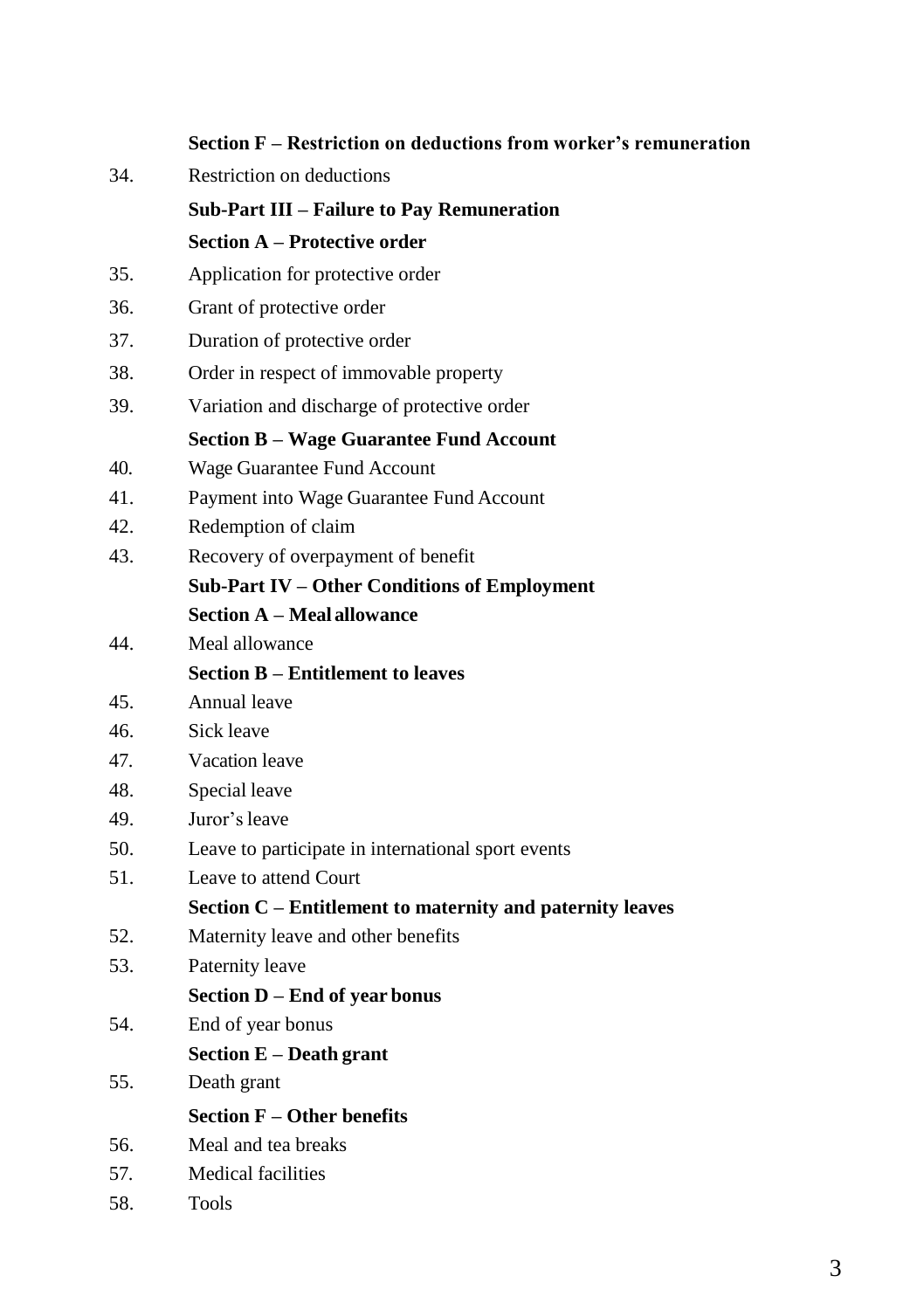- 59. Transport of workers 60. Communication facilities **PART VI – TERMINATION OF AGREEMENT AND REDUCTION OF WORKFORCE Sub-Part I – Procedures Relating to Termination of Agreement** 61. Termination of agreement 62. Termination of appointment under the Constitution 63. Notice of termination of agreement 64. Protection against termination of agreement 65. Notification of charge 66. Suspension 67. Employment following transfer of undertaking 68. Certificate of employment **Sub-Part II – Severance Allowance** 69. Payment of severance allowance 70. Amount of severance allowance 71. Deductions from severance allowance **Sub-Part III – Reduction of Workforce and Closure of Enterprises** 72. Reduction of workforce 72A**.** Reduction of workforce in certain enterprises in the services sector 73. Redundancy Board 74. Functions of Board 75. Organisation and sitting of Board **PART VII – WORKFARE PROGRAMME FUND Sub-Part I – Workfare Programme Fund** 76. Establishment of Workfare Programme Fund 77. Objects of Workfare Programme Fund 78. Payment into and out of Workfare Programme Fund 79. Contribution to Workfare ProgrammeFund **Sub-Part II – Workfare Programme Fund Committee** 80. Workfare Programme Fund Committee 81. Functions of Workfare Programme Fund Committee **Sub-Part III – Actuarial Valuation and Financial Statements of Workfare Programme Fund** 82. Actuarial valuation of Workfare Programme Fund
- 83. Financial statements of Workfare Programme Fund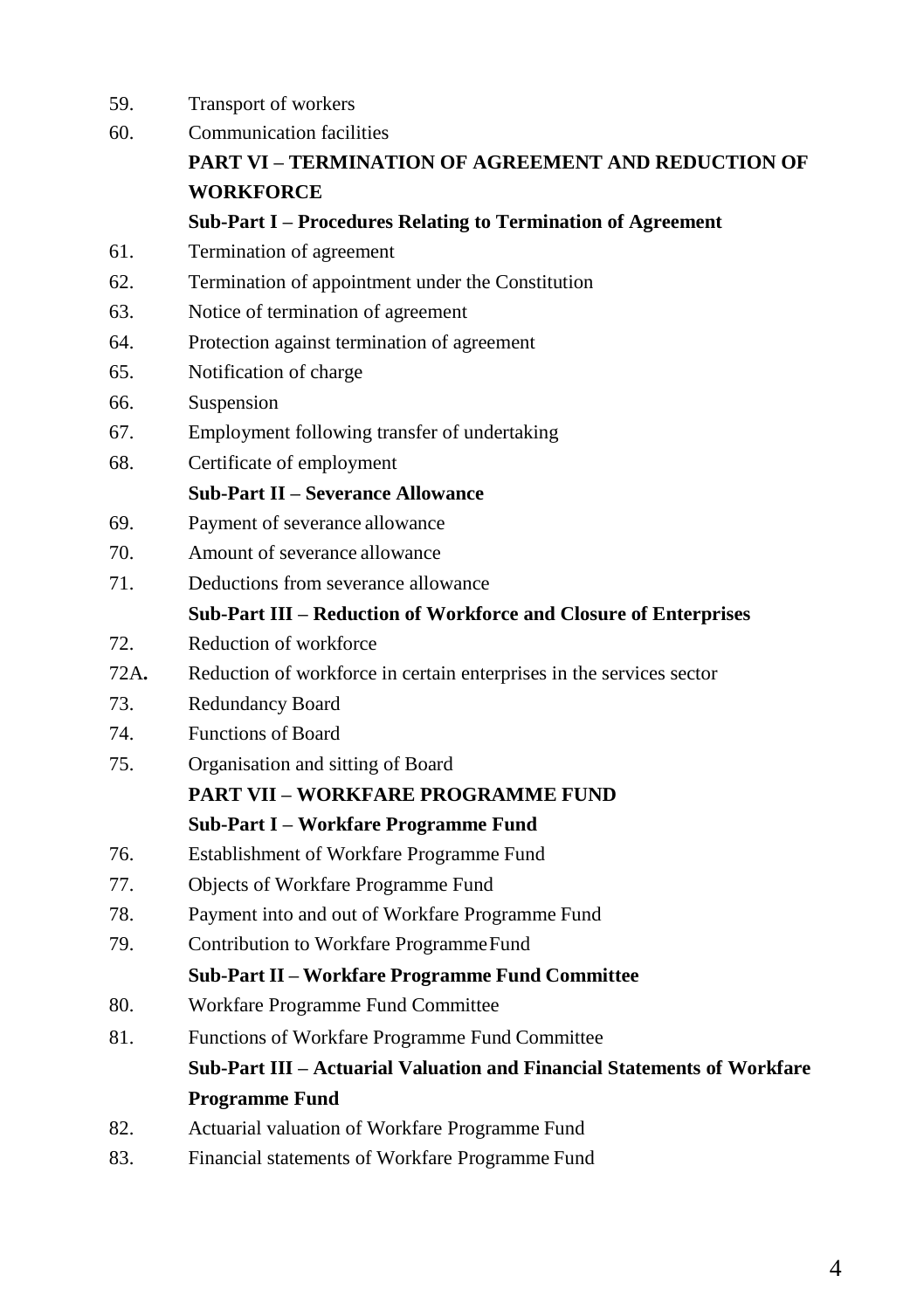|      | Sub-Part IV - Transition Unemployment Benefit, Industrial Injury      |
|------|-----------------------------------------------------------------------|
|      | <b>Allowance and Recovery of Overpayment</b>                          |
| 84.  | Transition unemployment benefit                                       |
| 85.  | Industrial injury allowance                                           |
| 86.  | Recovery of overpayment                                               |
|      | <b>PART VIII – PORTABLE RETIREMENT GRATUITY FUND</b>                  |
| 87.  | Interpretation of Part VIII                                           |
| 88.  | Establishment of Portable Retirement Gratuity Fund                    |
| 89.  | Object of Portable Retirement Gratuity Fund                           |
| 90.  | Eligibility to join Portable Retirement Gratuity Fund                 |
| 91.  | Administration of Portable Retirement Gratuity Fund                   |
| 92.  | Payment into and out of Portable Retirement Gratuity Fund             |
| 93.  | Individual account in respect of every worker or self-employed        |
| 94.  | Contributions to Portable Retirement Gratuity Fund                    |
| 95.  | Contributions for past services                                       |
| 96.  | Shortfall or surplus of contributions                                 |
| 97.  | Joint liability of employer and job contractor to pay contributions   |
| 98.  | Circumstances in which gratuity may be granted                        |
| 99.  | Payment of gratuity in case of employment with same employer          |
| 100. | Payment of gratuity in case of employment with one or more employers  |
| 101. | Recovery of contribution by Director-General                          |
| 102. | Information to be furnished to Director-General and administrator     |
| 103. | Remittance of contributions by Director-General                       |
| 104. | Establishment of Portable Retirement Gratuity Fund Advisory Committee |
| 105. | <b>Investment Committee</b>                                           |
| 106. | Audited accounts of Portable Retirement Gratuity Fund                 |
| 107. | Statement of account                                                  |
| 108. | Surcharge on late contributions or late return                        |
|      | PART IX – GRATUITY ON RETIREMENT AND AT DEATH                         |
|      | <b>Sub-Part I – Gratuity on Retirement</b>                            |
| 109. | Gratuity on retirement                                                |
|      | Sub-Part II - Gratuity at Death                                       |
| 110. | Gratuity at death                                                     |
|      | <b>PART X – ENTITLEMENT OF WORKERS IN SUGAR INDUSTRY</b>              |
| 111. | Interpretation of Part X                                              |
| 112. | Continuous employment of existing workers in sugar industry           |
| 113. | Workers employed by job contractor                                    |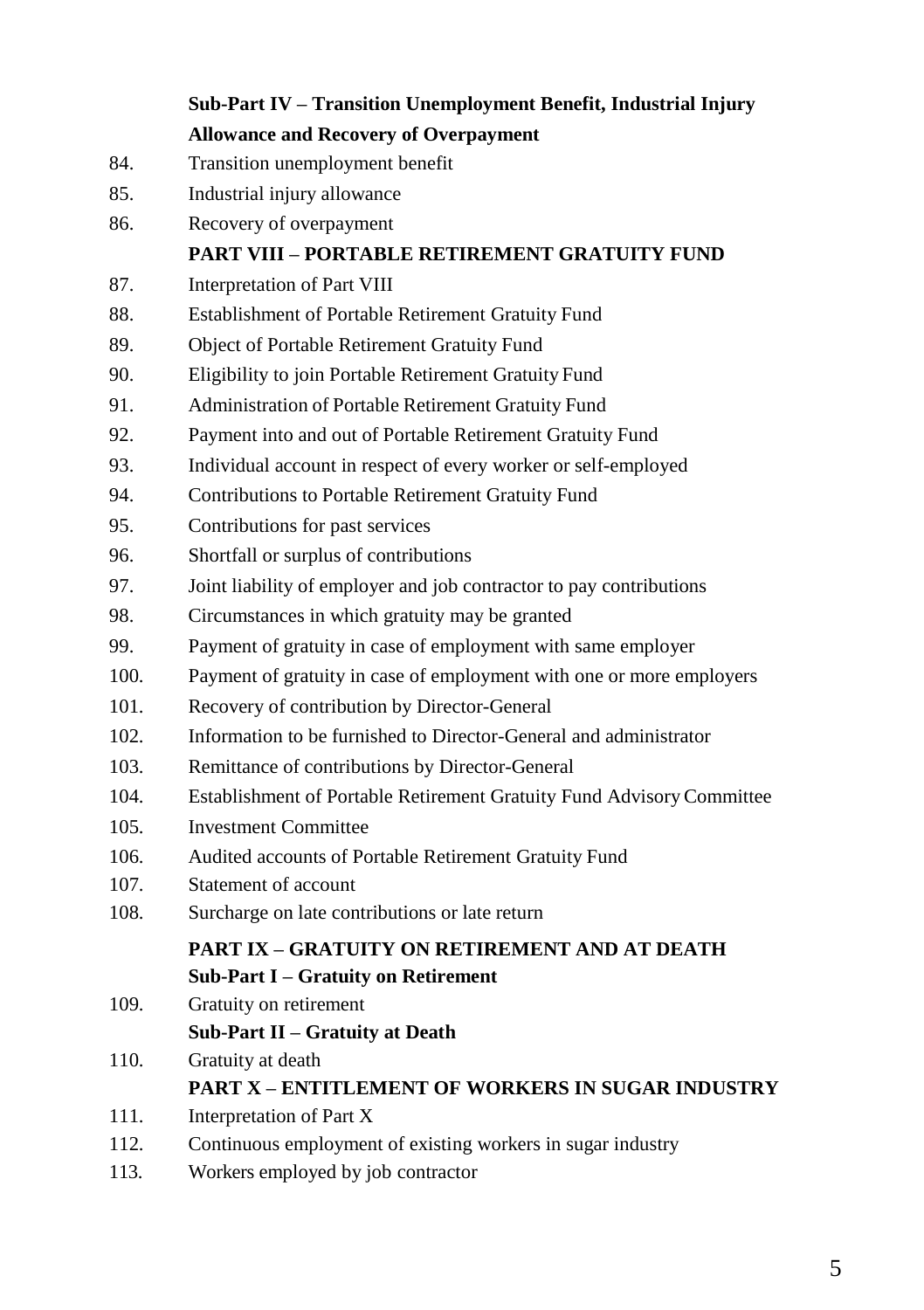#### **PART XI – VIOLENCE AT WORK**

114. Violence at work

#### **PART XII – ADMINISTRATION**

- 115. Register of employers
- 116. Keeping of records
- 117. Labour inspection
- 118. Power to make enquiries
- 119. Power to summon
- 120. Complaint procedure
- 121. Notice of compliance

#### **PART XIII – MISCELLANEOUS**

- 122. Protection from liability
- 123. Offences
- 124. Regulations
- 125. Repeal
- 126. Consequential amendments
- 127. Savings and transitional provisions
- 128. Commencement

FIRST SCHEDULE

SECOND SHEDULE

THIRD SCHEDULE

FOURTH SCHEDULE

FIFTH SCHEDULE SIXTH SCHEDULE SEVENTH SCHEDULE EIGHTH SCHEDULE NINTH SCHEDULE TENTH SCHEDULE

ELEVENTH SCHEDULE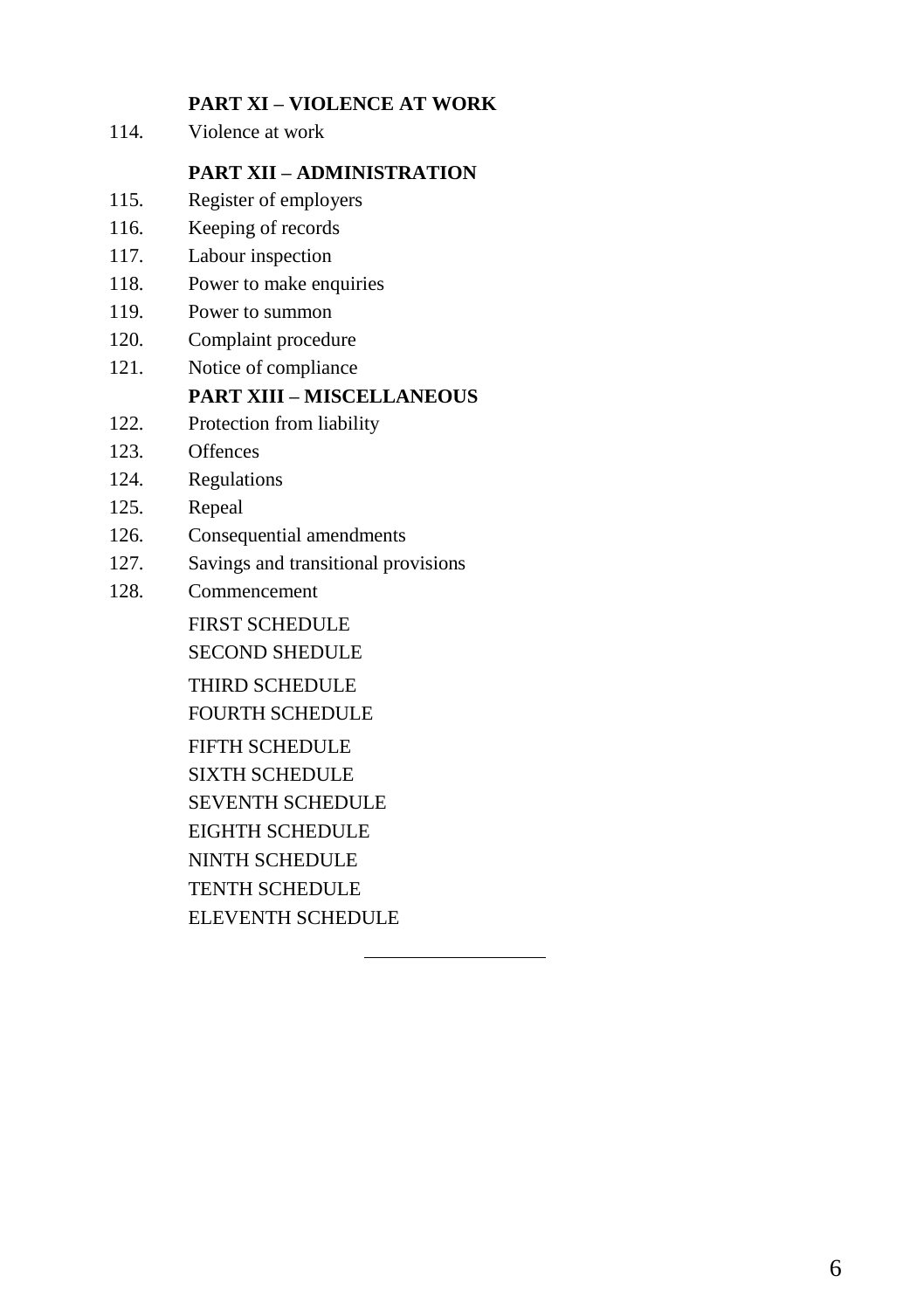# **An Act**

# **To provide a modern and comprehensive legislative framework for the protection of workers, and to provide for matters related thereto**

ENACTED by the Parliament of Mauritius, as follows –

## **PART I – PRELIMINARY**

## **1. Short title**

This Act may be cited as the Workers' Rights Act 2019.

## **2. Interpretation**

In this  $Act -$ 

"agreement" means a contract of employment between anemployer and a worker, whether oral, written, implied or express;

"basic wage or salary", in relation to a worker, means –

- (a) where the terms and conditions of employment of the worker are governed by Remuneration Regulations or Wages Regulations, an arbitral award or an agreement, the basic wage or salary prescribed in the corresponding Remuneration Regulations or Wages Regulations, award or agreement, or where the employer pays a higher wage or salary, the higher wage or salary so paid excluding payment for overtime, any bonus or allowance, by whatever name called, paid over and above the wage or salary and whether paid in cash or in kind;
- (b) in any other case, all the emoluments received by the worker, excluding payment for overtime, any bonus or allowance, by whatever name called;

*(Amended by the Finance (Miscellaneous Provisions) Act 2020 – Act No.7 of 2020 w.e f 7 August 2020)*

"Board" means the Redundancy Board referred to in section 73;

"child" means a person under the age of 16;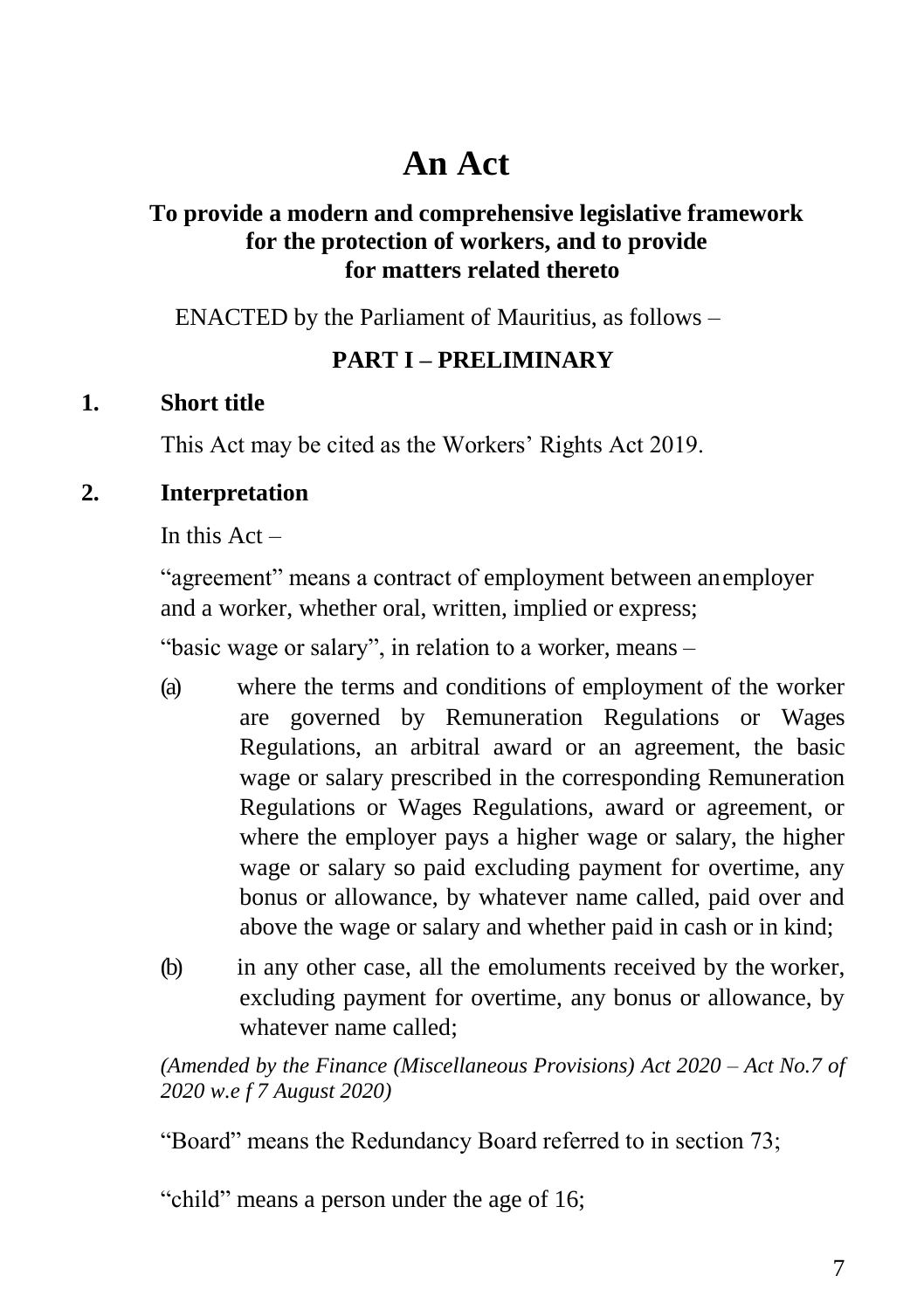"collective agreement" has the same meaning as in the Employment Relations Act;

"continuous employment" means the employment of a worker under an agreement or under more than one agreement where the interval between an agreement and the next agreement does not exceed 28 days;

"Court" means the Industrial Court;

"Director-General" has the same meaning as in the Mauritius Revenue Authority Act;

"earnings" –

- (a) means basic wages specified in any Remuneration Regulations or Wages Regulations or such wages paid by an employer;and
- (b) includes
	- (i) wages earned pursuant to sections 24, 27(5), 30 and 40;
	- (ii) wages paid under sections 14, 17, 21, 22, 23, 28, 31, 32, 33, 45, 46, 47, 48, 49, 50, 51, 52(1), (4), (5) and (6) and 53;
	- (iii) any sum of money, by whatever name called, including commission and any productivity payment, paid to a worker, in respect of any work performed by him, in addition to the basic wages agreed upon between him and the employer; and
	- (iv) any payment made under any Remuneration Regulations or Wages Regulations in respect of extra work, public holidays, additional remuneration, leave taken or refunded, wages for replacing another worker drawing higher remuneration, or wages paid to a part-time or atypical worker, and any allowance paid under the Remuneration Regulations or Wages Regulations;

*(Amended by the Finance (Miscellaneous Provisions) Act 2020 – Act No. 7 of 2020 w.e.f 7August 2020)*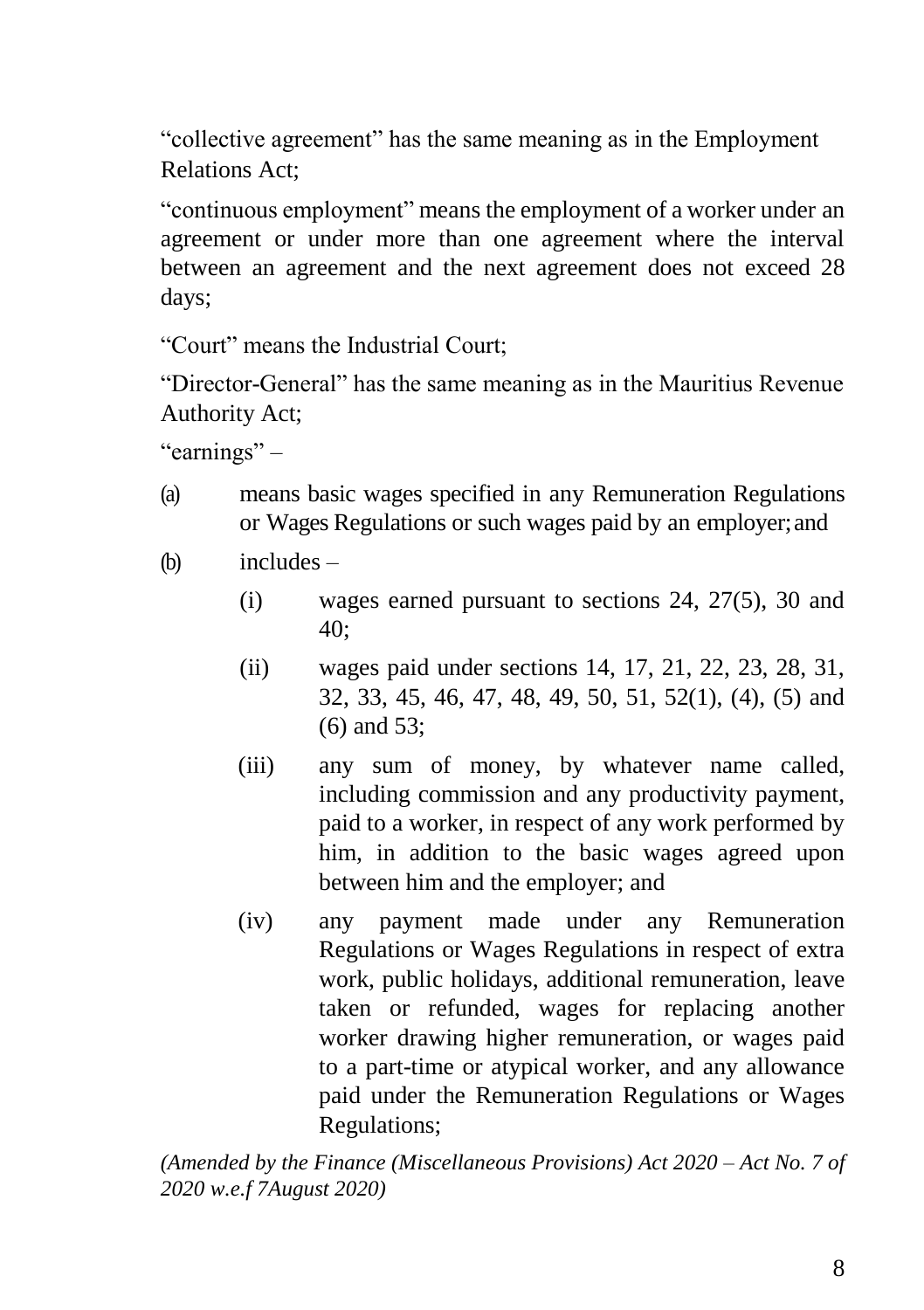"emoluments" means any payment in money or money's worth which is salary, wages, leave pay, fee, overtime pay, perquisite, allowance, bonus, gratuity, commission or other reward or remuneration, by whatever name called, in respect of, or in relation to, the office or employment of a worker;

"employer", subject to sections  $72$ ,  $111$  and  $115$  –

- (a) means a person who employs a worker and is responsible for the payment of remuneration to the worker; and
- (b) includes
	- (i) a job contractor;
	- (ii) a person, other than a share worker, who shares the profit or gross earnings of another share worker;

"financial year" means the period of 12 months ending on 30 June in any year;

"fortnight" means any period of 14 consecutive days;

"good and sufficient cause" includes –

- (a) illness or injury certified by a medical practitioner;
- (b) absence authorised by the employer;
- (c) absence due to participation in a lawful strike;

"goods vehicle" has the same meaning as in the Road Traffic Act;

"insolvent" means being placed into compulsory receivership, under administration or in liquidation;

"job contractor" means a person who employs a worker to perform any work or service that the person has contracted to do or provide for another person;

"local authority" has the same meaning as in the Local Government Act;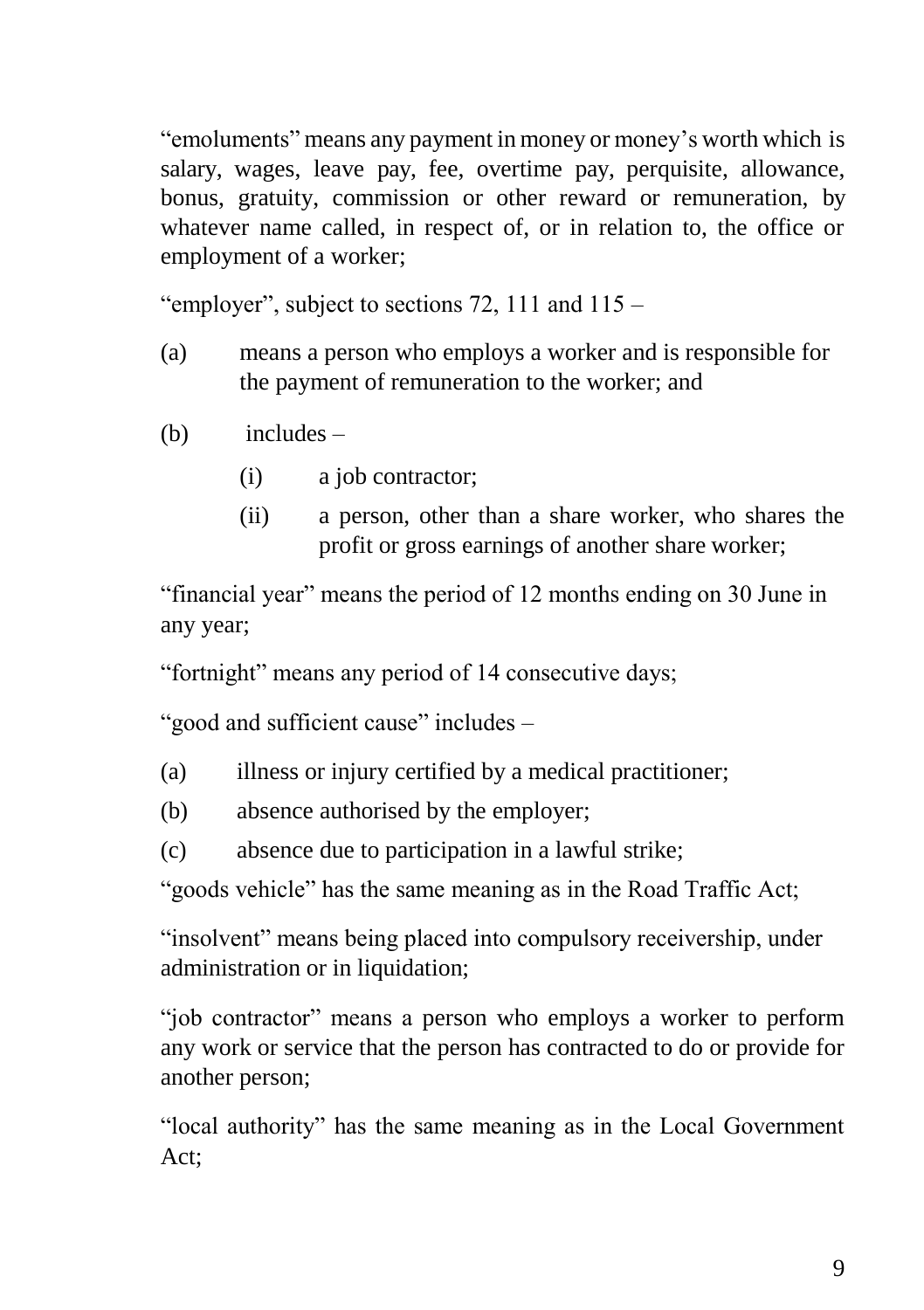"Minister" means the Minister to whom responsibility for the subject of labour and employment relations is assigned;

"Ministry" means the Ministry responsible for the subject of labour and employment relations;

"night work" means any period, whether in shift or otherwise, during which a worker is required to work or to remain at his workplace for at least 5 consecutive hours between 6 p.m. and 6 a.m.;

"non-citizen" has the same meaning as in the Non-Citizen (Employment Restriction) Act;

"notional hourly rate" means the hourly rate calculated in accordance with section 25:

"officer" means an officer designated by the supervising officer;

"part-time worker" means a worker whose normal hours of work are less than those of a comparable full-time worker;

"past service" means service with an employer from the period commencing on the date a worker is employed by the employer up to the date preceding the date prescribed under section 94;

*(Amended by the COVID-19 (Miscellaneous Provisions) Act 2020 – Act No. 1 of 2020 w.e.f 23 March 2020)*

"pay period" means the period during which remuneration is paid under section 27;

"place of work" means a place where work is performed under an agreement;

"productivity payment" –

(a) means any sum of money, by whatever name called, paid to any category of worker in respect of work performed by him, over and above or in addition to the basic work agreed upon between him and his employer, and related to productivity; but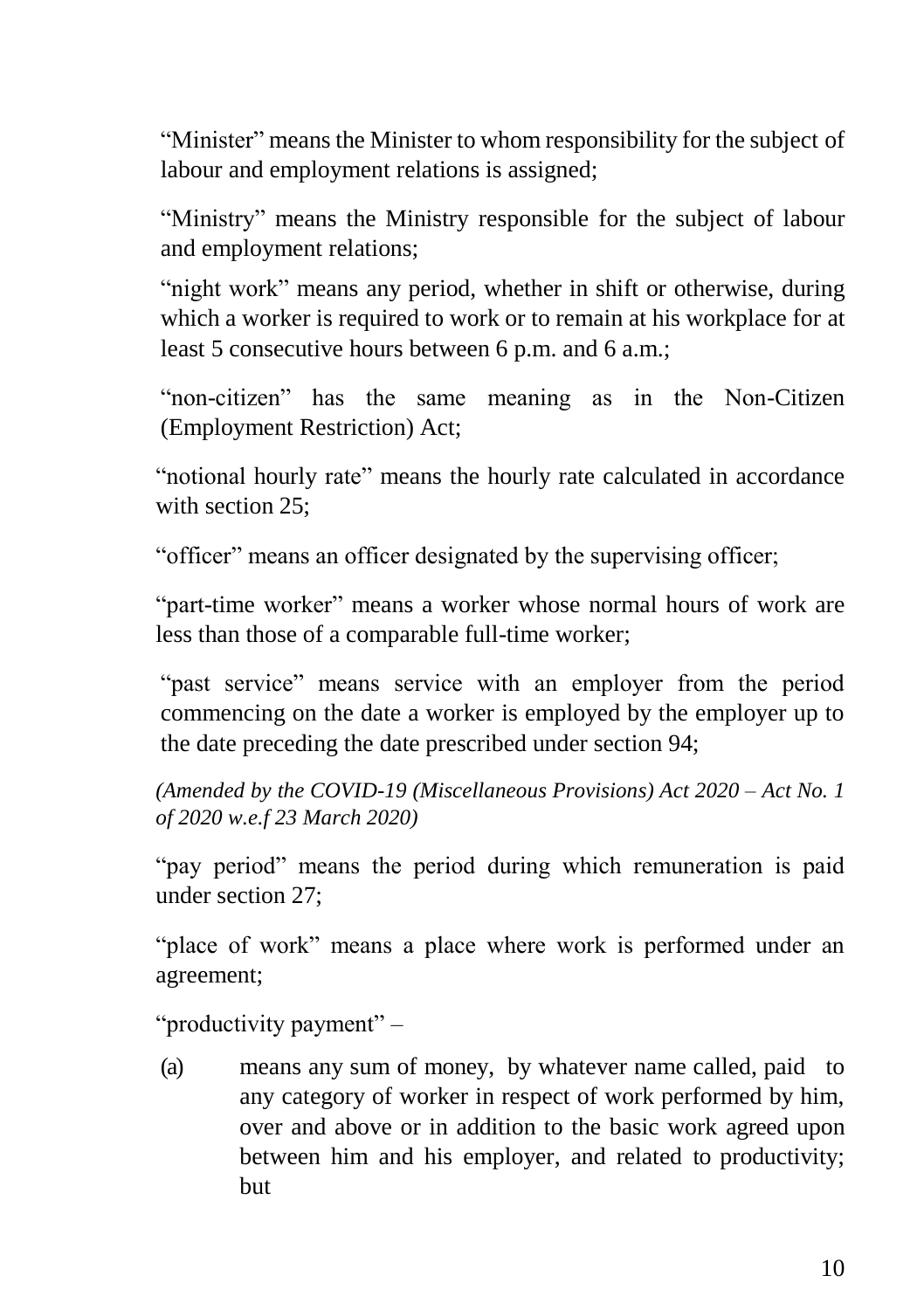(b) does not include payment of attendance bonus equivalent to a maximum of 10 per cent of the worker's basic wages, meal allowance, transport allowance or any other allowances or payment not related to productivity;

"public holiday" has the same meaning as in the Public Holidays Act;

"public officer" has the same meaning as in the Constitution;

"remuneration", subject to section  $40(3)$  –

- (a) means all emoluments, in cash or in kind, earned by aworker under an agreement; and
- (b) includes
	- (i) any sum paid by an employer to a worker to cover expenses incurred in relation to the special nature of his work;
	- (ii) any money to be paid to a job contractor for work by the person employing the job contractor; and
	- (iii) any money due as a share of profits;

"Remuneration Regulations" or "Wages Regulations" has the same meaning as in the Employment Relations Act;

"retirement age" means the date on which a worker attains the age of 65;

"seed capital" means an amount funded from the Workfare Programme Fund to provide for default payment of wages, unpaid contribution under sections 94 and 95, for partial payment of contributions for SMEs and for any other purpose as may be prescribed;

*(Amended by the Finance (Miscellaneous Provisions) Act 2020 – Act No. 7 of 2020 w.e.f 7August 2020)*

"severance allowance" means an amount of money calculated in accordance with section 70;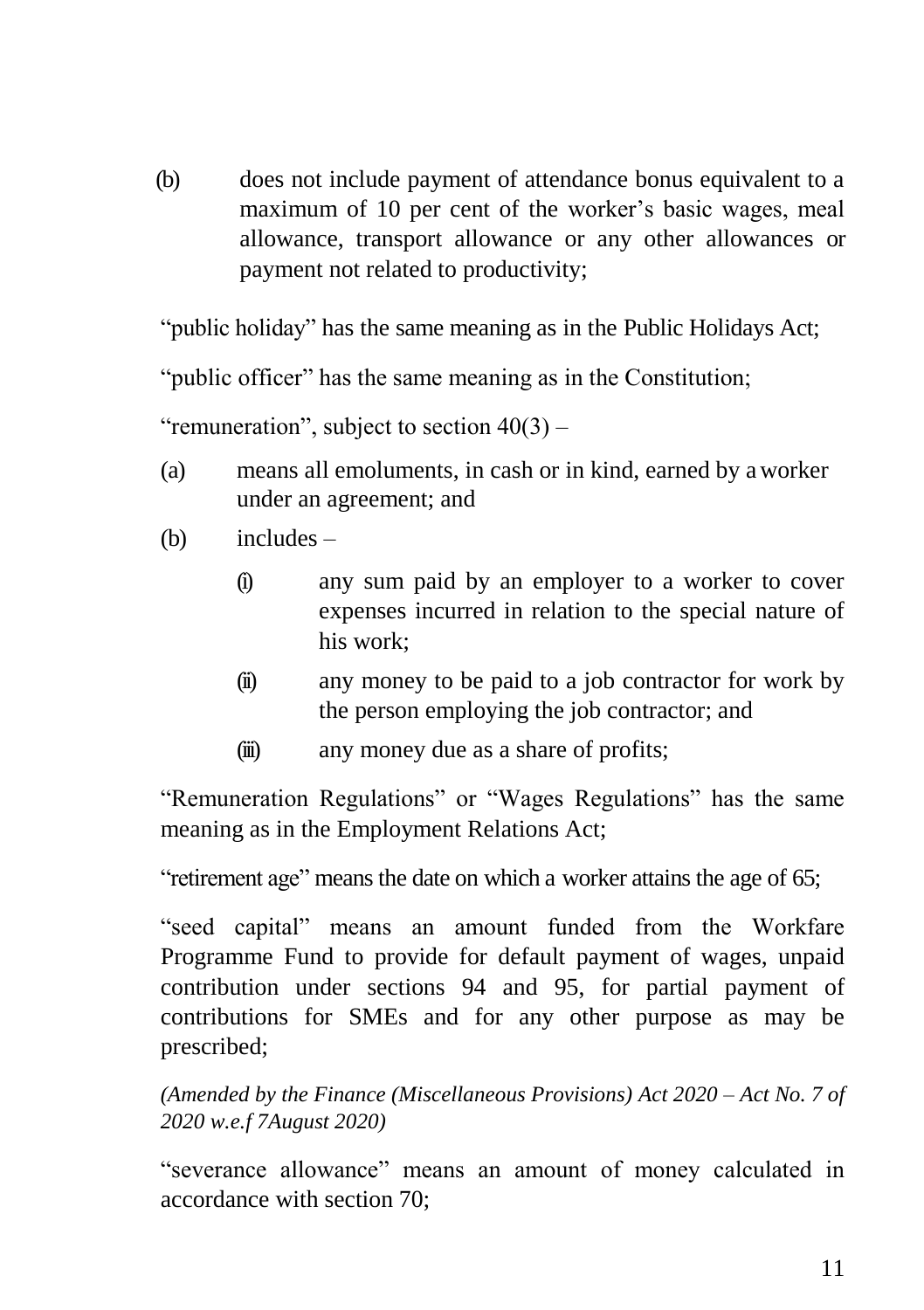"share worker" means a person who –

- (a) is remunerated, wholly or partly, by a share in the profits of the enterprise for which he works, or gross earnings of an enterprise obtained from the work done by him; but
- (b) is not the owner of the main equipment, premises and materials used in the enterprise for which he works;

"shift work" means work organised in 2 or more shifts during a period of 24 consecutive hours;

"shop" means a place where any wholesale or retail trade or business is carried on;

"SME" has the same meaning as in the Small and Medium Enterprises Act 2017;

"stipulated hours" means the hours of work specified in section  $20(1)(a)$  and (b) and (4)(a) or such lesser number of hours of work as may be specified in an agreement;

"supervising officer" means the supervising officer of the Ministry;

"threatening behaviour" means any behaviour or declaration of intention to use force on, or to intimidate, a worker;

"trade or business" means any occupation, calling, trade, business, profession, industry, service or other commercial activity;

"trade union" has the same meaning as in the Employment Relations Act;

"Transition Unemployment Benefit" means the unemployment benefit referred to in section 84;

"Tribunal" means the Employment Relations Tribunal established under the Employment Relations Act;

"undertaking" includes –

(a) any economic, technical, commercial, financial or service activities by way of trade or business, whether or not the trade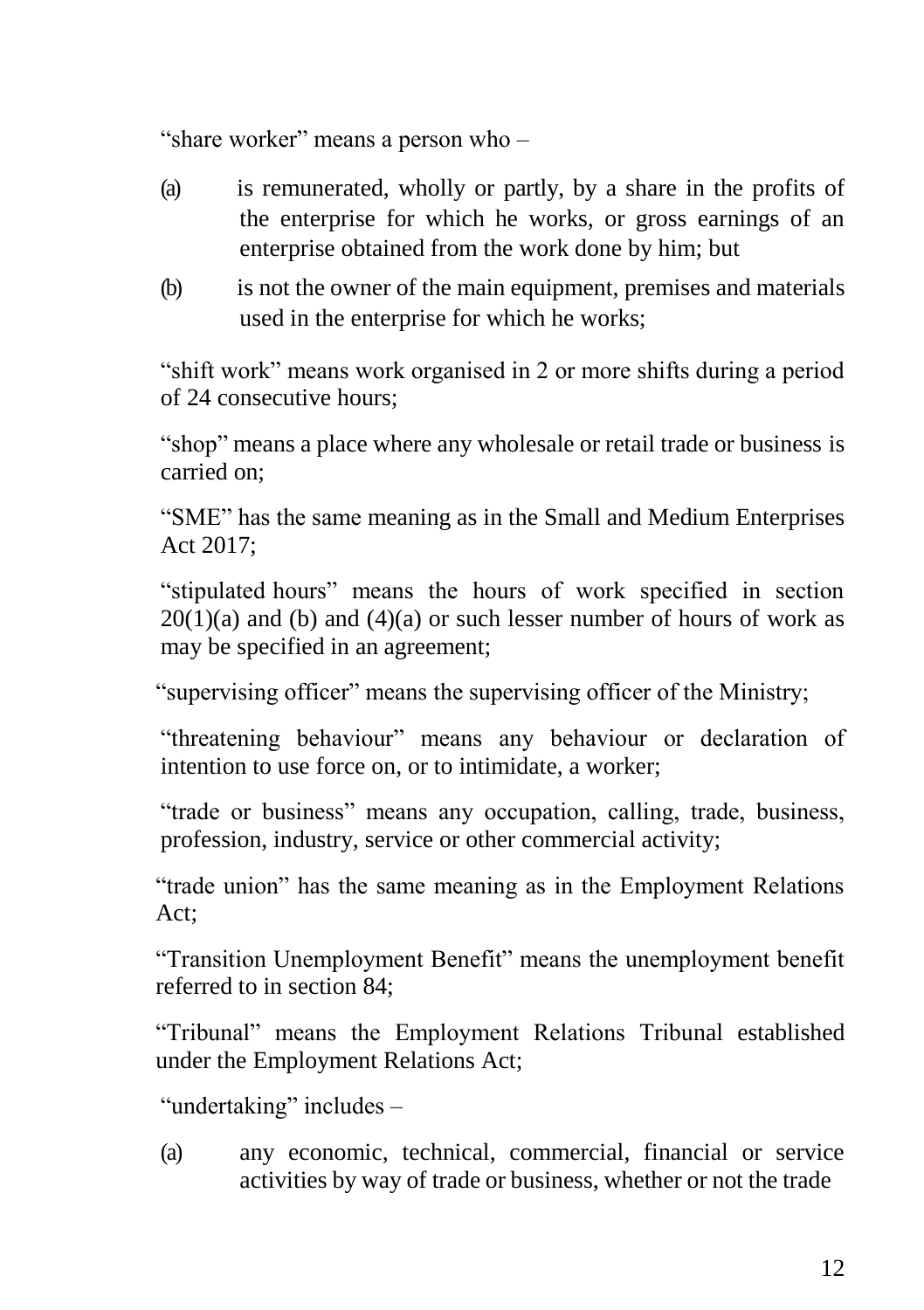or business is carried out for profit, in which workers are employed and the objective is to produce or provide market commodities or services of any kind;

- (b) any Ministry or Government department, statutory body, local authority, and any other form of organisation or body of persons or any part thereof;
- (c) a branch of an undertaking;

"week" means any period of 7 consecutive days;

"week day" means any day other than a public holiday;

"worker", subject to sections 17, 54, 84, 85, 87, Part IX and section  $111 -$ 

- (a) means a person who enters into, or works under an agreement or a contract of apprenticeship, other than a contract of apprenticeship regulated under the Mauritius Institute of Training and Development Act, whether by way of casual work, manual labour, clerical work, or otherwise, and however remunerated; and
- (b) includes
	- (i) a part-time worker;
	- (ii) a former worker, where appropriate; and
	- (iii) a share worker; but
- (c) does not include
	- (i) a job contractor;
	- (ii) a person taking part in a training scheme set up by the Government or under a joint public-private initiative with a view to facilitating the placement of jobseekers in gainful employment;
	- (iii) except in relation to sections 5, 17A, 26, 32(1),  $(1A)$ , (4), (5), (6) and (7), 33, 34, 49, 50, 52, 53, 57 and Parts VI, VII, VIII and XI, a person whose basic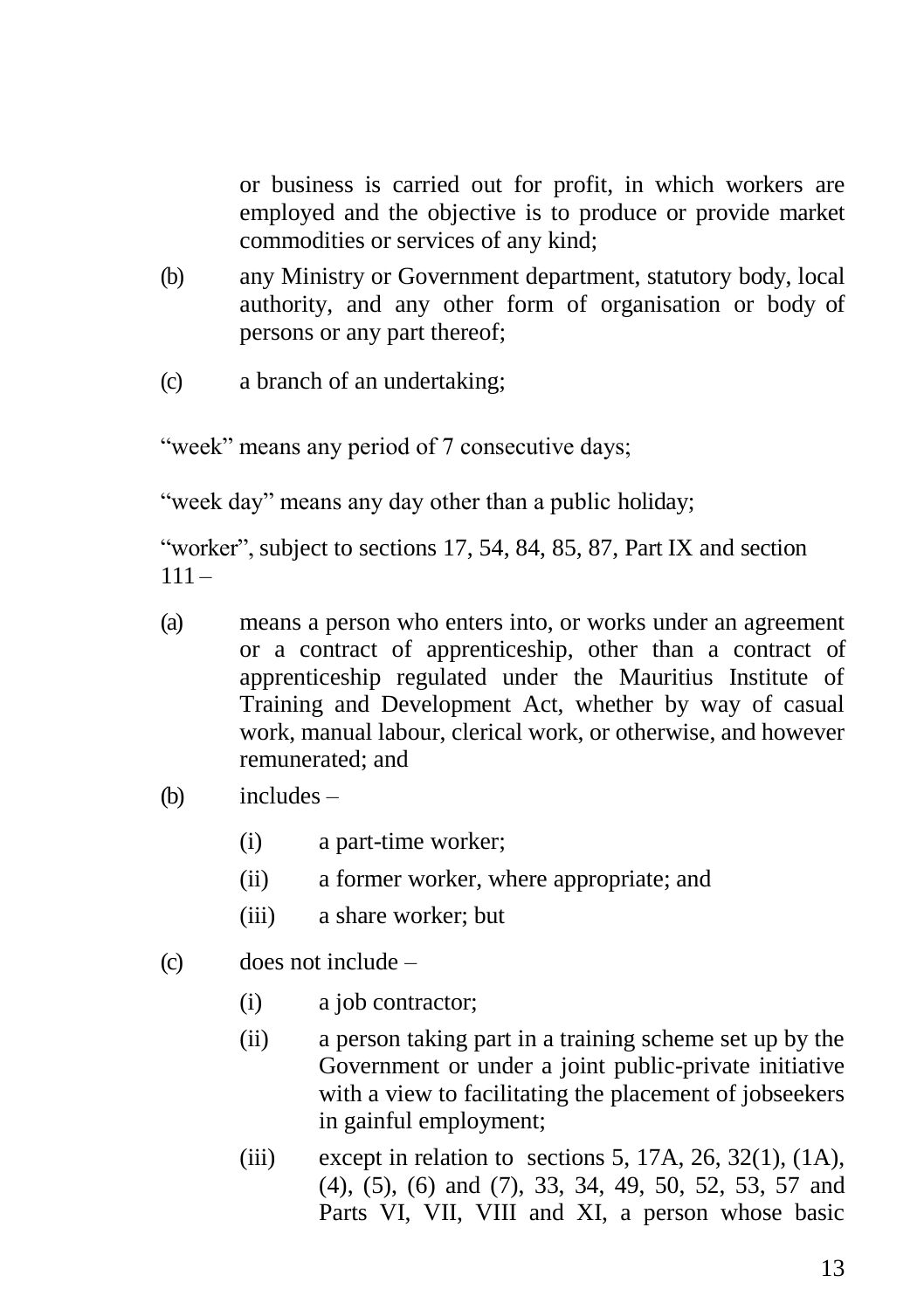wage or salary is at a rate exceeding 600,000 rupees in a year;

(iv) a person performing atypical work whose basic wage or salary exceeds 600,000 rupees in a year, except in relation to sections 5, 17A, 26, 31 and 33 and Parts VI, VII, VIII, XI, XII and XIII;

*(Amended by the COVID-19 (Miscellaneous Provisions) Act 2020 – Act No. 1 of 2020 w.e.f 23 March 2020)*

*(Amended by the Finance (Miscellaneous Provisions) Act 2020 – Act No. 7 of 2020 w.e.f 7August 2020)*

"year" means any period of 12 consecutive months;

"young person" means a person, other than a child, who is under the age of 18.

# **3. Application of Act**

(1) Subject to subsection (2) and to any provisions to the contrary in any other enactment, this Act shall apply to every agreement.

- (2) This Act shall not apply to  $-$ 
	- (a) a public officer or a local government officer, except in relation to sections 5, 26, 114, 118, 119, 120 and  $123(1)(f)$ ,  $(2)$ ,  $(3)$  and  $(4)$ ;
	- (b) a worker of a statutory body who is, or has opted to be, governed by the terms and conditions in a report of the Pay Research Bureau, except in relation to –
		- (i) sections 5, 26(1), 118, 119, 120 and 123(1)(f),  $(2)$ ,  $(3)$  and  $(4)$ , in so far as they relate to that worker; and

*(Amended by the Finance (Miscellaneous Provisions) Act 2020 – Act No. 7 of 2020 w.e.f 7August 2020)*

- (ii) Parts VI and XI;
- (c) a worker who is employed on terms and conditions specified in a report of the Pay Research Bureau, except in relation to –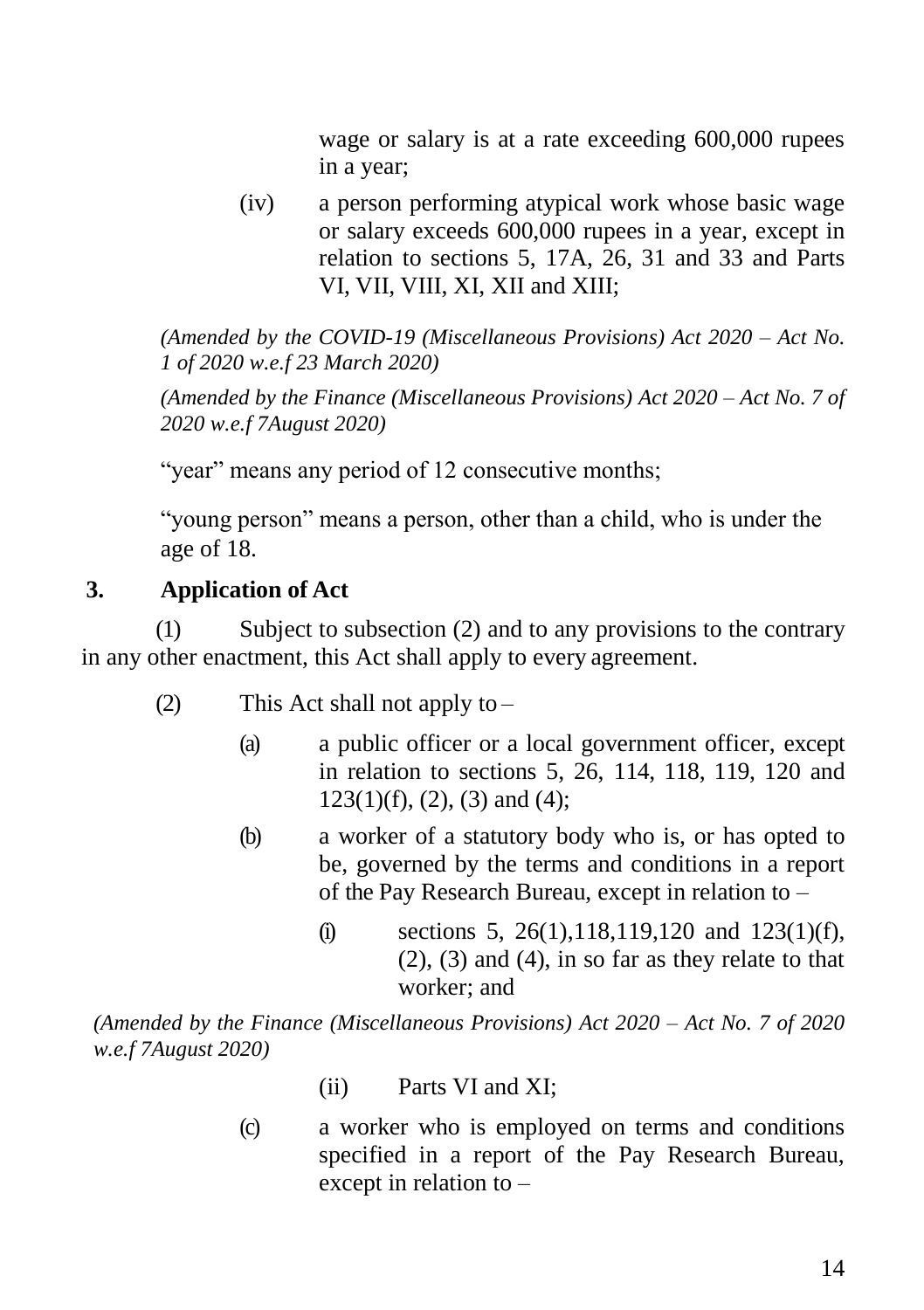- (i) sections 5, 26(1), 118, 119, 120 and  $123(1)(f)$ ,  $(2)$ ,  $(3)$  and  $(4)$ , in so far as they relate to that worker; and
- (ii) Parts VI and XI;

*(Amended by the Finance (Miscellaneous Provisions) Act 2020 – Act No. 7 of 2020 w.e.f 7August 2020)*

- (d) an atypical worker and a worker who works from home, except in relation to –
	- (i) sections 5, 26, 31 and 33; and
	- (ii) Parts V, VI, VII, VIII, XI, XII and XIII.

*(Amended by the COVID-19 (Miscellaneous Provisions) Act 2020 – Act No. 1 of 2020 w.e.f 23 March 2020)*

- (3) Nothing in this Act shall
	- (a) prevent an employer from
		- (i) remunerating a worker at a rate higher than that provided for in any Remuneration Regulations or Wages Regulations; or
		- (ii) providing the worker with conditions of employment which are more favourable than those specified in any Remuneration Regulations or in this Act; or
	- (b) authorise an employer
		- (i) to reduce the wages of a worker; or
		- (ii) subject to section 57 of the Employment Relations Act, to alter the conditions of employment of the worker so as to make them less favourable.

## **PART II – MEASURES AGAINST DISCRIMINATION IN EMPLOYMENT AND OCCUPATION**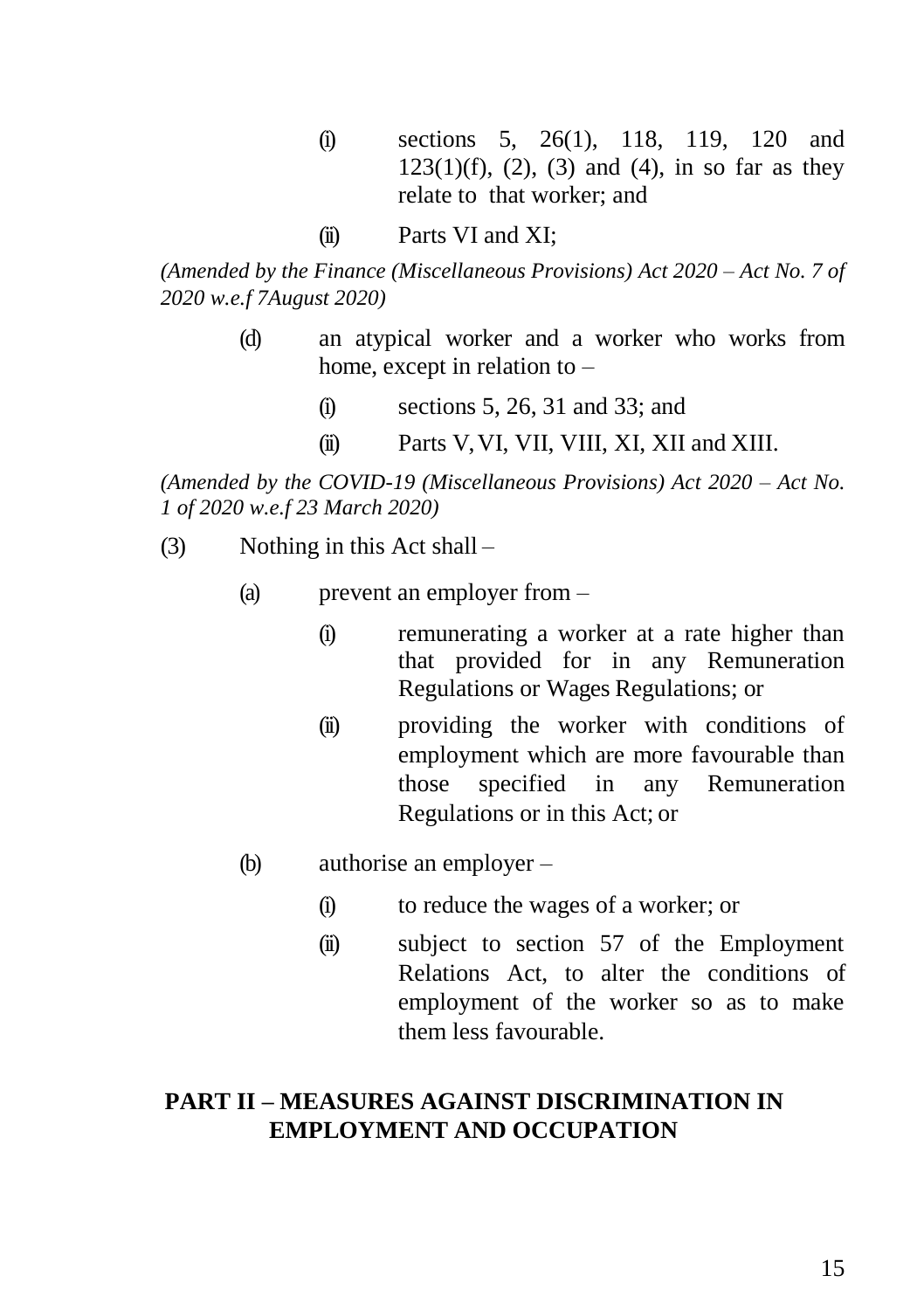# **4. Application of Part II**

This Part shall be in addition to, and not in derogation from, the Equal Opportunities Act.

# **5. Discrimination in employment and occupation**

(1) (a) No employer shall treat, in a discriminatory manner, any worker who is in his employment.

(b) No prospective employer shall treat a person in a discriminatory manner in respect of access to employment.

(2) Any distinction, exclusion or preference in respect of a particular occupation based on the inherent requirements of the occupation shall not be deemed to be discrimination.

(3) A person does not discriminate against another person by imposing or proposing to impose on that other person a condition, requirement or practice that has or is likely to have a disadvantaging effect, where the condition, requirement or practice is reasonable in thecircumstances.

(4) The matters to be taken into account in determining whether or not a condition, requirement or practice is reasonable in the circumstances include –

- (a) the nature and extent of the disadvantage resulting or likely to result, from the imposition or proposed imposition of the condition, requirement or practice;
- (b) the feasibility of overcoming or mitigating the disadvantage; and
- (c) whether the disadvantage is proportionate to the result sought to be achieved by the person who imposes, or proposes to impose, the condition, requirement or practice.
- $(5)$  In this section –

"discrimination" includes affording different treatment to –

(a) different workers attributable, wholly or mainly, to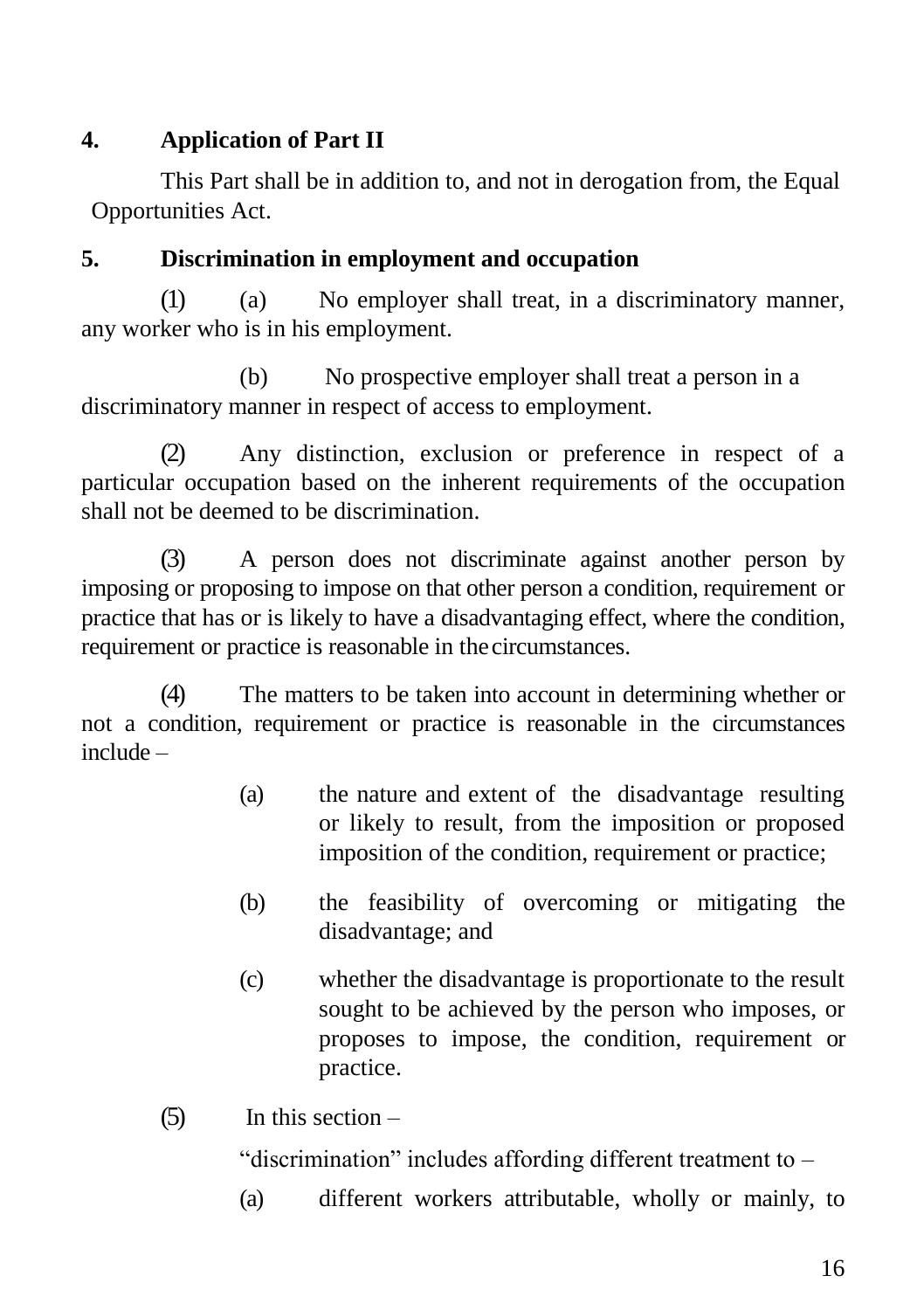their respective description by age, race, colour, caste, creed, sex, sexual orientation, gender, HIV status, impairment, marital or family status, pregnancy, religion, political opinion, place of origin, national extraction or social origin, which has the effect of nullifying or impairing equality of opportunity or treatment in employment or occupation;

*(Amended by the Finance (Miscellaneous Provisions) Act 2020 – Act No. 7 of 2020 w.e.f 7August 2020)*

> (b) workers of a subsidiary company performing work of equal value as a worker employed by another subsidiary company of the parent company or the parent company, operating in the same line of business, on less favourable salary, terms and conditions of employment;

> "employment" or "occupation" includes access to vocational training, to employment and to particular occupations, and terms and conditions of employment.

# **6. Consideration for full-time or permanent employment**

(1) Where a vacancy occurs in the full-time or permanent workforce of an employer, priority of consideration for the full-time employment shall be given, as far as practicable, to a part-time worker or to a worker on determinate contract of employment in the same category andgrade.

(2) Where 2 or more workers are eligible under subsection (1), the employer shall make an offer to the more suitable worker, having regard to qualifications, merit, experience, performance and seniority.

# **7. Promotion**

(1) Where a vacancy arises in a higher grade, an employer shall, in the case of higher grade promotion among monthly-paid workers, give consideration, as far as practicable, to qualifications, merit and seniority.

(2) Every employer shall post up in a conspicuous place a notice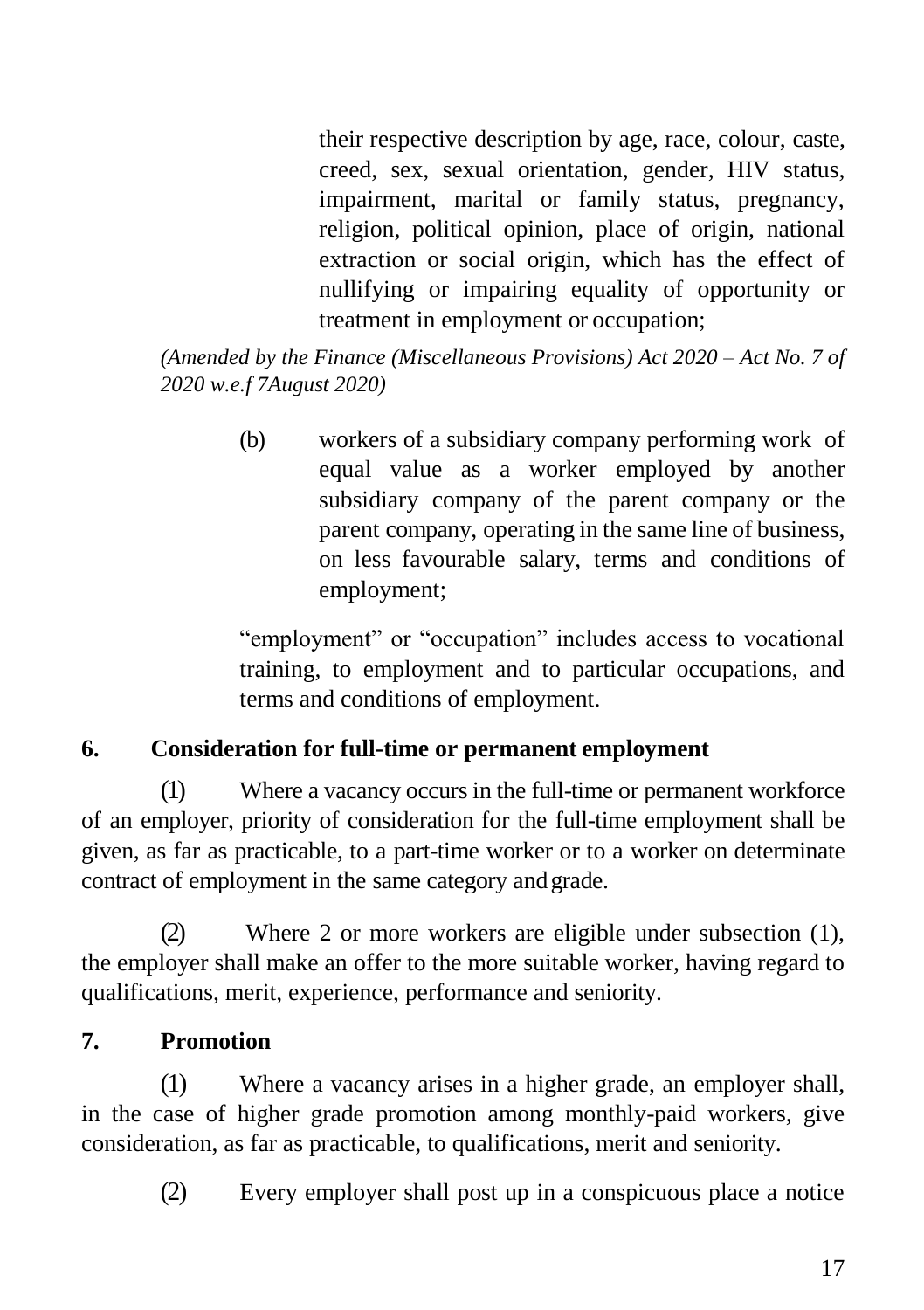of any vacancy which may be seen by every worker at least 5 days before the promotion or selection exercise, as the case may be, is carried out.

# **PART III – MINIMUM AGE FOR EMPLOYMENT**

# **8. Restriction on employment of children**

(1) No person shall employ a child for employment or work in any occupation.

(2) For the purpose of subsection (1), a child shall not be considered to be employed for employment or work where, during school holidays or outside school hours, the child remains at the place of work of his parent or assists his parent in a family business in a light job which is not harmful to his health or his development or prejudicial to his participation in a vocational orientation or training programme.

## **9. Employment of young persons**

(1) No person shall employ, or continue to employ, a young person –

- (a) in work which, by its nature, or the circumstances in which it is carried out, is likely to jeopardise his health, safety, or physical, mental, moral or social development; or
- (b) after being notified in writing by the supervising officer that the kind of work for which he is employed is unsuitable, or is likely to interfere with his education.

(2) Every employer shall keep a record of every young person employed by him, stating, in the record, his full name, address, date of birth and such other details as may be prescribed.

## **PART IV – WORK AGREEMENTS**

## **Sub-Part I – Competency to Enter into Agreement**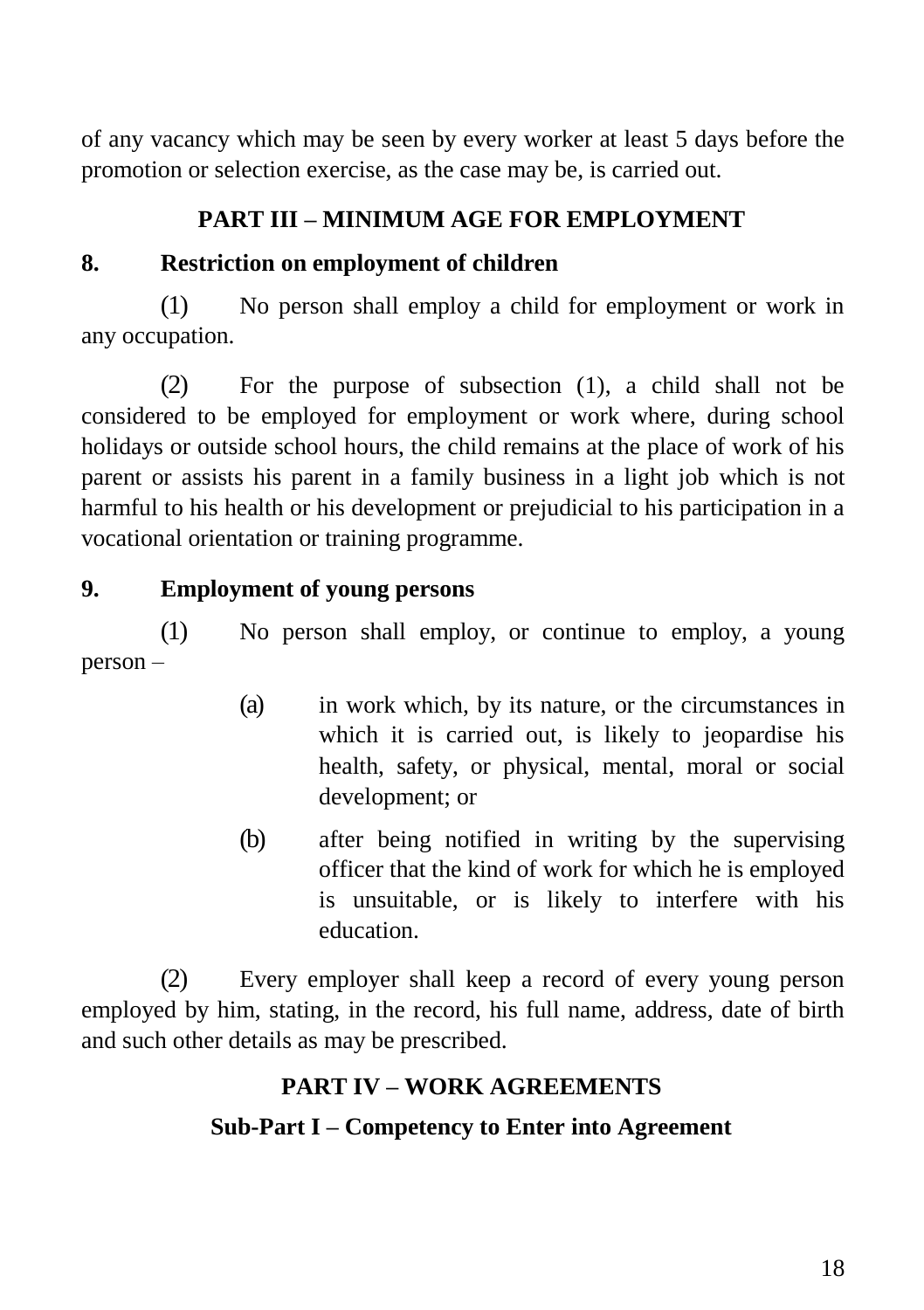## **10. Competency to enter into agreement**

A person who is of the age of 16 or more shall be competent to enter into an agreement and shall, in relation to the agreement and to its enforcement, be deemed to be of full age and capacity.

# **Sub-Part II – Particulars of Work Agreement**

## **11. Particulars of work agreement**

Every employer shall provide to every worker engaged for more than one month, a written statement of particulars of employment in the form set out in the First Schedule, or in such other form as may be prescribed, in the French or Creole language, within 14 days of the completion of the first calendar month, and a copy of the statement shall be submitted to the supervising officer within 30 days.

# **Sub-Part III – Types of Work Agreements**

## **12. Deeming agreement**

Where a worker is –

- (a) required to report at, or is conveyed to, a place of work by his employer or agent of the employer; and
- (b) found fit and willing to perform the work for which he was required to report or conveyed,

the worker and the employer shall be deemed to have entered into an agreement.

## **13. Fixed term agreement**

(1) Notwithstanding subsection (4), an employer may enter into an agreement with a worker for a specified period of time in relation to the temporary needs of the employer –

- (a) for the performance and completion of a specific piece of work which is temporary and non-recurring;
- (b) in respect of any work or activity which is of a temporary, seasonal or short-term nature or shortterm work arrangements that are normally project related and aligned to changes in the product market;
- (c) in replacement of another worker who is on approved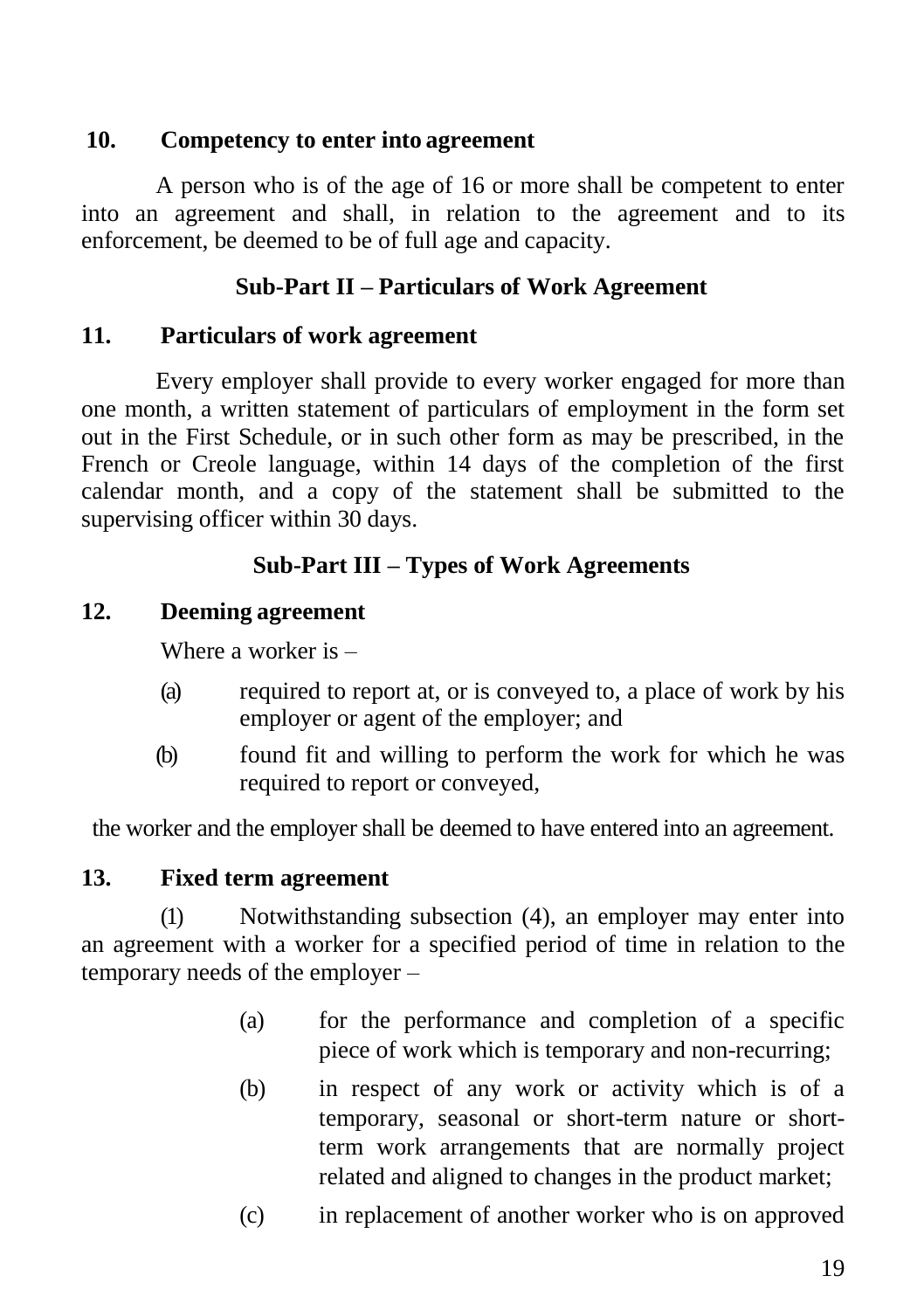leave or suspended from work;

- (d) for the purpose of providing training to the workforce;
- (e) for a specific training contract; or
- (f) in accordance with a specific work or training scheme set up by the Government or a statutory body for a determinate duration.
- (2) Subsection (1) shall not apply to  $-$ 
	- (a) the exclusion of limitations of the rights of a worker; or
	- (b) the deprivation of the right of a worker to permanent employment.

(3) Where a worker is employed on a fixed term contract, the worker shall be informed in writing by his employer of the specific skills required, the specific tasks to be carried out and the duration thereof.

(4) A worker, other than a migrant worker, who is employed in a position which is of permanent nature, shall not be employed on a contract of fixed duration for the performance of work relating to the fixed, recurring and permanent needs of the continuous normal business activity of the employer.

(5) Where a worker is employed on a fixed term contract, his terms and conditions of employment shall not be less favourable than those of a worker employed on an indeterminate contract performing the same or similar work, having regard where relevant, whether they have a similar level of qualifications, skills or experience.

(6) A worker employed on a fixed term contract shall be deemed to be in continuous employment where there is a break not exceeding 28 days between any 2 fixed term contracts.

(7) An employer shall inform a worker employed on a fixed term contract of any vacancy of a permanent nature in the same category and grade to his current employment.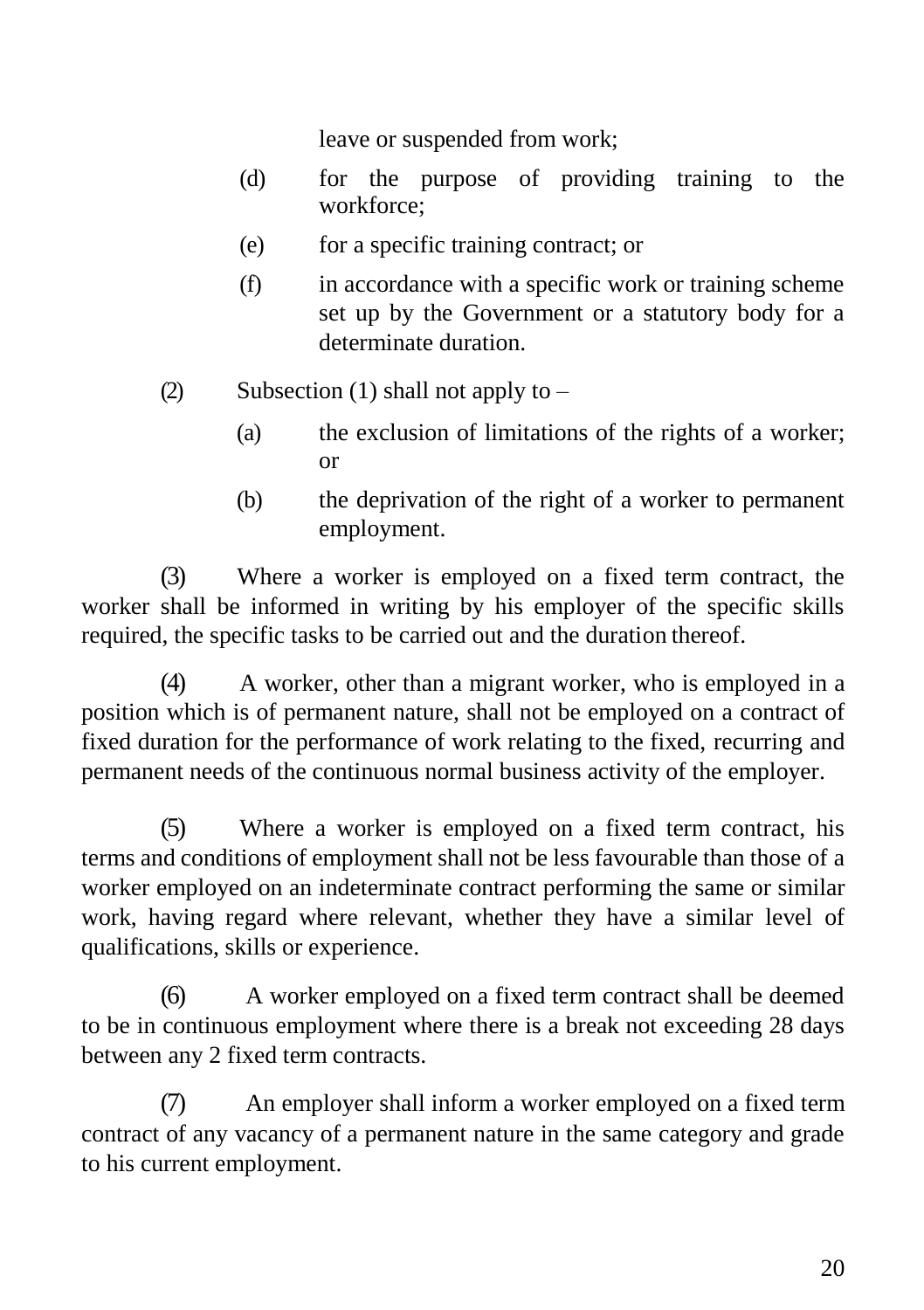# **14. Part-time work agreement**

(1) A full-time worker is considered as a comparable full-time worker in relation to a part-time worker where –

- (a) both workers are
	- (i) employed by the same employer and based at the same establishment; and
	- (ii) engaged in the same or broadly similar work having regard, where relevant, to whether they have a similar level of qualification, skills and experience; or
- (b) there is no full-time worker in the same establishment, but there is a comparable full-time worker based at a different establishment.

(2) A part-time worker shall not be treated by his employer less favourably than a comparable full-time worker –

- (a) as regard the terms of his contract; or
- (b) by being subjected to any other detriment by his employer.

(3) In determining whether a part-time worker has been treated less favourably than a comparable full-time worker, the pro-rata principle in terms of hours of work shall be applied.

(4) Where a part-time worker is paid remuneration for extra work in a period at a rate lower than the rate payable to a comparable full-time worker who performs extra work in the same period, he shall not be regarded as being treated less favourably than the comparable full-time worker to the extent that the total number of hours worked by the part-time worker in the period, including overtime, does not exceed the number of hours the comparable fulltime worker is required to work in the period, excluding absences from work and overtime.

(5) Where a worker employed on a part-time contract considers that he should have been classified as a full-time worker, he may apply to the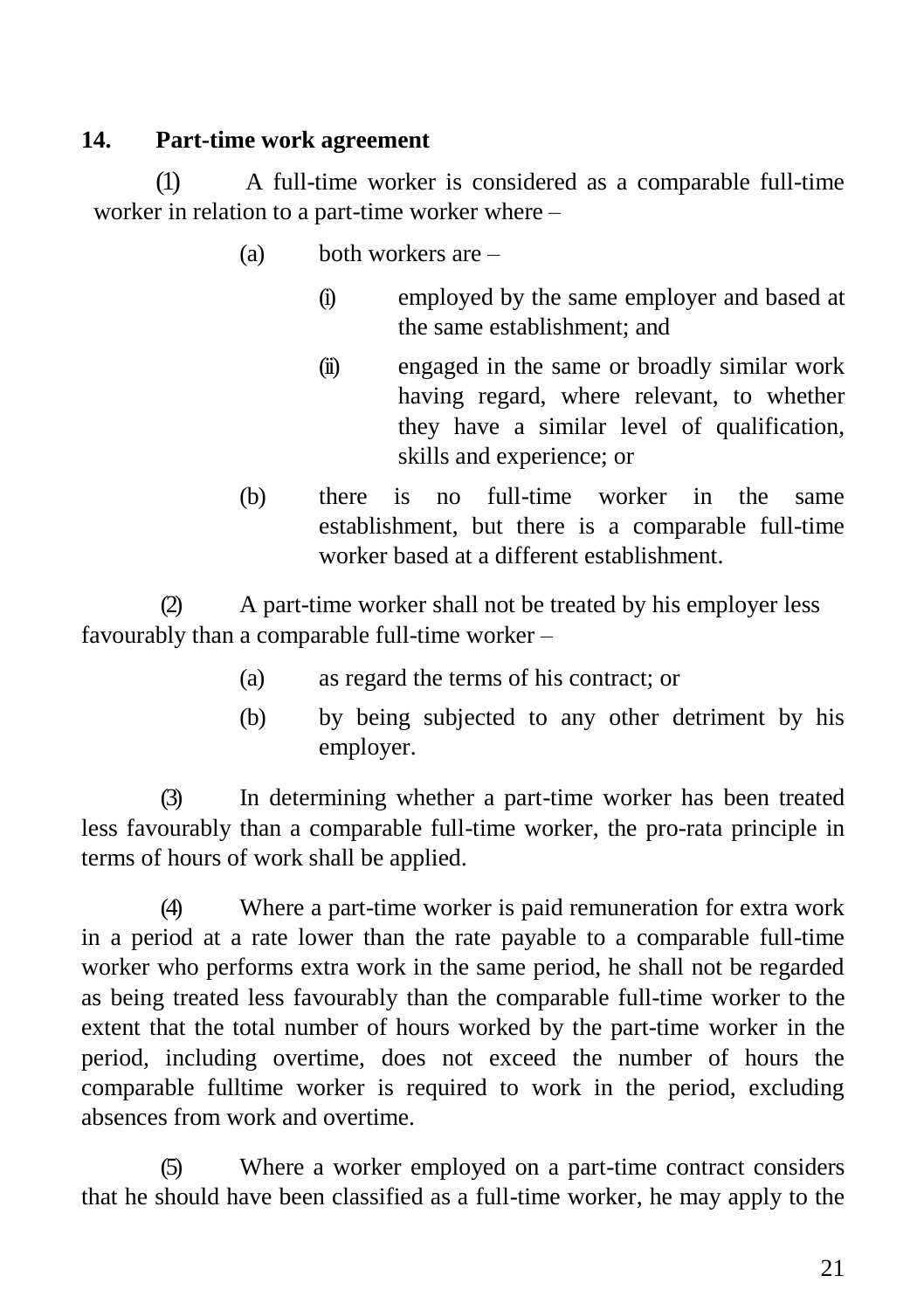Court for an order to that effect.

- (6) In this section
	- (a) a worker is a full-time worker where he is paid by reference to the time he works, whether on normal or stipulated hours, and having regard to the custom and practice of the employer in relation to workers employed by the employer under the same type of contract; and
	- (b) a worker is a part-time worker where he is paid by reference to the time he works and, having regard to the custom and practice of the employer in relation to a comparable full-time worker.

## **15. Agreement to perform part-time or full-time work**

(1) A full-time worker may enter into an agreement with an employer to perform part-time work where the agreement –

- (a) is in writing and for a specified period of time; and
- (b) provides for the option to the worker to revert to fulltime work at the expiry of the specified period of the part-time work.

(1A) Notwithstanding subsection (1), where a full-time worker enters into an agreement referred to in subsection (1) during the period starting on 1 June 2020 and ending on 31 December 2020 or such other period as may be prescribed, the agreement shall –

- (a) be in writing and for a period not exceeding 3 months; and
- (b) provide an option to the worker to revert to full-time work –
	- (i) at the expiry of the period of 3 months; or
	- (ii) before the expiry of the period of 3 months with the consent of his employer.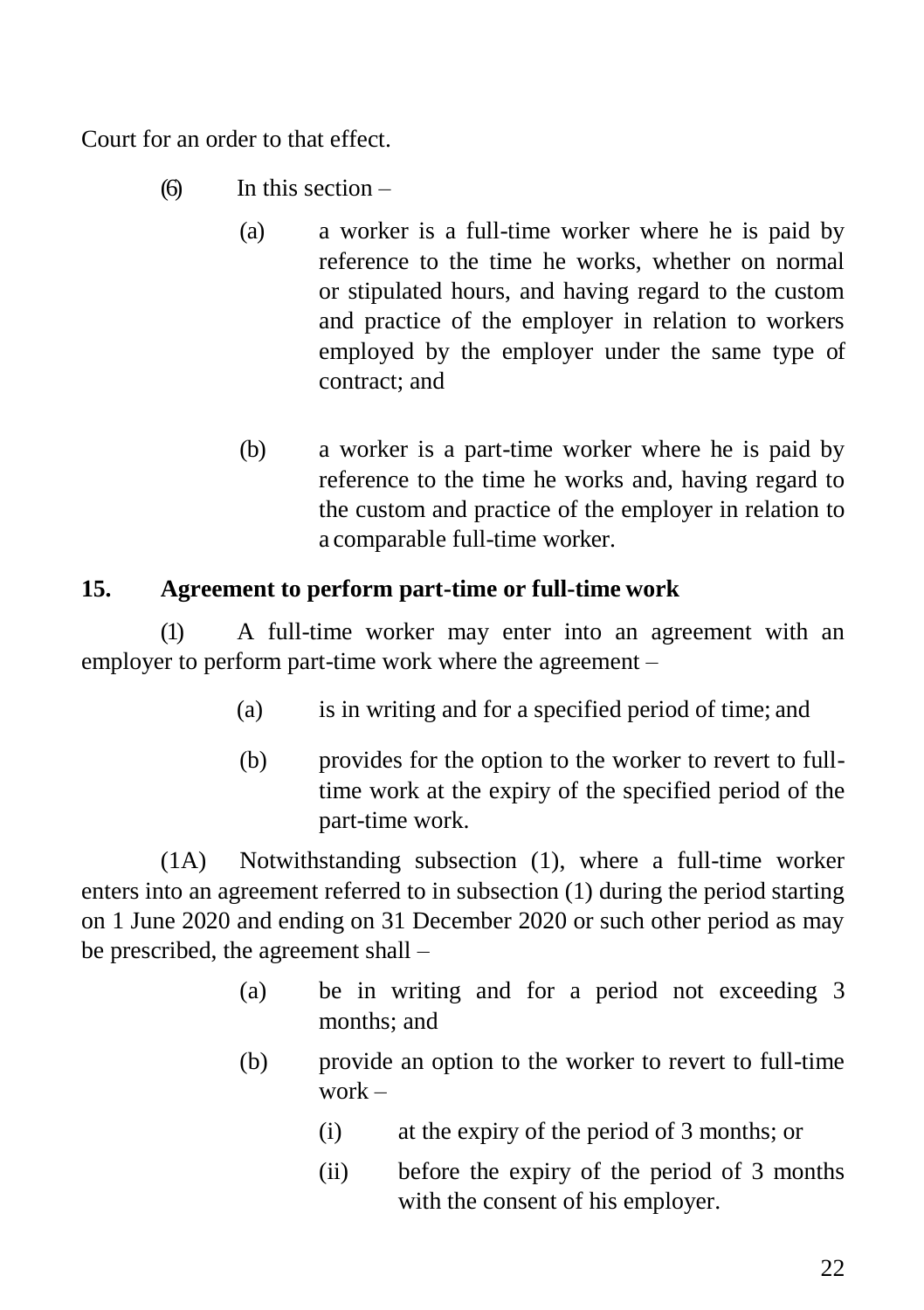*(New section (1A) inserted by the Finance (Miscellaneous Provisions) Act 2020 – Act No. 7 of 2020 w.e.f 7August 2020)*

(2) A part-time worker may enter into an agreement with an employer to perform full-time work where the agreement –

- (a) is in writing; and
- (b) where appropriate, provides for the option to the worker to revert to part-time work.

(3) (a) An employer shall not require a full-time worker to enter into an agreement to perform part-time work, except –

- (i) where the agreement is in writing and for a specified period of time and provides an option to the worker to revert back to fulltime work at the expiry of the specified period; and
- (ii) with the approval of the supervising officer.

(b) The supervising officer may grant his approval under paragraph (a) on such terms and conditions as he may determine.

(4) (a) Where the employment of a worker referred to in subsection (1A) is terminated during the period where he is working on a part-time basis, the Court may, where it finds that the termination of the employment of the worker was unjustified, order that the worker be paid severance allowance at the rate specified in section 70(1).

(b) Where the employment of a worker referred to in subsection (3) is terminated in breach of the terms and conditions of the approval granted under that subsection, the termination shall, subject to section 64, be unjustified and the Court may order that the worker be paid severance allowance at the rate specified in section 70(1).

(c) For the purpose of computing severance allowance payable under this subsection, a month's remuneration shall be –

> (i) the remuneration drawn by the worker for the last complete month of his employment on a full-time basis; or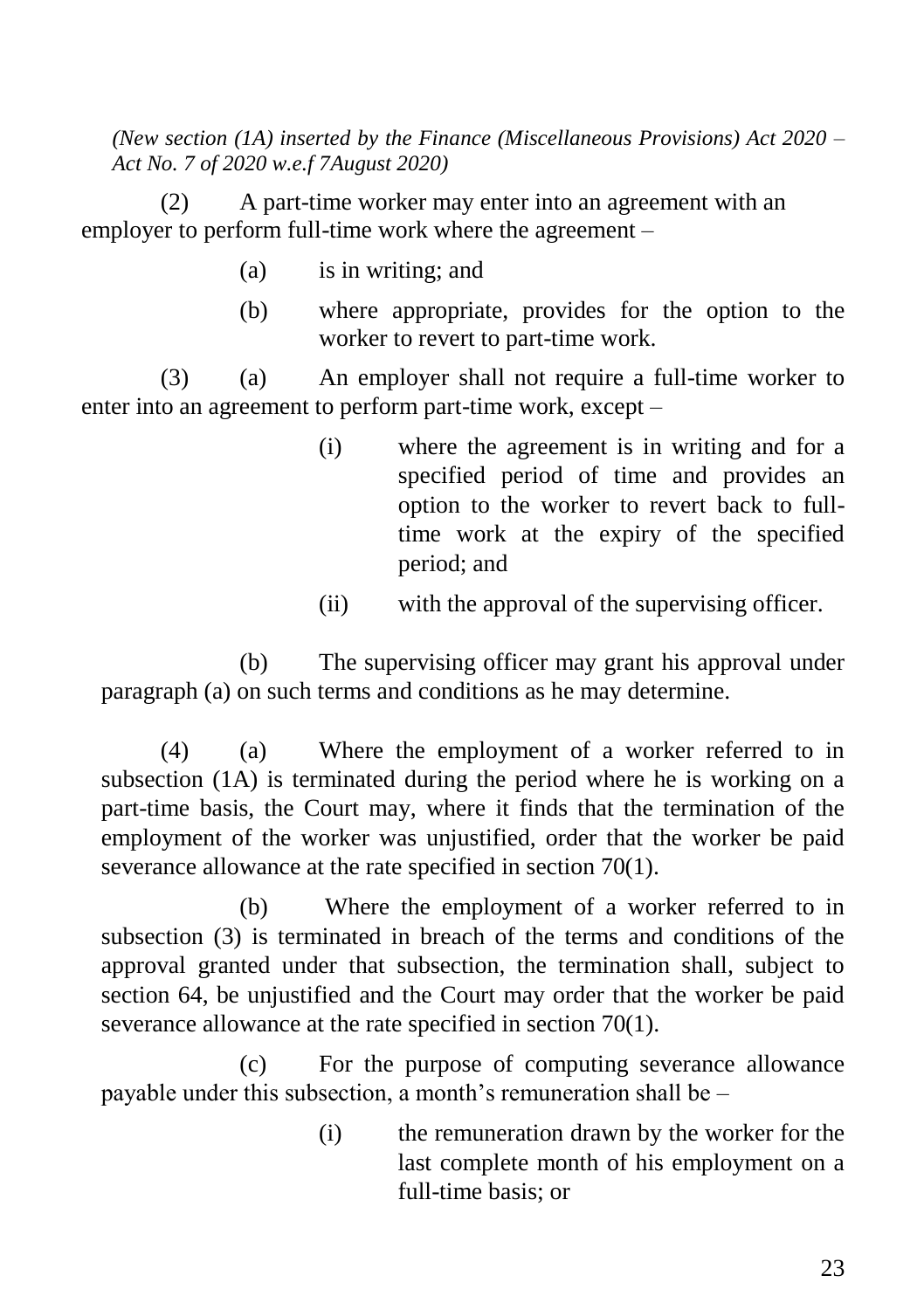(ii) an amount computed in the manner as is best calculated to give the rate per month at which the worker was remunerated over a period of 12 months before the termination of his agreement, including payment for extra work, productivity bonus, attendance bonus, commission in return for services and any other regular payment,

whichever is higher.

(5) Where the employment of a worker is terminated under subsection  $(4)$  –

- (a) any contribution due to be made to the Portable Retirement Gratuity Fund by the employer shall, notwithstanding section 87, be made; and
- (b) any payment to which the worker is entitled under this Act or any other enactment shall be computed,

on the basis of the remuneration drawn by the worker for the last complete month of his employment on a full-time basis.

*(New subsections (3),(4) and (5) inserted by the Finance (Miscellaneous Provisions) Act 2020 – Act No. 7 of 2020 w.e.f 7August 2020)*

# **16. Compromise agreement**

(1) A worker may make a compromise agreement with his employer in resolution of a dispute concerning his termination of employment or short payment or non-payment of wages where the worker has received advice from a relevant independent adviser as to the terms of the agreement and its effect on the claim of the worker to be sued in Court.

(2) A compromise agreement shall not be valid where –

- (a) the relevant agreement was not vetted by an independent adviser; or
- (b) the independent adviser was a party to the matter for the employer.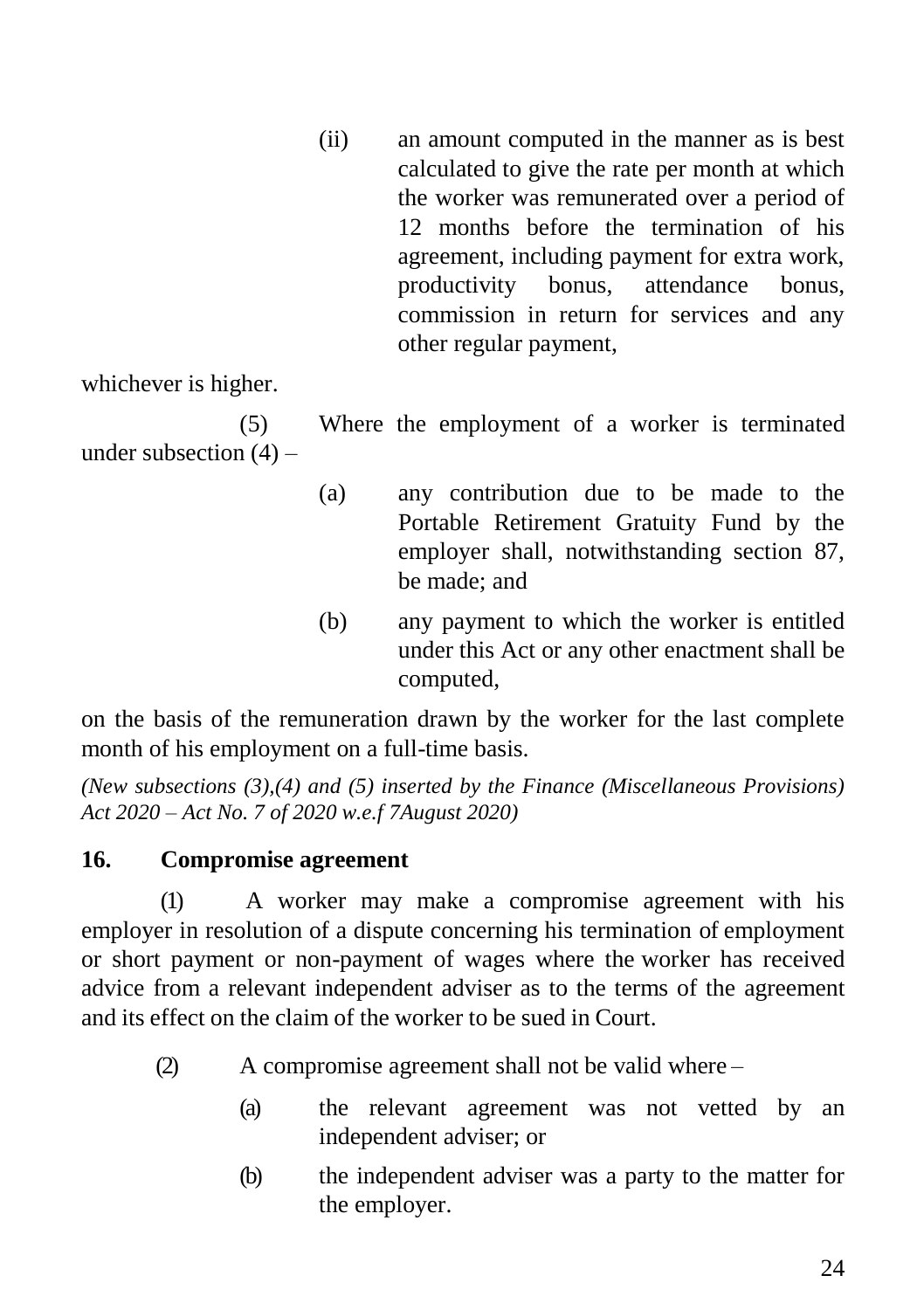(3) Where an employer fails to comply with a compromise agreement, any payment due to the worker under the agreement may be claimed in Court.

(3A) Subject to subsection (2), where a compromise agreement concerning termination of employment is made between a worker and an employer under subsection (1), the employer may deduct the contributions payable to the Portable Retirement Gratuity Fund from the amount payable under the compromise agreement.

*(New subsection (3A) inserted by the Finance (Miscellaneous Provisions) Act 2020 – Act No. 7 of 2020 w.e.f 7August 2020)*

(4) In this subsection  $(1)$  –

"relevant independent adviser" means –

- (a) a qualified law practitioner;
- (b) an officer or a member of a registered trade union;
- (c) an officer of the Ministry.

# **17. Atypical work agreement**

(1) Subject to section 3(2)(d), a person, other than a worker employed on a standard agreement, who performs work for, and is paid remuneration by, an employer, shall be a worker performing atypical work.

(2) The Minister may, for the purpose of this section, make such regulations as he thinks fit.

 $(3)$  In this section –

"worker"  $-$ 

- (a) means an atypical worker; and
- (b) includes
	- (i) a homeworker;
	- (ii) an online platform worker; or
	- (iii) a worker, other than a homeworker or an online platform worker, who may work for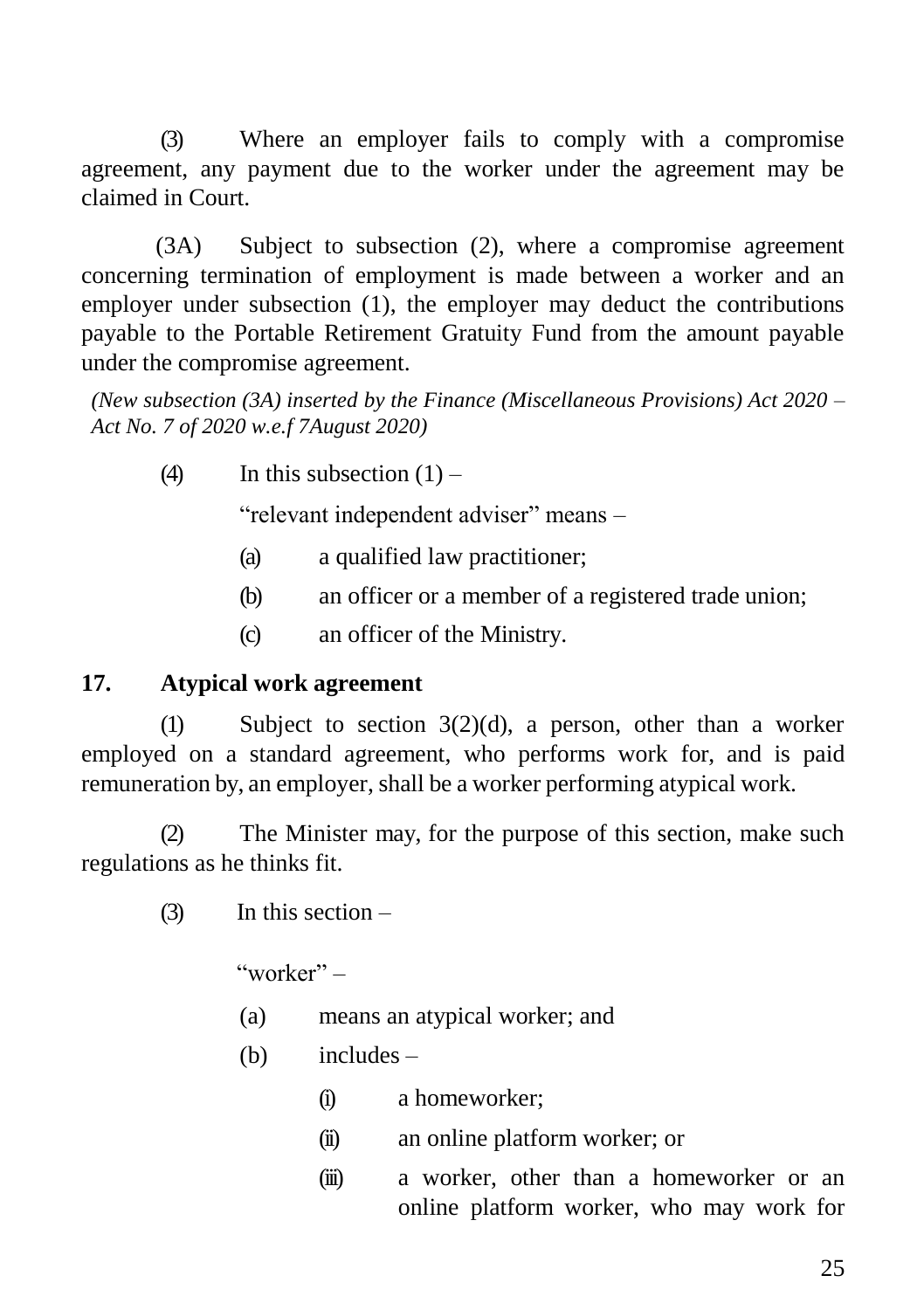one or more employers at the same time and who chooses when, where and how to work.

#### **17A. Work from home**

(1) An employer may require any worker to work from home provided a notice of at least 48 hours is given to the worker.

> (2) The Minister may, for the purpose of this section, make such regulations as he thinks fit.

*(New section 17A inserted by the COVID-19 (Miscellaneous Provisions) Act 2020 – Act No. 1 of 2020 w.e.f 23 March 2020)*

## **Sub-Part IV – Void Agreement**

#### **18. Void agreement**

(1) No worker shall be bound by virtue of an agreement to be responsible for an act or omission of any other person.

(2) No person shall enter into an agreement where remuneration is to be paid at intervals of more than one month.

(3) Any agreement which contains a provision inconsistent with subsection (1) or (2) shall, to the extent of the inconsistency, be void.

(4) Subject to section 57 of the Employment Relations Act, an agreement by a worker to relinquish any of his rights under this Act shall be void.

(5) Where a worker is required to perform task work or piece work, his employer or an agent of the employer shall, before the work is commenced, inform the worker of the nature of the task he is required to perform and the rate at which he shall be remunerated for that work.

# **Sub-Part V – Employment of Worker Under an Agreement or More Than One Agreement Not Interrupted**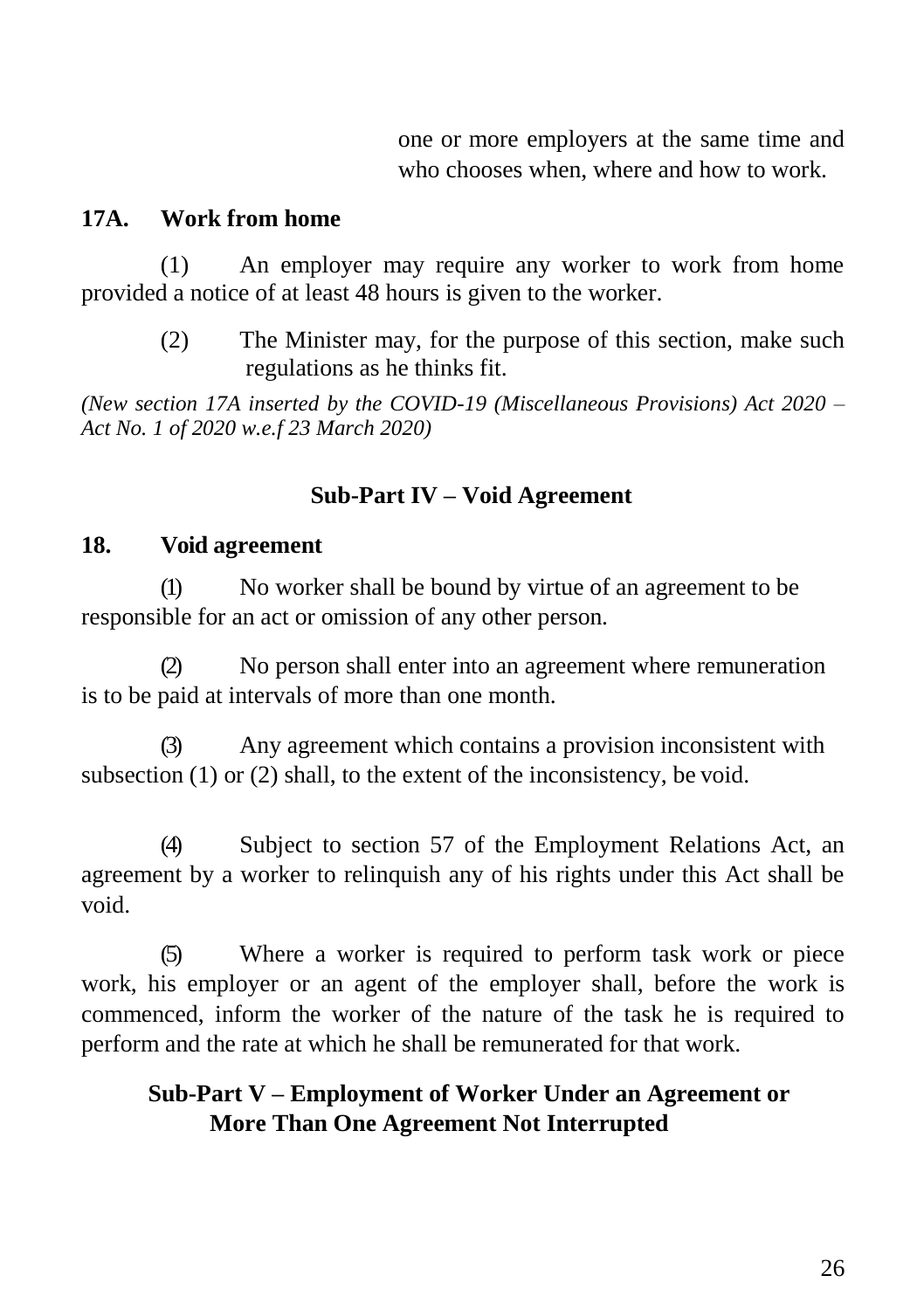# **19. Continuous employment**

The continuous employment of a worker shall not be deemed to have been interrupted –

- (a) by the worker's absence from work
	- (i) on any leave taken in accordance with this Act or any other enactment, an agreement, a collective agreement or an award;
	- (ii) due to suspension from employment;
	- (iii) by reason of participation in a strike which is not unlawful under the Employment Relations Act; or
	- (iv) with the consent of his employer;
- (b) on account of the limited number of days worked as specified in the agreement of a part-time worker;
- (c) where the worker has been detained pending a police enquiry and he has been released before a period of 60 days from the last day he worked; or
- (d) where the worker ceases to be in the employment of one employer and enters the employment of another employer pursuant to section 67.

# **PART V – GENERAL CONDITIONS OF EMPLOYMENT**

# **Sub-Part I – Hours of Work and Basic Hourly Rate**

# **Section A – Hours of work**

# **20. Normal working hours**

(1) Subject to subsection (2) and to any other enactment, the normal working week for every worker, other than a part-time worker or *garde malade* shall consist of 45 hours of work, excluding time allowed for meal and tea breaks, made up as follows –

> (a) where the worker is required to work on 5 days in a week, 9 hours' work on any 5 days of the week, other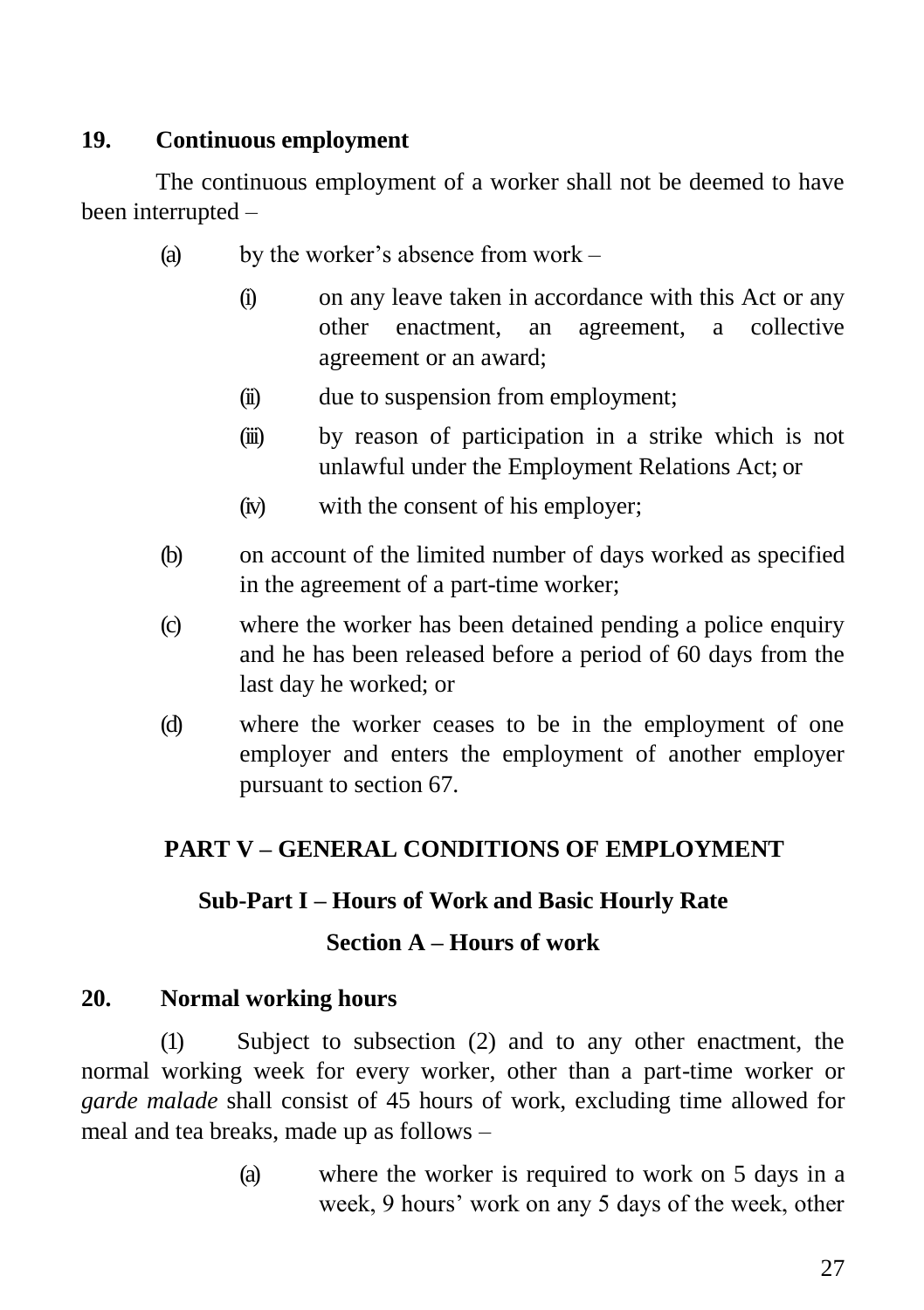than a public holiday;

- (b) where the worker is required to work on 6 days in a week –
	- (i) 8 hours' work on any 5 days of the week other than a public holiday; and
	- (ii) 5 hours' on one other day of the week other than a public holiday.

(2) Subject to the operational requirements of the employer, the normal working week of any worker may begin on any day of the week.

(3) No worker, other than a *garde malade*, shall, except in special circumstances and subject to any other enactment, be required to work for more than 12 hours per day.

(4) The normal day's work of a *garde malade*, other than a parttime worker –

- (a) shall consist of 12 hours' actual work, excluding time allowed for meal and tea breaks; and
- (b) may begin on any day of the week, whether a public holiday or not.

(5) (a) A worker shall be entitled to a rest day of at least 24 consecutive hours in every period of 7 consecutive days.

(b) Subject to paragraph (c), the rest day referred to in paragraph (a) shall be a Sunday.

(c) Where, by nature of his operational requirements, an employer operates on a 7-day week, the rest day shall, at least twice a month, be a Sunday.

(6) No person shall employ a young person in an undertaking between 10 p.m. and 5 a.m..

(7) Every worker shall be entitled to a rest of not less than 11 consecutive hours in any day.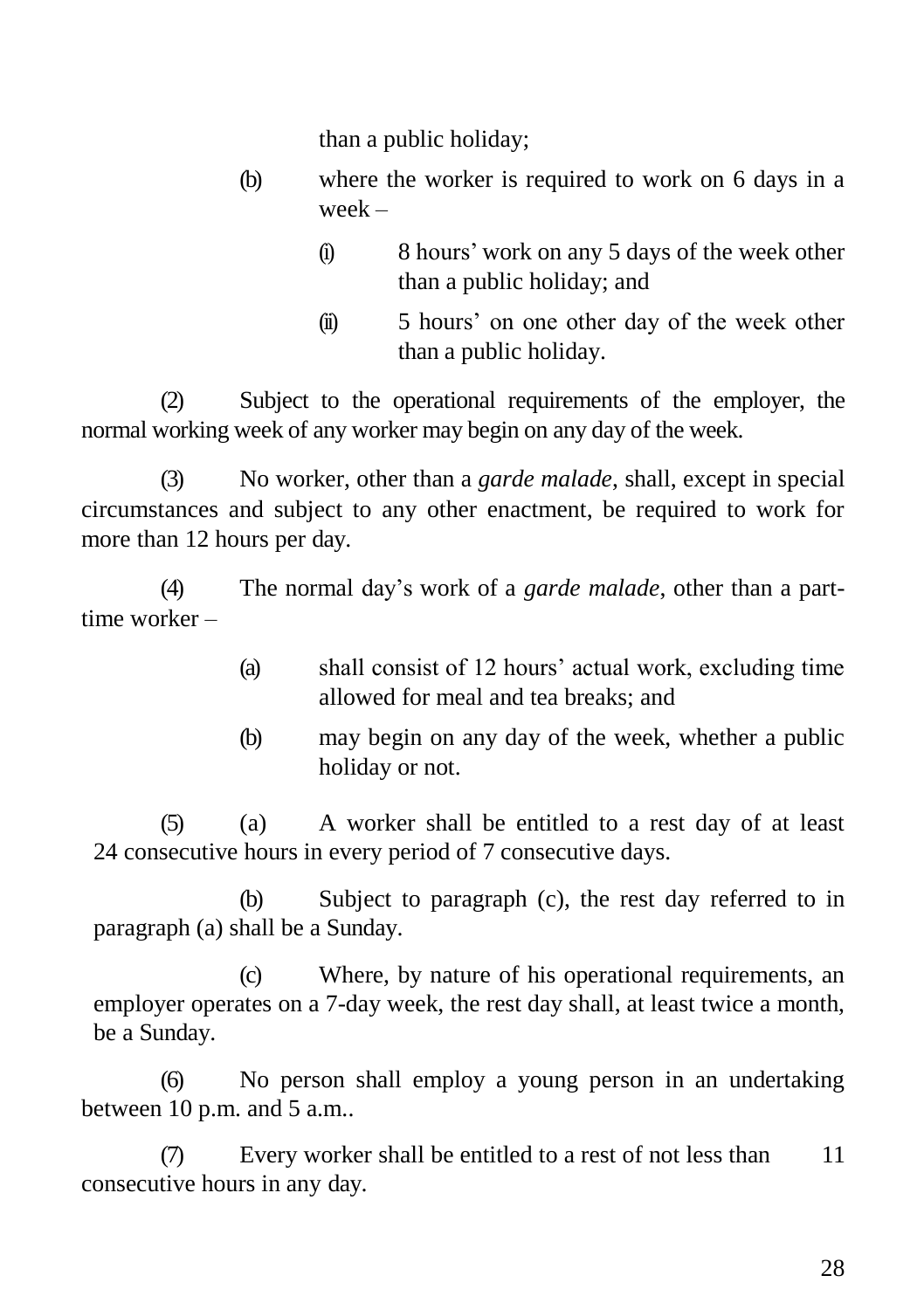(8) Where, by his agreement a worker is required to work for 6 days in a week as provided in subsection (1)(b), the employer shall pay the worker a full day's remuneration on the day on which the worker is required to stop work after 5 hours' work as agreed upon between him and his employer.

# **21. Compressed hours**

Where an employer requires a worker to perform piece work, task work or work of a similar method of work, the worker shall be deemed to have performed a day's or a week's work where he completes the piece work, task work or other work within a shorter period of time and he shall be paid wages due for the whole day or week, as the case may be.

# **22. Flexitime**

(1) An employer may request a worker to work on flexitime provided a notice of at least 48 hours is given to the worker.

*(Amended by the COVID-19 (Miscellaneous Provisions) Act 2020 – Act No. 1 of 2020 w.e.f 23 March 2020)*

(2) Where an employer makes a request under subsection (1), the worker may accede to that request.

(3) Subject to subsection (5), a worker shall be entitled to request to work on flexitime.

*(Amended by the COVID-19 (Miscellaneous Provisions) Act 2020 – Act No. 1 of 2020 w.e.f 23 March 2020)*

(4) Where a worker makes a request to work on flexitime, his employer shall inform him, in writing within 21 days of the date of the request, whether or not it has been granted.

(5) The employer shall, unless there are reasonable business grounds to refuse, grant the request.

(6) Where a worker is entitled to work on flexitime, the employer shall establish –

> (a) a core period of the day during which the worker shall be at work; and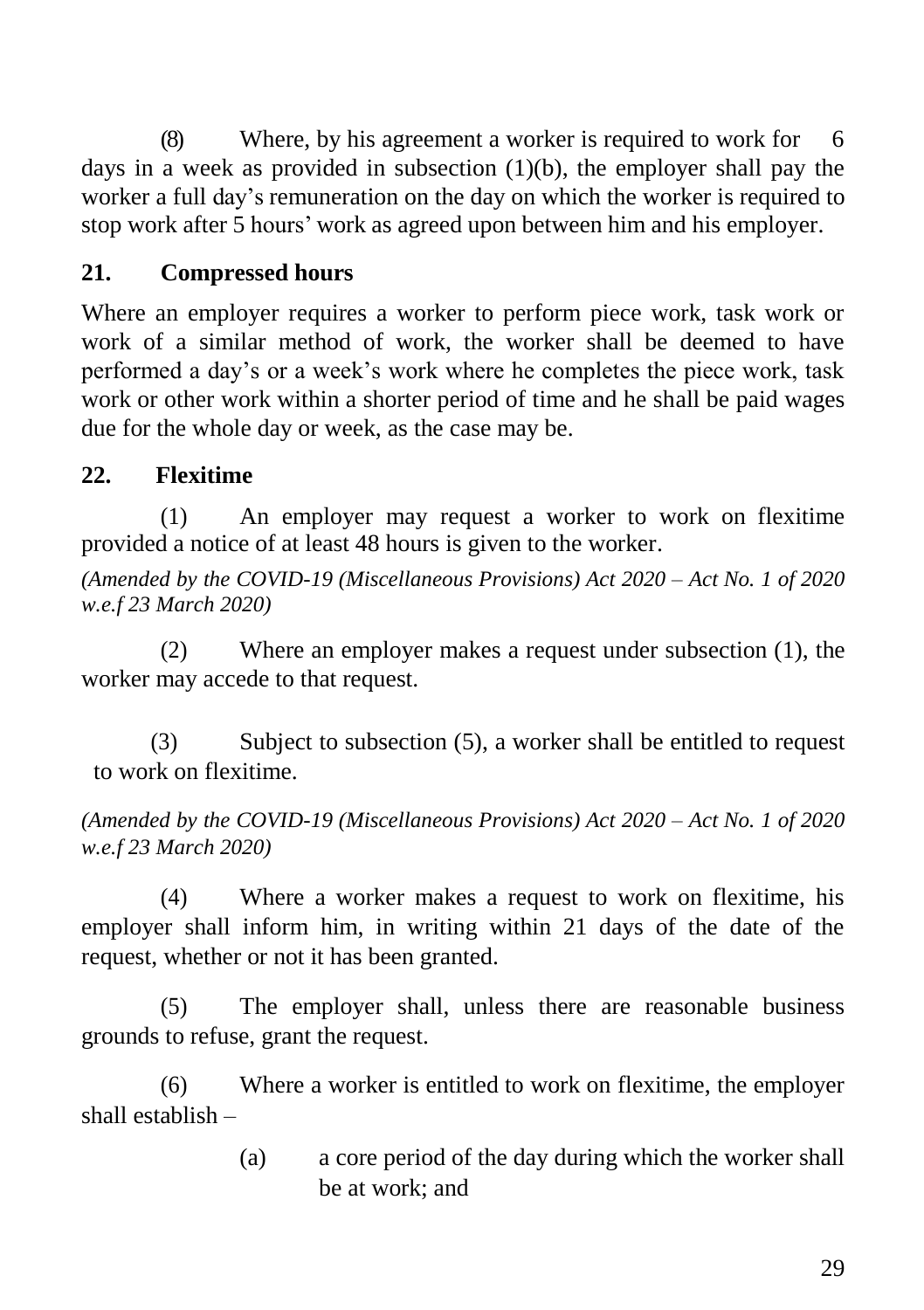- (b) a period of time within which work shall be performed.
- $(7)$  In this section –

"reasonable business grounds" means –

- (a) an inability to reorganise work; or
- (b) a detrimental impact on quality or performance.

*(Amended by the COVID-19 (Miscellaneous Provisions) Act 2020 – Act No. 1 of 2020 w.e.f 23 March 2020)*

#### **23. Shift work**

(1) Subject to thisAct, an employer may request a worker to work on shift work.

(2) An employer shall not, without a worker's consent, require the worker to work on shift work –

- (a) for more than 8 hours in a day;
- (b) at night on more than 5 consecutive nights, except in such sector or industry as may be prescribed.

(3) Where a female worker who may be required to perform night shift work produces a medical certificate certifying that she is pregnant, her employer shall not require her to perform night shift work during a period of at least 8 weeks before confinement.

(4) Shift work shall be scheduled on a monthly basis.

(5) (a) A copy of the monthly schedule of duty worked out on a roster basis indicating the date and time at which a worker shall attend duty shall be handed over to the worker.

(b) The monthly schedule of duty shall be posted up in a conspicuous place at the place of work at least one week before the schedule is due to take effect and a copy thereof handed to each worker concerned.

(6) Where a worker is employed on shift work, he shall be paid an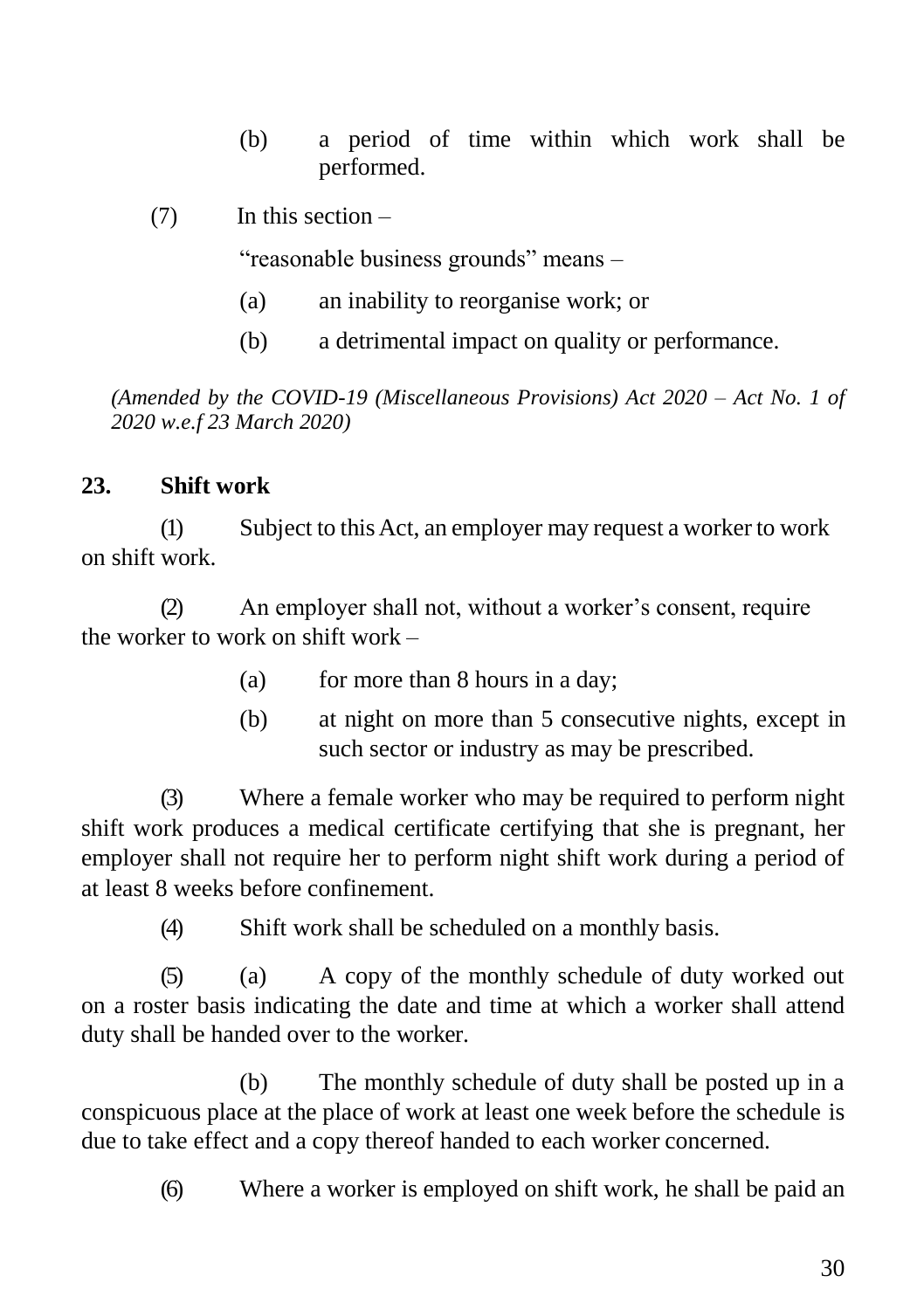allowance of 15 per cent of his basic wage in addition to his normal day's wage for work performed during night shift.

(7) Notwithstanding subsection (6), a worker who is employed on shift work shall, from the commencement of this subsection and until such further period as may be prescribed, not be entitled to any allowance for work performed on night shift.

*(New subsection (7) inserted by the COVID-19 (Miscellaneous Provisions) Act 2020 – Act No. 1 of 2020 w.e.f 16 May 2020)*

# **24. Overtime**

- (1) Subject to subsections (3) and  $(4)$ 
	- (a) a worker and an employer may agree on the number of hours of work to be performed in excess of the stipulated hours where the exigencies of an enterprise so require;
	- (b) no employer shall require a worker to perform work in excess of the stipulated hours unless he has given, as far as is practicable, at least 24 hours' notice to the worker of the extra work to be performed.

(2) A worker who does not wish to work in excess of the stipulated hours on a particular day shall, at least 24 hours in advance, notify his employer of his intention.

(3) Subject to subsection (5), where a worker works on a public holiday, the employer shall remunerate him in respect of any work done –

- (a) during normal working hours, at not less than twice the rate at which the work is remunerated when performed during the normal hours on a week day;
- (b) after normal working hours, at not less than 3 times the rate at which the work is remunerated when performed during the normal hours on a week day.

(4) Subject to subsection (5), where a worker works on a week day for more than the normal working hours, the employer shall, in respect of the extra work, remunerate the worker for each extra hour at not less than one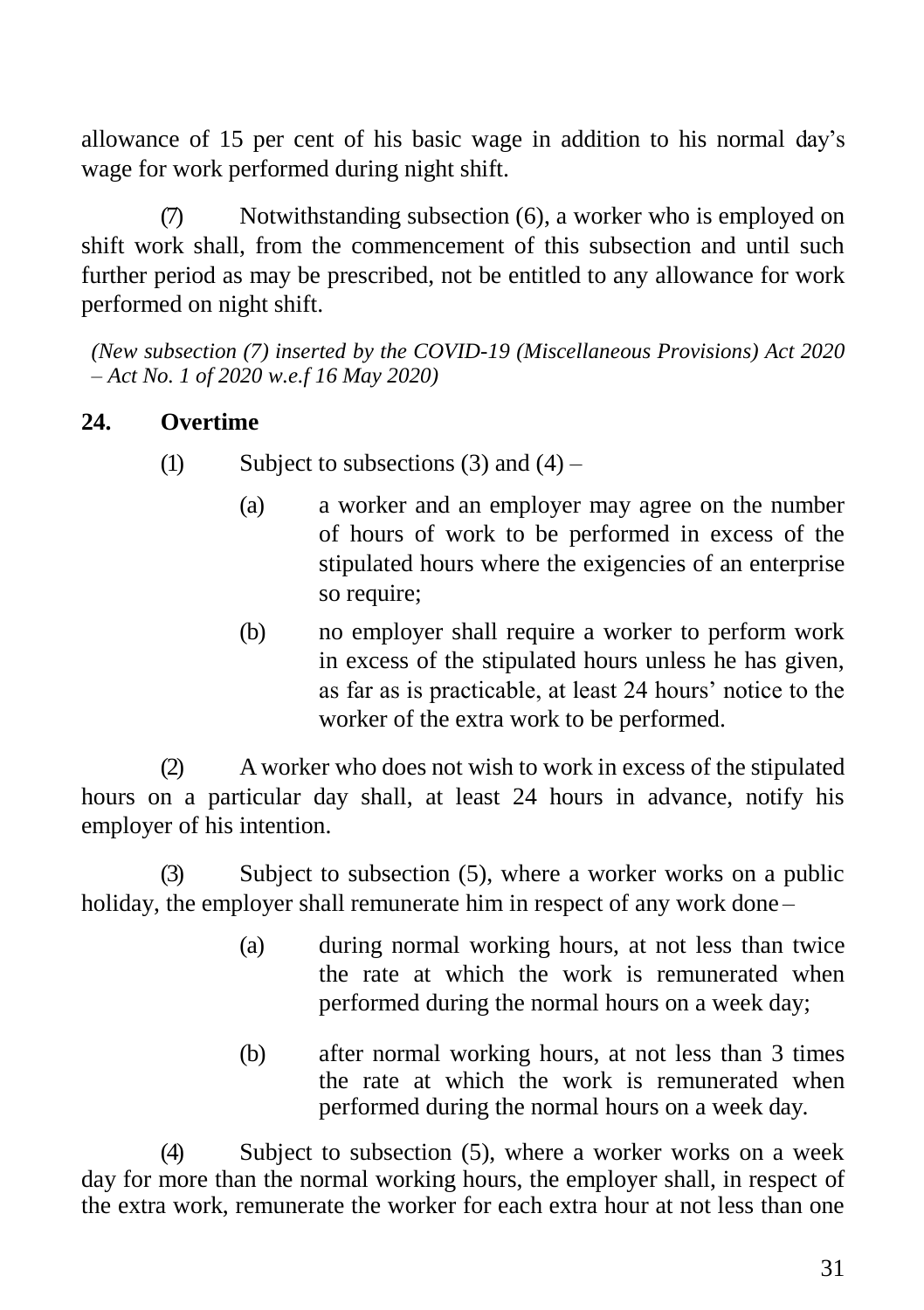and a half times the rate at which the work is remunerated when performed during the normal hours.

(5) An agreement shall stipulate that the remuneration provided for in the agreement includes payment for work on public holidays and overtime where –

- (a) the maximum number of public holidays; and
- (b) the maximum number of hours of overtime on week days and public holidays,

covered by the remuneration are specified in writing in the agreement.

(6) For the purpose of subsection (5), the monthly or hourly basic salary shall be clearly specified in the agreement.

(7) Subject to subsection (4), where a worker is required to perform extra work immediately after a normal day's work, he shall be granted a rest period of at least 10 minutes with pay before performing the extra work.

 $(8)$  In this section –

"normal hours" includes stipulated hours.

#### **24A. Overtime in connection with COVID-19 period**

(1) Notwithstanding any provision to the contrary in section 24, where a worker, other than a watchperson, employed in any of the sectors specified in the Ninth Schedule, works from the commencement of this section and until such further period as may be prescribed, the worker may  $be -$ 

- (a) remunerated for any work which is performed
	- (i) on a public holiday, at not less than twice the basic hourly rate for every hour of work;
	- (ii) in excess of 45 hours or such lesser number of agreed hours of work in any week, not being hours of work referred to in subparagraph (i), at not less than one and a half times the basic hourly rate per hour for every additional hour of work performed; or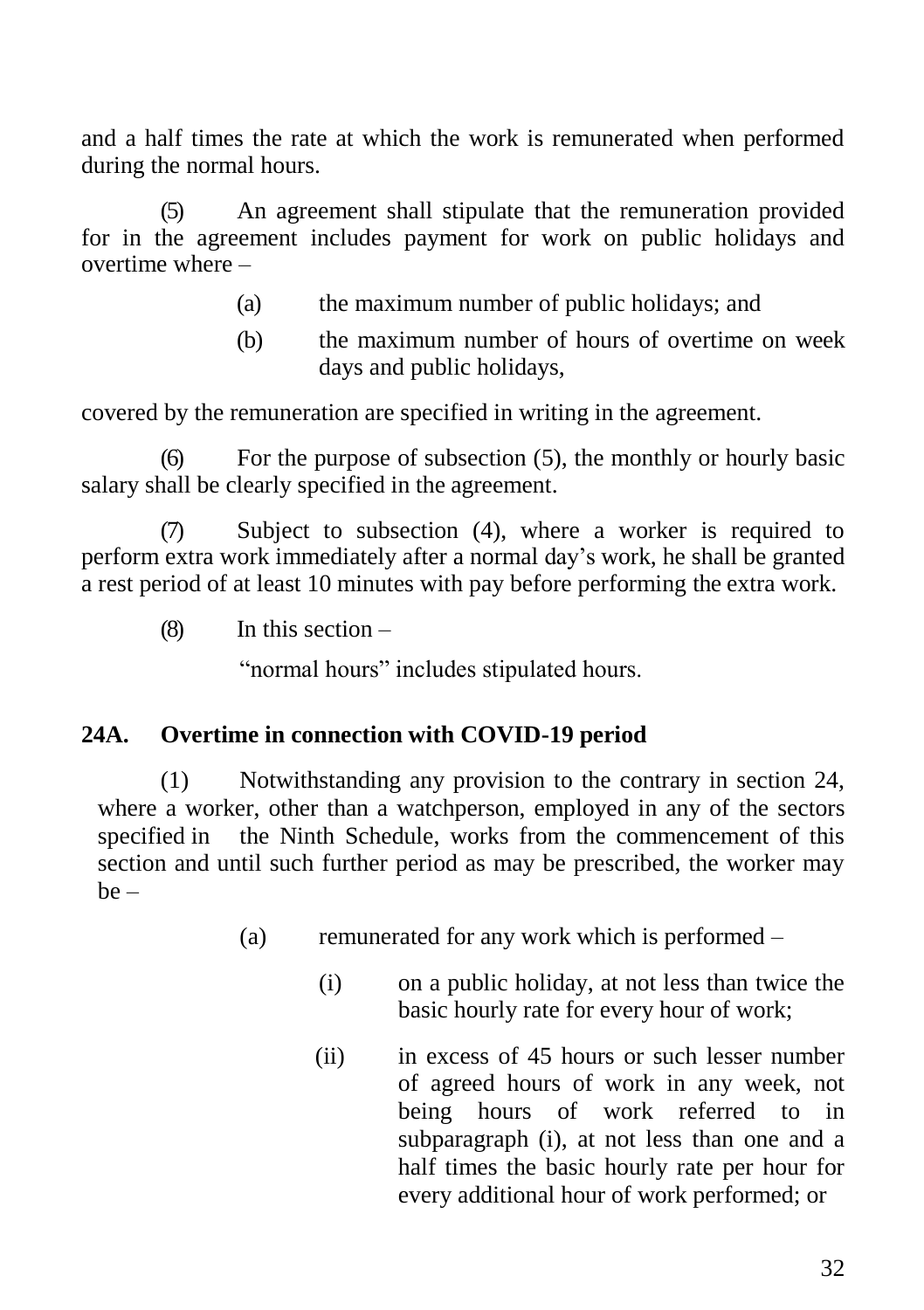(b) granted in any pay period, in lieu of remuneration under paragraph (a), such number of hours of paid time off calculated in accordance with the rate at which remuneration is paid under that paragraph.

(2) (a) Paid time off in any period may be granted to a worker by the employer or at the request of the worker.

(b) Where a worker has not been granted paid time off wholly or partly under paragraph (a), any outstanding period of time off shall be accumulated up to the date the worker ceases, in any manner whatsoever, to be in the employment of the employer or 31 December 2021 or such other date as may be prescribed, whichever is applicable.

(3) Where a worker cannot avail himself of the total number of hours of time off accumulated under paragraph (2)(b), he shall be paid remuneration in lieu of any time off left at the rate specified in subsection (1)(a) and such payment shall be made at the time the worker ceases, in any manner whatsoever, to be in the employment of the employer or as at 31 December 2021 or such other date as may be prescribed, whichever is applicable.

(4) For the purpose of computing the additional hours of work under paragraph  $(1)(a)$ , any authorised leave, whether with or without pay, including injury leave, shall be deemed to constitute attendance at work.

*(New section 24A inserted by the COVID-19 (Miscellaneous Provisions) Act 2020 – Act No. 1 of 2020 w.e.f 16 May 2020)*

# **Section B – Basic hourly rate**

## **25. Notional calculation of basic hourly rate**

For the purpose of determining the basic hourly rate due for extra work or any other reason, except where expressly provided in an enactment –

- (a) a month shall be taken to consist of  $-$ 
	- (i) 26 days in the case of a worker employed on a 6-day week; and
	- (ii) 22 days in the case of a worker employed on a 5-day week;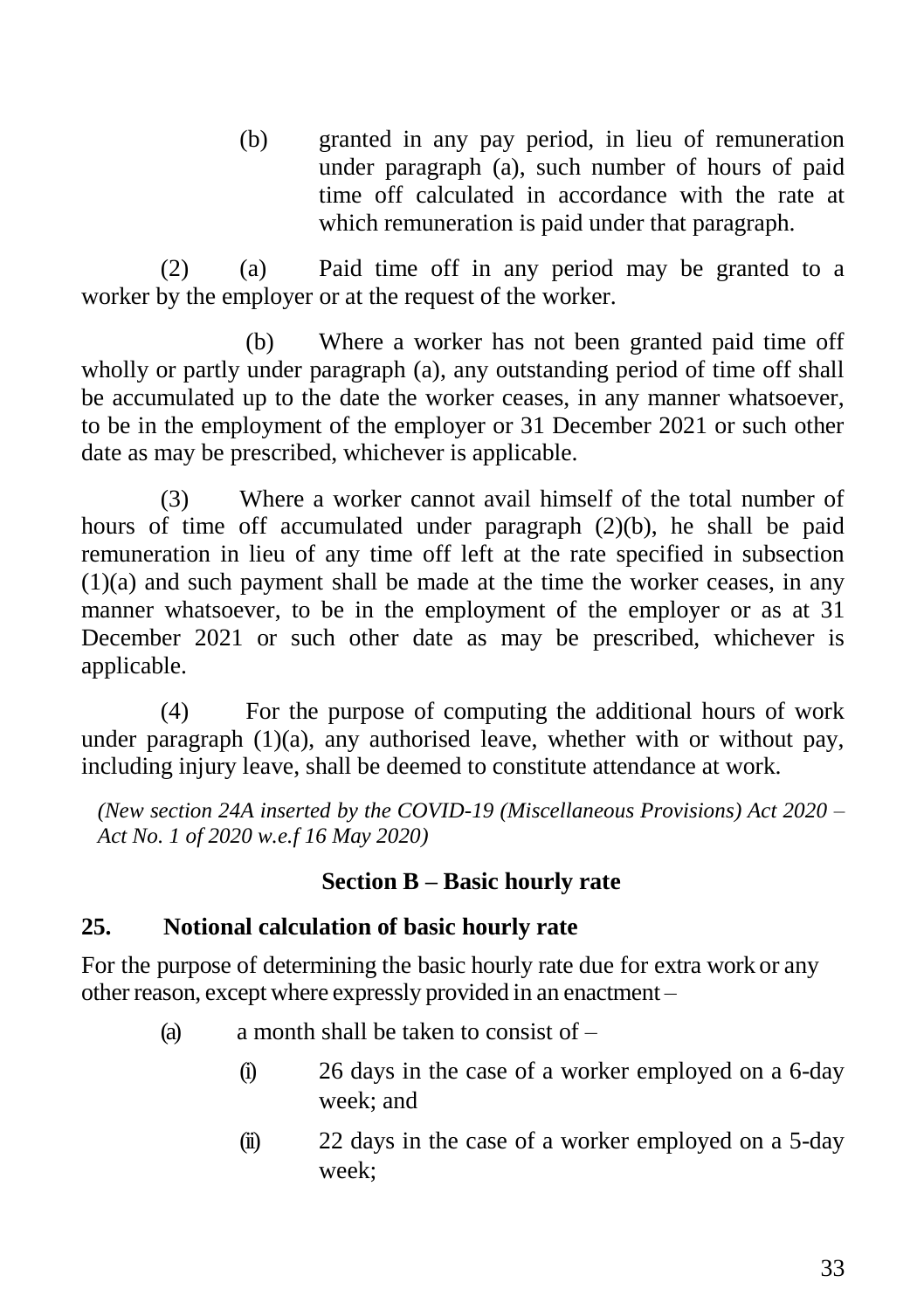- (b) a day shall be deemed to consist of
	- (i) 8 hours' work in the case of a worker employed on a 6-day week;
	- (ii) 9 hours' work in the case of a worker employed on a 5-day week; or
	- (iii) 12 hours' work in the case of a *garde malade*.

# **Sub-Part II – Remuneration**

# **Section A – Equal remuneration for work of equal value**

# **26. Equal remuneration for work of equal value**

(1) (a) Every employer shall ensure that the remuneration of a worker shall not be less favourable than the remuneration of another worker performing work of equal value.

(b) Where an employer has recourse to the services of a job contractor, the job contractor shall ensure that the remuneration of any worker employed by him shall not be less favourable than the remuneration of a worker employed by the principal employer and performing work of equal value.

(2) The following criteria shall apply in determining whether there exists an element of discrimination, based on the sex of a worker or between workers of the same sex for any work or class of work payable under any agreement –

- (a) the rates and types of remuneration shall be based on an objective job evaluation of the work performed instead of on the worker's sex or personal attributes;
- (b) any job classification system shall be based on objective criteria irrespective of the worker's sex;
- (c) the work of a worker of the same or different sex shall be given the same value for a like job or a work rated as equivalent in the same employment;
- (d) for work which is not exclusively or predominantly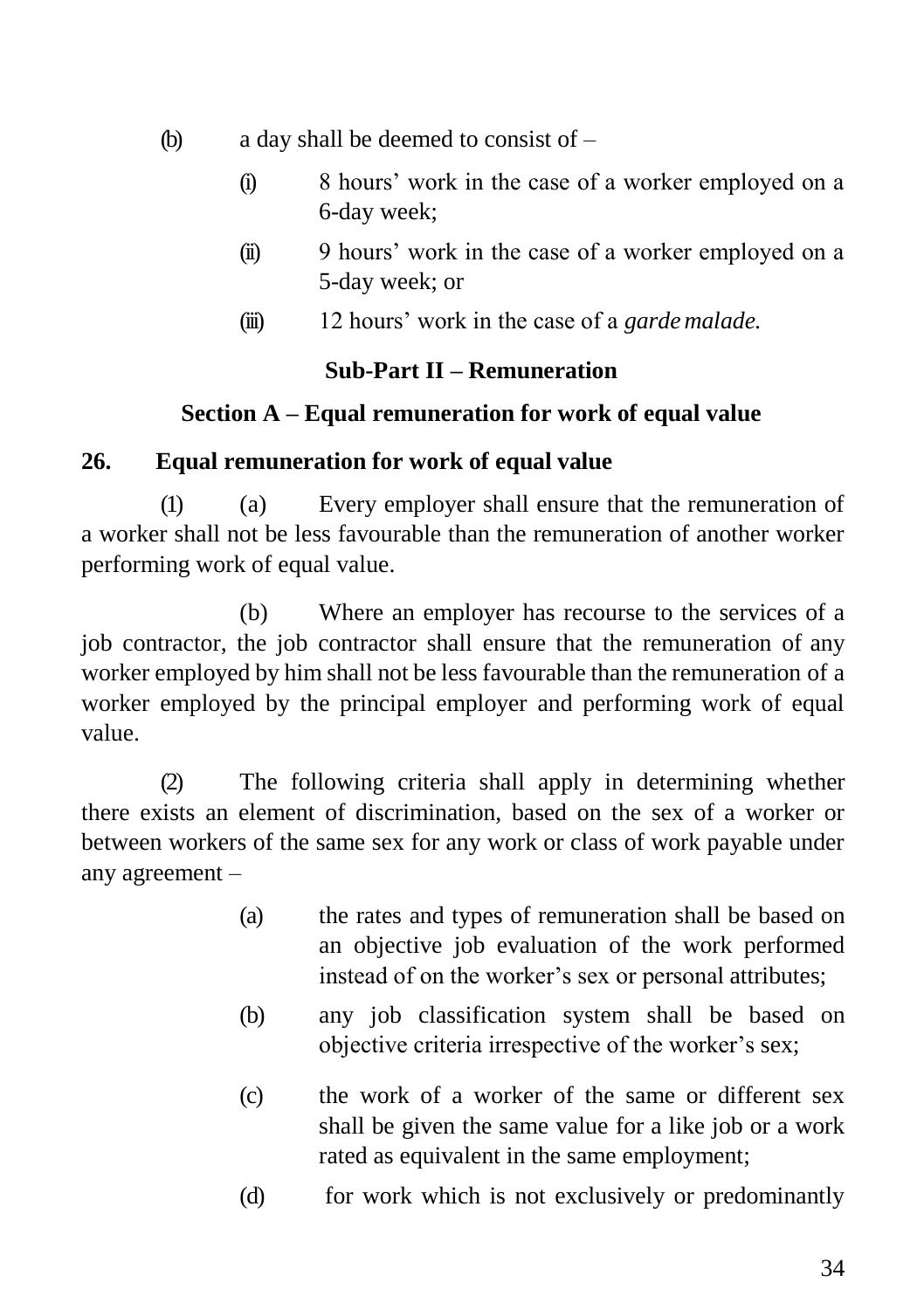performed by female workers, the extent to which –

- (i) the work or class of work calls for the same, or substantially similar degrees of skill, effort and responsibility; and
- (ii) the conditions under which the work is to be performed are the same or similar;
- (e) for work which is exclusively or predominantly performed by female workers, the rate of remuneration that would be paid to male workers with the same or substantially similar skill, responsibility, and service performing the work under the same or substantially similar conditions and with the same or substantially similar degree of effort.

# **Section B – Remuneration to worker and part-time worker**

## **27. Payment of remuneration to worker**

(1) Every employershall pay remuneration to a worker at monthly intervals, unless the parties agree to payment at shorter intervals.

(2) Every employer shall pay remuneration directly to every worker –

- (a) in legal tender only, unless there is a written agreement between the parties for payment by cheque or into the worker's bank account;
- (b) during working hours at the place of work, when paid in legal tender or by cheque; and
- (c) in any other case not later than on the last working day of the pay period.
- (3) Every employer shall
	- (a) issue to every worker, at the time of paying remuneration, a payslip, in the form set out in the Second Schedule, which shall indicate the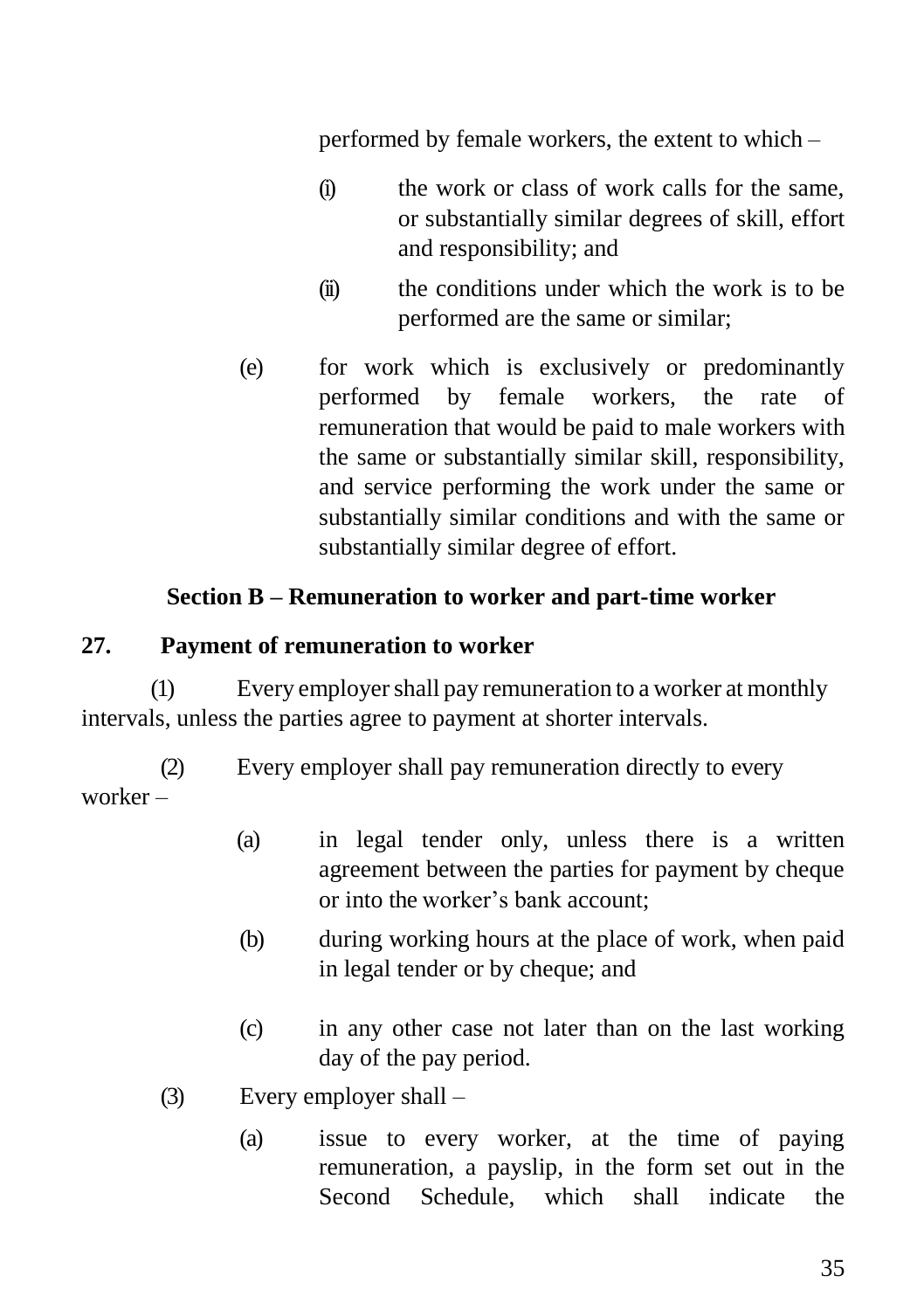contribution made by the employer to the Portable Retirement Gratuity Fund specified in Part VIII; and

- (b) cause every worker, to whom remuneration is paid in legal tender or by cheque, to sign in or affix his thumbprint in a remuneration book setting out the particulars of the remuneration paid.
- (4) No employershall, in respect of the payment of remuneration
	- (a) restrict, by agreement or otherwise, the freedom of a worker to determine where and how his remuneration is to be spent; or
	- (b) pay, require or permit remuneration to be paid in a shop, or cause or allow the owner of the shop or his representative or any person employed by him, to pay remuneration due to the worker, unless the worker is employed to work in the shop.

(5) Where a worker is required to replace another worker drawing a higher remuneration and to perform the same level of work as the other worker, he shall be paid the remuneration corresponding to the initial salary in the salary scale, if any, of the other worker or the salary drawn by the other worker, whichever is applicable.

(6) Where a claim of non-payment or short payment of wages is made to the Court, the Court may, where it thinks fit, order an employer to pay interest at a rate not exceeding 12 per cent in a year on the amount of remuneration due from the date of non-payment or short payment to the date of payment.

#### **28. Payment of remuneration to part-time worker**

(1) Every employer shall pay to a part-time worker not less than the basic wage or salary prescribed in any enactment or specified in a collective agreement except where the enactment overrides the agreement, for the category or grade in which he is employed, whichever is higher, calculated proportionately on the notional hourly rate and increased by not less than 5 per cent.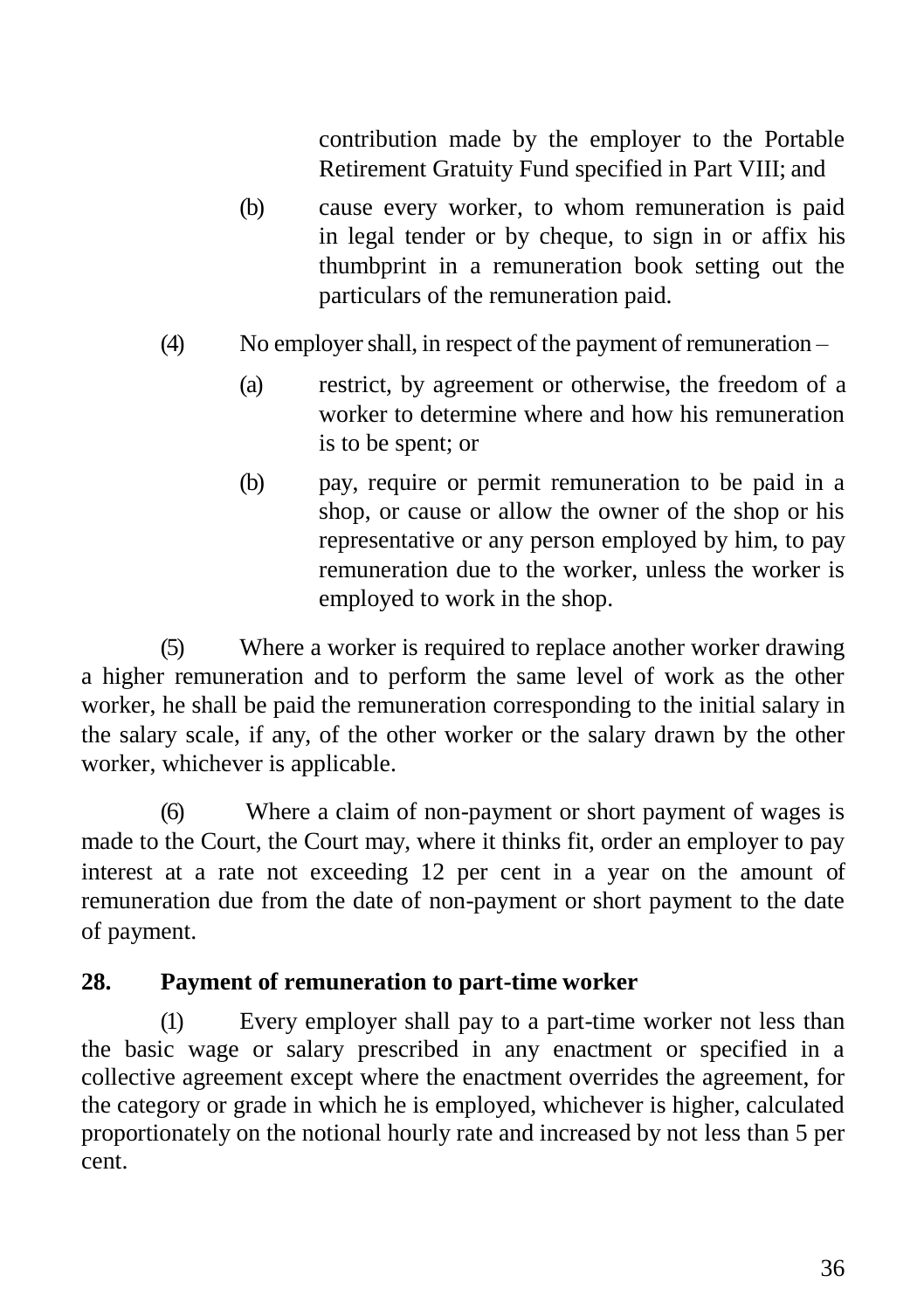(2) Where no basic wage or salary is prescribed in an enactment or specified in a collective agreement, every employer shall pay to a part-time worker not less than the basic wage or salary of a comparable full-time worker, calculated proportionately on the notional hourly rate and increased by not less than 5 per cent.

## **Section C – Joint liability of job contractor and employer as regards remuneration**

## **29. Joint liability on remuneration**

(1) Subject to subsection (2), a job contractor and the principal, for whom the job contractor has recruited or employed a worker, shall be jointly and severally liable for the payment of the remuneration of the worker and for the conditions of employment of the worker, including their safety, health and welfare.

(2) The liability of the principal of a job contractor under subsection (1) shall be limited to the sum payable by him to the job contractor under the arrangement between them.

(3) No person who is jointly liable with a job contractor under subsection (1) may set up as a defence to a claim from a worker seeking to recover remuneration the fact that he has already paid to the job contractor any sum due under the arrangement with the job contractor.

(4) Subject to subsection (5), every worker employed by a job contractor shall, for securing payment of his remuneration, have the same privileges, in respect of the property of the principal, as he would have had if he had been directly employed by the principal without the intervention of the job contractor.

(5) Any amount recoverable under subsection (4) shall not exceed the amount payable by the principal to the job contractor under subsection  $(2)$ .

## **Section D – Remuneration in specific circumstances**

## **30. Payment of remuneration for work performed on public holiday**

(1) Every worker shall be entitled to a normal day's pay in respect of every public holiday, other than a Sunday, that occurs on any of his normal working days.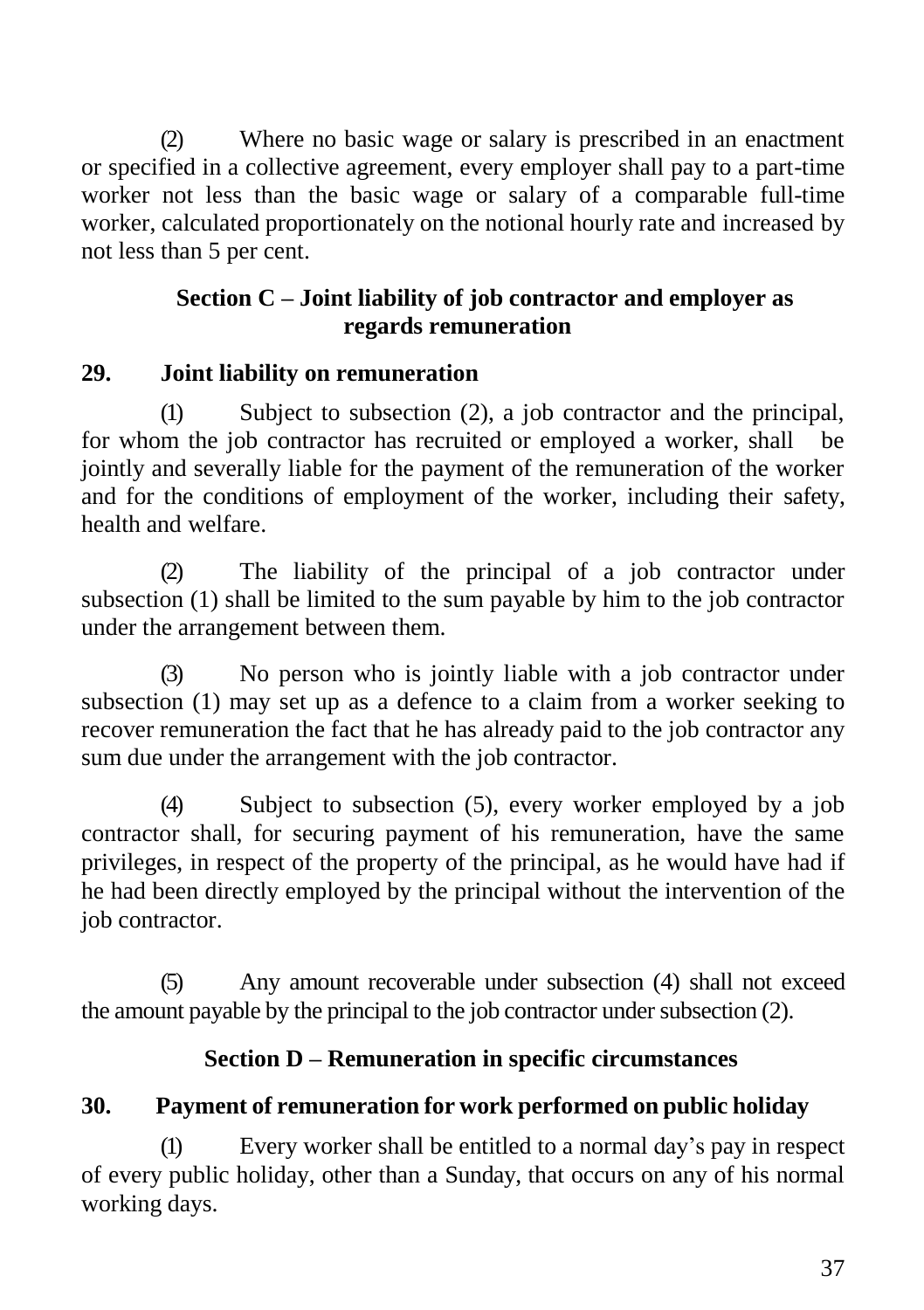(2) Where a worker is required to work on a public holiday, other than a Sunday, he shall be paid, in addition to the normal day's pay provided for under subsection (1), any remuneration due under section24.

(3) Any agreement by a worker to relinquish his right to a paid public holiday or to forego such leave shall be void.

## **31. Payment of remuneration due on termination of agreement**

(1) Subject to subsection (2), every employer shall pay any remuneration due to a worker on the termination of the worker's agreement.

(2) Where the parties to an agreement are deemed to have entered into a fresh agreement, the employer shall, not later than 2 working days after the expiry of the previous agreement, pay to the worker the remuneration due under the previous agreement.

(3) Where notice of termination of an agreement has been given under section 63, the employer shall, on or before the date of expiry of the notice, pay to the worker any remuneration due under the agreement.

(4) Where an agreement is terminated otherwise than by notice under section 63, or on expiry of the period for which the agreement was agreed to last, the employer shall pay to the worker any remuneration due on the termination of the agreement.

(5) Where an agreement is terminated by an employer otherwise than on the ground of misconduct, and at the time of termination the worker has not taken the annual leave to which he is entitled to under section 45 or any other enactment or any agreement, the employer shall, in lieu of the remaining annual leave, pay to the worker such remuneration which he would have been entitled to if his agreement was not terminated.

# **32. Payment of remuneration in other specific circumstances**

- (1) An employer shall pay to a worker
	- (a) a full day's remuneration where
		- (i) the employer is unable to provide work to the worker; or
		- (ii) due to climatic conditions, power failure, or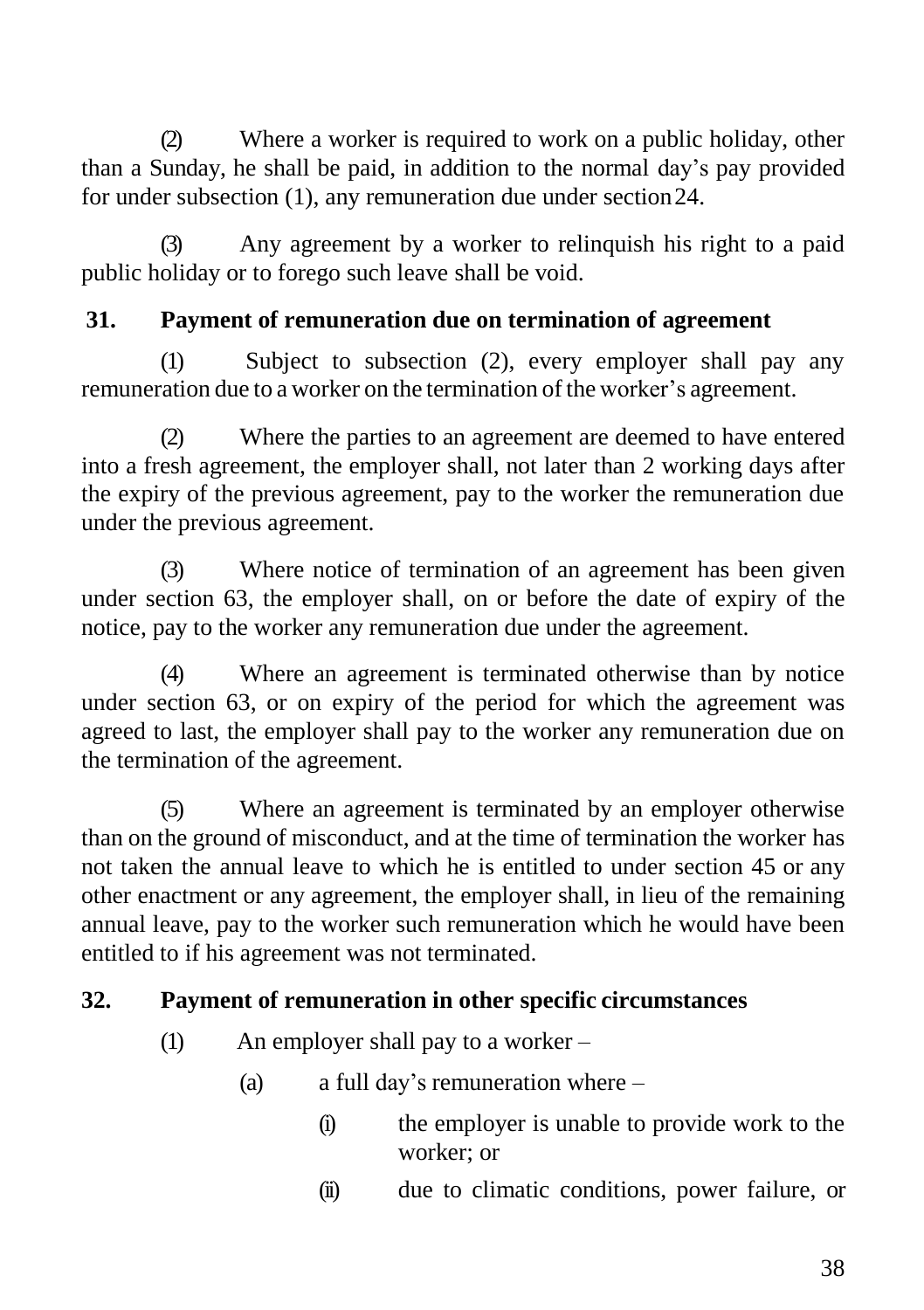breakdown in machinery or appliances, work has been stopped after the worker has worked for more than 2 hours; or

- (b) half a day's remuneration where owing to climatic conditions, power failure or breakdown in machinery or appliances –
	- (i) the employer is of opinion that no work can be performed; or
	- (ii) work has been stopped before the worker has completed 2 hours of work.

(1A) Where, during a period of extreme weather conditions, including, but not limited to heavy or torrential rainfall, an order is issued by the National Crisis Committee under section 16 requiring any person to remain indoors, or a state of disaster is declared and any direction for the purpose of assisting and protecting the public is issued under section 37 of the National Disaster Risk Reduction and Management Act –

- (a) an employer shall not require a worker to report to work, or to continue to work, where he is exposed to the weather conditions, as the case may be; and
- (b) the employer shall pay to the worker
	- (i) a full day's remuneration where
		- (A) no work can be performed owing to the weather conditions; or
		- (B) the worker resumes work for 2 hours or more;
	- (ii) a half day's remuneration where
		- (A) work has been stopped before the worker has completed 2 hours of work; or
		- (B) the worker resumes work for not more than 2 hours.

*(New subsection (1A) inserted by the Finance (Miscellaneous Provisions) Act 2020 – Act No.7 of 2020 w.e f 7 August 2020)*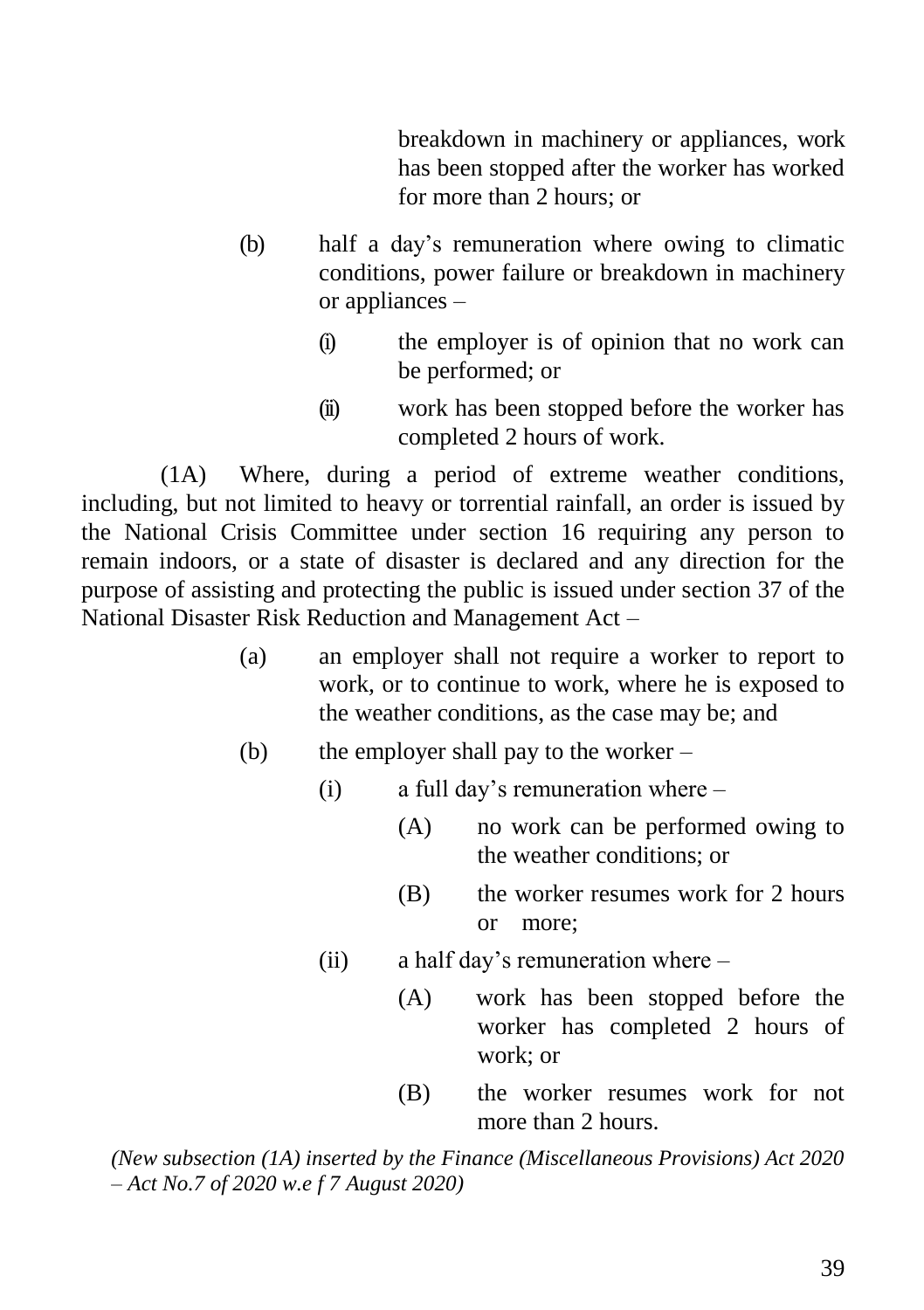(2) An employer may require a worker to work temporarily for a time shorter than that specified in his agreement at a reduced remuneration, subject to the approval of the supervising officer.

(3) A worker who is required to work for a shorter time as specified in subsection (2) and is paid a lower remuneration shall have the right to accept work from another employer during the time no work is provided to him.

(4) Where a cyclone warning class III or IV is in force, a worker may absent himself from work and the employer shall pay remuneration to the worker at the normal rate in respect of the period of absence.

- (5) Subsection (4) shall apply until
	- (a) the cyclone warning class III or IV has been removed; and
	- (b) the employer provides a means of transport to the worker to attend his place of work; or
	- (c) public transport is available.

(6) Where, by the nature of the operation of an undertaking where a worker is employed, he is required to work on a day on which a cyclone warning class III or IV is in force, the worker shall, in addition to any remuneration due to him, be entitled to –

- (a) an allowance equal to 3 times the basic rate per hour in respect of every hour of work performed; and
- (b) adequate free meals.

(7) Subject to section 51, no remuneration shall be payable to, or recoverable by, a worker for any period –

- (a) during which the worker is in lawful custody;
- (b) spent by the worker in a reform institution; or
- (c) spent by the worker in going to, attending, or returning from, any Court.

# **Section E – Additional remuneration to compensate increase in cost of living**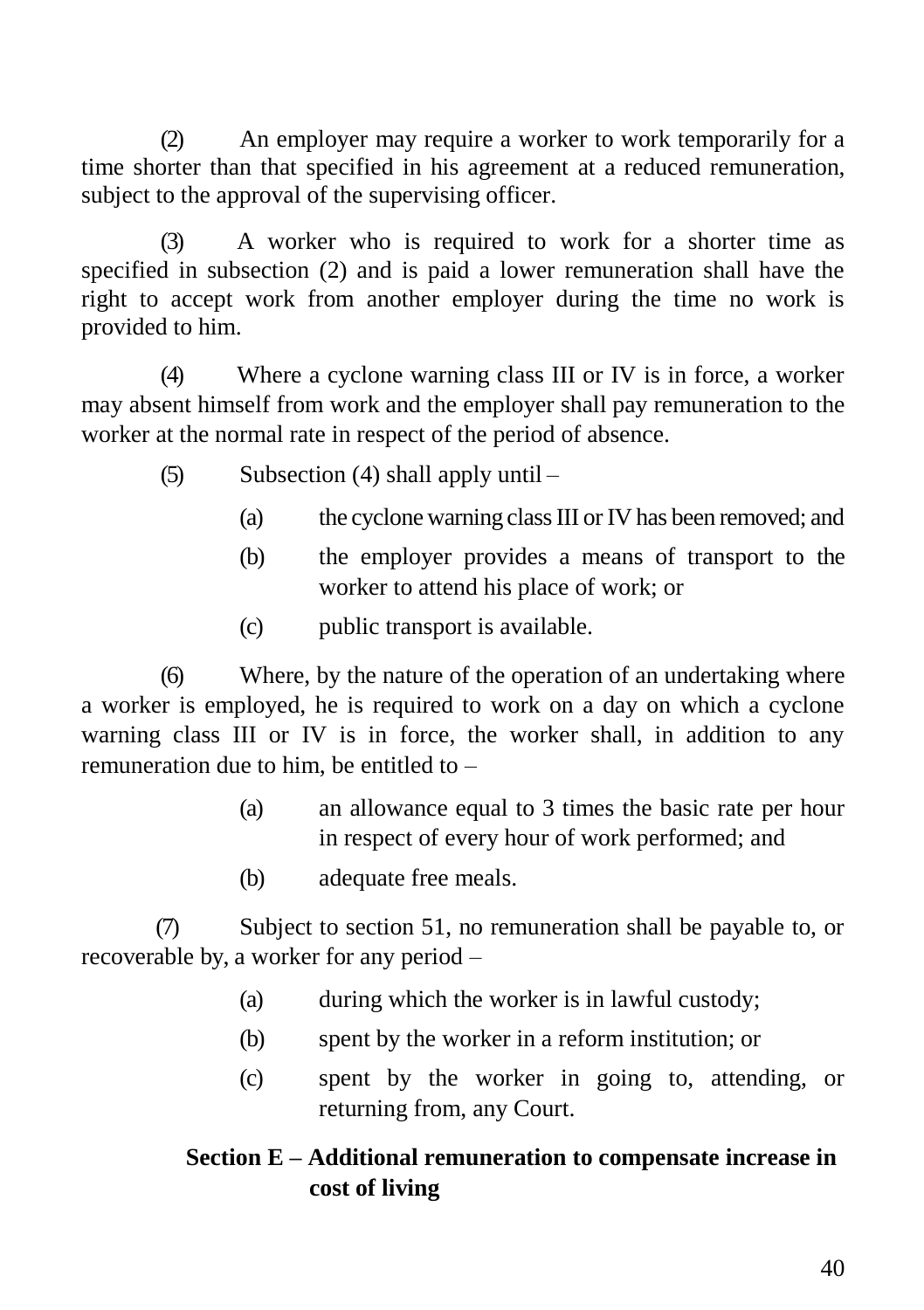## **33. Payment of additional remuneration**

(1) Subject to subsections (3), (4) and (5), every employer shall, as from the appointed date, pay to every worker in his employment, in addition to the actual wage or salary earned by the worker, such additional remuneration, as may be prescribed, to compensate him for an increase in cost of living.

(2) Where the wage or salary of a worker is paid partly by one employer and partly by another, each employer shall pay that part of the additional remuneration which bears the same proportion to the additional remuneration as the part of the wage or salary paid by him bears to the total wage or salary.

(3) Where an employer has paid, during the period 1 January to 31 December of the year, an increase in wage or salary –

- (a) otherwise than
	- (i) by virtue of the Additional Remuneration Act or Remuneration Regulations of the previous year;
	- (ii) by way of an increment or increase on promotion; or
- (b) pursuant to a collective agreement or an award of the Tribunal,

and such increase was specified in writing, or agreed upon by the worker, as being an increase in wage or salary designed specifically to compensate the worker for an increase in the cost of living in respect of that period, there shall be sufficient compliance with subsection (1), in case such increase is less than the additional remuneration specified in subsection (1), if the employer pays the difference.

(4) Subject to subsection (6), where a worker is remunerated on a piece rate basis at rates specified in the Sugar Industry (Agricultural Workers) (Remuneration Order) Regulations 1983 or as agreed upon, such rates shall, as from the appointed date, be increased in the same proportion as the increase of the payment of the additional remuneration on the basic wage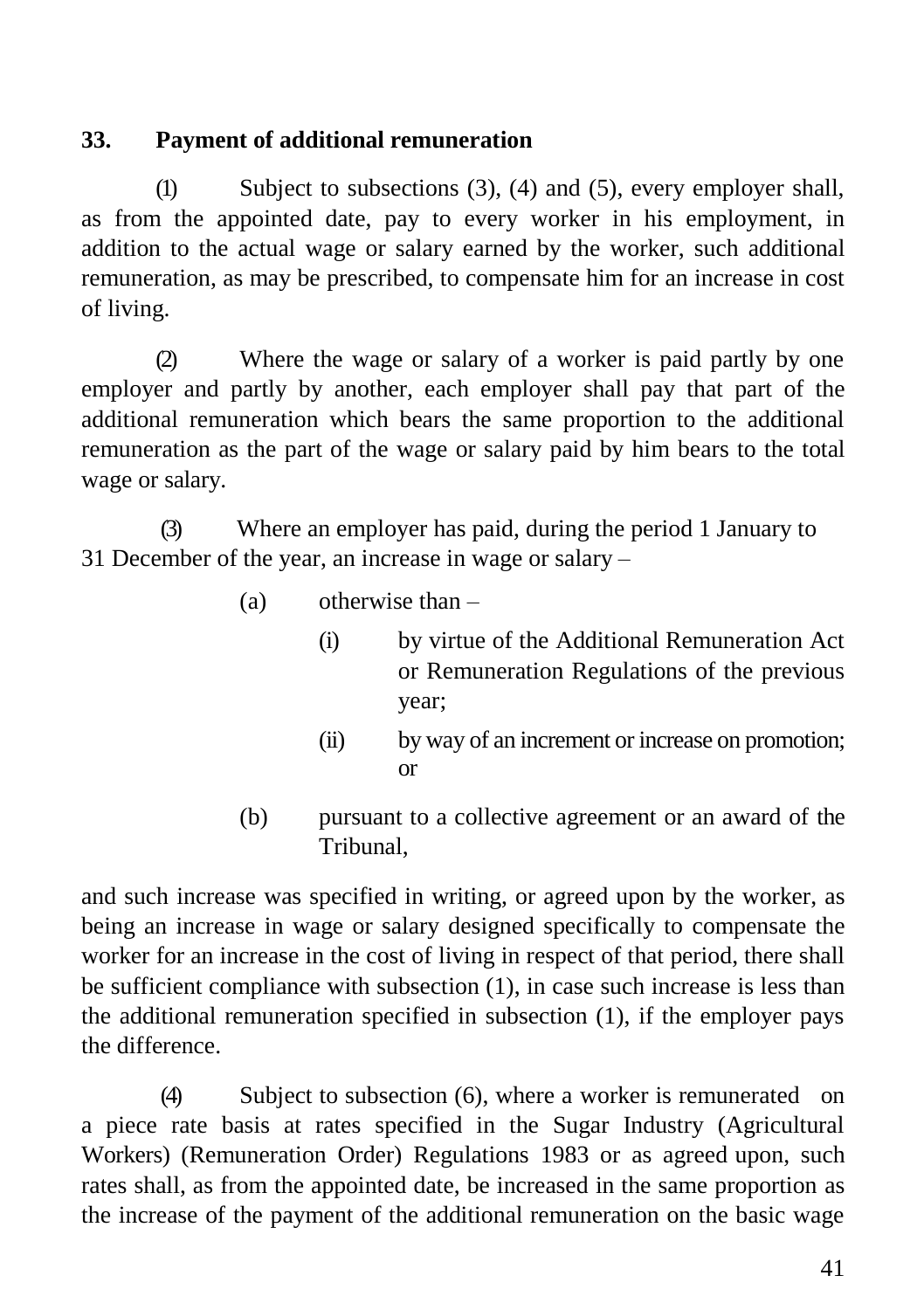prescribed or agreed upon, as the case may be, of the worker.

(5) Subject to subsections (4) and (6), where a worker is remunerated on a piece rate basis at rates specified in any Remuneration Regulations or Wages Regulations or any other enactment, such rates shall, as from the appointed date, be increased by such appropriate rate as may be prescribed.

(6) The piece rates specified in the enactments specified in subsections (4) and (5) shall include any previous additional remuneration under this section.

(7) Where civil or criminal proceedings are instituted against an employer under this section in relation to a worker first employed by him on or after the appointed date, it shall be a defence for the employer to prove that the wage or salary paid to the worker is not less favourable than all the pecuniary payments made to any other worker of the same grade.

(8) Where a worker is remunerated otherwise than on a monthly basis, it shall be deemed, for the purpose of determining the appropriate additional remuneration, that a month, a fortnight or a week shall consist of such number of days as are specified in any other enactment or agreed upon in relation to that worker.

(9) The amount or percentage of additional remuneration and the appointed date for its payment shall be as may be prescribed.

 $(10)$  In this section –

"basic wage or salary" means –

(a) (i) in relation to a worker whose basic wage or salary is prescribed, and which exceeds the national minimum wage payable to him under the National Minimum Wage Regulations 2017 under the National Wage Consultative Council Act, such basic wage or salary, whether or not the worker's actual wage or salary exceeds the prescribed wage or salary or the worker is remunerated on a piece rate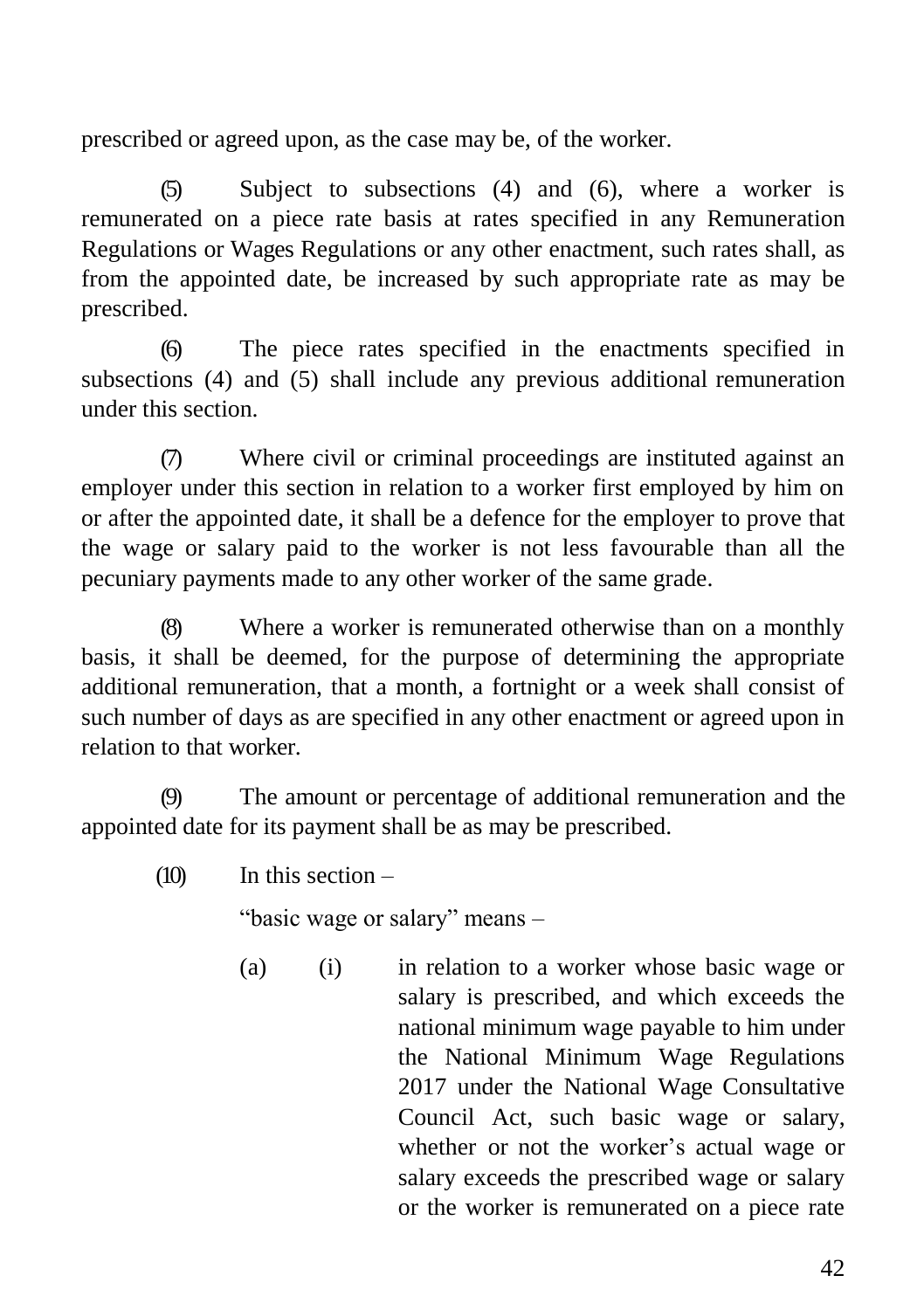basis or employed on task work;

- (ii) in relation to a worker, other than a worker of an export enterprise, whose basic wage or salary is prescribed and which, prior to 1 January 2018, was less than the national minimum wage payable to him under the National Minimum Wage Regulations 2017 under the National Wage Consultative Council Act, the national minimum wage plus such successive additional remuneration as may be prescribed;
- (iii) in relation to a worker of an export enterprise whose basic wage or salary is prescribed and which, prior to 1 January 2018, was less than the national minimum wage payable to him under the National Minimum Wage Regulations 2017, the national minimum wage plus such successive additional remuneration as may be prescribed;
- (iv) in relation to a worker in respect of whom no wage or salary is prescribed under any Remuneration Regulations or Wages Regulations or agreed upon in his contract of service, the total amount, by whatever name called, earned by him as from the appointed date;
- (v) in every other case and subject to the payment of the national minimum wage under the National Minimum Wage Regulations 2017 under the National Wage Consultative Council Act, the basic wage or salary agreed upon in the worker's contract of service, whichever is higher, whether or not the worker's actual wage or salary exceeds the agreed wage or salary or the worker is remunerated on a piece rate basis or employed on task work; and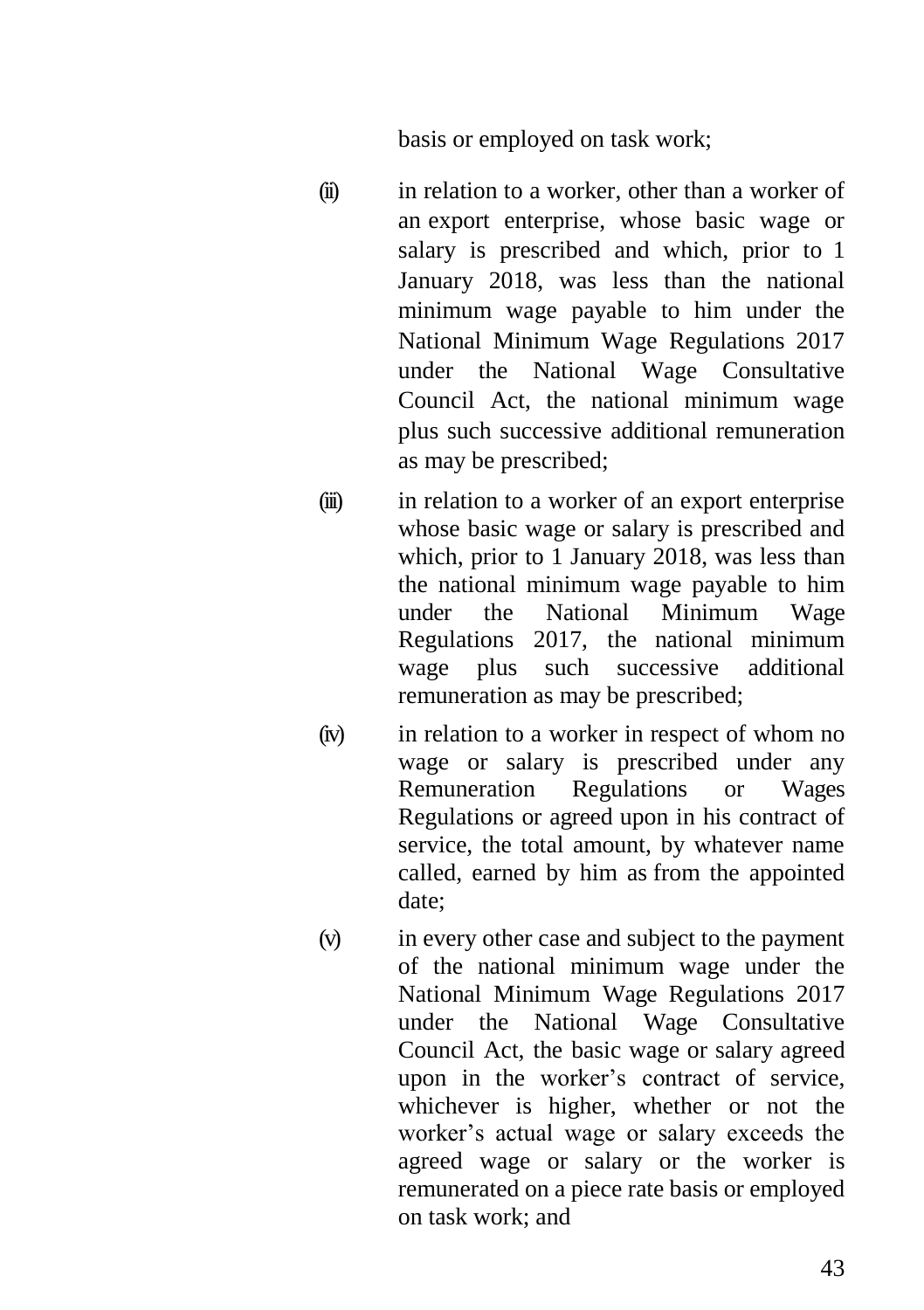- (b) includes any previous additional remuneration granted under any enactment; but
- (c) does not include any allowance, commission or other benefit not forming part of a worker's wage or salary but given to him in addition to his wage or salary.

### **Section EA – Special allowance**

#### **33A. Payment of special allowance**

(1) The Director-General may pay to a worker such special allowance, as may be prescribed.

(2) The category of the worker referred to in subsection (1), the monthly basic salary of the worker and the period for which the allowance is payable shall be prescribed.

(3) Where a worker is entitled to and is paid the allowance referred to in subsection (1), the worker shall not be eligible to the Negative Income Tax allowance payable under section 150A of the Income Tax Act.

(4) The Minister may, after consultation with the Minister to whom responsibility for the subject of finance is assigned, make such regulations as he thinks fit for the purpose of this section.

 $(5)$  In this section –

"basic salary" includes any additional remuneration payable under section 33.

*(New section 33A inserted by the Finance (Miscellaneous Provisions) Act 2020 – Act No.7 of 2020 w.e f 1 January 2020)*

### **Section F – Restriction on deductions from worker's remuneration**

#### **34. Restriction on deductions**

(1) Subject to subsection (2), no employer shall deduct any amount from a worker's remuneration, other than an amount –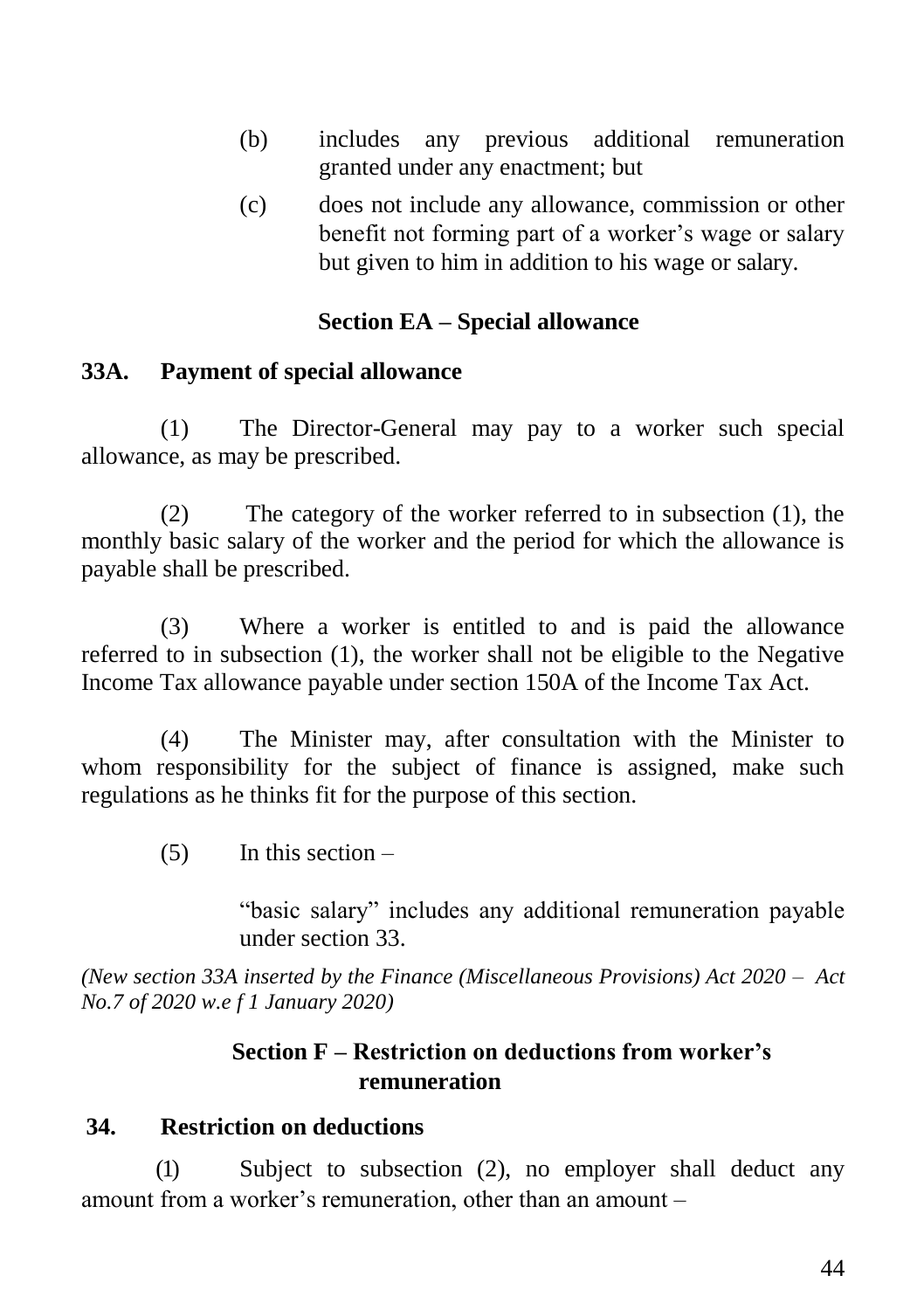- (a) authorised by the worker in writing which
	- (i) is due to the employer in recovery of an advance made on basic wages, provided the deduction does not exceed one fifth of the basic wages due for a pay period; or
	- (ii) the worker wishes to be deducted to make any payment or contribution to any fund, body or other institution; or
- (b) which is deducted in accordance with any enactment or a Court order.

(2) No employer shall deduct any amount from a worker's remuneration, which in the aggregate, exceeds one half of the worker's remuneration for any pay period.

(3) No employer shall, in respect of the payment of remuneration, deduct any amount –

- (a) by way of fine or compensation for poor or negligent work or for damage caused to the property of the employer;
- (b) as a direct or indirect payment for the purpose of obtaining or retaining employment; or
- (c) by way of discount, interest or any charge on account of any advance of remuneration made to a worker.

#### **Sub-Part III – Failure to Pay Remuneration**

#### **Section A – Protective order**

#### **35. Application for protective order**

(1) Where, after making an enquiry, the supervising officer is satisfied that an employer has failed to –

> (a) pay any remuneration due to a worker or a group of workers; and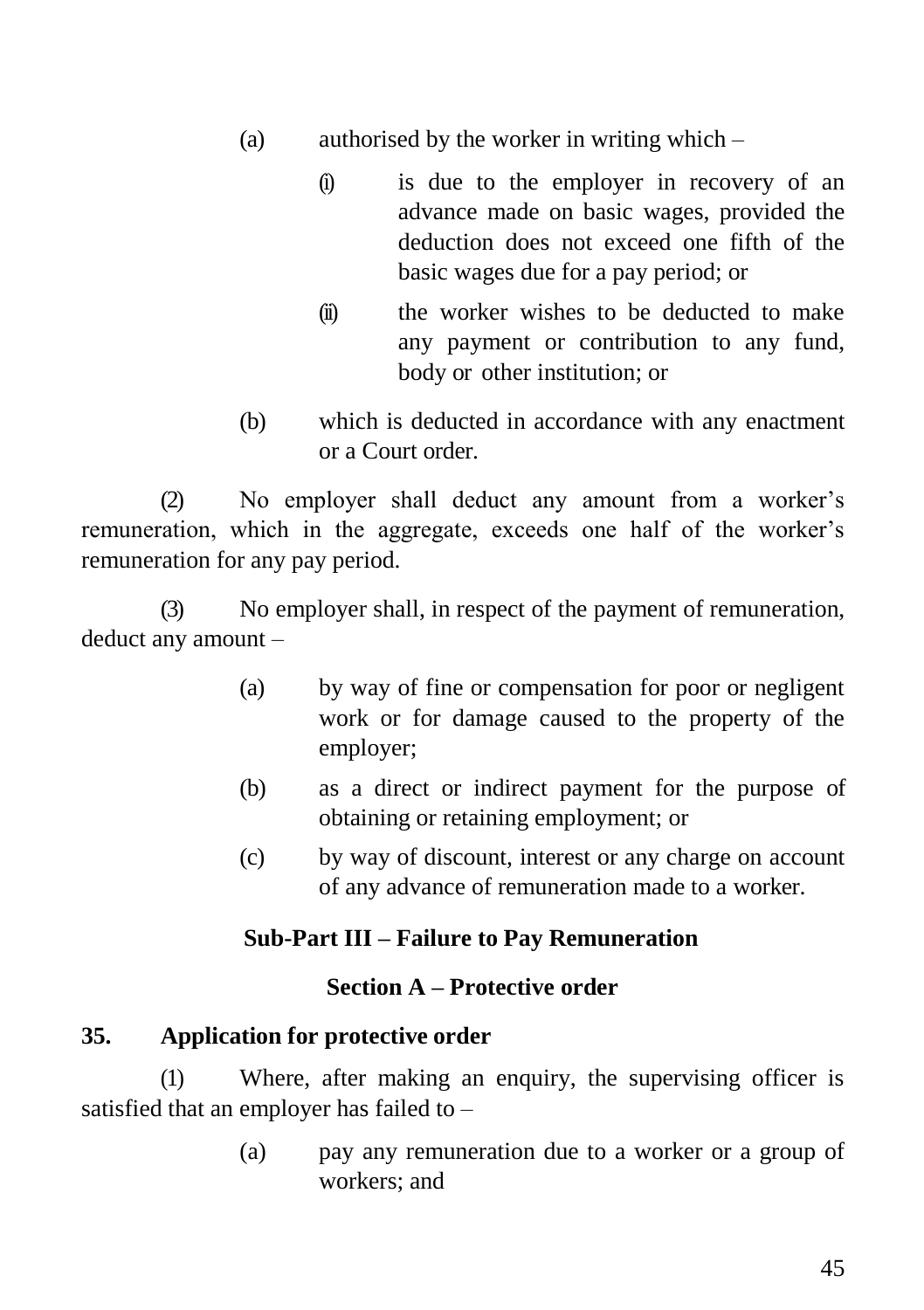(b) comply with a notice issued under section 121,

the supervising officer may, where he thinks fit, apply to the Judge in Chambers for a protective order, on behalf of the worker or group of workers in the amount of the remuneration due against an employer and any bank or other financial institution holding funds on behalf of the employer.

(2) An application under subsection (1) shall be made where the supervising officer –

- (a) has lodged a case for remuneration due on behalf of the worker or group of workers before the Court;
- (b) has reasonable ground to believe that the employer may dispose of his property to the prejudice of the worker or group of workers to whom remuneration is due; and
- (c) is satisfied that the amount or value of the property is proportionate to the amount of the remuneration due.
- $(3)$  In this section –

"remuneration" –

- (a) has the same meaning as in section 2; and
- (b) includes any severance allowance or compensation payable pursuant to an order made by the Redundancy Board under section 72 or 72A, as the case may be.

*(New subsection (3) inserted by the Finance (Miscellaneous Provisions) Act 2020 – Act No. 7 of 2020 w.e.f 7 August 2020)*

#### **36. Grant of protective order**

(1) Where the supervising officer applies to the Judge in Chambers for a protective order, and the Judge in Chambers is satisfied, having regard to any relevant evidence, that there is reasonable ground to believe that –

> (a) remuneration is due and there has been noncompliance with the notice issued under section 121;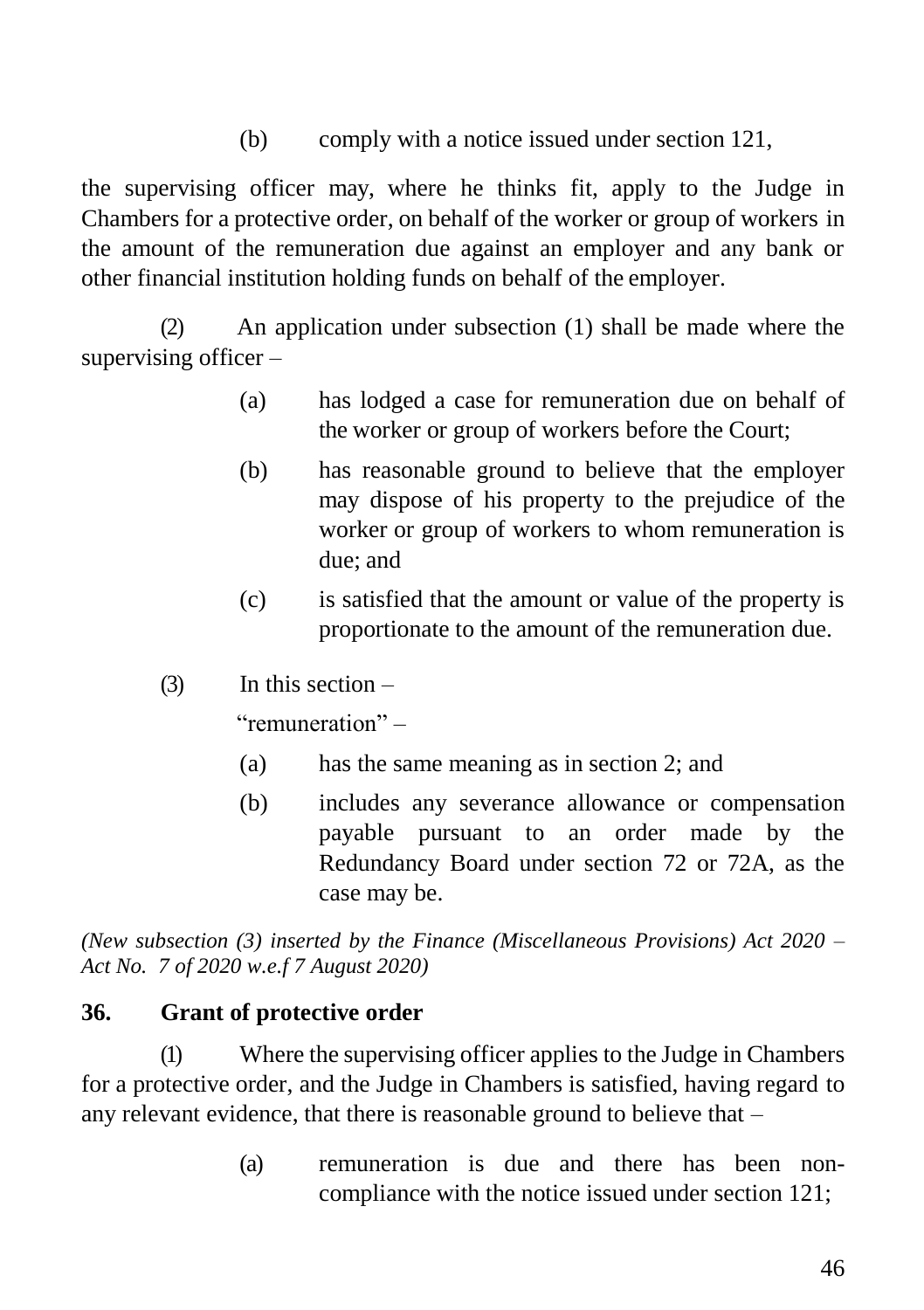- (b) the employer may dispose of his property to the prejudice of the worker or group of workers to whom remuneration is due;
- (c) the amount or value of the property is proportionate to the amount of the remuneration due,

the Judge in Chambers may order that the property shall not be disposed of or otherwise dealt with by any person except in such manner and in such circumstances as specified in the Order.

(2) Where the Judge in Chambers makes a protective order, the supervising officer shall, within 21 days of the making of the protective order, or such other period as the Judge in Chambers may direct, give notice of the order to the employer and any bank or other financial institution holding funds on behalf of the employer.

# **37. Duration of protective order**

(1) The protective order under section 36 shall remain in force for a period of 12 months.

(2) The supervising officer may, on good cause shown, apply to the Judge in Chambers to extend the duration of a protective order until the Court case referred to in section  $35(2)(a)$  is disposed of or for such period as the Judge in Chambers thinks fit.

# **38. Order in respect of immovable property**

(1) Following the grant of a protective order in respect of immovable property of a particular kind and where any enactment provides for the registration of title to, or charges over, property of that kind, the Judge in Chambers may, on application by the supervising officer, order the Registrar-General to make entries in a register which may be consulted by a notary, an attorney or any other person who can show that he has a legitimate interest to do so.

(2) An order made under subsection (1) shall be registered free of any tax, duty or fee.

(3) An order under subsection (1) may include a restriction that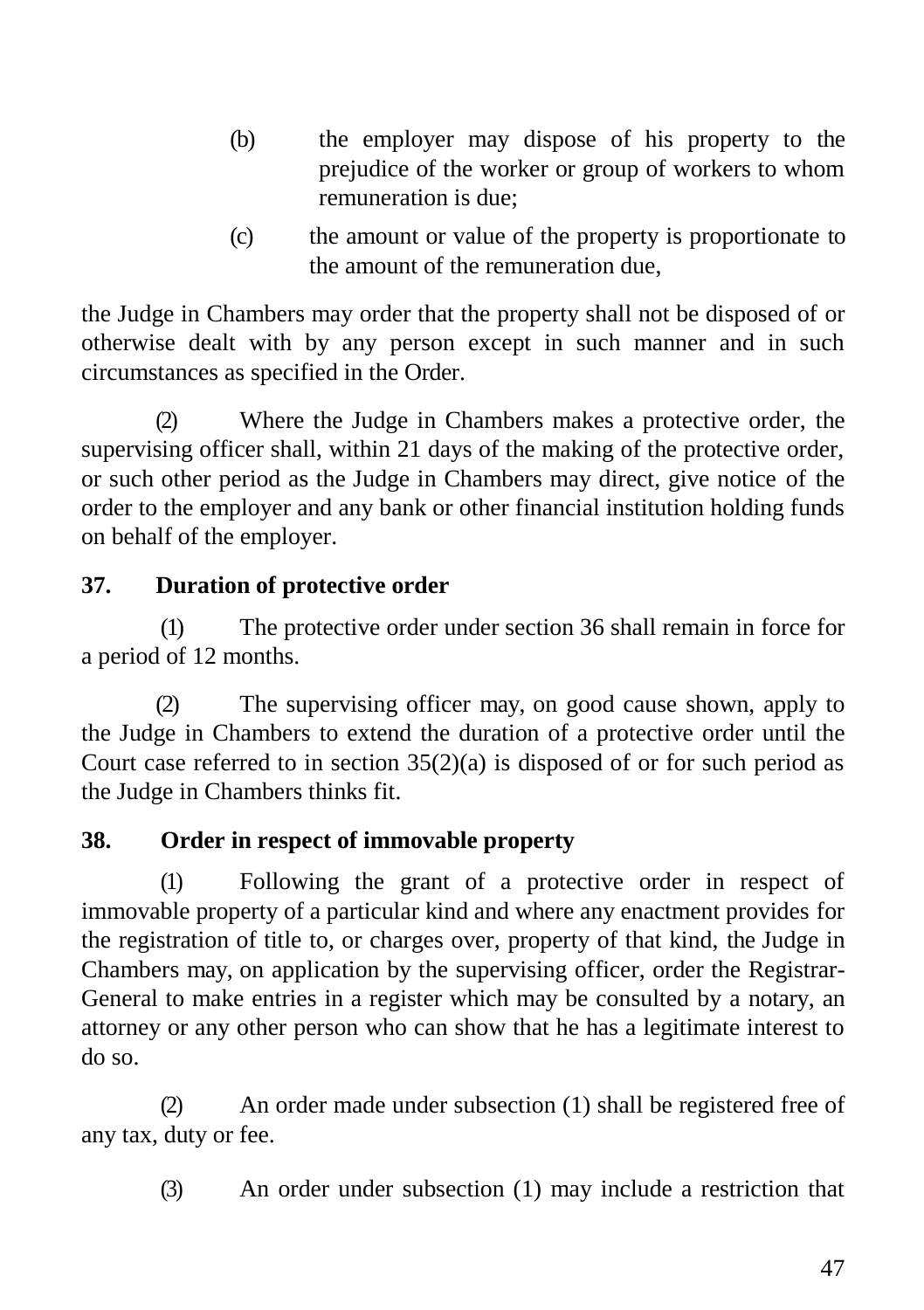the property shall not, without the order of the Judge in Chambers –

- (a) be mortgaged or otherwise burdened;
- (b) be attached or sold in execution;
- (c) vest in the liquidator when the estate of the owner of that immovable property is sequestrated; or
- (d) where the owner of the property is a corporate body, form part of the assets of that corporate body where it is wound up.

(4) Where an order is made under this section, the supervising officer shall –

- (a) cause notice of the order to be published in the next issue of the Gazette and in at least 2 newspapers having wide circulation; and
- (b) give notice of the order to  $-$ 
	- (i) all notaries;
	- (ii) all banks, financial institutions and cash dealers.

#### **39. Variation and discharge of protective order**

(1) Any person may apply to the Judge in Chambers for the variation and discharge of the protective order granted under section 36.

- (2) The Judge in Chambers
	- (a) may vary or discharge the protective order where necessary in the interests of justice; or
	- (b) shall discharge the order where
		- (i) the remuneration due to the worker or group of workers has been paid;
		- (ii) the court case referred to in section  $35(2)(a)$ has been disposed of; or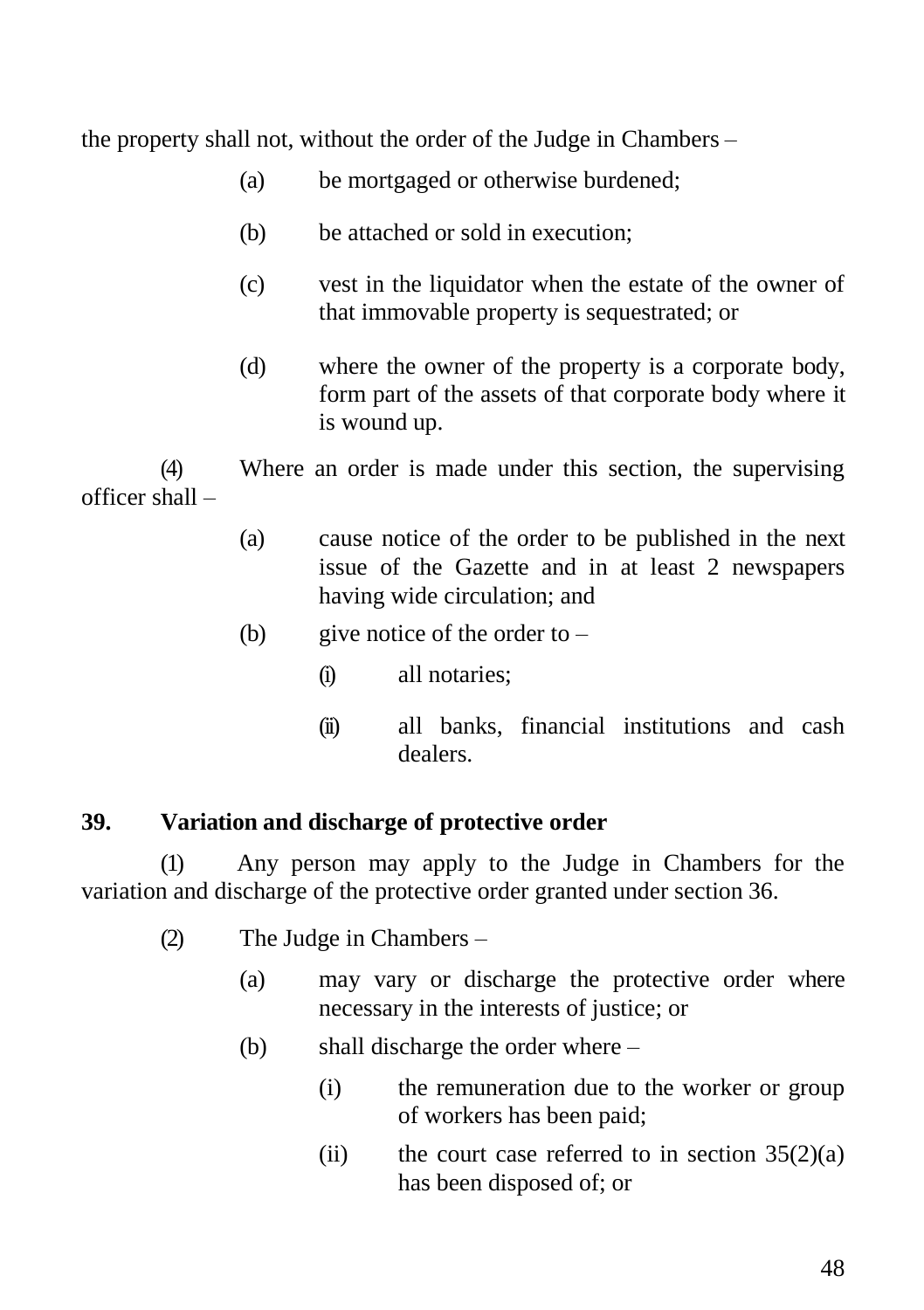(iii) it is in the interest of justice to do so.

(3) Where a protective order in respect of an immovable property is varied or discharged, the Judge in Chambers shall direct the Registrar-General to make appropriate entries in the Register of Protective Orders specified in section 38A of the Notaries Act.

# **Section B – Wage Guarantee Fund Account**

## **40. Wage Guarantee Fund Account**

(1) The Workfare Programme Fund shall hold an account to be known as the Wage Guarantee Fund Account.

(2) The purpose of the Wage Guarantee Fund Account shall be to pay –

- (a) remuneration due to a worker up to an amount of 50,000 rupees; and
- (b) any amount due as may be prescribed in relation to the Portable Retirement Gratuity Fund where contributions have not been made,

where an enterprise in which the worker is employed is considered to be insolvent by the Supreme Court.

 $(3)$  In this section –

"remuneration" means basic wage for not more than 3 preceding months, wages as indemnity in lieu of notice and end of year gratuity or bonus paid in accordance with the End of Year Gratuity Act or any other relevant enactment.

## **41. Payment into Wage Guarantee Fund Account**

There shall be paid into the Wage Guarantee Fund Account –

- (a) a seed capital as may be prescribed;
- (b) interests on investment;
- (c) any money recovered after the realisation of assets –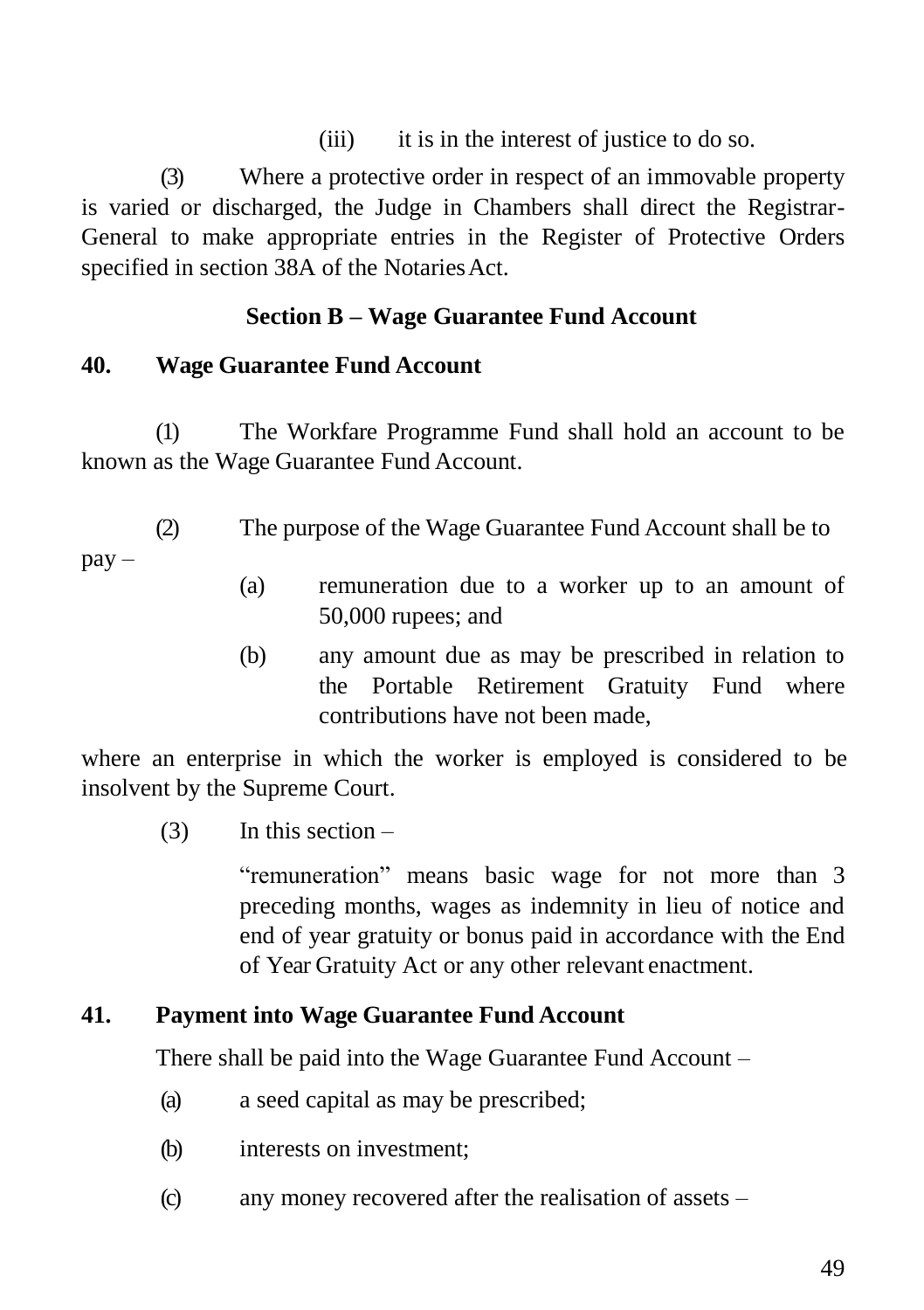- (i) not exceeding the remuneration paid to a worker under the Wage Guarantee Fund Account; and
- (ii) by the Director-General in respect of non-contribution to Portable Retirement Gratuity Fund.

# **42. Redemption of claim**

(1) A worker who is not paid remuneration where his employer is insolvent shall register a complaint with the supervising officer to be entitled to unpaid remuneration.

(2) Where a claim is made under subsection (1), the supervising officer shall inform the employer in writing of the amount claimed by the worker within 7 days of the date of registration of the claim.

(3) The employer shall, subject to subsection (4), submit to the supervising officer the details in connection with the remuneration paid and/or due to a worker in the form set out in the Third Schedule within 7 days of the date of receipt of the claim made under subsection (1).

(4) Where the supervising officer is satisfied that the claim is bona fide, he shall, within 7 days of the date of the claim, give written notice to the employer, to pay any remuneration due within 7 days.

(5) Where an employer has received a notice under subsection (4), he shall inform the supervising officer –

- (a) of the date on which payment of remuneration will be effected to the workers; or
- (b) where funds are not available, of the date on which the employer intends to effect payment to the workers.

(6) Where the employer fails to pay remuneration under subsection (4), the supervising officer of the Ministry responsible for the subject of social security shall, within a period of 7 days, pay to the worker from the Wage Guarantee Fund Account under section 40, any remuneration due.

*(Amended by the Finance (Miscellaneous Provisions) Act 2020 – Act No. 7 of 2020 w.e.f 7 August 2020)*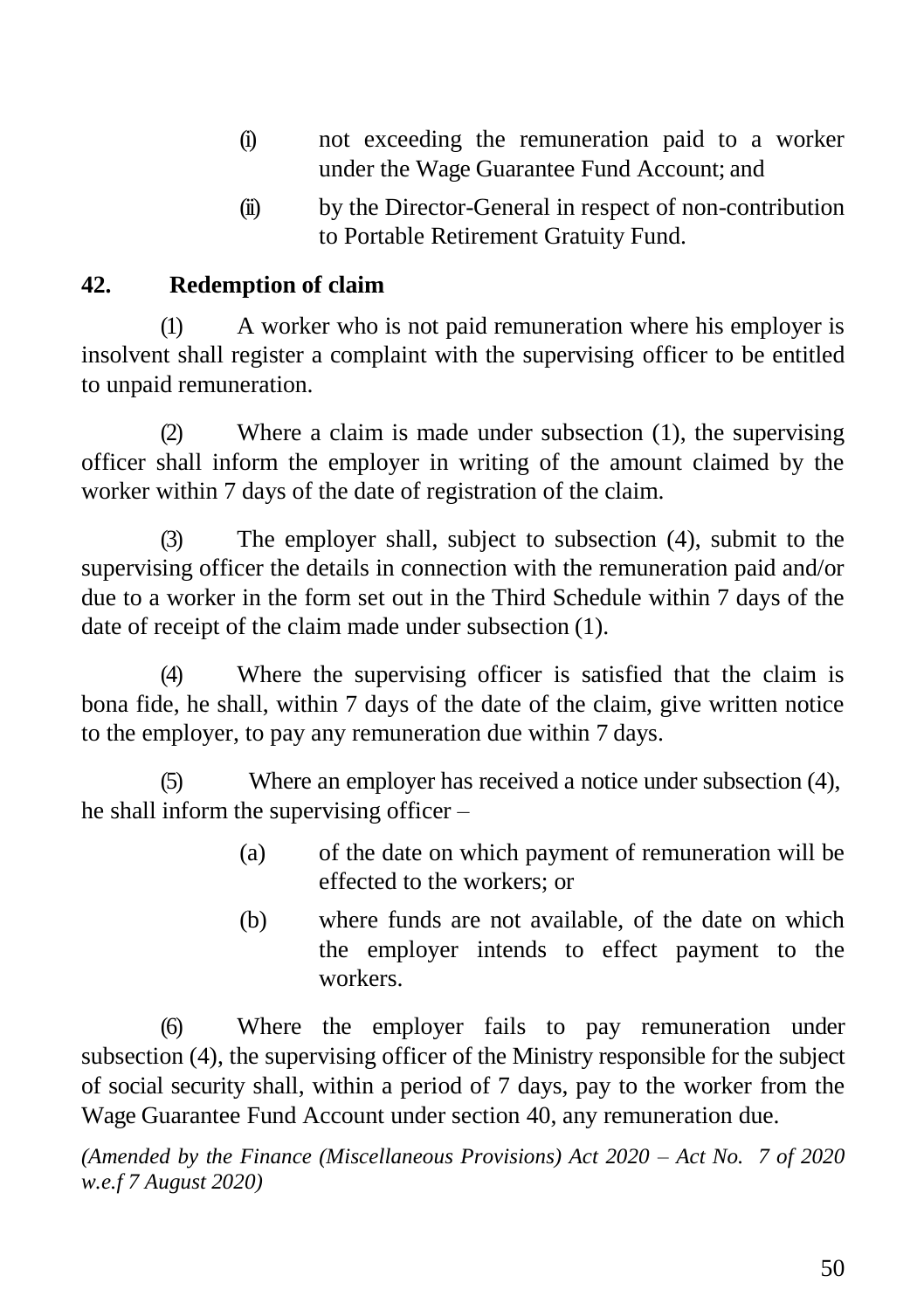(7) The liquidator, other than the Official Receiver, a receiver, an administrator, a special administrator or any person appointed under the Insolvency Act shall, after realisation of the assets of the company –

- (a) inform the supervising officer of the amount available in respect of the balance of remuneration due to the worker;
- (b) pay the amount due to the worker up to a sum not in excess of 50,000 rupees to the Wage Guarantee Fund Account; and
- (c) where funds are available, pay to the worker any remaining balance in excess of 50,000 rupees as the supervising officer may determine.

## **43. Recovery of overpayment of benefit**

(1) (a) Where a person receives a benefit to which he is not entitled or which he is not qualified to receive or was disqualified from receiving, the amount of the benefit shall be recovered in accordance with paragraph (b).

(b) The Director-General shall recover any benefit referred to in paragraph (a) in the same manner as income tax is recoverable under Part XI of the Income Tax Act.

(2) Where any unpaid remuneration is paid into the bank account of a worker and it is subsequently found by the supervising officer that the benefit should not have been so paid, the bank shall, on written request to that effect by the supervising officer, refund the amount so paid to the Wage Guarantee Fund Account and may debit the bank accountaccordingly.

(3) The Court may, where it thinks fit and whether or not a claim to that effect has been made, order an employer to pay interest at a rate not exceeding 12 per cent per annum on the amount of wages due from the date of non-payment or short payment of wages to the date of payment.

# **Sub-Part IV – Other Conditions of Employment**

## **Section A – Meal allowance**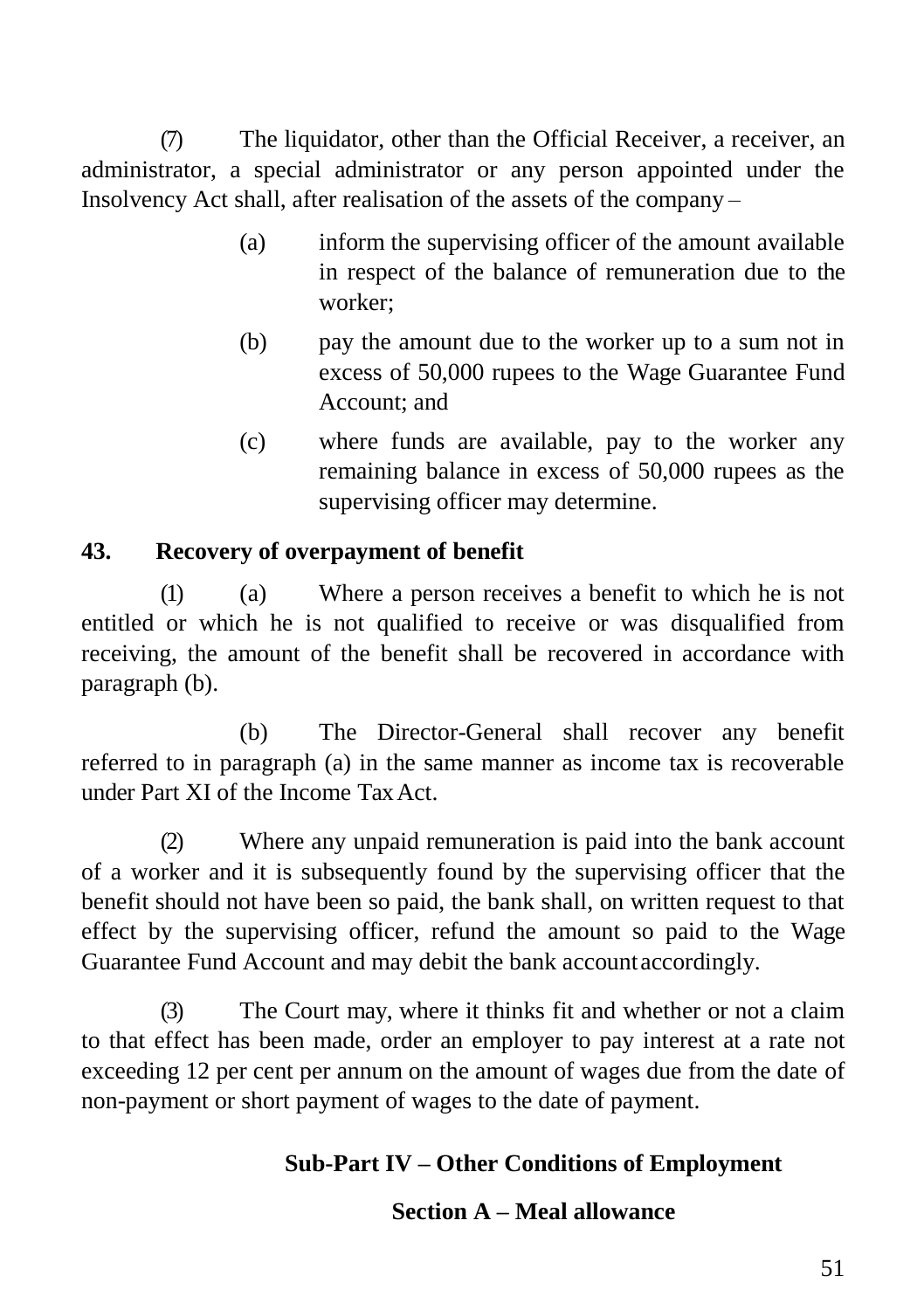# **44. Meal allowance**

(1) Where a worker is required to perform more than 2 hours' extra work after having completed his normal day's work on any day of the week, he shall, in addition to any remuneration due for overtime work, be provided by the employer with an adequate free meal or be paid a meal allowance in such amount as specified in the Fourth Schedule.

(2) The meal allowance referred to in subsection (1) shall be paid not later than on the last working day of the pay period.

(3) Subsection (1) shall not apply to a migrant worker where the migrant worker is being paid a meal allowance or is being provided a free meal for a value higher than what he would be entitled under this section.

- $(4)$  In this section, a normal day shall be deemed to be of
	- (a) 8 hours for a worker employed on a 6-day week;
	- (b) 9 hours for a worker employed on 5-day week; or
	- (c) the number of stipulated hours specified in an agreement.

### **Section B – Entitlement to leaves**

### **45. Annual leave**

(1) Subject to subsection (11), every worker, other than a parttime worker, who remains in continuous employment with the same employer for a period of 12 consecutive months shall be entitled, during each subsequent period of 12 months while he remains in continuous employment, to 20 working days' annual leave.

Every worker shall be entitled to 2 days' leave in every year, in addition to the leave specified in –

- (a) subsection (1) or any other enactment; or
- (b) any agreement, collective agreement or award of the Tribunal or an arbitrator.

(3) Leave specified in subsection (1) or (2) may be taken on full day, half day or such shorter period as agreed between an employer and aworker.

(4) Every worker, other than a part-time worker, who remains in continuous employment with the same employer for a period of 6 consecutive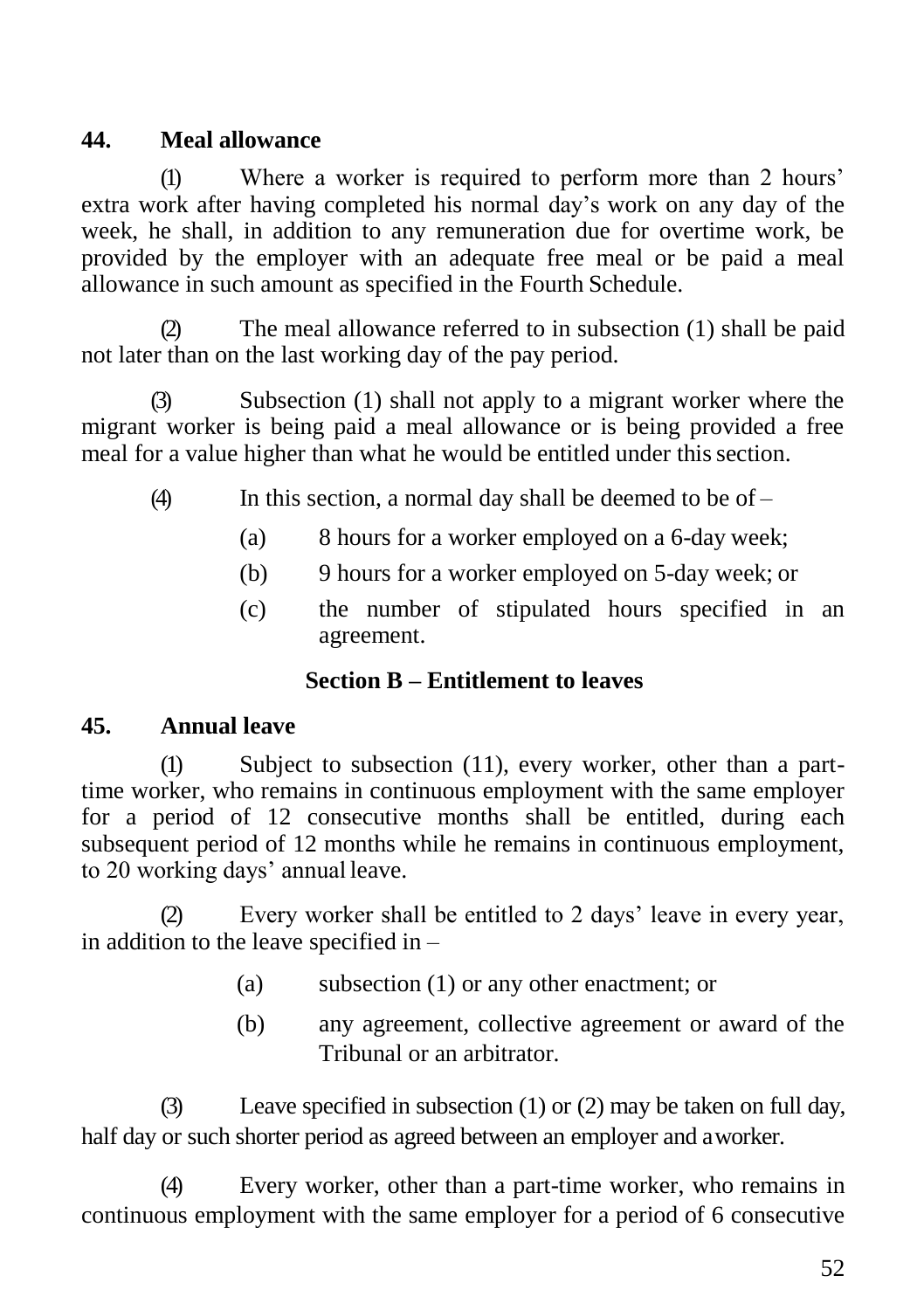months and who has been present on all the working days during that period, shall be entitled to one day's annual leave during each subsequent month up to the twelfth month, while he remains in continuous employment with the same employer.

(5) Where a part-time worker remains in continuous employment with the same employer for a period of 12 consecutive months, he shall be entitled during each subsequent period of 12 months, to such number of days of annual leave on full pay computed in accordance with the following formula

 $N/W$  x Y, where –

–

"N" means the number of days of work he is required to perform in a week;

"W" means the number of working days in a week of a comparable full-time worker;

"Y" means the number of days of annual leave to which a worker is entitled under subsection (1), any other enactment including any Remuneration Regulations or Wages Regulations, or any agreement, collective agreement or an award of the Tribunal or an arbitrator.

(6) Where an employer and a worker are unable to agree as to when the leave under this section is to be taken, half of the leave period shall be fixed by the employer and the other half by the worker.

(7) A worker who wishes to take more than one day's annual leave consecutively shall, except where reasonable cause is shown, give his employer at least 48 hours' advance written notice.

(8) Where a worker has not taken or been granted all the leave to which he is entitled under subsection  $(1)$ ,  $(2)$  or  $(5)$ , he shall be paid a normal day's wage in respect of each day's leave still due to him at the end of the period of 12 consecutive months.

(9) An employer shall not, without reasonable cause, withhold the granting of leave to a worker under this section.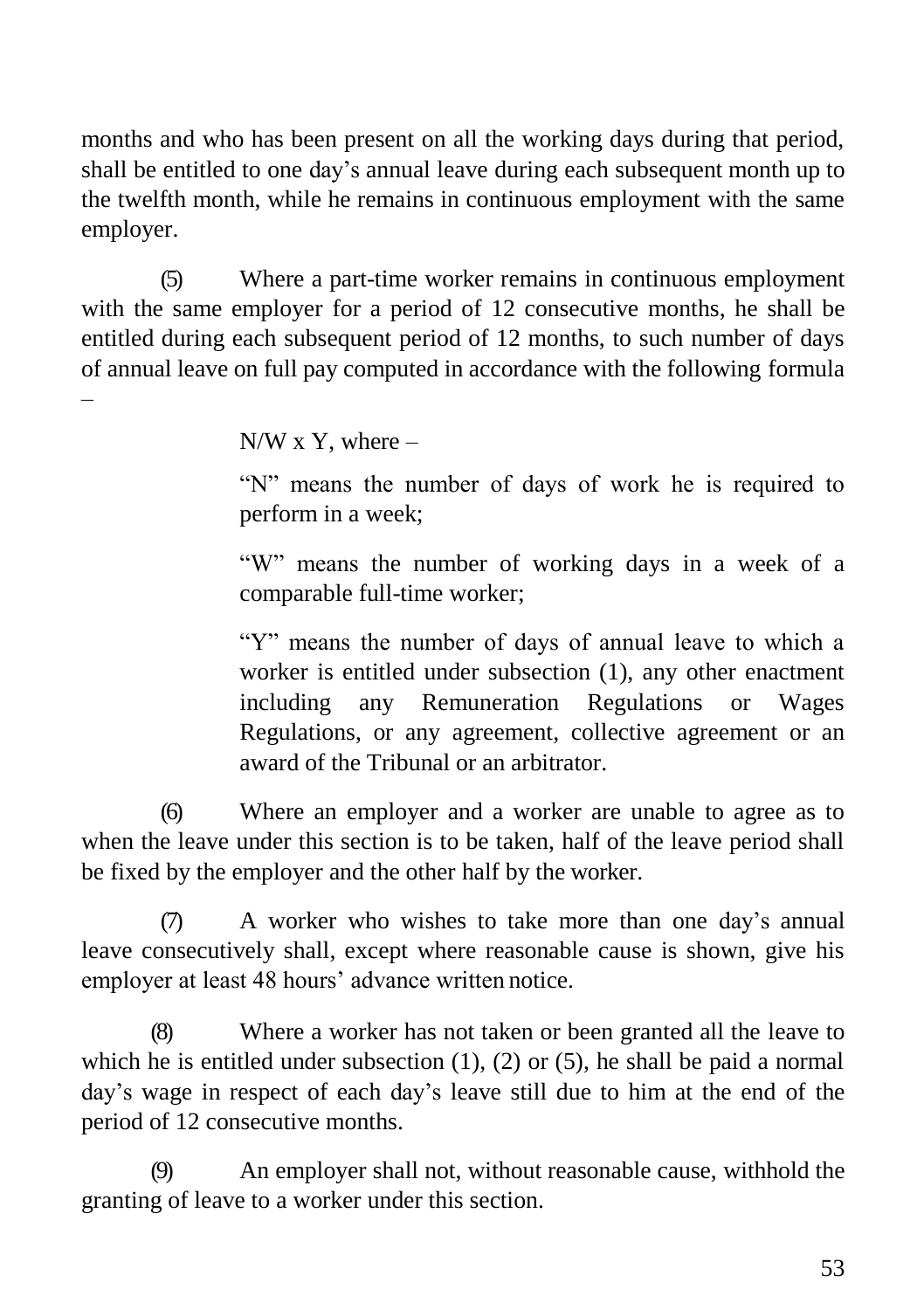(10) Any agreement by a worker to relinquish his annual leave entitlement under this section shall be null and void.

(11) Subject to subsection (2), this section shall be subject to any other enactment, a collective agreement or an award.

(12) (a) Notwithstanding any provision to the contrary in subsections (7) to (10) and subject to paragraph (b), an employer may, during a period of 18 months following the expiry of the COVID-19 period, withhold up to 15 days' annual leave, or such other number of annual leave as may be prescribed, from the aggregate of the annual leave specified in subsection (1) which accrues to a worker as from the beginning of the year of the COVID-19 period or such further period as may be prescribed.

(b) Paragraph (a) shall not apply to a worker who has, for the COVID-19 period, performed work during such days as required by his employer.

(c) Where the worker is a part-time worker, the employer may withhold from the aggregate of the annual leave referred to in subsection (5), such number of annual leave computed in accordance with the following formula –

 $15/W$  x Y, where  $-$ 

"W" means the number of working days in a week of a comparable full-time worker; and

"Y" means the number of days of work he is required to perform in a week.

(d) For the purpose of computing the aggregate annual leave accruing to a worker under this section, any annual leave entitlement for a period of less than 12 consecutive months shall be prorated, to the next round figure, in accordance with the following formula –

 $N/12$  x Y, where –

"N" means the number of annual leave under subsection  $(1)$  or  $(5)$ , as the case may be; and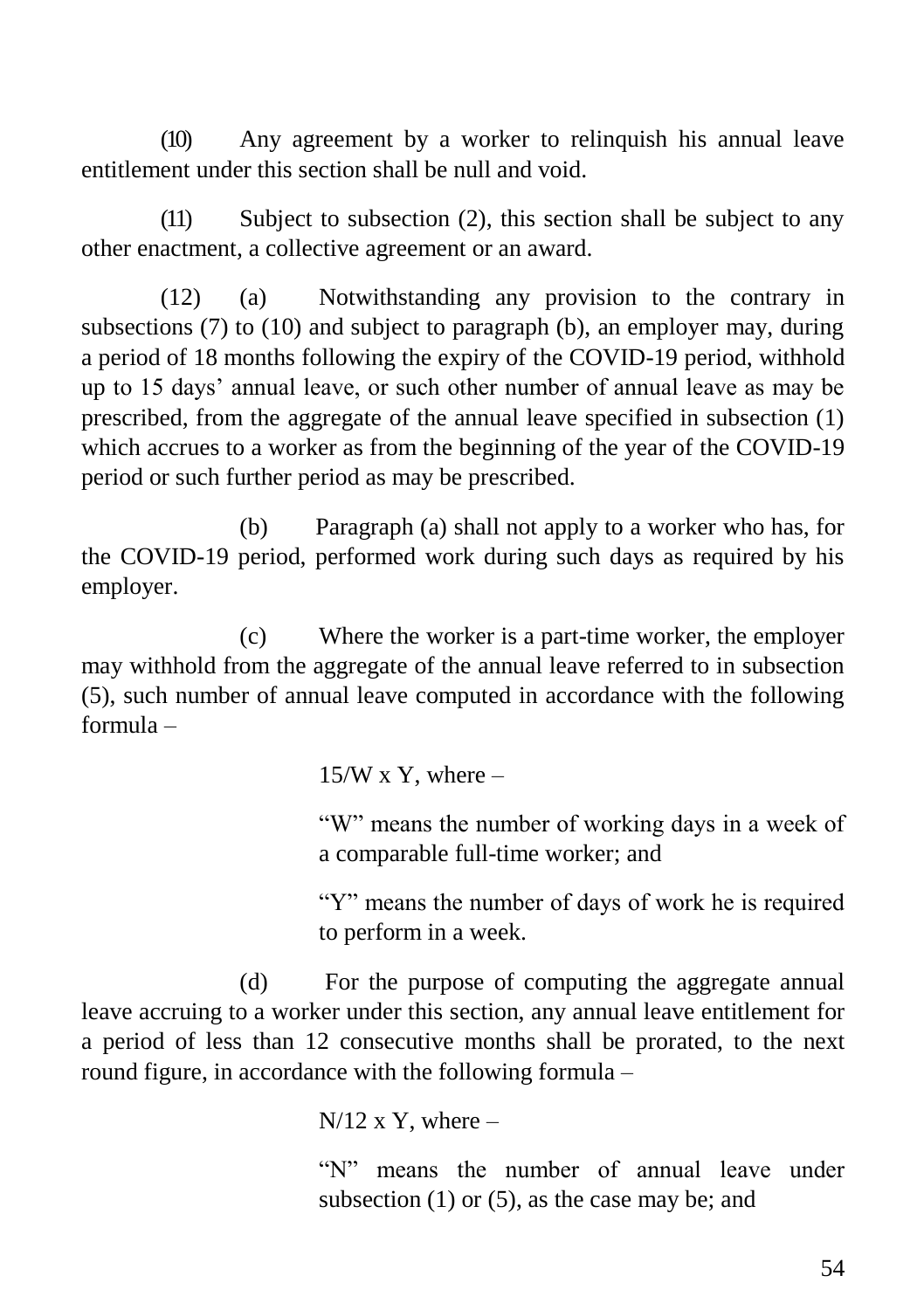"Y" means the number of months in the period of less than 12 consecutive months.

*(New subsection (12) inserted by the COVID-19 (Miscellaneous Provisions) Act 2020 – Act No. 1 of 2020 w.e.f 23 March 2020)*

#### **46. Sick leave**

(1) (a) Subject to subsections (4) and (5), every worker, other than a part-time worker, who remains in continuous employment with the same employer for a period of 12 consecutive months shall be entitled, during each subsequent period of 12 months while he remains in continuous employment, to 15 working days' sick leave on full pay.

(b) Where, at the end of a period of 12 consecutive months, a worker has not taken the sick leave to which he is entitled under paragraph (a), any outstanding sick leave shall be accumulated to a maximum of 90 working days.

(2) (a) Where a part-time worker remains in continuous employment with the same employer for a period of 12 consecutive months, he shall be entitled, during each subsequent period of 12 months, to the number of days of sick leave on full pay computed in accordance with the following formula –

 $N/W$  x Y, where –

"N" means the number of days of work he is required to perform in a week;

"W" means the number of working days in a week of a comparable full-time worker;

"Y" means the number of days of sick leave to which a worker is entitled under subsection  $(1)(a)$  or any other enactment including any Remuneration Regulations or Wages Regulations, or any agreement, collective agreement or award of the Tribunal or an arbitrator.

(b) Where, at the end of a period of 12 consecutive months, a part-time worker has not taken the sick leave to which he is entitled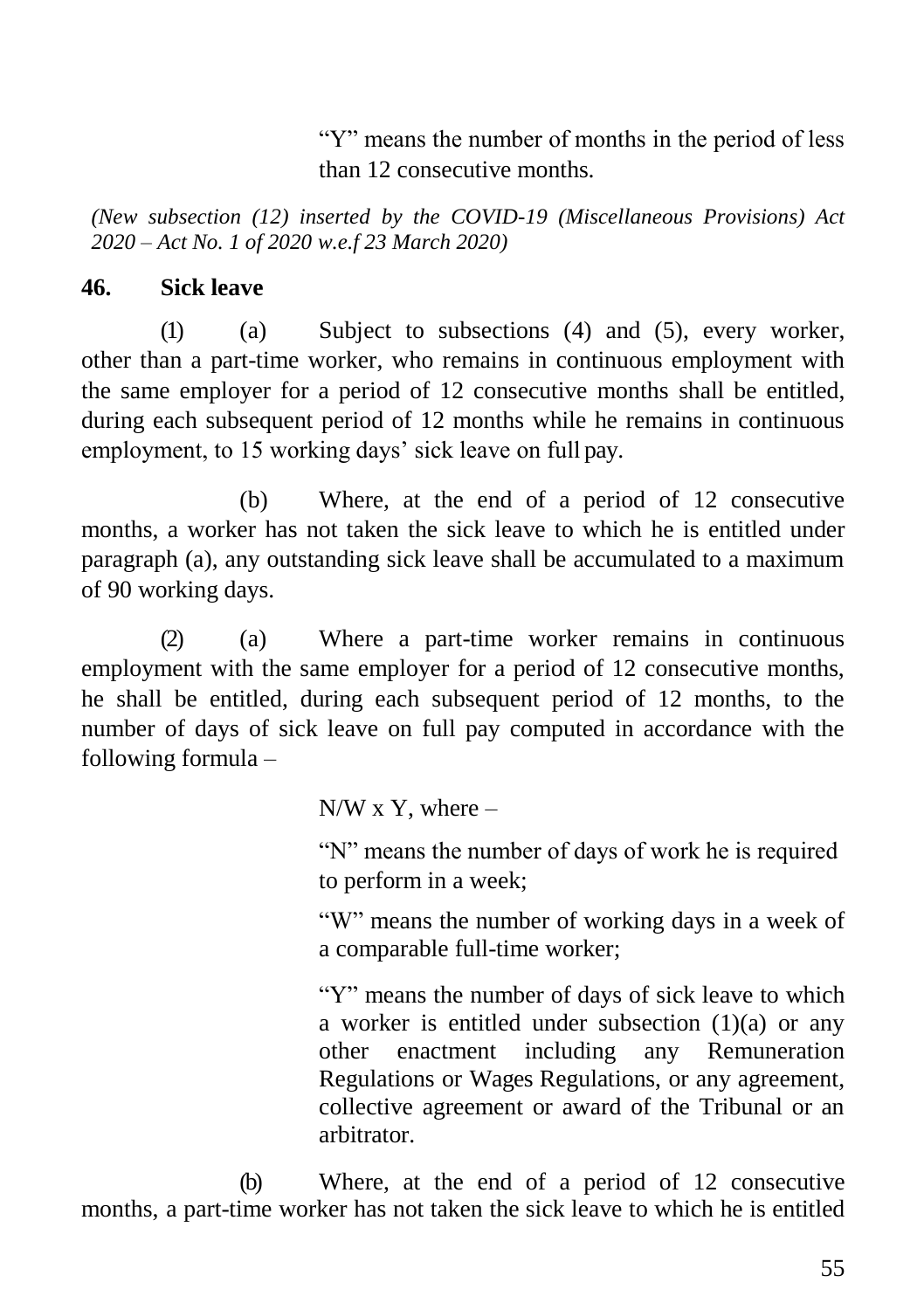under paragraph (a), any outstanding sick leave shall be accumulated up to a maximum number of days according to the following formula –

N/W x 90 normal working days, where –

"N" means the number of days of work he is required to perform in a week;

"W" means the number of working days in a week of a comparable full-time worker.

(3) Every worker, other than a part-time worker, who remains in continuous employment with the same employer for a period of 6 consecutive months and who has been present on all the working days during that period shall be entitled to one day's sick leave during each subsequent month up to the twelfth month, while he remains in continuous employment with that employer.

(4) Where a worker has exhausted the sick leave provided for under subsection  $(1)(a)$  or  $(2)(a)$  and has thereafter been granted sick leave –

- (a) for time wholly spent in a hospital, or other medical institution; or
- (b) for convalescence purposes after discharge from a hospital or other medical institution,

such additional sick leave duly certified by a medical practitioner may be deducted from the accumulated sick leave, under subsection  $(1)(b)$  or  $(2)(b)$ and shall be on full pay.

(5) Where a worker absents himself on ground of illness, he shall, unless reasonable cause is shown and except where the employer is aware of the nature of the illness, notify his employer of his illness on the first day of absence.

(6) Where a worker remains ill for more than 3 consecutive working days, he shall forward to his employer a medical certificate –

- (a) on the fourth day of absence; or
- (b) where the worker is admitted to a hospital or other medical institution, within 3 days of his discharge from the hospital or medical institution.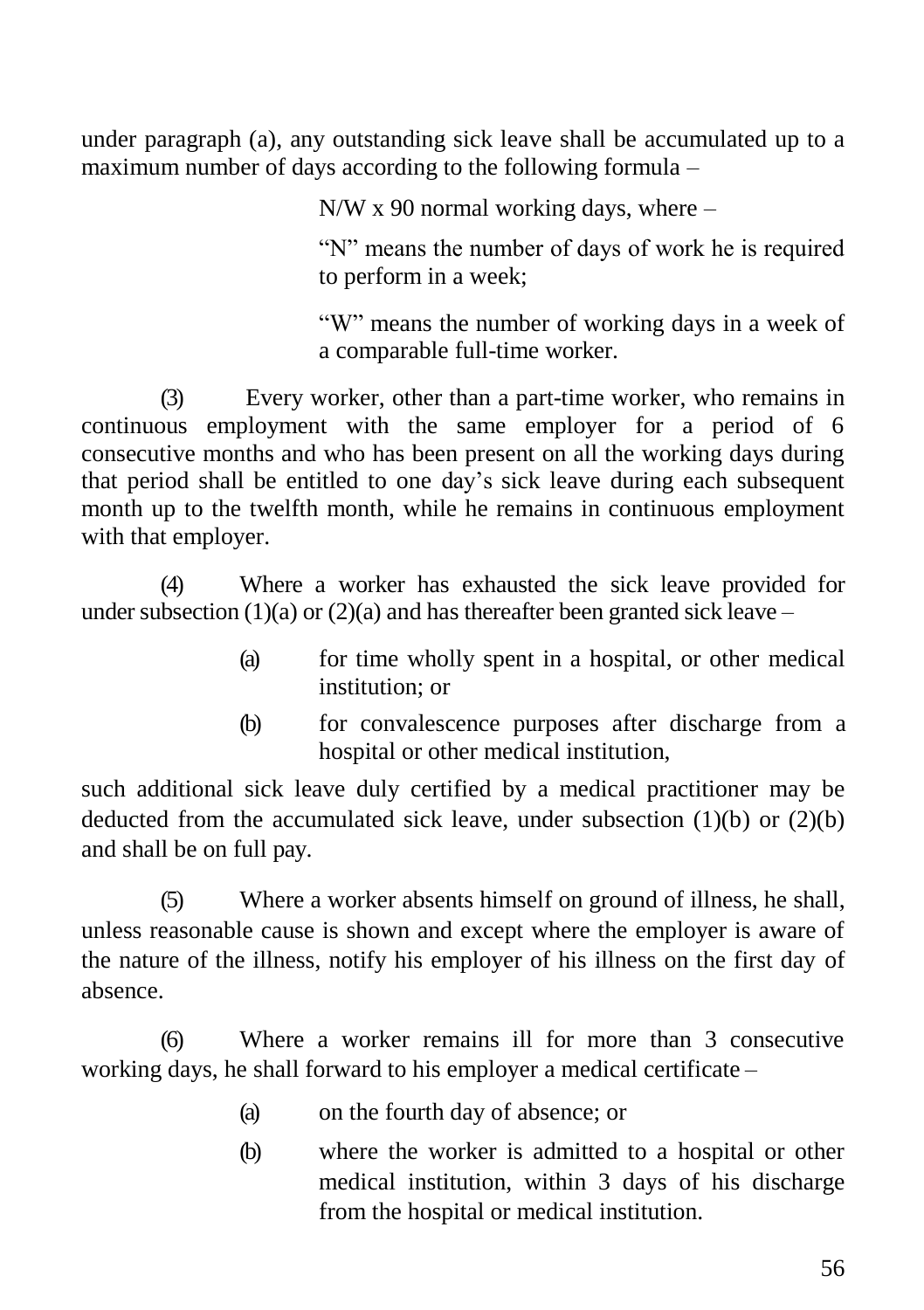(7) A medical certificate referred to in subsection (6) shall not be valid in respect of any period exceeding 3 days before the day on which it is issued.

(8) (a) Every employer may, at his own expense, cause a worker who is absent on ground of illness to be examined by a medical practitioner.

(b) Where a worker is required to attend a medical examination under paragraph (a), the employer shall, at his own expense, provide free transport to the worker to attend the medical examination.

(c) Where a worker is bedridden, the employer may, with the consent of the worker, cause a medical practitioner to examine the worker at the residence of that worker.

### **47. Vacation leave**

(1) Subject to subsection (2), a worker, other than a migrant worker, who remains in continuous employment with the same employer for a period of at least 5 consecutive years shall be entitled to vacation leave of not more than 30 days, whether taken consecutively or otherwise, for every period of 5 consecutive years, to be spent abroad, locally or partly abroad and partly locally.

(2) Any subsequent eligibility period of 5 consecutive years shall be computed after the worker resumes work after the vacation leave under subsection  $(1)$ .

(3) The vacation leave under subsection (1) shall be with pay and such pay shall, in case the worker opts to spend the vacation wholly or partly abroad, be effected at least 7 working days before the worker proceeds abroad.

(4) The vacation leave under this section shall be deemed to constitute attendance at work and shall not be cumulative.

(5) For the purpose of subsection (1), the computation of the period of 5 consecutive years shall start as from the date of the commencement of this Act.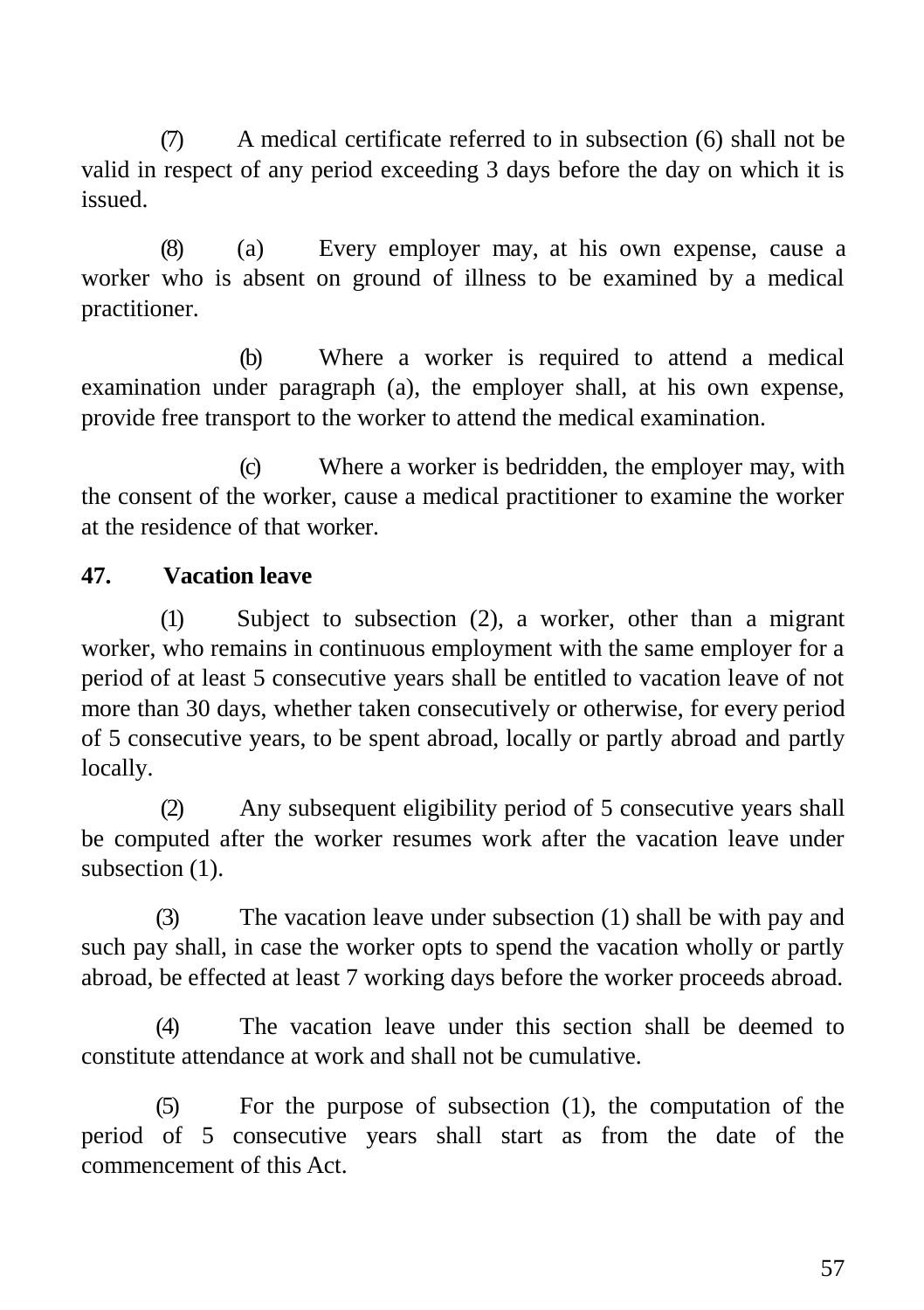# **48. Special leave**

Where a worker remains in continuous employment with the same employer for a period of 12 consecutive months, the worker shall be entitled  $to -$ 

- (a) 6 working days' special leave on full pay on the occasion of the celebration of his first civil or religious marriage;
- (b) 3 working days' special leave on full pay on the occasion of the first civil or religious marriage of his son or daughter; and
- (c) 3 working days' special leave on full pay on the death of his spouse, child, father, mother, brother or sister.

# **49. Juror's leave**

A worker shall be granted leave with pay by his employer during the period of his absence from work pursuant to a summons issued to him to attend service as juror under the Courts Act.

### **50. Leave to participate in international sport events**

Where a worker is selected or nominated to participate in an international sport event to represent Mauritius, the worker shall, subject to advance notice being given and documentary evidence adduced as to the duration of his absence, be granted leave with pay at his request by his employer for the duration of the event or such longer period as may be necessary.

## **51. Leave to attend Court**

(1) A worker shall be granted leave to attend Court regarding any matter in which he is a party or in which he is a witness.

(2) The leave under subsection (1) shall be with pay where the worker is attending Court as representative of the employer or on its behalf.

(3) For the purpose of subsection (1), an employer may require a worker to produce a certificate of attendance from the Court which the worker attended except where the worker attends Court under subsection (2).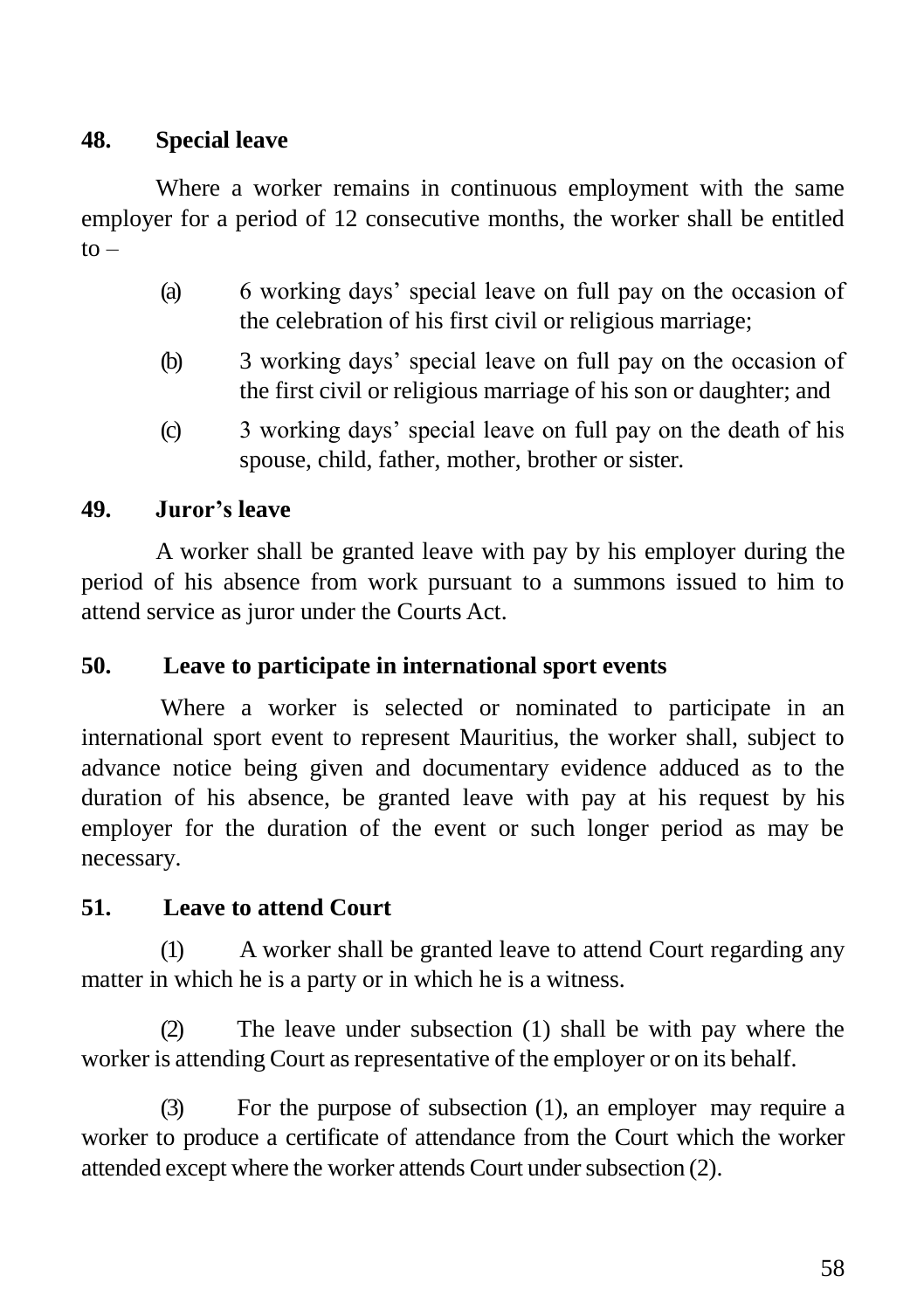## **Section C – Entitlement to maternity and paternity leaves**

### **52. Maternity leave and other benefits**

(1) A female worker shall, on production of a medical certificate, be entitled to 14 weeks' maternity leave on full pay to be taken –

- (i) before confinement, provided that at least 7 weeks' maternity leave shall be taken immediately following the confinement; or
- (ii) after confinement.

(2) Subject to subsection (3), where a female worker who remains in continuous employment with the same employer for a period of 12 consecutive months gives birth to a child, she shall, on production of a medical certificate, be paid, within 7 days of her confinement, a maternity allowance, in such amount as specified in the Fourth Schedule.

(3) Where a part-time female worker remains in continuous employment with the same employer for a period of 12 consecutive months immediately preceding the beginning of leave specified in subsection (1), she shall, on production of a medical certificate, be entitled to an allowance computed in accordance with the following formula –

> N/H x amount of maternity allowance specified in the Fourth Schedule, where –

"N" means the number of days of work she is required to perform in a week;

"H" means the number of working days in a week of a comparable full-time worker.

(4) Where a female worker suffers a miscarriage which is duly certified by a medical practitioner, she shall be entitled to 3 weeks' leave on full pay immediately after the miscarriage.

(5) Where a female worker gives birth to a stillborn child, she shall, on production of a medical certificate, be entitled to 14 weeks' leave on full pay.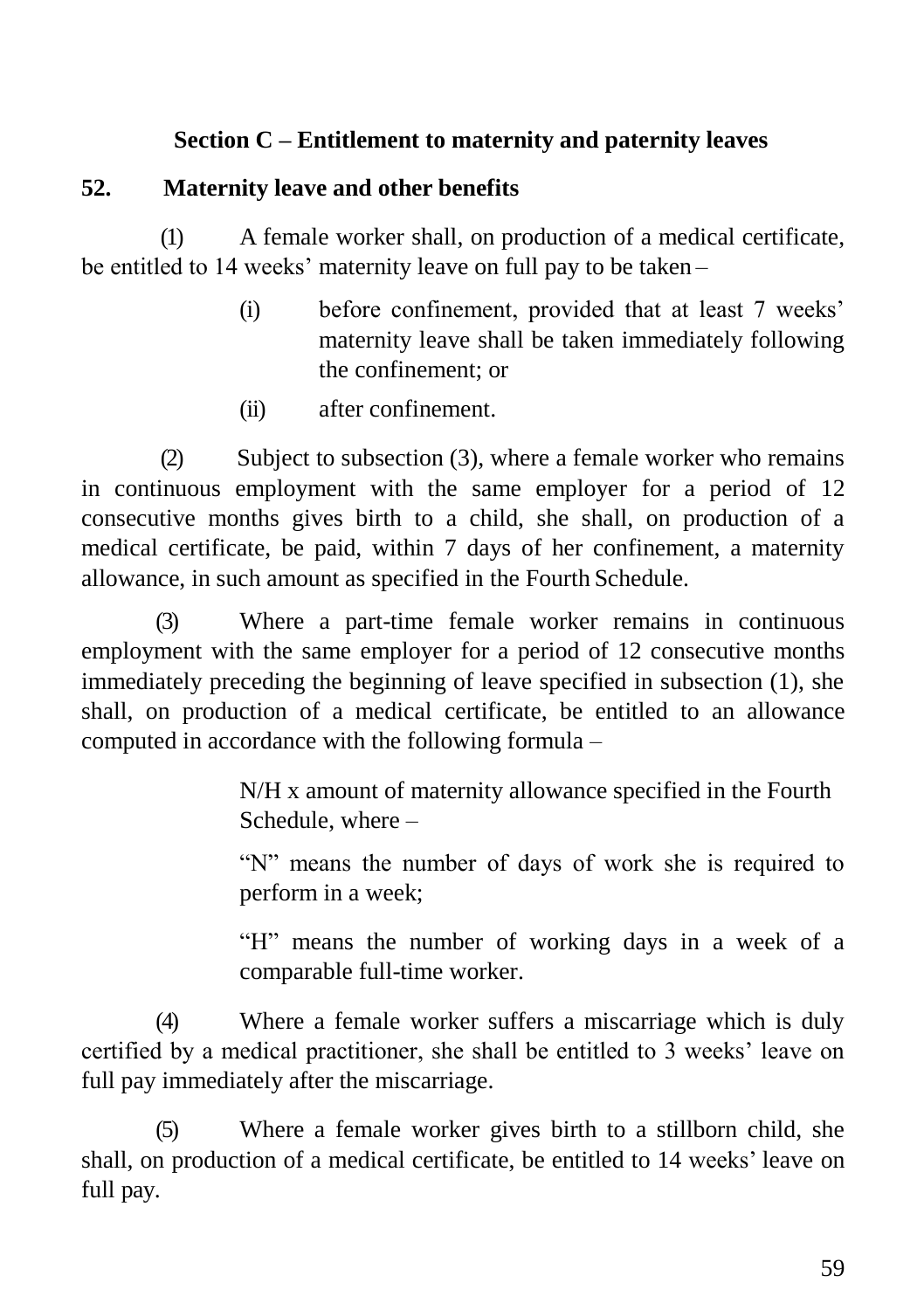(6) Where a female worker, who has been in continuous employment with the same employer for a period of 12 consecutive months, adopts a child aged less than 12 months, the worker shall, on production of a certified copy of the relevant Court order and a copy of the act of birth of the child, be entitled to 14 weeks' leave on full pay.

 $(7)$  (a) Where a female worker referred to in subsection (1) or (3) is nursing her unweaned child, she shall, for that purpose, be entitled on a daily basis at a time convenient to her and having regard to the needs of the child to, at least –

(i) 2 breaks of half-hour each; or

(ii) one break of one hour.

(b) The female worker shall be entitled to the break specified in paragraph (a) for a period of 6 months from the date of confinement orsuch longer period as a medical practitioner may recommend and the period of the break shall not be deducted from the number of hours of work of the worker.

(8) An employer shall not require a female worker to perform work in excess of a normal day's work for a period of at least 2 months before her confinement.

(9) A female worker who is pregnant shall not, on a medical certificate produced to this effect and unless a medical practitioner certifies otherwise, be required to perform duties requiring continuous standing that may be detrimental to her health or the health of the baby.

(10) An employer shall not, except with the consent of a female worker, require the female worker to work between 6 p.m. and 6 a.m. during the 12 months following her confinement.

(11) An employer shall not, at any time, during the period where a female worker is on maternity leave or is nursing an unweaned child, give to the female worker notice of termination of employment for any reason, unless the grounds relates to the economic, technological, structural or similar nature affecting the employer's activities.

(12) Where, following a complaint made by, or representation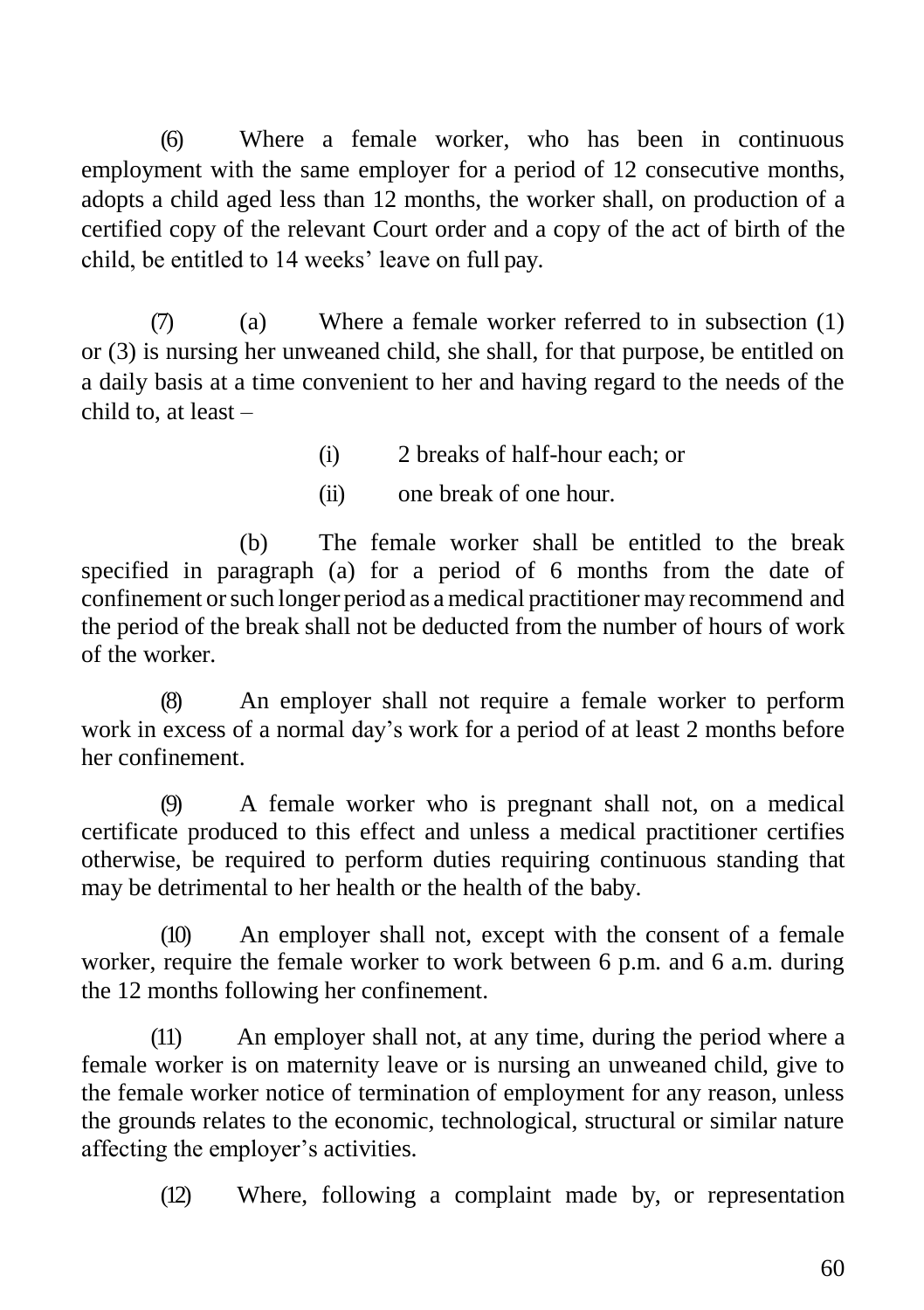received by or on behalf, of a worker, the supervising officer is of the opinion that no adequate arrangements have been made to nurse the unweaned child of a worker, the supervising officer may, after consultation with a medical practitioner, give such directions by written notice to the employer as he thinks fit.

# **53. Paternity leave**

(1) Where the spouse of a male worker, who is in the continuous employment for a period of 12 consecutive months, gives birth to a child, the male worker shall –

- (a) be entitled to a paternity leave of 5 continuous working days; or
- (b) where he is a part-time worker, be entitled to the number of days of leave in accordance with the following formula –

N x 5 normal working days, where  $-$ W

"N" means the number of days of work he is required to perform in a week;

"W" means the number of working days in a week of a comparable full-time worker.

(2) The entitlement of paternity leave under subsection (1) shall be subject to the production by the worker of –

- (a) a certificate issued by a medical practitioner certifying or notifying that his spouse has given birth to a child;and
- (b) a written statement signed by him that he is living with his spouse under a common roof.

(3) The paternity leave referred to in subsection (1) shall begin within 2 weeks from the date of birth of the child.

(4) A male worker who reckons less than 12 months' continuous employment with an employer shall be entitled to the leave specified in subsection (1) without pay.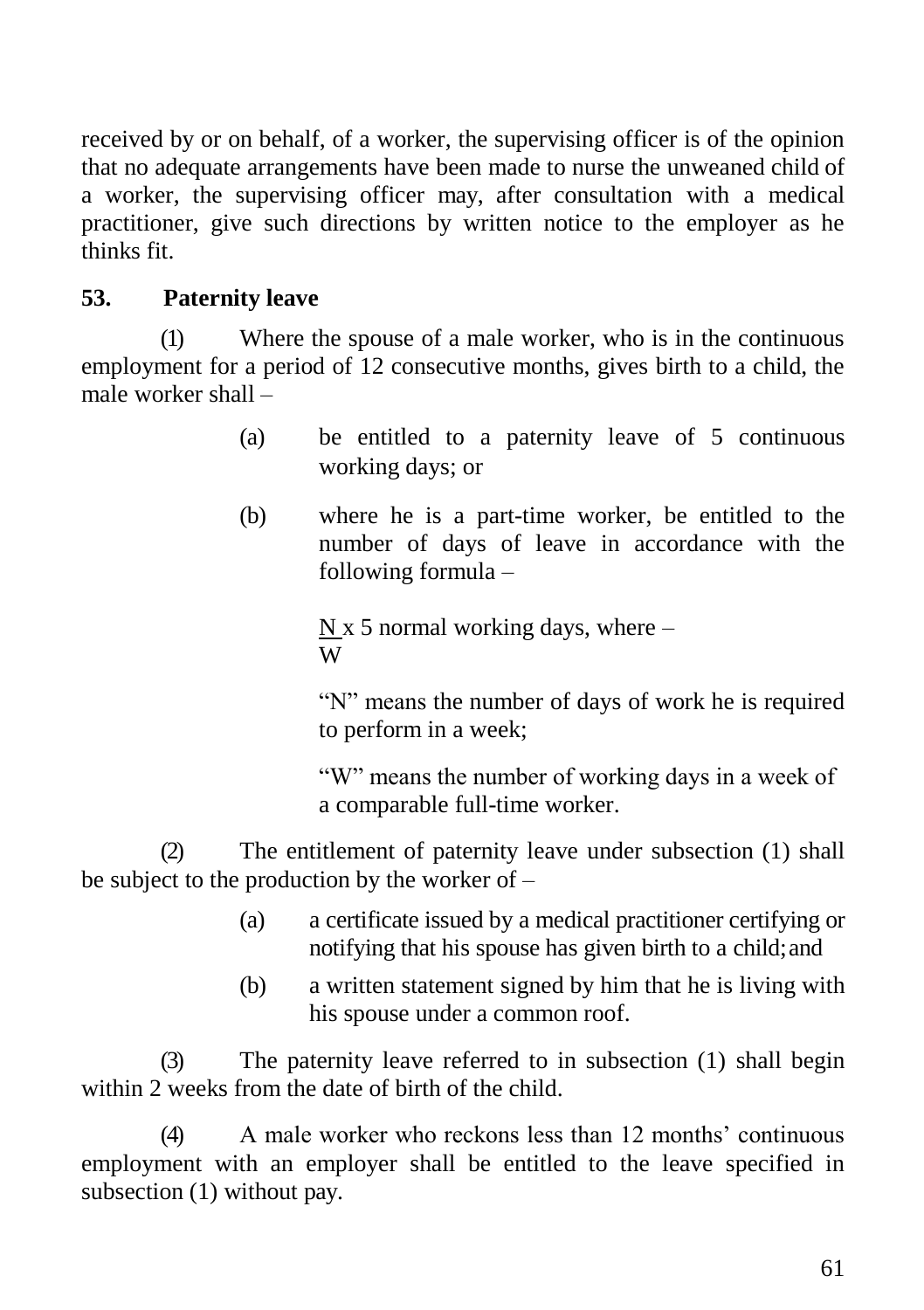$(5)$  In this section –

"spouse" means a person with whom the male worker has contracted a civil or religious marriage.

# **Section D – End of year bonus**

## **54. End of year bonus**

(1) (a) Where a worker remains in continuous employment of an employer for the whole or part of a year and with the same employer as at 31 December of the year, the worker shall be entitled to the payment of a bonus equivalent to one twelfth of his earnings for that year.

(b) The bonus required under paragraph (a) shall be paid by the employer as follows –

- (i) a sum amounting to 75 per cent of the expected bonus required under paragraph (a) shall be paid to the worker not later than 5 clear working days before 25 December of that year; and
- (ii) the balance shall be paid to him not later than on the last working day of the same year.

(2) Subsection (1) shall not apply to a worker whose conditions of employment are governed by the Sugar Industry (Agricultural Workers) (Remuneration Order) Regulations 1983, the Sugar Industry (Non-Agricultural Workers) (Remuneration Order) Regulations 1985, the Field-Crop and Orchard Workers (Remuneration Order) Regulations 2008, the Livestock Workers (Remuneration Order) Regulations 2008 and the Bank Fishermen and Frigo workers Remuneration Regulations 2016.

(3) Where a worker remains in continuous employment with the same employer for only part of the year and –

- (a) his employment is terminated in the course of the year for any reason; or
- (b) he retires in the course of the year in accordance with the provisions of any agreement or enactment other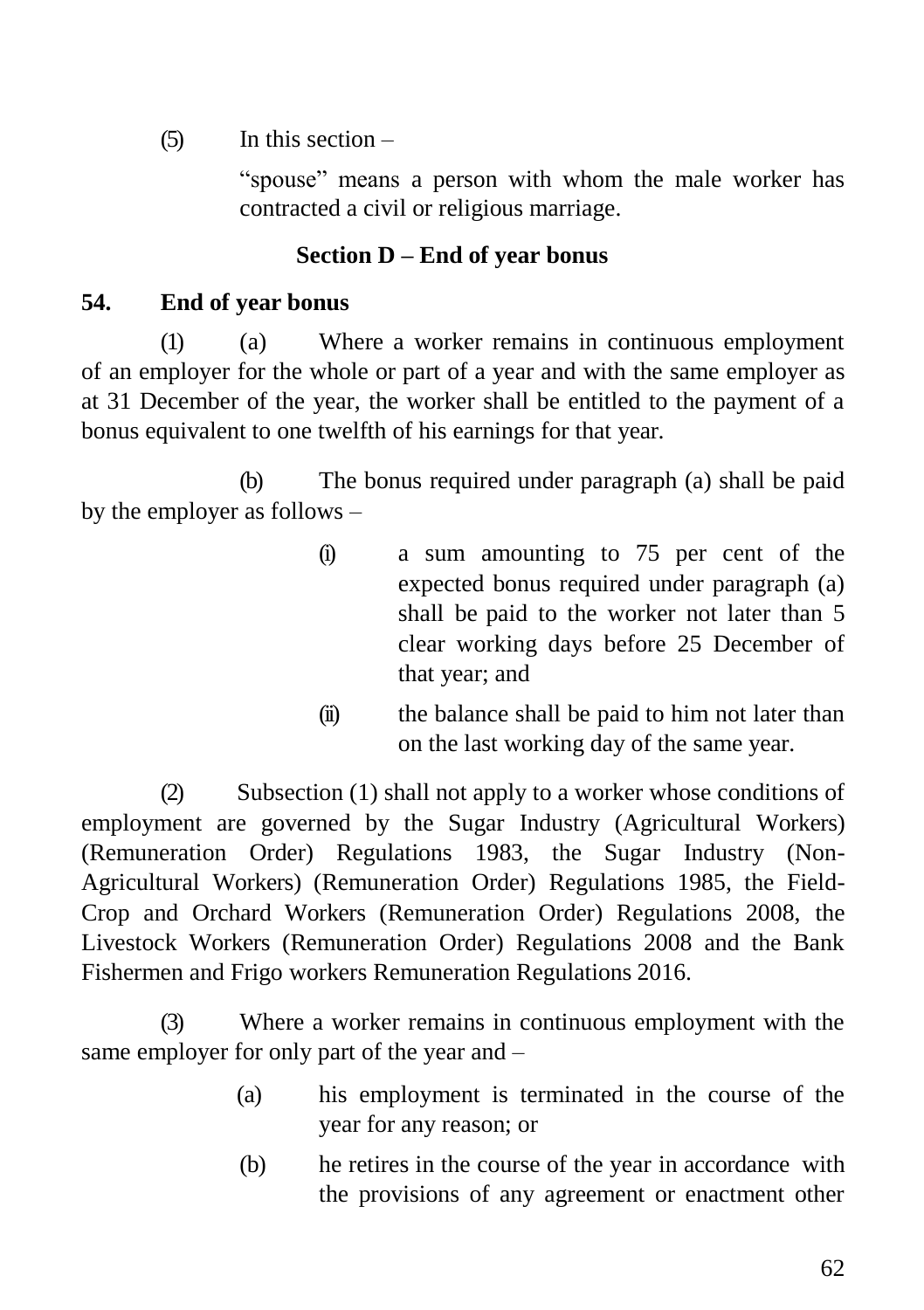than the Sugar Industry (Agricultural Workers) (Remuneration Order) Regulations 1983 and the Sugar Industry (Non-Agricultural Workers) (Remuneration Order) Regulations 1985; or

(c) he resigns in the course of the year on or after having been in continuous employment for at least 8 months,

the worker shall be paid, not later than the last working day of the month in which his employment is terminated, he retires or resigns, as the case may be, a bonus equivalent to one-twelfth of his earnings for that year.

(4) In this section –

"worker" means a person drawing a monthly basic wage or salary of not more than 100,000 rupees;

"year" means a calendar year.

*(Amended by the Finance (Miscellaneous Provisions) Act 2020 – Act No. 7 of 2020 w.e.f 7 August 2020)*

### **Section E – Death grant**

## **55. Death grant**

(1) Where a worker who has been in continuous employment with the same employer for not less than 12 consecutive months dies, the employer shall pay a death grant in the amount specified in the Fourth Schedule –

- (a) to his spouse on production of a written statement by him that he was living with the deceased under a common roof at the time of death; or
- (b) if he leaves no spouse, the person who satisfies the employer that he has borne the funeral expenses.
- (2) In this section –

"spouse" means the person with whom the worker contracted a civil or religious marriage and with whom the worker was living under a common roof at the time of the worker's death.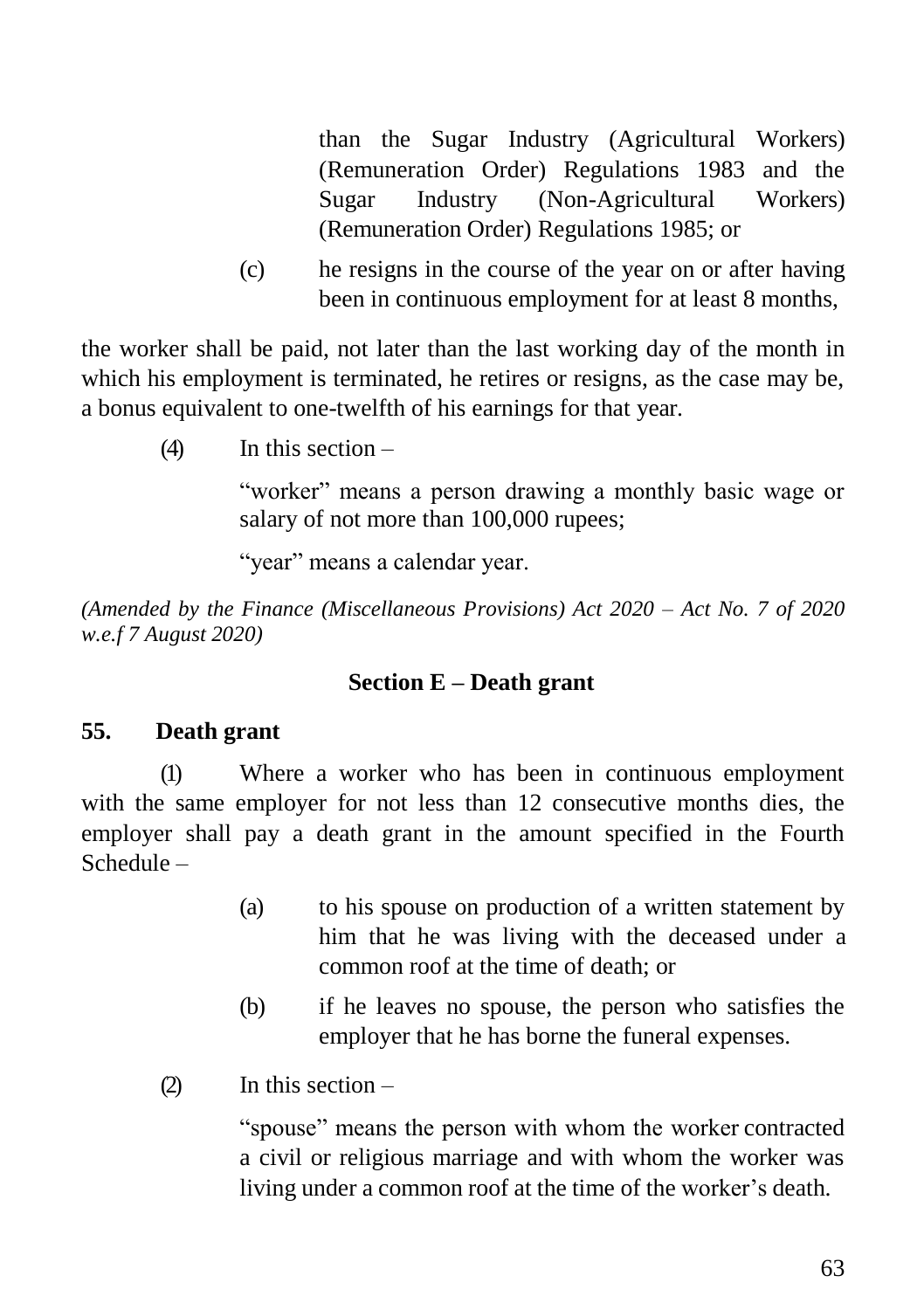### **Section F – Other benefits**

### **56. Meal and tea breaks**

(1) Unless otherwise agreed, every employer shall grant to a worker on each working day –

- (a) a meal break of one hour not later than after 4 consecutive hours of work; and
- (b) one tea break of at least 20 minutes or 2 tea breaks of at least 10 minutes each.
- (2) Any break under this section shall be without pay.

### **57. Medical facilities**

(1) Every person who employs at least 10 workers shall provide appropriate arrangements for the medical and health requirements of the workers.

(2) (a) Where a worker suffers injury or illness at work and there is need to transport him back to his place of residence or to convey him to a hospital or other medical institution, the employer shall, as soon as reasonable and at his own expense, provide an appropriate means of conveyance for the worker.

(b) The worker referred to in paragraph (a) shall be accompanied by a person designated by the employer.

### **58. Tools**

(1) Every employer shall provide to a worker the tools which may be required for the performance of work.

- (2) The tools provided under subsection (1) shall
	- (a) be replaced as soon as they become unserviceable; and
	- (b) remain the property of the employer.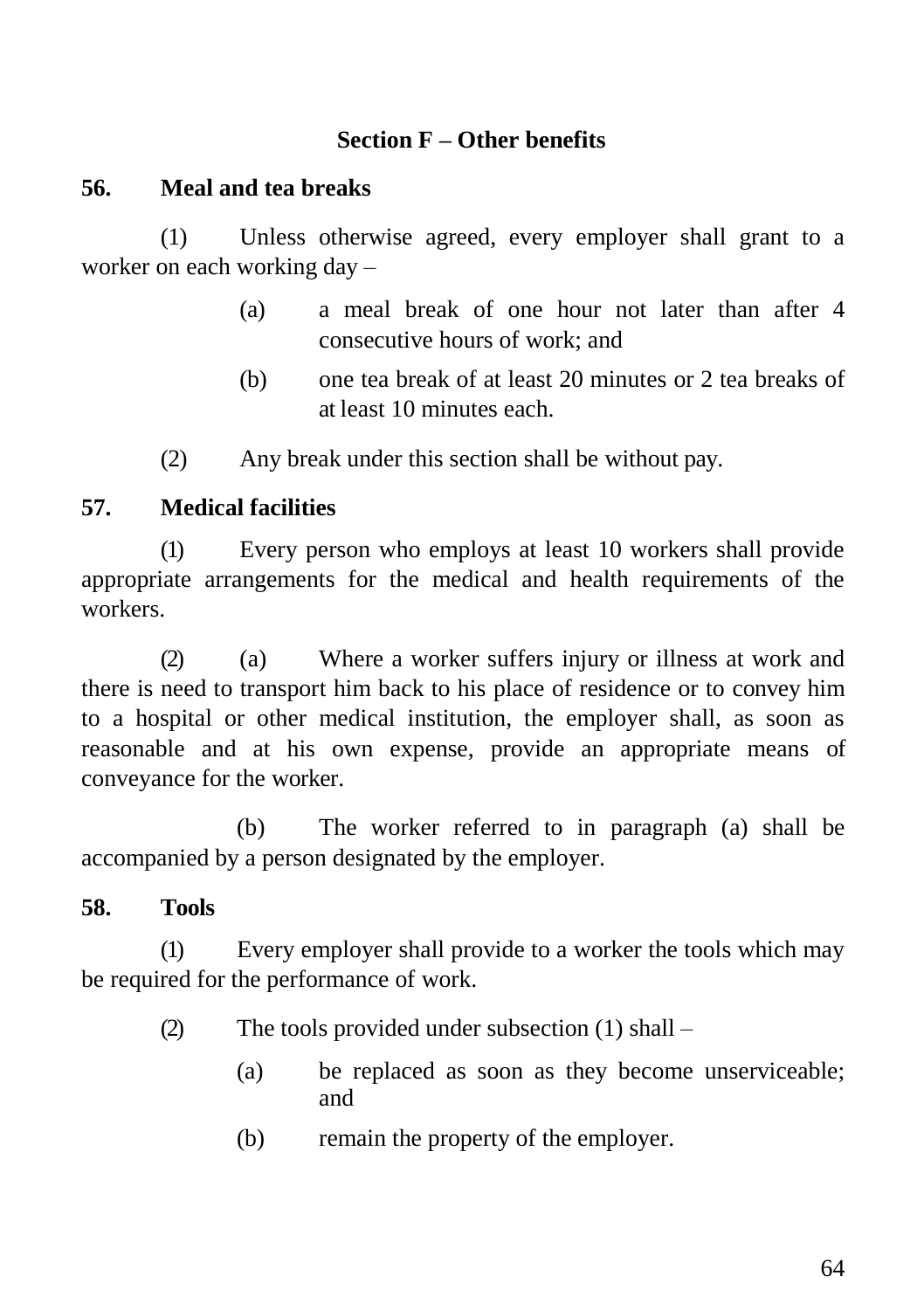# **59. Transport of workers**

(1) An employer shall, where the distance between a worker's residence and his place of work exceeds 3 kilometres, provide the worker with free transport from his residence to his place of work and back, or pay him the equivalent of the return bus fare.

(2) An employer shall, irrespective of the distance between a worker's residence and his place of work, provide the worker with free transport from the worker's residence to his place of work and back, where the worker is required by his employer to attend or cease work at a time when no public transport service by bus is available.

(3) (a) Subject to the distance limit specified in subsection (1), every worker who attends work by his own means of transport shall be entitled to an allowance equivalent to the corresponding return bus fare.

(b) Where, in the course of his employment, a worker is called upon to attend duties from a site of work to another site of work at the request of the employer, the worker shall be paid the return bus fare and if no bus is available, the amount actually spent on transport.

(4) Where an employer provides a worker with free transport in this section, the employer shall pay to the worker wages at the basic rate in respect of any waiting time exceeding 30 minutes after the worker has stopped work.

(5) No employer shall transport a worker or cause a worker to be transported from his residence to his place of work or from his place of work to his residence in a goods vehicle.

(6) Any vehicle, other than a bus or a motor car, used to transport a worker to and from his place of work, shall be licensed for that purpose by the National Transport Authority under the Road Traffic Act.

# **60. Communication facilities**

(1) Every employer shall provide to a watchperson, a security guard or security officer who is in his employment, a mobile phone for day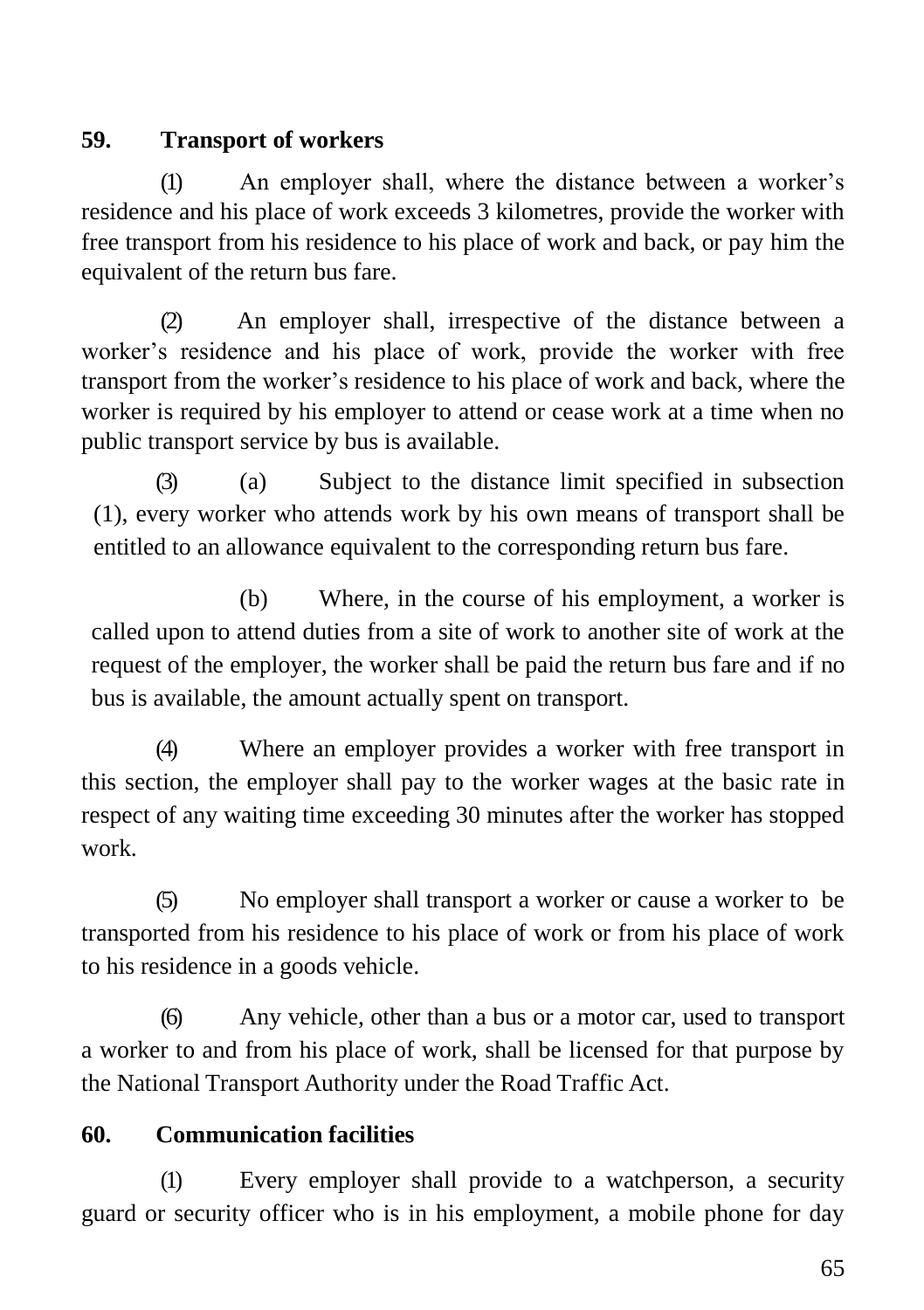and night duty and a monthly mobile allowance in such amount as specified in the Fourth Schedule.

(2) The mobile phone provided under subsection (1) shall remain the property of the employer.

### **PART VI – TERMINATION OF AGREEMENT AND REDUCTION OF WORKFORCE**

### **Sub-Part I – Procedures Relating to Termination of Agreement**

#### **61. Termination of agreement**

(1) Every agreement entered into under section 13(1) shall terminate on the last day of the period agreed upon by the employer and the worker.

(2) A worker may claim that his agreement has been terminated by his employer where –

- (a) the worker is ill-treated by the employer;
- (b) the employer fails to pay the remuneration due under the agreement;
- (c) the employer fails to provide work and to pay remuneration under an agreement; or
- (d) the worker is made to resign by fraud or duress or is made to sign a letter of resignation or such document in writing.

(3) An agreement shall not be broken by a worker where he absents himself from work for not more than 3 consecutive working days without good and sufficient cause for a first time.

(4) Where a matter, in relation to the absence of the worker under subsection (3), is referred to an officer or to the Court, the employer may not set up as a defence that the worker has abandoned his employment unless he proves that the worker has, after having been given written notice –

(a) by post with advice of delivery; or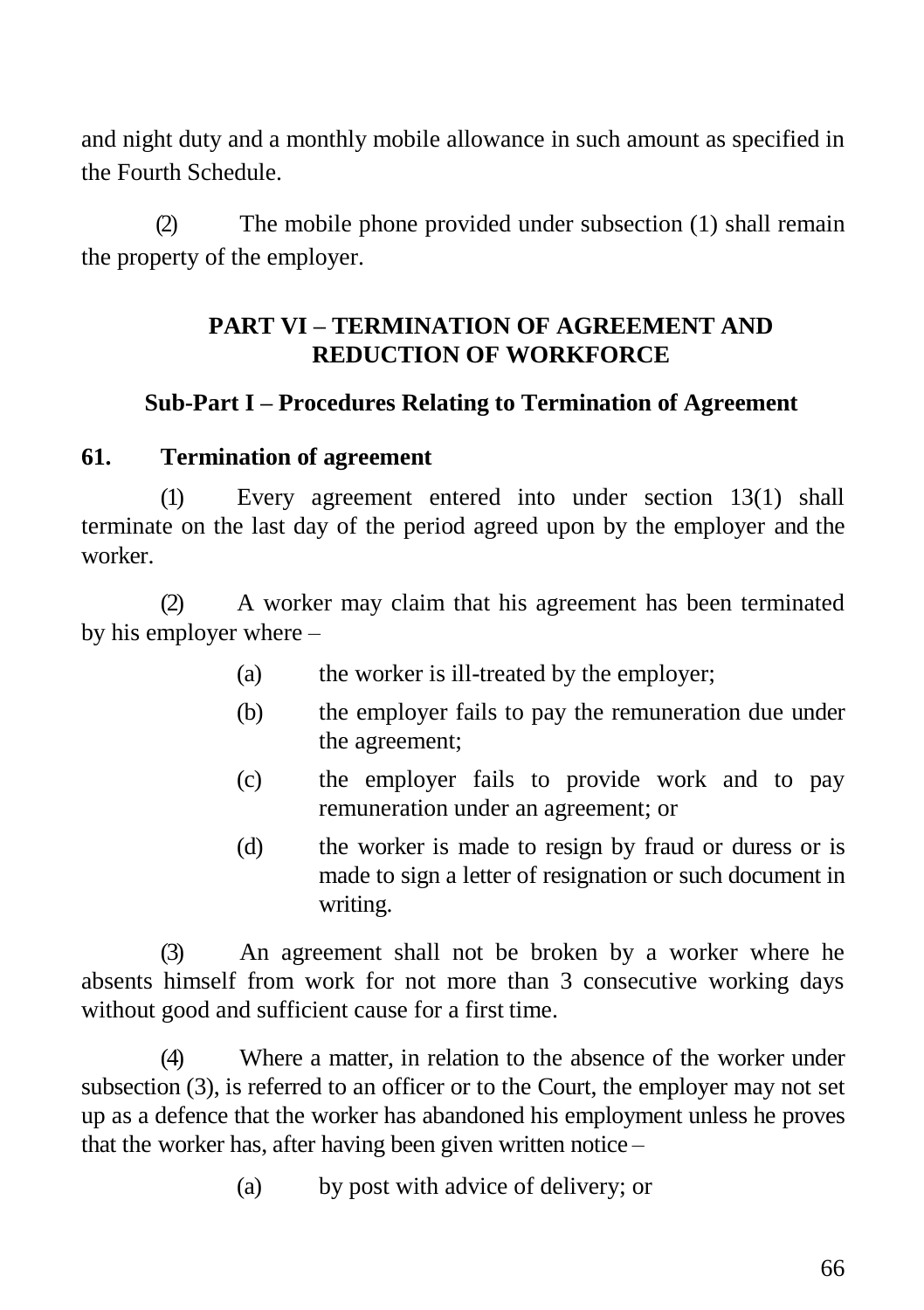(b) by delivery at the residence of the worker,

requiring him to resume his employment, failed to do so within a time specified in the notice which shall not be less than 24 hours on receipt of the notice.

### **62. Termination of appointment under the Constitution**

(1) Subject to subsections (2) and (3), where an appointment is terminated under section 92 or 113 of the Constitution, the holder of the office whose appointment is terminated shall, notwithstanding any other enactment –

- (a) where he has served for a period of 3 years or more, be eligible to compensation representing 3 months' salary;
- (b) where he has served for a period of less than 3 years be eligible to compensation representing one month's salary.

(2) Notwithstanding anything to the contrary in any agreement, no gratuity or severance allowance shall be payable to the holder of any office the appointment to which is terminated under section 92 or 113 of the Constitution.

(3) Where the holder of an office to which subsection (1) applies was, immediately before his appointment to that office, the holder of a public office or in employment with a local authority or statutory body –

- (a) he shall be entitled to resume his former office; or
- (b) where the former office is no longer vacant, he shall be deemed, for the purposes of any other enactment, to have retired from the office vacated on the ground of abolition of that office.

### **63. Notice of termination of agreement**

 $(1)$  Subject to section 61(1), a party to an agreement may, except where he is prohibited by an enactment from doing so, terminate the agreement on the expiry of a notice, given by him to the other party, of his intention to terminate the agreement.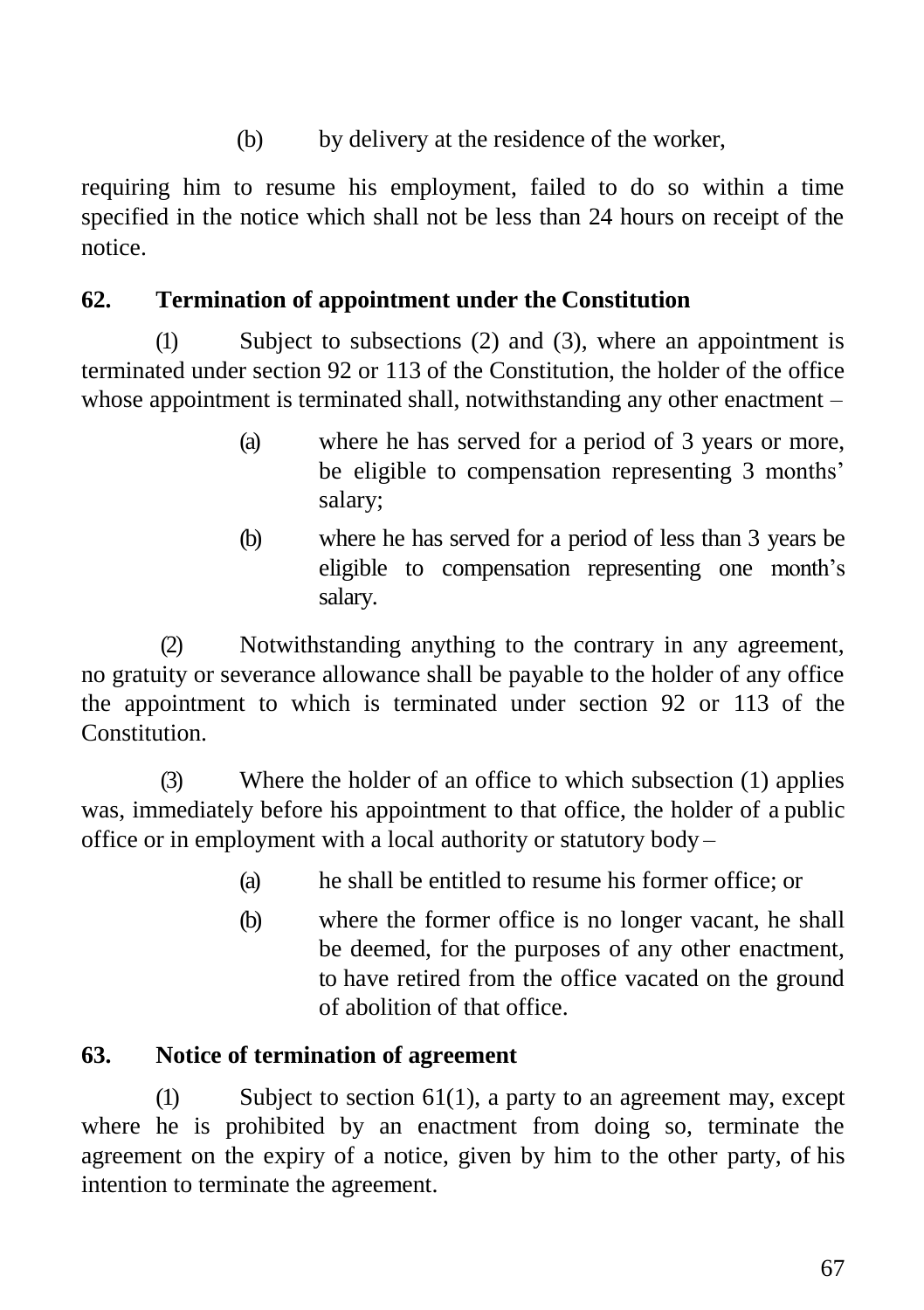(2) An employer shall, at the time of notifying a worker of the termination of his employment, state the reason of the termination.

(3) Notice may be verbal or written and may, subject to subsection (4), be given at any reasonable time.

(4) Notwithstanding any provision to the contrary in any agreement, the length of the notice to be given under subsection (1) shall not be less than 30 days.

(5) Any party may, in lieu of giving notice of termination of agreement, pay to the other party the amount of remuneration the worker would have earned had he remained in employment during the period of notice.

(6) An employer shall, during the period when a worker is under notice of termination of agreement under subsections (1) and (4), allow, on satisfactory proof of the purpose of the request, the worker reasonable time off, without loss of pay, to seek further employment.

### **64. Protection against termination of agreement**

(1) An agreement shall not be terminated by an employer by reason of –

> (a) a worker's race, colour, caste, national extraction, social origin, place of his origin, age, pregnancy, religion, political opinion, sex, sexual orientation, gender, HIV status, impairment, marital status or family responsibilities;

*(Amended by the Finance (Miscellaneous Provisions) Act 2020 – Act No. 7 of 2020 w.e.f 7 August 2020)*

- (b) a worker's absence from work during maternity leave and for the purpose of nursing her unweaned child;
- (c) a worker's temporary absence from work because of injury or sickness duly notified to the employer and certified by a medical practitioner;
- (d) a worker becoming or being a member of a trade union, seeking or holding of trade union office, or participating in trade union activities outside working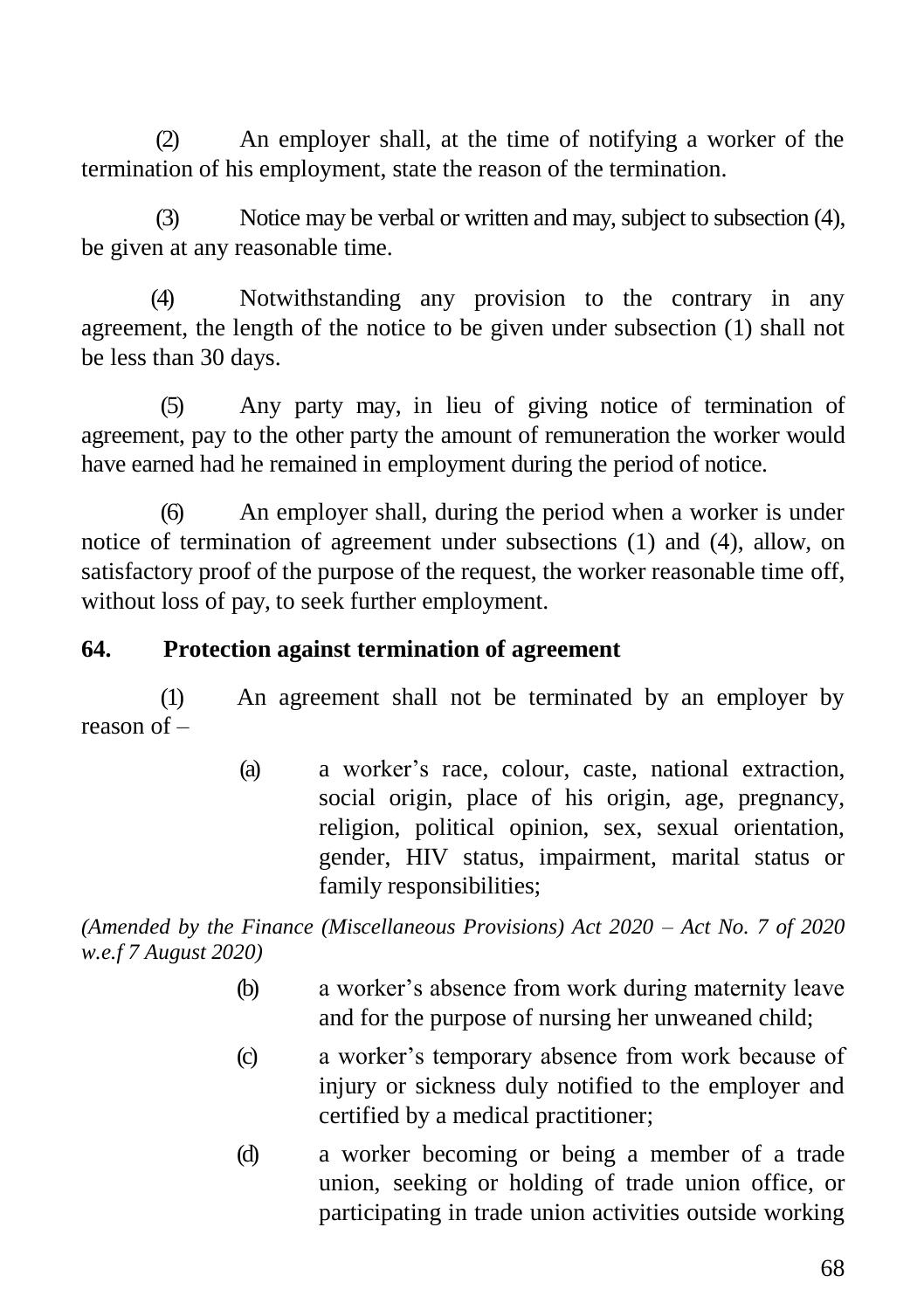hours or, with the consent of the employer, within working hours;

- (e) a worker, in good faith, filing a complaint, or participating in proceedings, against an employer, involving alleged breach of any terms and conditions of employment;
- (f) a worker exercising any of the rights provided for in this Act or any other enactment, or in any agreement, collective agreement or award.

(1A) (a) Subject to subsection (2), an agreement shall not be terminated by an employer during any month in respect of which the employer is in receipt of financial assistance.

(b) In this subsection –

"financial assistance" includes –

- (a) the allowance payable under the Wage Assistance Scheme pursuant to section 150B of the Income Tax Act; or
- (b) such other financial assistance which is paid to an employer by the State or an agent of the State, as the case may be, under any other enactment or otherwise.

*(New subsection (1A) inserted by the COVID-19 (Miscellaneous Provisions) Act 2020 – Act No. 1 of 2020 w.e.f 23 March 2020)*

(2) Subject to subsection (3), no employer shall terminate a worker's agreement –

- (a) for reasons related to the worker's alleged misconduct, unless –
	- (i) the employer has, within 10 days of the day on which he becomes aware of the alleged misconduct, notified the worker of the charge made against the worker;
	- (ii) the worker has been afforded an opportunity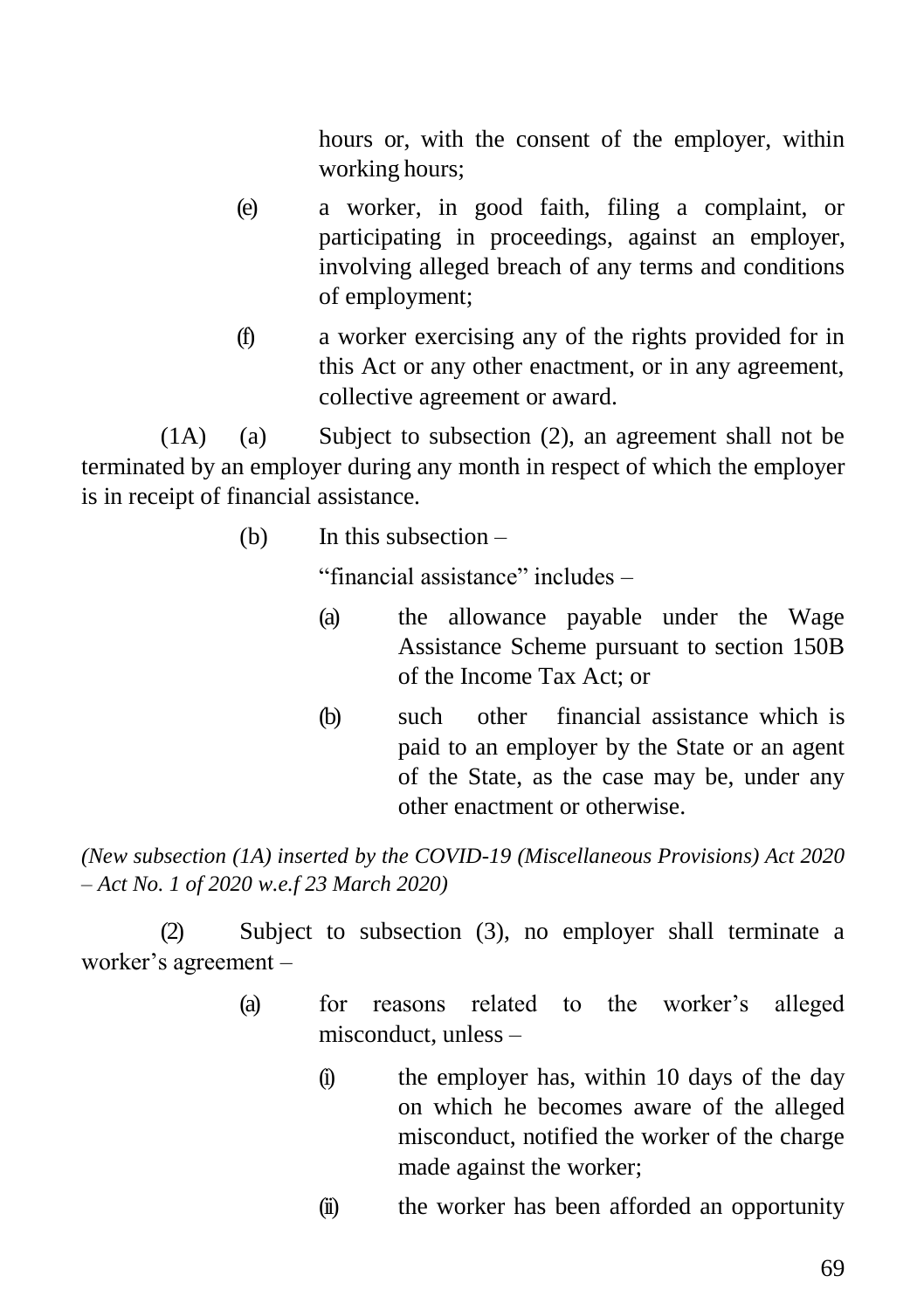to answer any charge made against him in relation to his alleged misconduct;

- (iii) the worker has been given at least 7 days' notice to answer any charge made against him;
- (iv) the employer cannot in good faith take any other course of action; and
- (v) the termination is effected not later than 7 days after the worker has answered the charge made against him, or where the charge is the subject of an oral hearing, after the completion of such hearing;
- (b) unless where an alleged misconduct is the subject of criminal proceedings –
	- (i) the employer, has within 10 days of the day on which he becomes aware of the conviction of the worker by the Court of first instance, notified the worker of the charge made against the worker;
	- (ii) the employer has afforded the worker an opportunity to answer any charge made against him in relation to his alleged misconduct;
	- (iii) the worker has been given at least 7 days' notice to answer the charge made against him; and
	- (iv) the termination is effected within 7 days of the completion of the hearing specified in subparagraph (ii);
- (c) in cases not covered by paragraph (a) or (b) unless the termination is effected within 7 days of the day the employer becomes aware of the misconduct.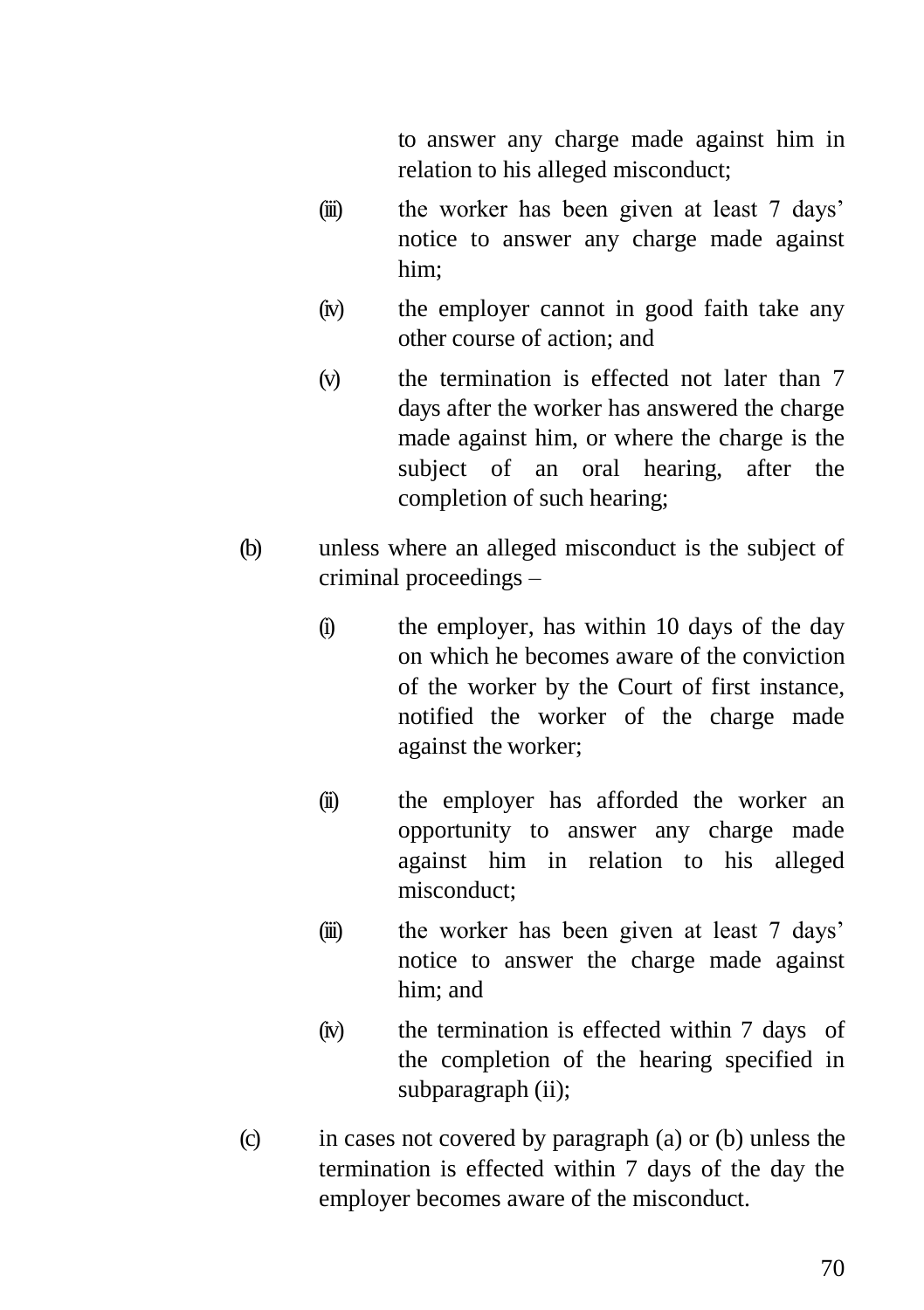(3) Before a charge of alleged misconduct is levelled against a worker, an employer may carry out an investigation into all the circumstances of the case and the period specified in subsection  $(2)(a)(i)$  or  $(b)(i)$  shall not commence to run until the completion of the investigation.

(4) Where an investigation carried out under subsection (3) discloses a suspected misconduct, the employer may formulate a charge against the worker.

(5) Where the employer decides to hold a disciplinary hearing, he shall, at the request of the worker, provide him with such information or documents as may be relevant to the charge.

(6) No employer shall terminate a worker's agreement for reasons related to the worker's poor performance, unless –

- (a) the worker has been afforded an opportunity to answer any charge related to the alleged poor performance made against him;
- (b) the worker has been given at least 7 days' notice to answer any charge made against him;
- (c) he cannot, in good faith, take any other course of action;
- (d) the termination is effected within 7 days of the completion of the hearing under paragraph (a).

(7) Where the opportunity afforded to a worker to answer any charge made against him under subsection  $(2)(a)(ii)$  or  $(b)(ii)$  or  $(6)(a)$  is the subject of a disciplinary hearing, he may have the assistance of –

- (a) a representative of a trade union or a legal representative, or both; or
- (b) an officer, where he is not assisted as specified in paragraph (a).

(8) The worker and the employer may, during disciplinary hearing referred to in subsection (7), negotiate for the payment of a compensation to promote a settlement.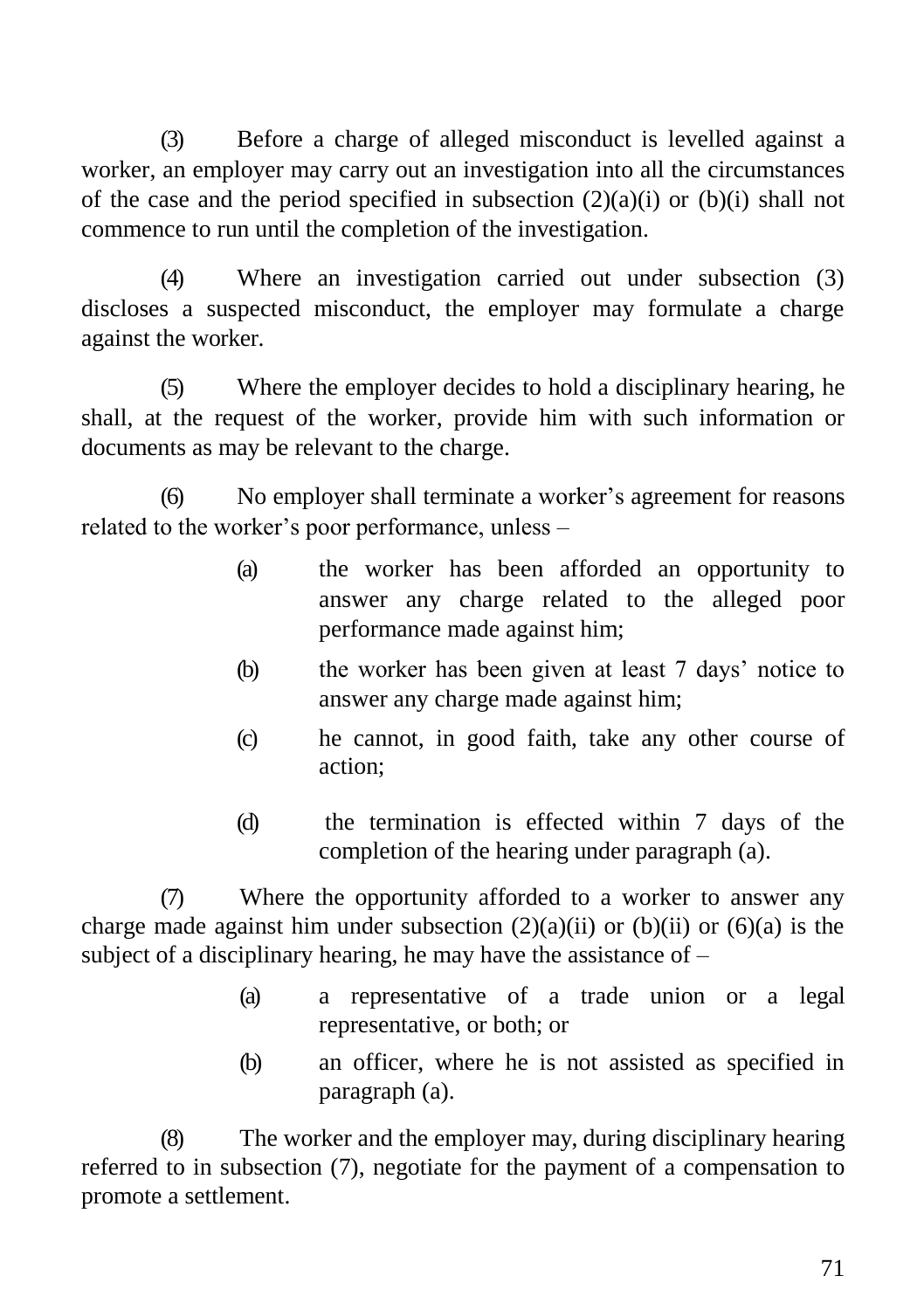(9) Any written statement acknowledging guilt by a worker obtained at the instance of his employer shall not be admissible as evidence before a disciplinary hearing, or any authority or any Court.

(10) An employer shall, within 7 days of the receipt of a written request, give a copy of the minutes of proceedings of the disciplinary hearing –

- (a) to the worker who has appeared before a disciplinary hearing; and
- (b) to the person assisting the worker in the disciplinary hearing.

(11) (a) The disciplinary hearing initiated against a worker under this section shall be completed within 30 days of the date of the first oral hearing save and except, and subject to paragraph (b), where owing to the illness or death of any of the parties or witnesses, or the reconstitution of the disciplinary panel or change in the legal or other representatives of the parties, such hearing cannot be completed during that delay.

(b) The parties may agree to extend the delay referred to in paragraph (a).

## **65. Notification of charge**

(1) A notification of a charge, a notice to answer a charge and a notification of a termination of agreement shall be issued by –

- (a) causing the notification or notice to be handed over to the worker in person; or
- (b) sending the notification or notice by registered post to the usual or last known place of residence of the worker.
- (2) Where a worker
	- (a) refusesto accept delivery of the notification or notice; or
	- (b) fails to take delivery of the notification or notice after being notified that it awaits him at a specified post office,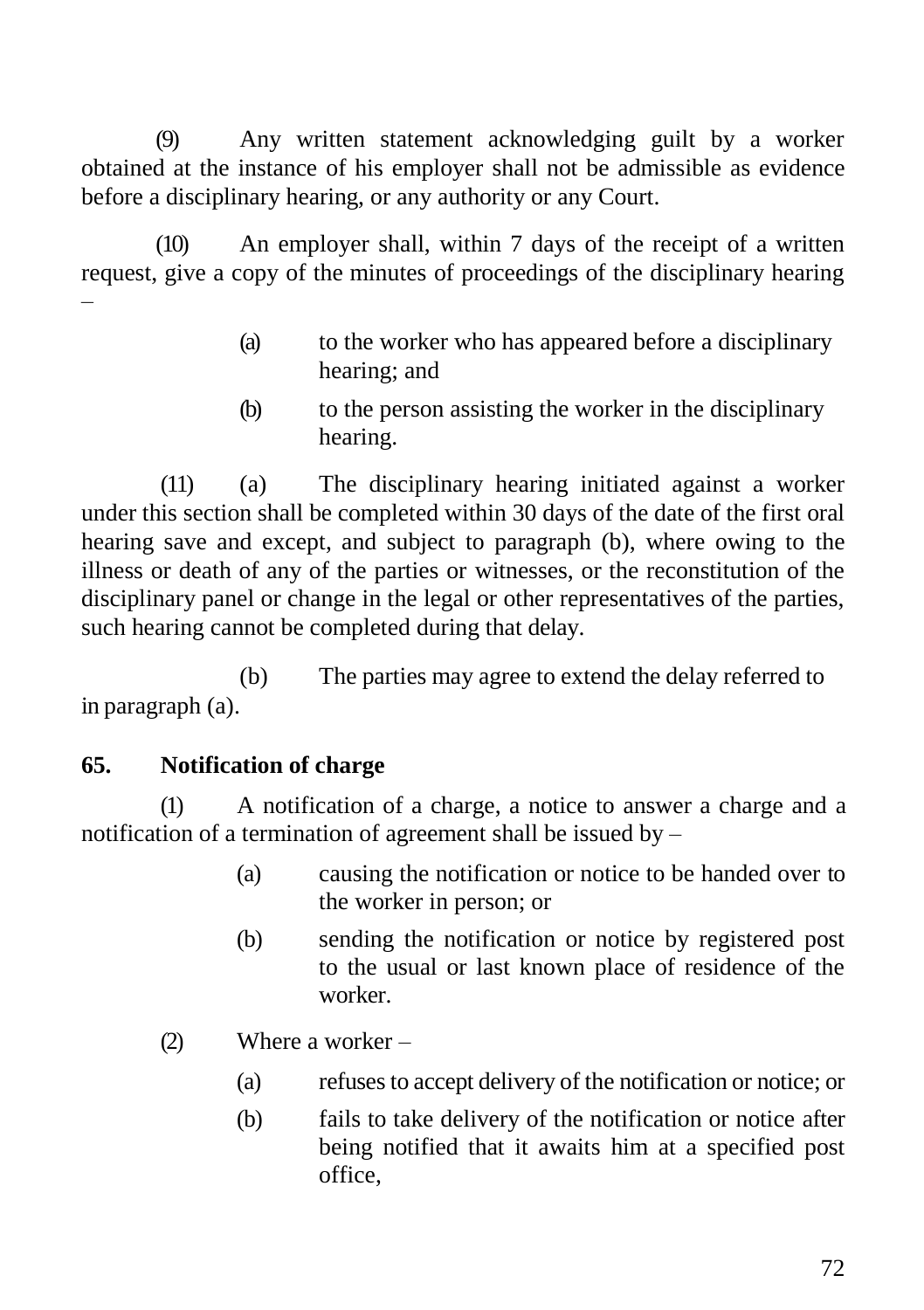the notification or notice shall be deemed to have been duly served on the worker on the day he refuses to accept delivery thereof or is notified that it awaits him at the specified post office.

## **66. Suspension**

(1) Where an employer suspends a worker pending the outcome of disciplinary proceedings on account of the worker's alleged misconduct or poor performance, such period of suspension shall be on full pay.

(2) No employer shall suspend a worker unless he has informed the worker of the reason for his suspension in writing.

(3) Any suspensionwithout pay as disciplinary sanction following a hearing shall not exceed 4 working days.

## **67. Employment following transfer of undertaking**

(1) Where following a transfer or taking over of a trade or business by a new employer, a worker is offered employment on terms and conditions which are not less favourable than those of his previous agreement and the worker accepts the offer of employment, the worker's employment with the new employer shall be deemed to be continuous.

(2) Where a worker to whom an offer is made under subsection (1) refuses the offer, the worker shall not be entitled to claim that his employment has been terminated without justification.

(3) Where a transfer or taking over of a trade or business involves a substantial change in the working conditions of a worker, the worker may claim that his contract of employment has been terminated by the new employer without justification.

(4) Where either pending a transfer or taking over of a trade or business or after a transfer or taking over of a trade or business, the employment of any worker of the transferor or transferee is terminated, the termination shall, subject to section 64, be deemed to be without justification where the ground of the termination is other than economic, technological or structural ground.

(5) In this section, the trade or business of an employer is deemed to have been transferred or taken over by another employer where –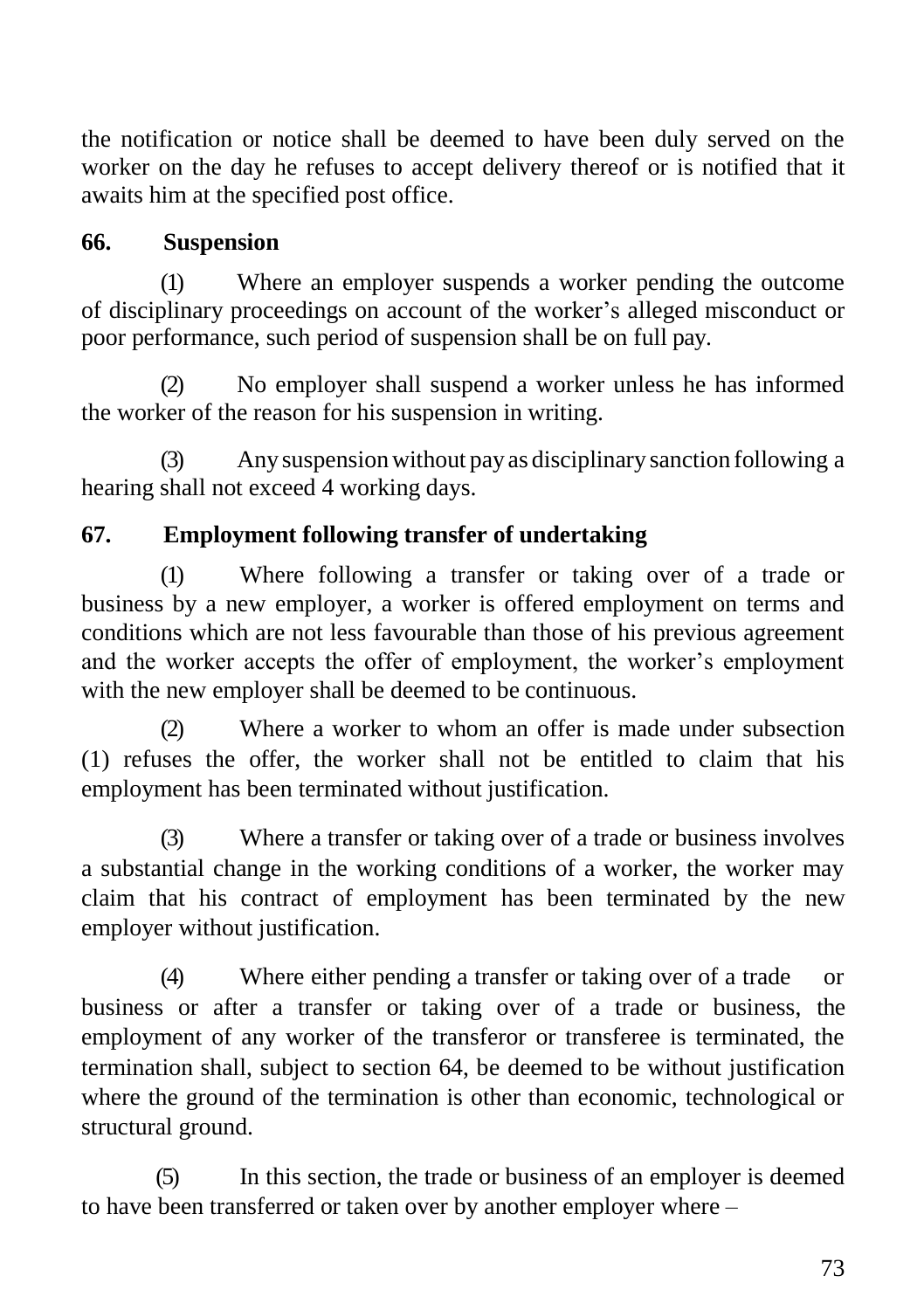- (a) an employer dies and the business is forthwith being taken over by the personal representative or heir of the employer after the death;
- (b) a partnership ceases and the business is forthwith being taken over by a member of the dissolved partnership or a new partnership after the dissolution;
- (c) a body corporate is dissolved and the business is forthwith being taken over by some other body corporate in accordance with an enactment or a scheme of reconstruction after the dissolution;
- (d) the goodwill of the whole or part of a business has been disposed of and taken over by another person;
- (e) the owner of a leased undertaking takes over the management following a breach of the lease by the lessee;
- (f) the business was disposed of as an ongoing concern and its activities or operations are continued or resumed by a new employer with same or similar activities;
- (g) the company of an employer is merged with that of another employer.
- (6) The Minister may, by regulations
	- (a) exempt an employer who provides services in the sectors specified in the Third Schedule to the Employment Relations Act from the application of section 67; and
	- (b) make provisions for the terms and conditions on which a worker may be offered employment by a new employer following a transfer of undertaking or taking over of the trade or business of his former previous employer.

*(New subsection (6) inserted by the COVID-19 (Miscellaneous Provisions) Act 2020 – Act No. 1 of 2020 w.e.f 23 March 2020)*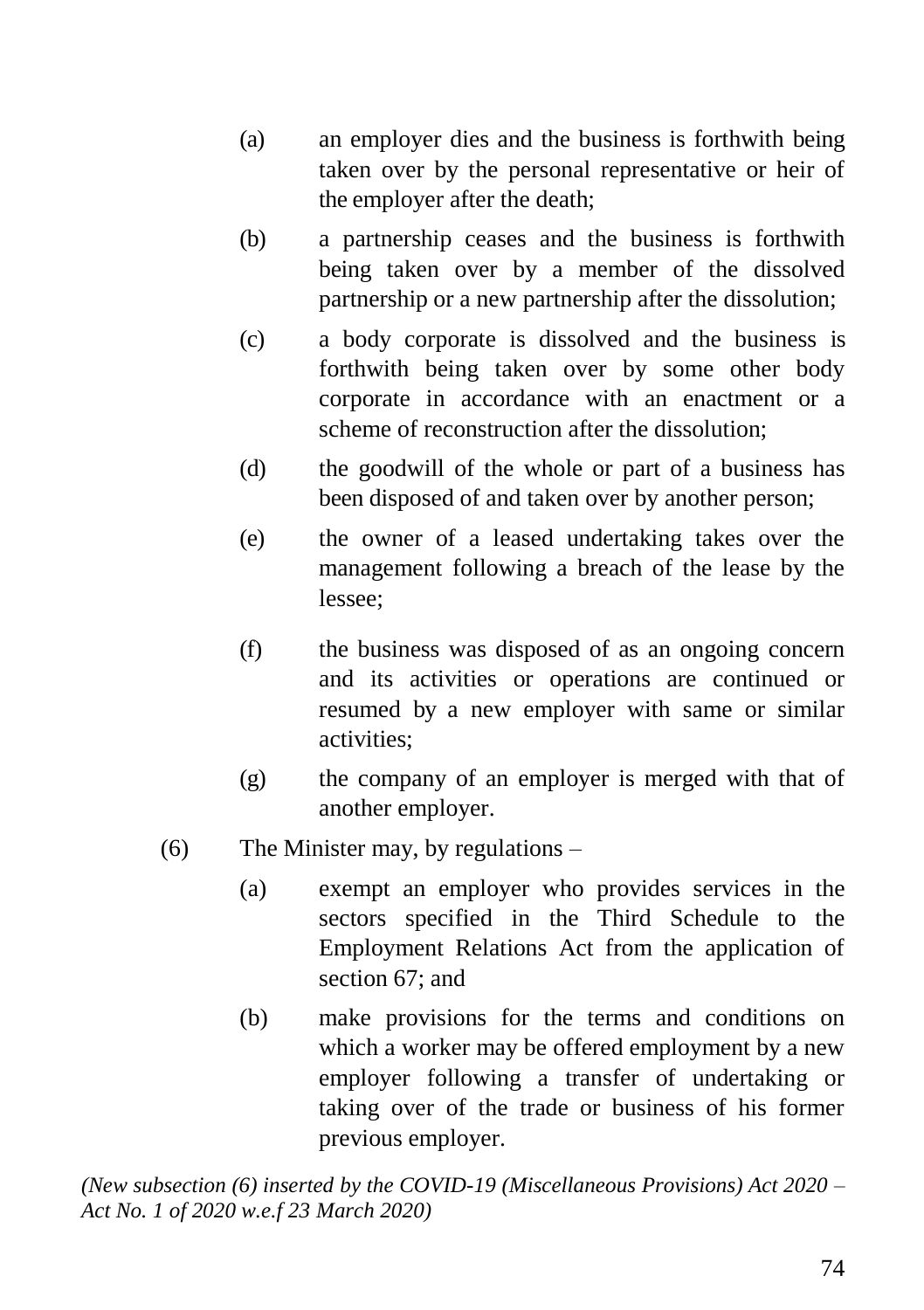# **68. Certificate of employment**

(1) Every employer shall provide a worker, whose employment has been terminated or who has resigned from his employment, with a certificate of employment bearing the seal of the company, wherever applicable, in the form set out in the Fifth Schedule within 7 days of the termination of his employment.

(2) No employer shall insert in the certificate issued under subsection (1) any particulars other than those specified in the Fifth Schedule.

### **Sub-Part II – Severance Allowance**

### **69. Payment of severance allowance**

(1) Subject to subsection (2), an employer shall pay severance allowance to a worker as specified in this section where the worker has been in continuous employment for a period of not less than 12 continuous months with the employer –

- (a) on a contract of indeterminate duration and that employer terminates his agreement; or
- (b) under one or more determinate agreements with the same employer in respect of a position of a permanent nature and that employer terminates the agreement of the worker, subject to section 13(6).

(2) Subsection (1)(b) shall not apply to a migrant worker or a non-citizen.

(3) No severance allowance shall, unless otherwise agreed by the parties, be payable where a worker and an employer enter into an agreement under section 13(1) and the agreement comes to an end.

(4) Where a worker claims severance allowance under subsection (1), the supervising officer shall enquire into the matter with a view to promoting a settlement.

(5) Where the matter under subsection (4) does not result in being satisfactorily settled, the supervising officer may enter proceedings before the Court if he is of the opinion that the worker has a bona fide case.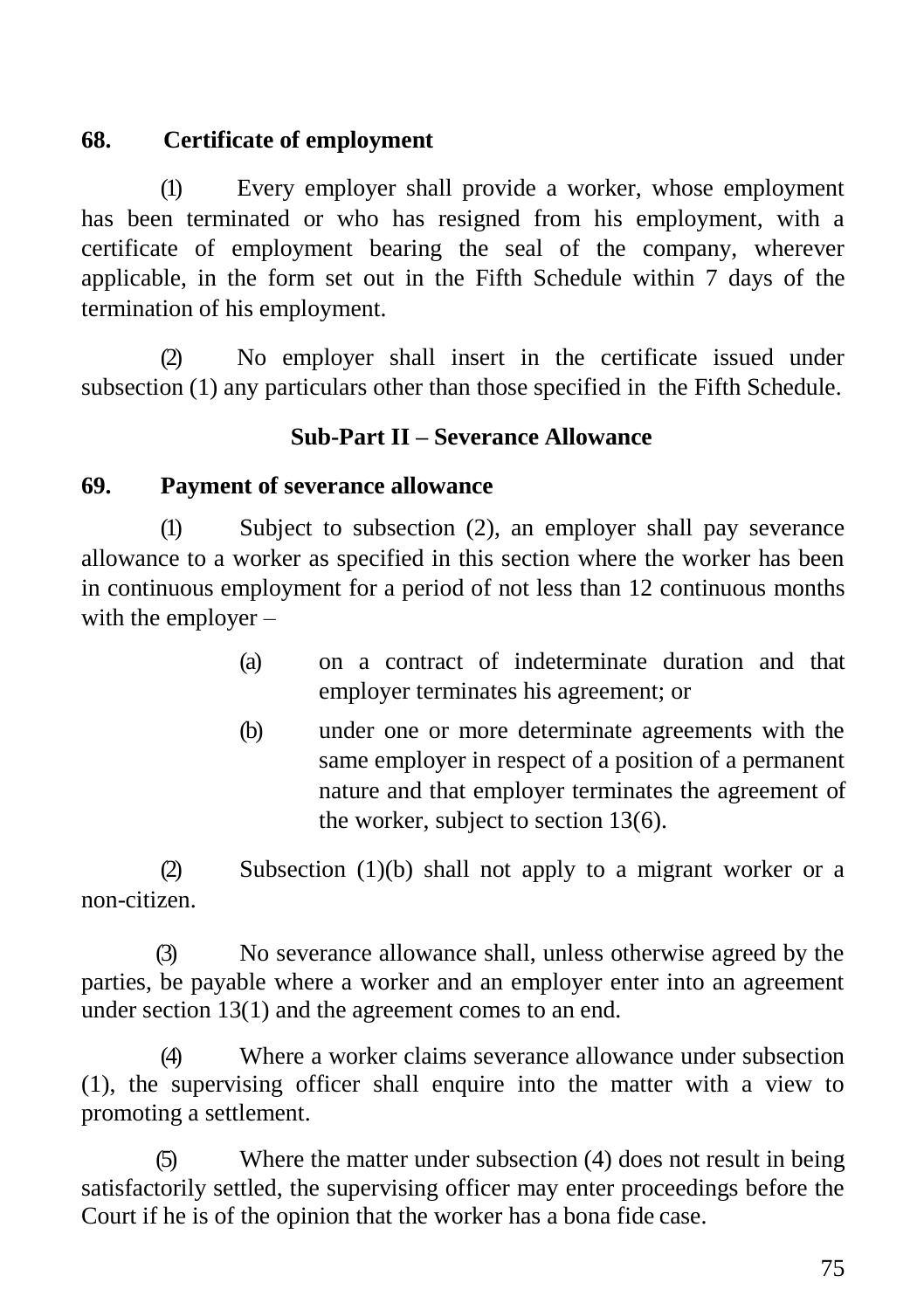### **70. Amount of severance allowance**

(1) Where a worker has been in continuous employment for a period of at least 12 months with an employer, the Court may, where it finds that –

- (a) the termination of agreement of the worker was due to the reasons specified under section 61(2);
- (b) the termination of agreement of the worker was in contravention of section  $64(1)$ ,  $(1A)$ ,  $(2)$ ,  $(5)$ ,  $(6)$  or $(9)$ ;

*(Amended by the COVID-19 (Miscellaneous Provisions) Act 2020 – Act No. 1 of 2020 w.e.f 23 March 2020)*

- (c) the reasons related to the worker's alleged misconduct or poor performance under section 64(2) and (6) does not constitute valid grounds for the termination of employment of the worker;
- (d) the employer could have in good faith taken any other course of action instead of terminating the employment of the worker;
- (e) notwithstanding paragraphs (a), (b), (c) and (d), the termination of agreement of the worker was unjustified,

order that the worker be paid severance allowance –

- (i) for every period of 12 months of continuous employment, a sum equivalent to 3 months' remuneration; and
- (ii) for any additional period of less than 12 months, a sum equal to one twelfth of the sum calculated under subparagraph (i) multiplied by the number of months during which the worker has been in continuous employment of the employer.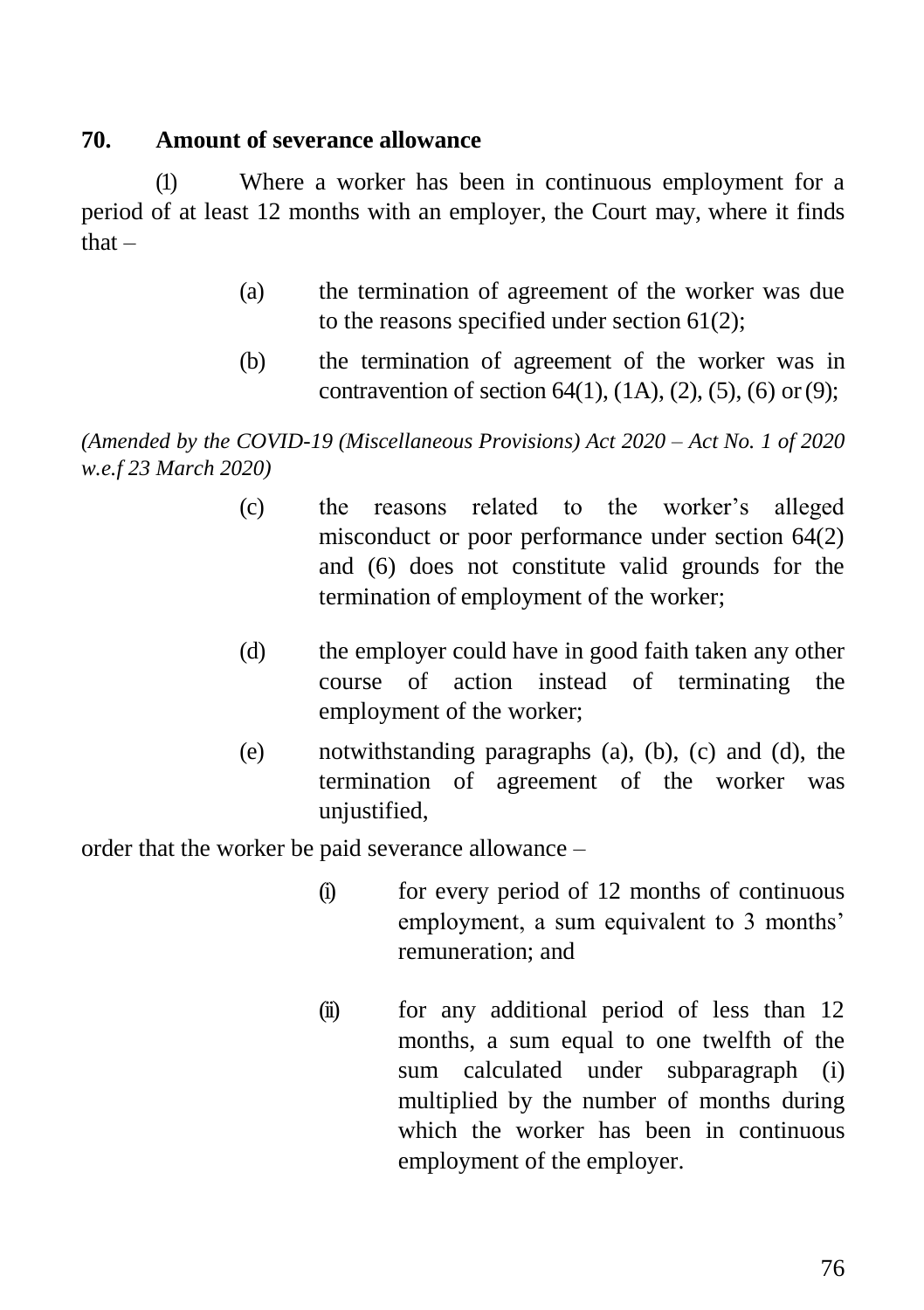(2) The Court may, where it thinks fit and, whether or not a claim to that effect has been made, order an employer to pay interest at a rate not exceeding 12 per cent in a year on the amount of severance allowance payable from the date of the termination of the agreement to the date of payment.

- (3) For the purpose of this section, a month's remuneration shall be  $-$ 
	- (a) the remuneration drawn by the worker for the last complete month of his employment; or
	- (b) an amount computed in the manner as is best calculated to give the rate per month at which the worker was remunerated over a period of 12 months before the termination of his agreement, including payment for extra work, productivity bonus, attendance bonus, commission in return for services and any other regular payment,

whichever is higher.

## **71. Deductions from severance allowance**

(1) An employer may deduct from the severance allowance payable –

- (a) any gratuity granted by the employer;
- (b) any contribution made to any fund or scheme by the employer;
- (c) contributions made under the Portable Retirement Gratuity Fund.
- (2) In this section –

"fund" or "scheme" means any pension or provident fund or scheme set up by the employer for the benefit of a worker and which purports to provide retirement benefits to the worker.

# **Sub-Part III – Reduction of Workforce and Closure of Enterprises**

### **72. Reduction of workforce**

(1) Subject to subsection (1A) and section 72A, an employer who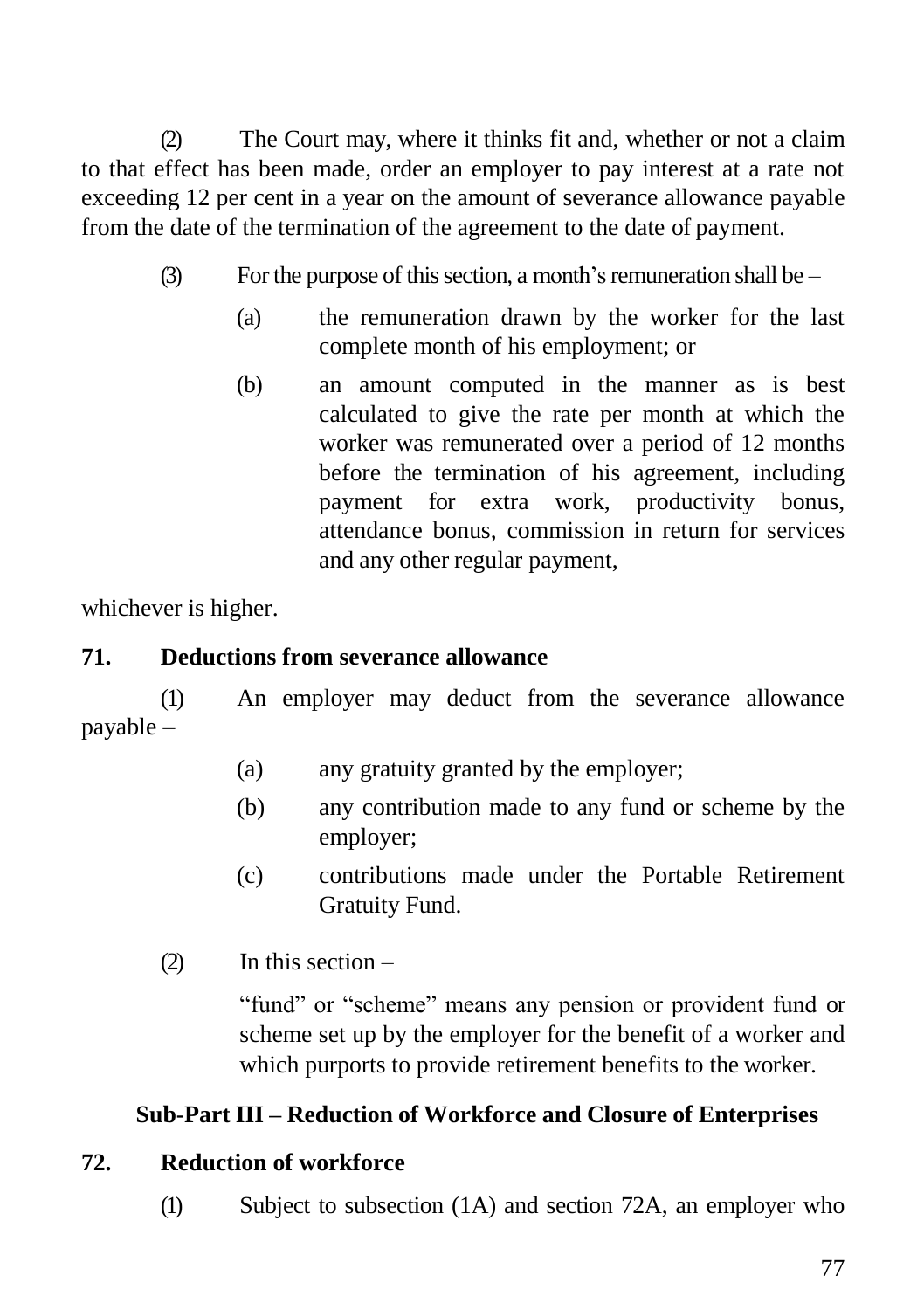intends to reduce the number of workers in his employment, either temporarily or permanently, or close down his enterprise, shall notify and negotiate with –

- (a) the trade union, where there is a recognised trade union;
- (b) the trade union having a representational status, where there is no recognised trade union; or
- (c) the workers' representatives, elected by the workers where there is no recognised trade union or a trade union having representational status,

to explore the possibility of avoiding the reduction of workforce or closing down by means of –

- (i) restrictions on recruitment;
- (ii) retirement of workers who are beyond the retirement age;
- (iii) reduction in overtime;
- (iv) shorter working hours to cover temporary fluctuations in manpower needs;
- (v) providing training for other work within the same undertaking; or
- (vi) redeployment of workers where the undertaking forms part of a holding company.

*(Amended by the COVID-19 (Miscellaneous Provisions) Act 2020 – Act No. 1 of 2020 w.e.f 23 March 2020)*

*(Amended by the Finance (Miscellaneous Provisions) Act 2020 – Act No. 7 of 2020* w.e.f 7 August 2020)

(1A) (a) Subject to paragraph (b), an employer shall, during such period as may be prescribed, not reduce the number of workers in his employment either temporarily or permanently or terminate the employment of any of his workers.

(b) Paragraph (a) shall not apply to –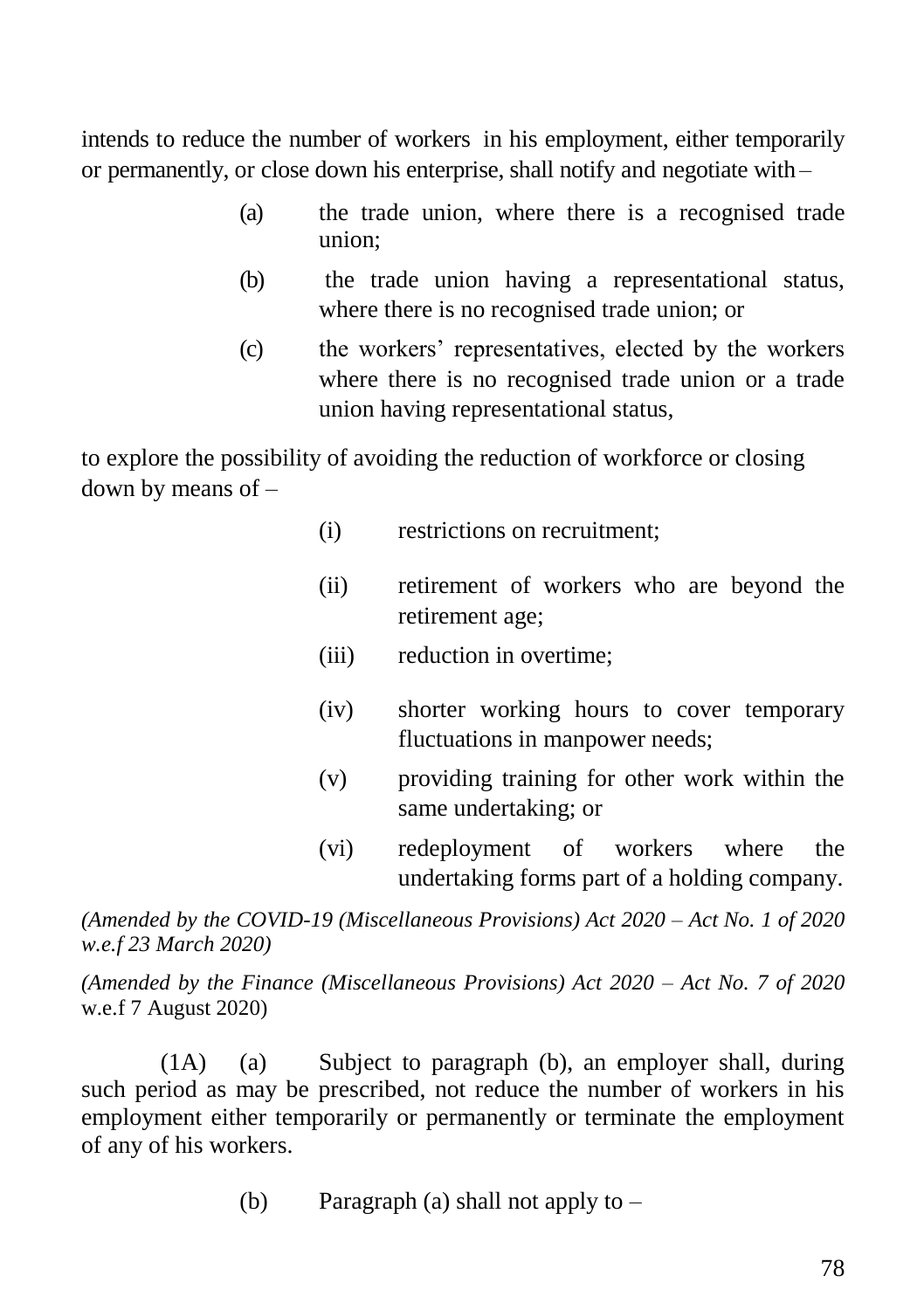- (i) an employer specified in section 72A; or
- (ii) an employer who has applied for any of the financial assistance schemes set up by the institutions listed in the Tenth Schedule for the purpose of providing financial support to an enterprise adversely affected by the consequences of the COVID-19 virus and his application has not been approved.
- $(c)$  In this subsection –

"Covid-19 virus" means the novel coronavirus (2019 nCov).

*(New subsection (1A) inserted by the Finance (Miscellaneous Provisions) Act 2020 – Act No. 7 of 2020 w.e.f 7 August 2020)*

(2) In this section –

"employer" means a person employing not less than 15 workers in an undertaking or an undertaking having an annual turnover of at least 25 million rupees;

"recognised trade union" means a trade union which has been granted recognition under the Employment Relations Act;

"representational status" means a registered trade union representing a worker in defence of his legal rights under section 31A of the Employment Relations Act.

(3) Where the intended reduction of workforce or closure is the subject of negotiation under subsection (1), the recognised trade union, the trade union having representational status or the workers' representatives may agree with the employer on any of the possibilities specified in subsection (1) or on any alternative solution or on the payment of a compensation by way of a settlement.

(4) The supervising officer may, at the request of any of the parties specified in subsection (1), provide a conciliation service to assist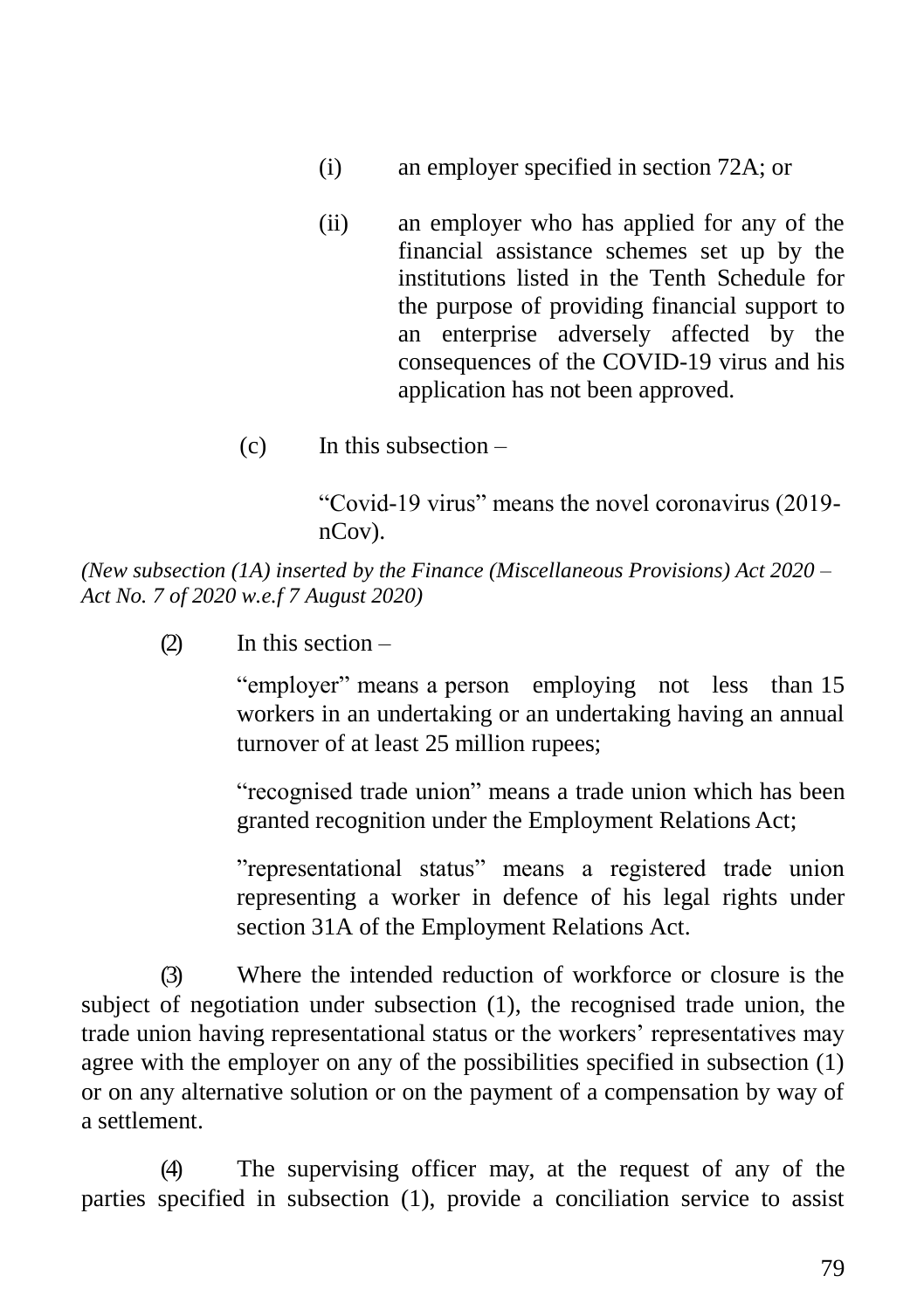parties in the negotiation in view of an agreement.

(5) Where no agreement is reached under subsection (3) or (4), or where there has been no negotiation, an employer who takes a course of action as specified in subsection (1), shall give written notice to the Redundancy Board set up under section 73, together with a statement showing cause for the reduction or closure at least 30 days before the intended reduction or closing down, as the case may be.

(6) An employer shall not reduce the number of workers in his employment either temporarily or permanently before the time specified in section 75(8) and (9).

(7) A reduction of workforce or a closing down of an enterprise shall be deemed to be unjustified where the employer acts in breach of subsection (1), (1A), (5) or (6).

*(Amended by the Finance (Miscellaneous Provisions) Act 2020 – Act No. 7 of 2020 w.e.f 7 August 2020)*

(8) Where the employment of a worker is terminated in breach of subsection  $(1)$ ,  $(1A)$ ,  $(5)$  or  $(6)$ , the worker may apply to the Board for an order directing his employer –

- (a) to reinstate him in his former employment with payment of remuneration from the date of the termination of his employment to the date of his reinstatement; or
- (b) to pay him severance allowance at the rate specified in section  $70(1)$ ,

and the Board may make such order as provided for in subsection (10) or (11).

*(Subsection (8) repealed and repealed by the Finance (Miscellaneous Provisions) Act 2020 – Act No. 7 of 2020 w.e.f 2 June 2020*

(9) Where an employer terminates the employment of a worker following an order of the Board, the worker shall be entitled to 30 days' wages as indemnity in lieu of notice.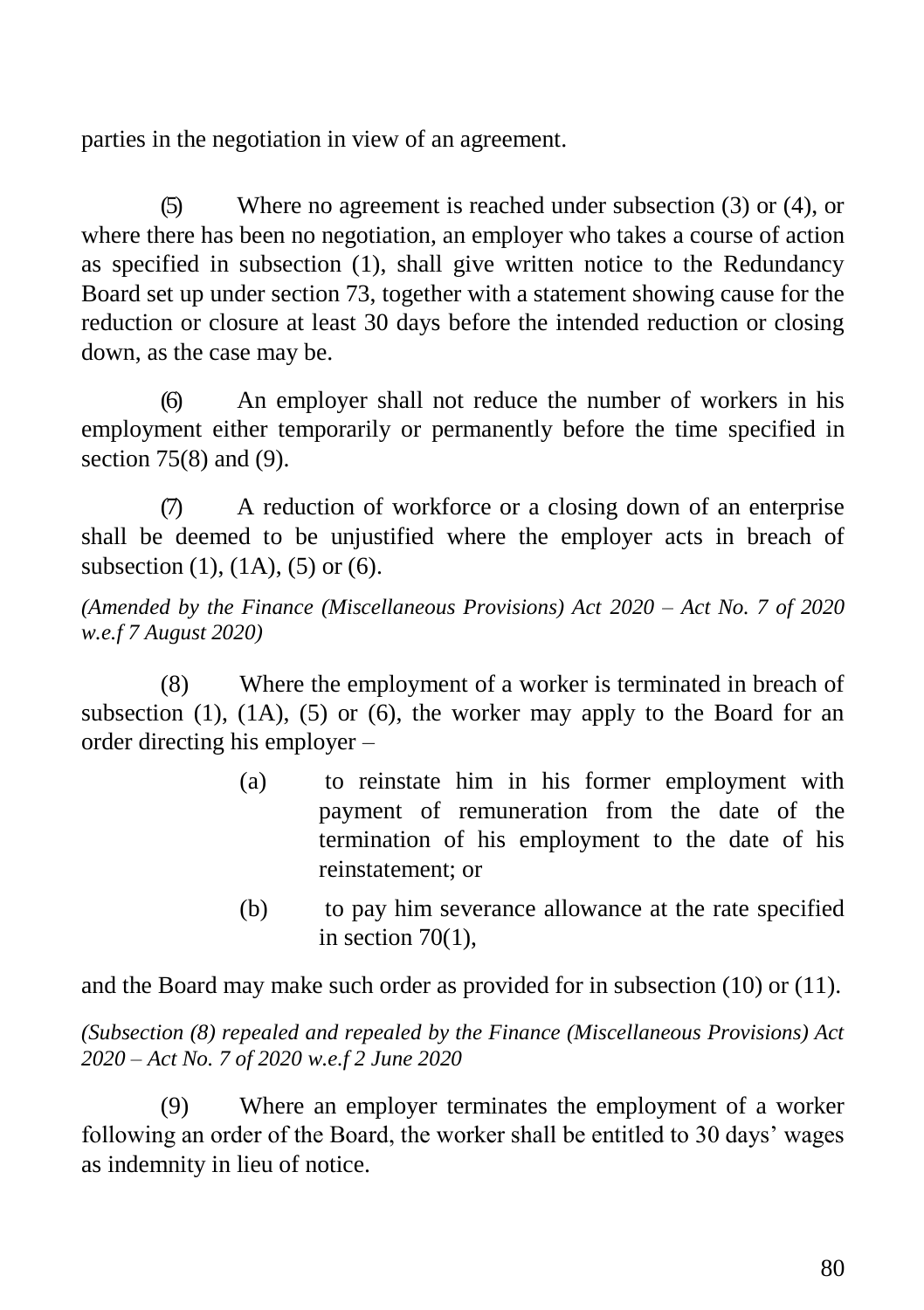(10) Where the Board finds that the reasons for the reduction of the workforce or the closing down are unjustified, the Board shall, subject to subsection (11), order the employer to pay to the worker severance allowance at the rate specified in section 70(1).

*(Subsection (10) repealed and replaced by the COVID-19 (Miscellaneous Provisions) Act 2020 – Act No. 1 of 2020 w.e.f 23 March 2020)*

*(Amended by the Finance (Miscellaneous Provisions) Act 2020 – Act No. 7 of 2020 w.e.f 7 August 2020)*

(11) Where the Board finds that the reasons for the reduction of the workforce are unjustified, the Board may, with the consent of the worker, order the employer to reinstate the worker in his former employment with payment of remuneration from the date of termination of his employment to the date of his reinstatement.

(11A) Where a worker is paid severance allowance under subsection (8) or (10), the employer may deduct the contributions payable into the Portable Retirement Gratuity Fund from the amount of severance allowance paid to the worker.

*(New subsection (11A) inserted by the Finance (Miscellaneous Provisions) Act 2020 – Act No. 7 of 2020 w.e.f 7 August 2020)*

(12) Where the Board makes an order under subsections (10) and (11), the order shall be enforced in the same manner as an order of the Industrial Court.

### **72A. Reduction of workforce in certain enterprises in the services sector**

(1) The Minister may, by regulations, exempt an employer who provides services in the sectors specified in the Eleventh Schedule from the application of section 72.

*(Amended by the Finance (Miscellaneous Provisions) Act 2020 – Act No. 7 of 2020 w.e.f 7 August 2020)*

(2) Where an employer who has been exempted pursuant to subsection (1) intends to reduce the number of workers in his employment, either temporarily or permanently, or close down his enterprise, the employer shall give written notice to the Board, together with a statement showing cause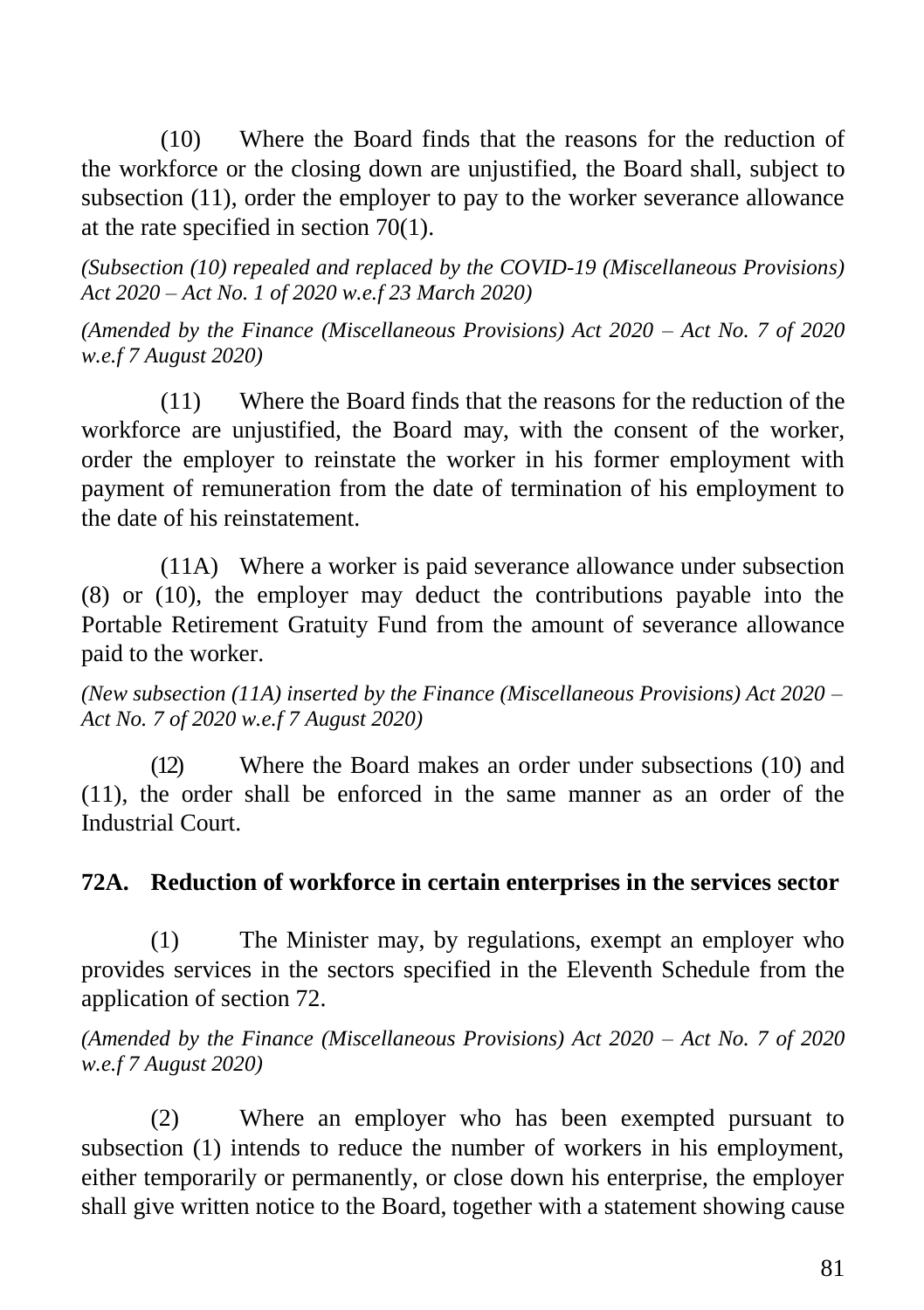for the reduction or closure at least 15 days before the intended reduction or closing down, as the case may be.

(3) Notwithstanding section 75(8) and (9), the Board shall complete its proceedings within 15 days from the date of notification by the employer.

(4) (a) Where the Board finds that the reasons for the reduction of the workforce or the closing down are justified, the Board shall order that the worker shall be paid 30 days' wages as indemnity in lieu of notice.

(b) Where the Board finds that the reasons for the reduction of the workforce or the closing down are unjustified, the Board shall order the employer to pay to the worker severance allowance at the rate specified in section 70(1).

*(Amended by the Finance (Miscellaneous Provisions) Act 2020 – Act No. 7 of 2020 w.e.f 7 August 2020)*

(c) Where a worker is paid severance allowance under paragraph (b), the employer may deduct the contributions payable to the Portable Retirement Gratuity Fund from the amount of severance allowance paid to the worker.

*(New paragraph (c) inserted by the Finance (Miscellaneous Provisions) Act 2020 – Act No. 7 of 2020 w.e.f 7 August 2020)*

(5) Where the Board finds that the reasons for the reduction of the workforce or the closing down are justified under subsection  $(4)(a)$ , the Board shall, in lieu of the termination of employment, at the request of the employer and subject to the consent of the worker concerned, order that the worker, or such category of workers as the employer may designate, shall proceed on leave without pay for such period as the employer may specify in his notification subject to the condition that the resumption of employment be on such new terms and conditions, including pension benefits, as the employer may, prior to resumption of work, offer to the worker.

(6) Where the Board makes an order under subsection (4) or (5), the order shall be enforced in the same manner as an order of the Industrial Court.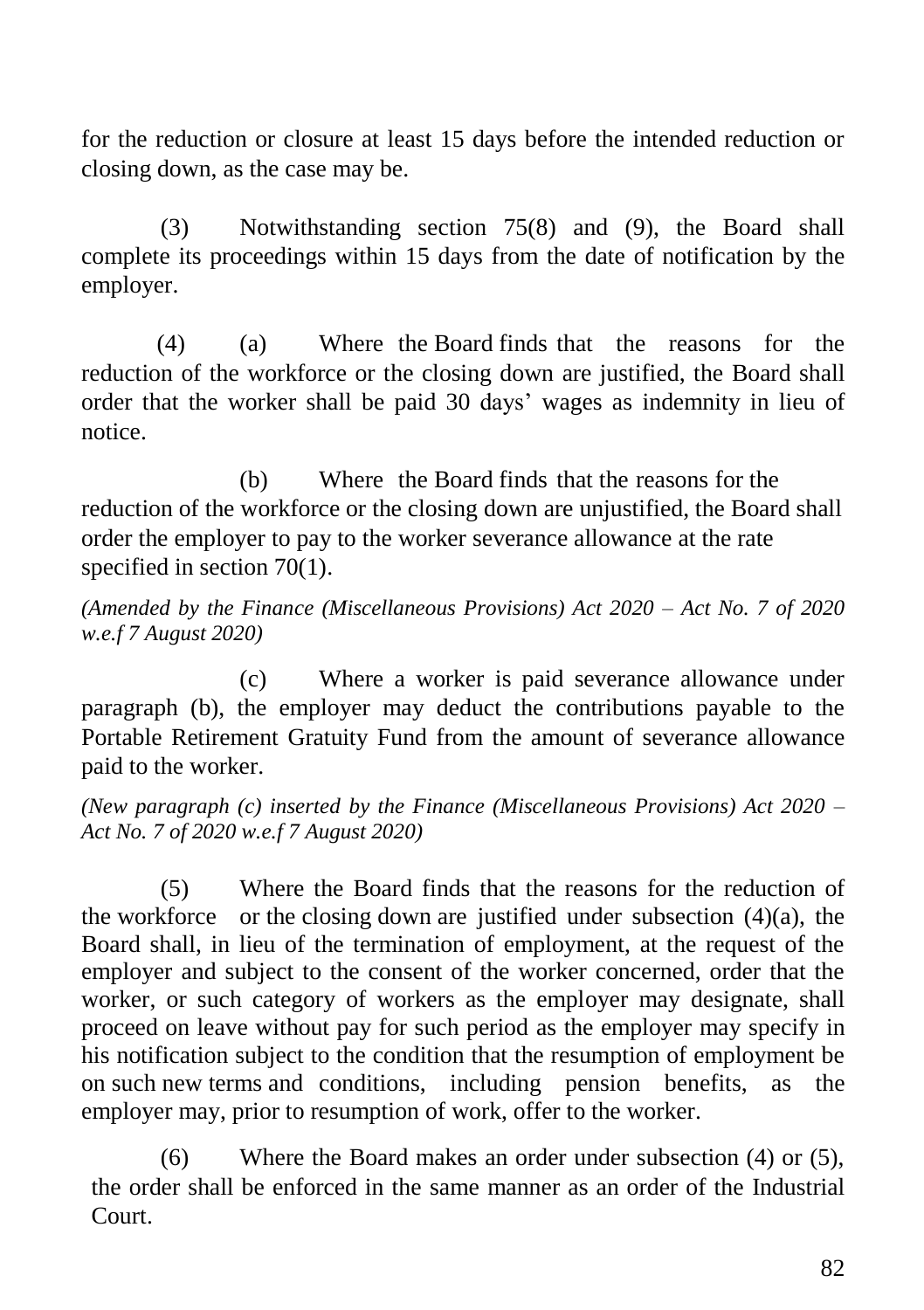*(New section 72A inserted by the COVID-19 (Miscellaneous Provisions) Act 2020 – Act No. 1 of 2020 w.e.f 23 March 2020)*

### **73. Redundancy Board**

(1) There shall be a Redundancy Board which shall deal with all cases of reduction of workforce and closure of enterprises for economic, financial, structural, technological or any other similar reasons.

- (2) The Board shall consist of
	- (a) a President;
	- (b) a Vice-president;
	- (c) a representative of the Ministry;
	- (d) a representative of the Ministry responsible for the subject of finance and economic development;
	- (e) a representative of employers, to be appointed by the Minister for a period of one year;
	- (f) a representative of workers, to be appointed by the Minister for a period of one year;
	- (g) an economist; and
	- (h) an accountant.

(3) A person shall not be appointed President or Vice-president of the Board unless he is qualified for appointment as a Judge of the Supreme Court or has held judicial office.

(4) The President and the Vice-president shall be appointed by the Minister on such terms and conditions, and for such period, as he may determine.

(5) The economist and the accountant shall be public officers and shall be designated by the Secretary to Cabinet and Head of the Civil Service.

(6) The appointment of every member of the Board shall be published in the Gazette.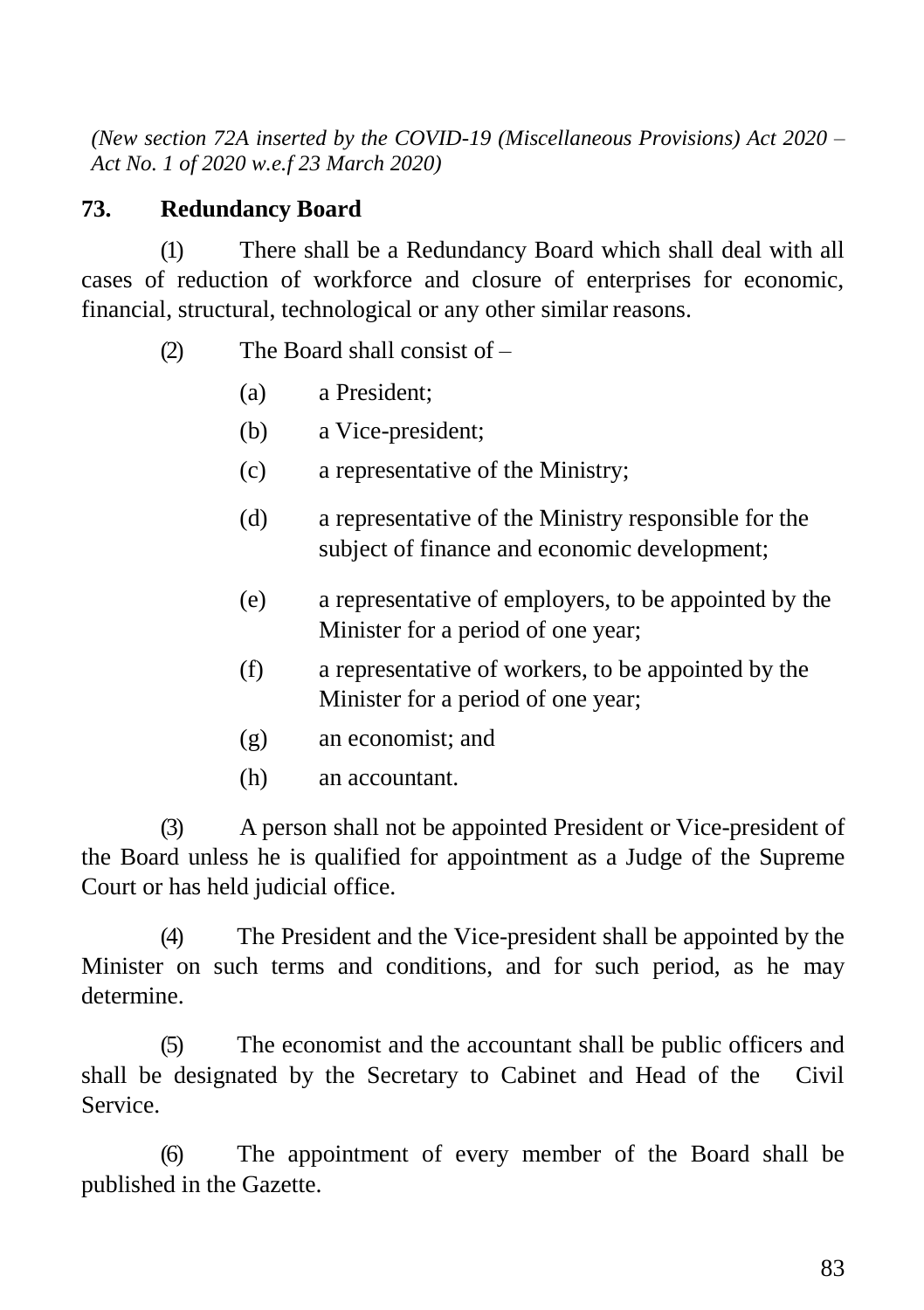(7) The Redundancy Board shall deal with all cases referred to the Board under section 72.

## **74. Functions of Board**

- (1) The Board shall
	- (a) make orders in relation to the reduction of workforce or closing down of enterprise;
	- (b) make such orders for requiring the attendance of any person and the production of any document as it may determine; and
	- (c) take evidence on oath, and for that purpose administer oaths.

(2) Any person whose attendance is required under subsection  $(1)(b)$  and who –

- (a) fails to attend at the time and place specified in the order;
- (b) refuses to answer faithfully any question put to him by the Board;
- (c) gives any false or misleading information;
- (d) refuses to produce a document required by the Board,

shall commit an offence.

### **75. Organisation and sitting of Board**

- (1) The Board shall have an official seal.
- (2) The Board may sit
	- (a) in one or more Divisions as may be necessary;
	- (b) at any time and at any place in Mauritius.

(3) (a) Each Division of the Board shall be presided by the President or the Vice-president.

(b) Where it appears to the President or to the Vicepresident that it is expedient to do so, 2 assessors with proven experience in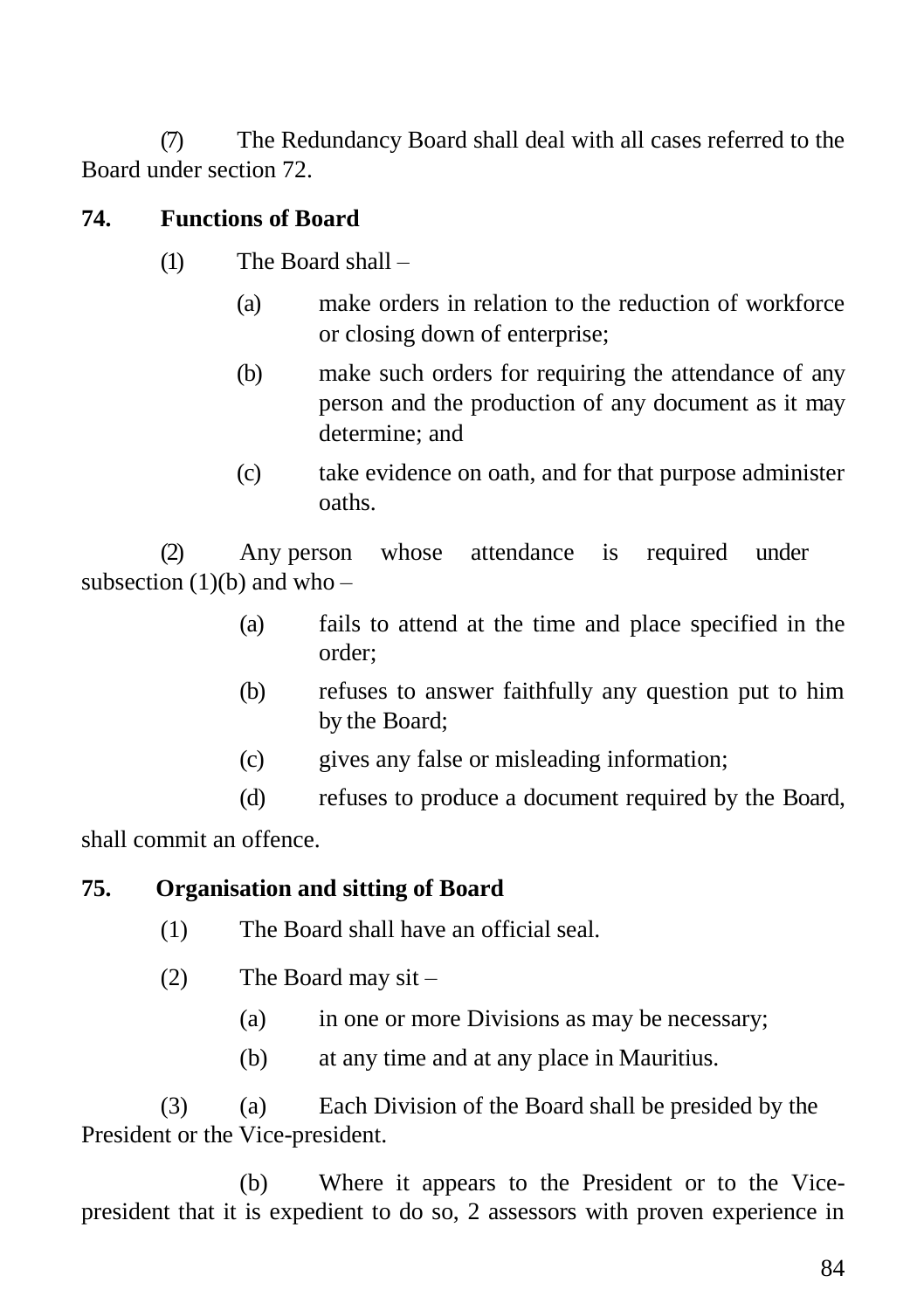industrial relations to assist the members of the Board may be appointed.

(4) The assessors specified in subsection (3)(b) shall be designated by the Minister after consultation with the representative of employers and representative of workers as he considers appropriate.

(5) At any meeting of the Board, the President or the Vice-President and 2 other members shall constitute a quorum.

(6) Any order of the Board shall be that of the members and, in the event of an equality of votes, the President or Vice-president, as the case may be, shall have a casting vote.

(7) The Board shall regulate its proceedings in such manner as it may determine.

(8) The Board shall complete its proceedings within 30 days from the date of notification by the employer.

(9) The Board may extend the period specified in subsection (8) for such longer period as may be agreed by the parties to allow the Board to complete its proceedings.

### **PART VII – WORKFARE PROGRAMME FUND**

### **Sub-Part I – Workfare Programme Fund**

### **76. Establishment of Workfare Programme Fund**

(1) There shall be, within the Ministry responsible for the subject of social security, the Workfare Programme Fund.

(2) Subject to subsection (3), the surplus money of the Workfare Programme Fund shall, after consultation with the Workfare Programme Fund Committee, be invested in such manner as the Minister to whom responsibility for the subject of social security is assigned may approve.

(3) The Workfare Programme Fund shall, in any proceedings, judicial or otherwise, be represented by the supervising officer.

(4) Where the Workfare Programme Fund is wound up, its assets and liabilities shall accrue to the Consolidated Fund.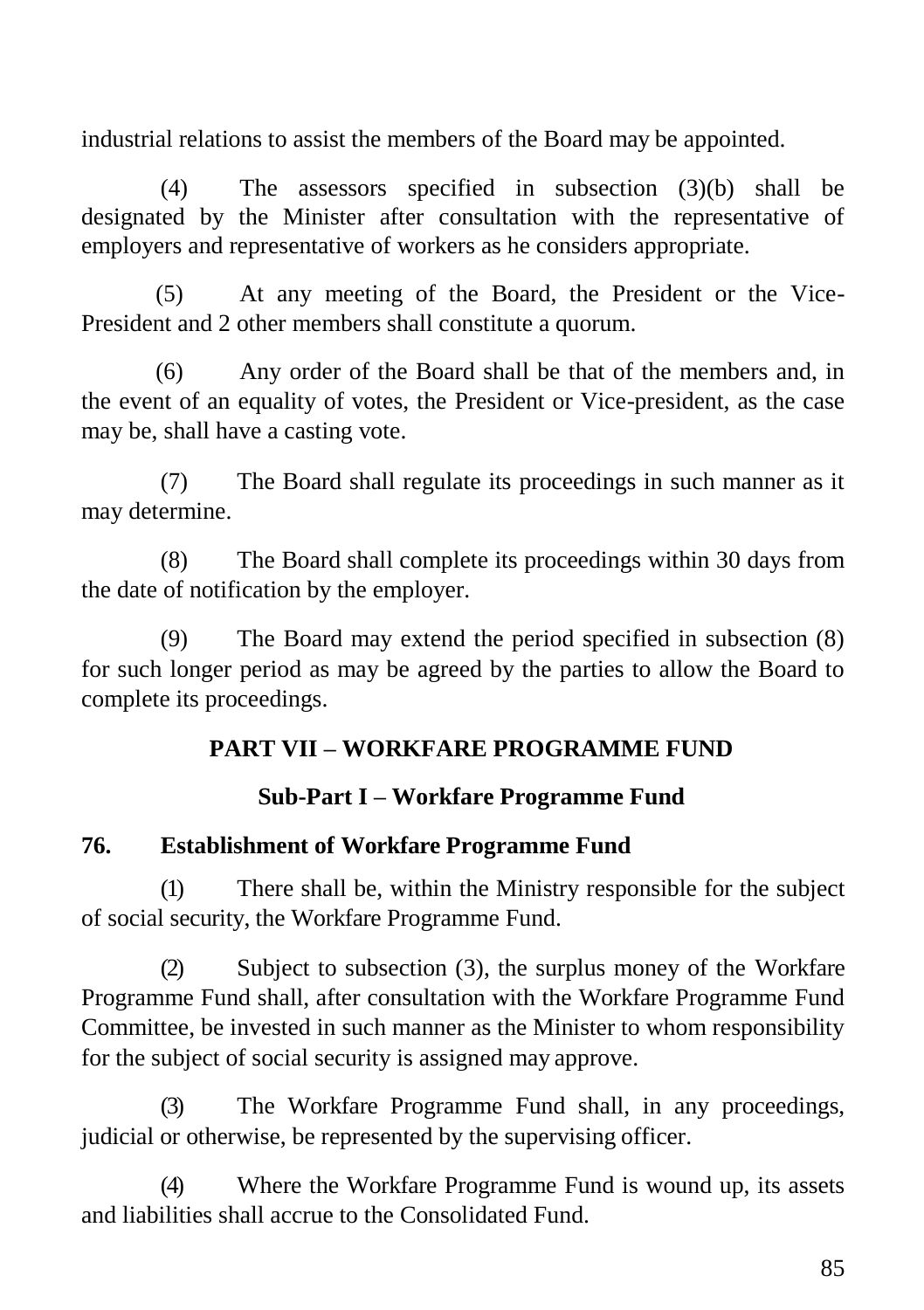# **77. Objects of Workfare Programme Fund**

The objects of the Workfare Programme Fund shall be to pay –

- (a) any transition unemployment benefit;
- (b) remuneration due to a worker where an enterprise is considered to be insolvent following a decision of the Supreme Court or in case of force majeure;
- (c) the amount representing the balance between the industrial injury allowance specified in section 25(2) of the National Pensions Act and the maximum basic wage or salary as specified in the Second Schedule to the National Savings Fund (Collection of Contribution) Regulations 1997; and
- (d) the financing of such social plan for the benefit of workers as may be prescribed.

*(Amended by the Finance (Miscellaneous Provisions) Act 2020 – Act No. 7of 2020 w.e.f 7 August 2020)*

### **78. Payment into and out of Workfare Programme Fund**

- (1) There shall be paid into the Workfare Programme Fund
	- (a) money collected by way of levy at the rates specified in the Second Schedule to the Human Resource Development Act;
	- (b) all monies appropriated by the National Assembly for the purposes of the Workfare Programme Fund;
	- (c) interests on investment.
- (2) There shall be paid out of the Workfare Programme Fund
	- (a) any transition unemployment benefit at the rate specified in the Sixth Schedule;
	- (b) unpaid remuneration in accordance with section 42(1) and (6);
	- (c) the amount representing the balance between the industrial injury allowance specified in section 25(2) of the National Pensions Act and the maximum basic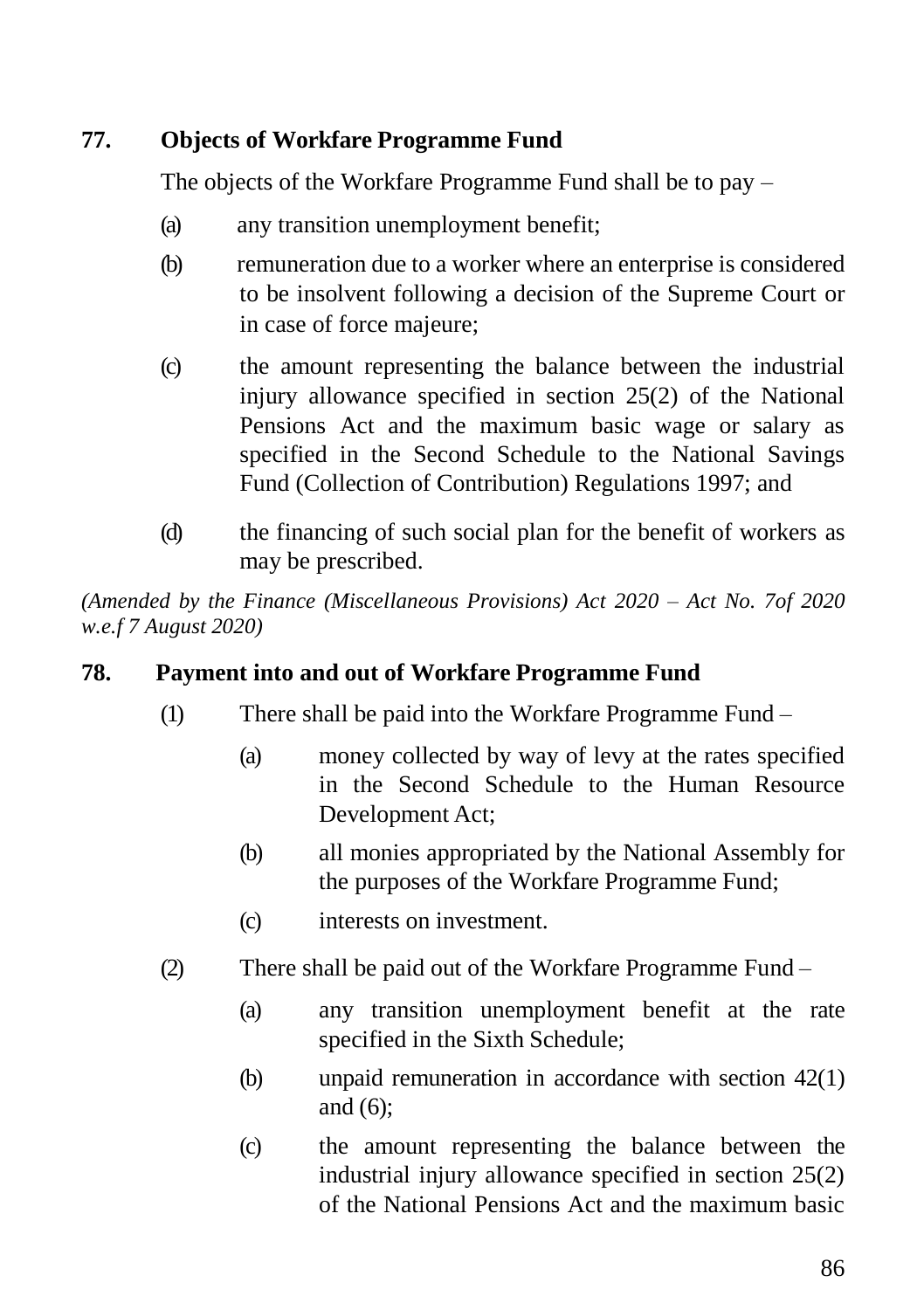wage or salary as specified in the Second Schedule to the National Savings Fund (Collection of Contribution) Regulations 1997;

(d) the funding of such social plan for the benefit of workers as may be prescribed;

*(Amended by the Finance (Miscellaneous Provisions) Act 2020 – Act No. 7 of 2020 w.e.f 7 August 2020)*

> (e) all expenses incurred in the administration of the Workfare Programme Fund.

### **79. Contribution to Workfare Programme Fund**

(1) Every employer shall, in respect of a worker in his employment, pay to the supervising officer of the Ministry responsible for the subject of social security a contribution to be paid into the Workfare Programme Fund in accordance with the rate specified in the Seventh Schedule and in such manner and at such intervals as may be prescribed.

(2) Every employer shall, at the time of payment of the basic wage or salary to a worker for any period, deduct a sum representing one per cent of the basic wage or salary and pay over that sum to the supervising officer of the Ministry responsible for the subject of social security for credit into the National Savings Fund, in accordance with section  $5B(1)(b)$  of the National Savings Fund Act.

### **Sub-Part II – Workfare Programme Fund Committee**

### **80. Workfare Programme Fund Committee**

(1) There shall be, for the purposes of this Part, a Workfare Programme Fund Committee.

- (2) The Workfare Programme Fund Committee shall consist of
	- (a) a chairperson, to be appointed by the Minister;
	- (b) a representative of the Ministry responsible for the subject of finance;
	- (c) a representative of the Ministry;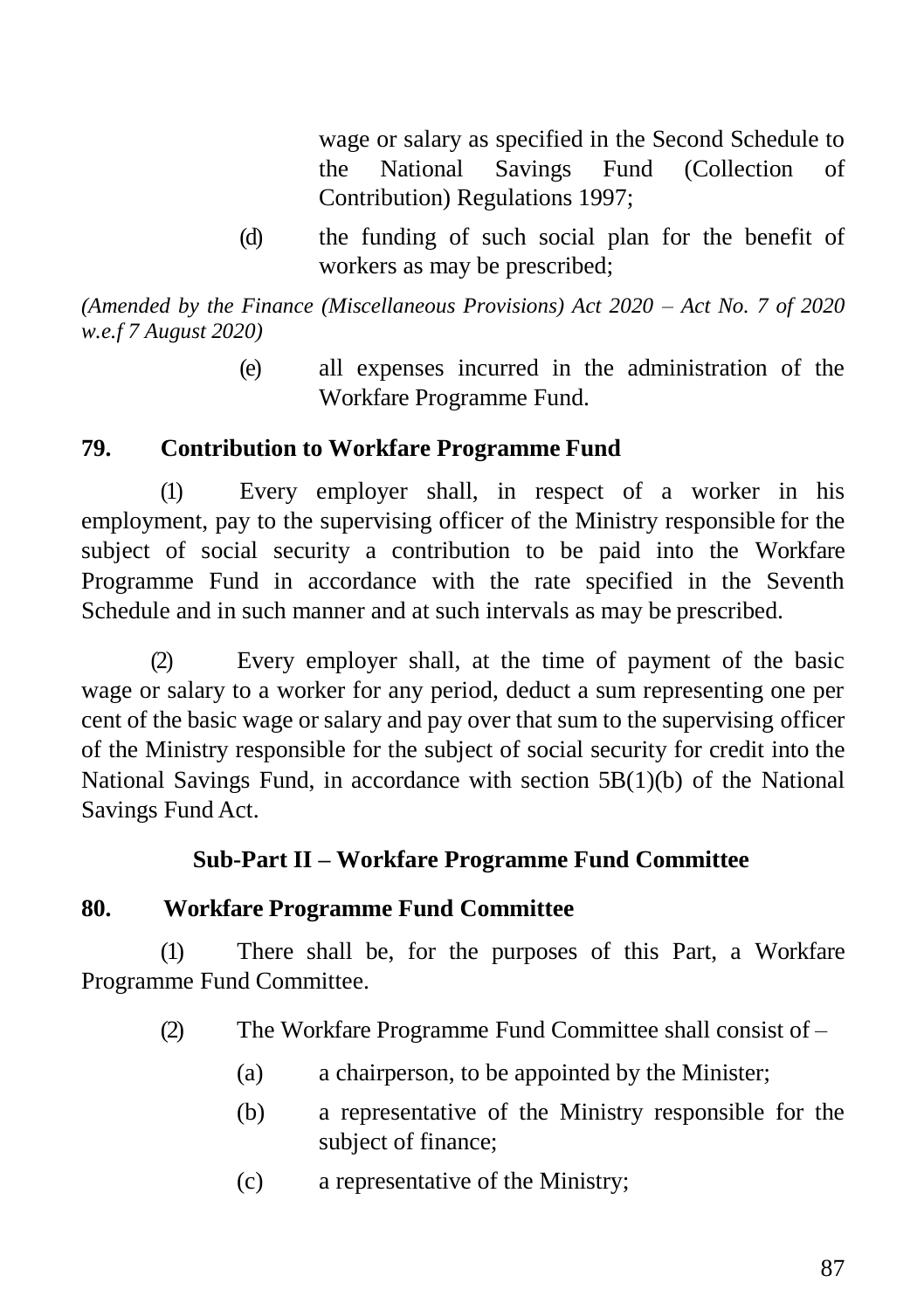- (d) 2 representatives of the workers' organisation, to be appointed by the Minister after consultation with the most representative workers' organisation;
- (e) 2 representatives of the employers' organisation, to be appointed by the Minister after consultation with the employers' organisation; and
- (f) the administrator of the Workfare Programme Fund.

### **81. Functions of Workfare Programme Fund Committee**

(1) The functions of the Workfare Programme Fund Committee shall be to  $-$ 

- (a) administer and manage the Workfare Programme Fund, including investment policies;
- (b) ensure that the investments of the Workfare Programme Fund are consistent with prudent investment policy;
- (c) preserve the need for an appropriate level of liquidity in the Workfare Programme Fund;
- (d) have regard to the need to secure the future value of the Workfare Programme Fund; and
- (e) monitor the payment of the transitional unemployment benefit.

(2) The Workfare Programme Fund Committee may require its administrator to submit any report considered necessary concerning the financial position of the Workfare Programme Fund.

(3) The supervising officer may, on the recommendation of the Workfare Programme Fund Committee, advise the Minister on any matter relating to the Workfare Programme Fund.

### **Sub-Part III – Actuarial Valuation and Financial Statements of Workfare Programme Fund**

### **82. Actuarial valuation of Workfare Programme Fund**

(1) The Minister shall, at intervals of not more than 5 years, or at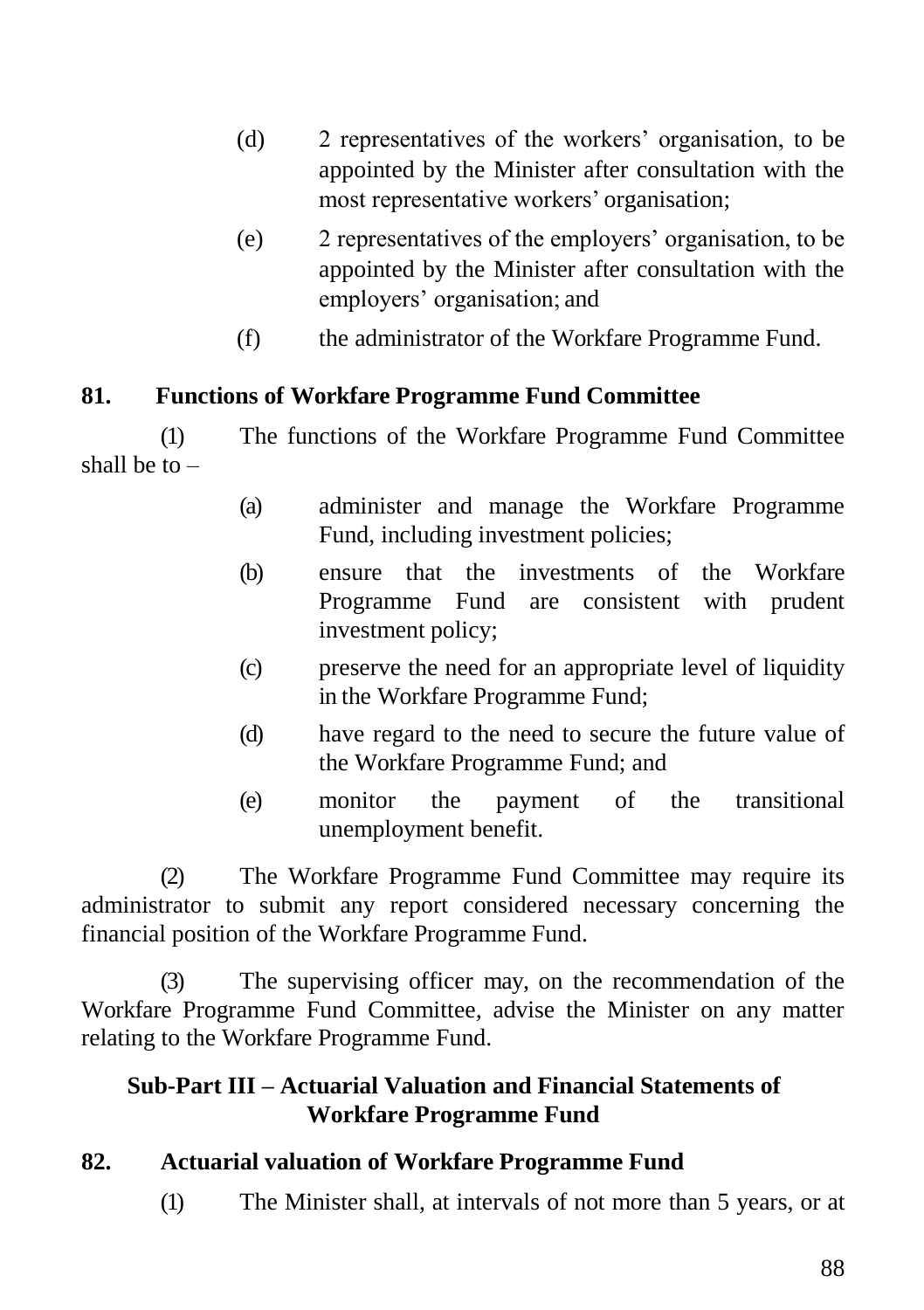such shorter interval –

- (a) cause an actuarial evaluation of the Workfare Programme Fund to be made by such actuary as he may appoint; and
- (b) determine, in the light of the evaluation, whether an adjustment is necessary to secure the future evaluation of the Workfare Programme Fund.
- $(2)$  In this section –

"actuarial evaluation" means a written report prepared and signed by an actuary, including any development affecting the Workfare Programme Fund and technical provisions since the last actuarial evaluation was prepared.

# **83. Financial statements of Workfare Programme Fund**

(1) The Workfare Programme Fund Committee shall, not later than 3 months after the end of every financial year, submit to the Director of Audit the financial statements of the Workfare Programme Fund for auditing.

(2) The Director of Audit shall, as soon as practicable, submit the statements under subsection (1) duly audited, together with his audit report, to the Workfare Programme Fund Committee.

(3) The Workfare Programme Fund Committee shall, on receipt of the statements and audit report referred to in subsection (2), submit a certified copy thereof to the Minister.

(4) The Minister shall, at the earliest available opportunity, lay a copy of the audited statements and the audit report submitted under subsection (3) before the National Assembly.

## **Sub-Part IV – Transition Unemployment Benefit, Industrial Injury Allowance and Recovery of Overpayment**

### **84. Transition unemployment benefit**

(1) A worker shall be entitled to a transition unemployment benefit where –

(a) his agreement is terminated by an employer –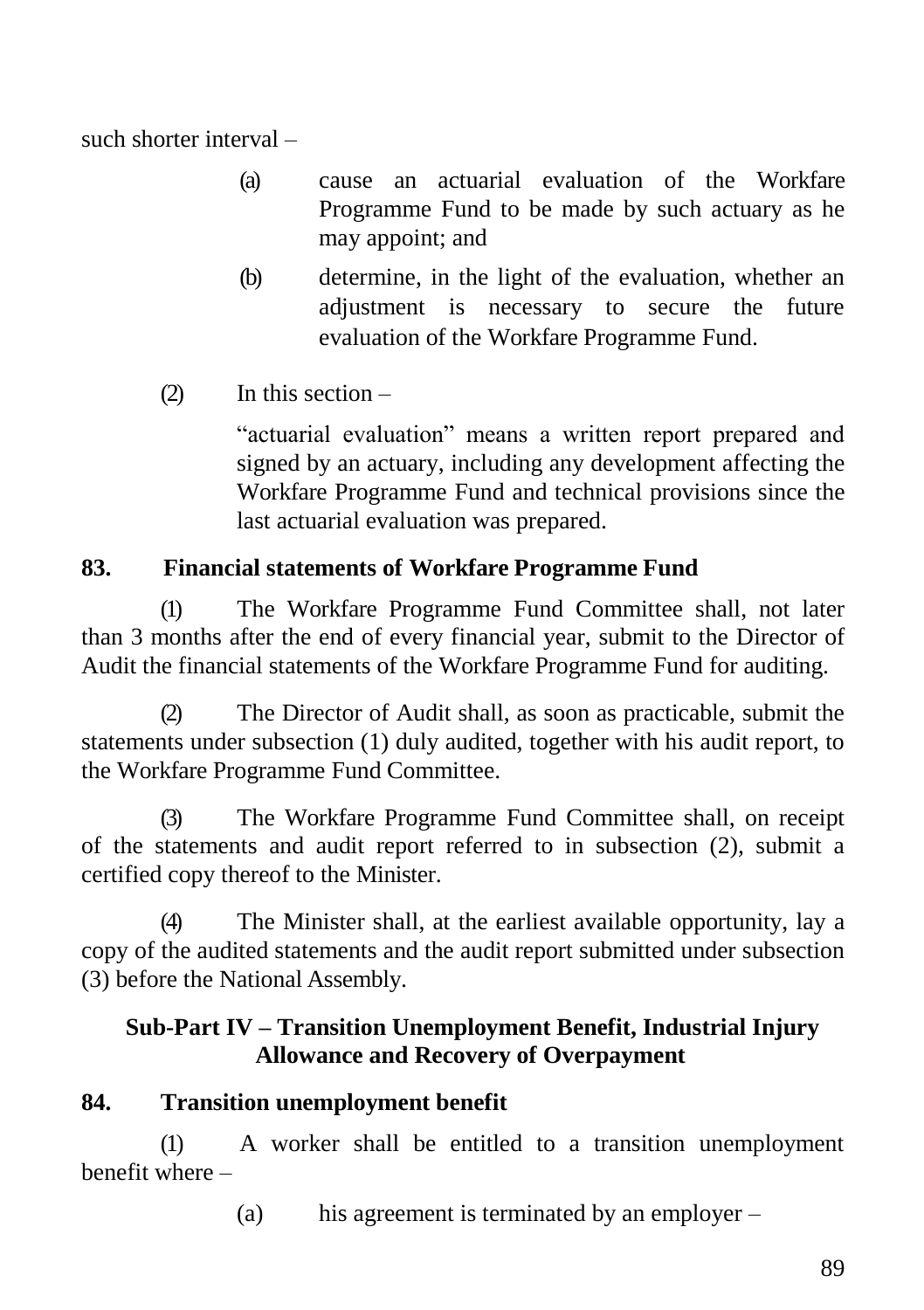- (i) for the reason specified in section  $61(2)$ :
- (ii) in contravention of section  $64(1)$ ,  $(1A)$ ,  $(2)$  or  $(6)$ :
- (iii) for any other reason, whether justified or not; and

*(Amended by the COVID-19 (Miscellaneous Provisions) Act 2020 – Act No. 1 of 2020 w.e.f 23 March 2020)*

- (b) work has ceased for reasons of
	- (i) force majeure;
	- (ii) death of the employer; or
	- (iii) a company removed from the register under the Companies Act;
- (ba) where he proceeds on leave without pay pursuant to an order made by the Board under section 72A (5) and he has not taken any other employment during that period of leave without pay;

*(New paragraph (ba) inserted by the COVID-19 (Miscellaneous Provisions) Act 2020 – Act No. 1 of 2020 w.e.f 23 March 2020)*

- (c) no termination letter has been issued and the supervising officer is of the opinion that the complaint is bona fide;
- (d) he has registered himself with the supervising officer within a period of 60 days following the termination of his employment.

(2) A worker shall be entitled to a transition unemployment benefit for a period of not less than one month nor more than 12 months at the rates specified in the Sixth Schedule.

(2A) Notwithstanding subsections (2) and (10), but subject to subsection (7), where, following the expiry of the COVID-19 period, the employment of a worker is terminated for any reason and the worker reckons at least 30 days' and less than 180 days' continuous employment with the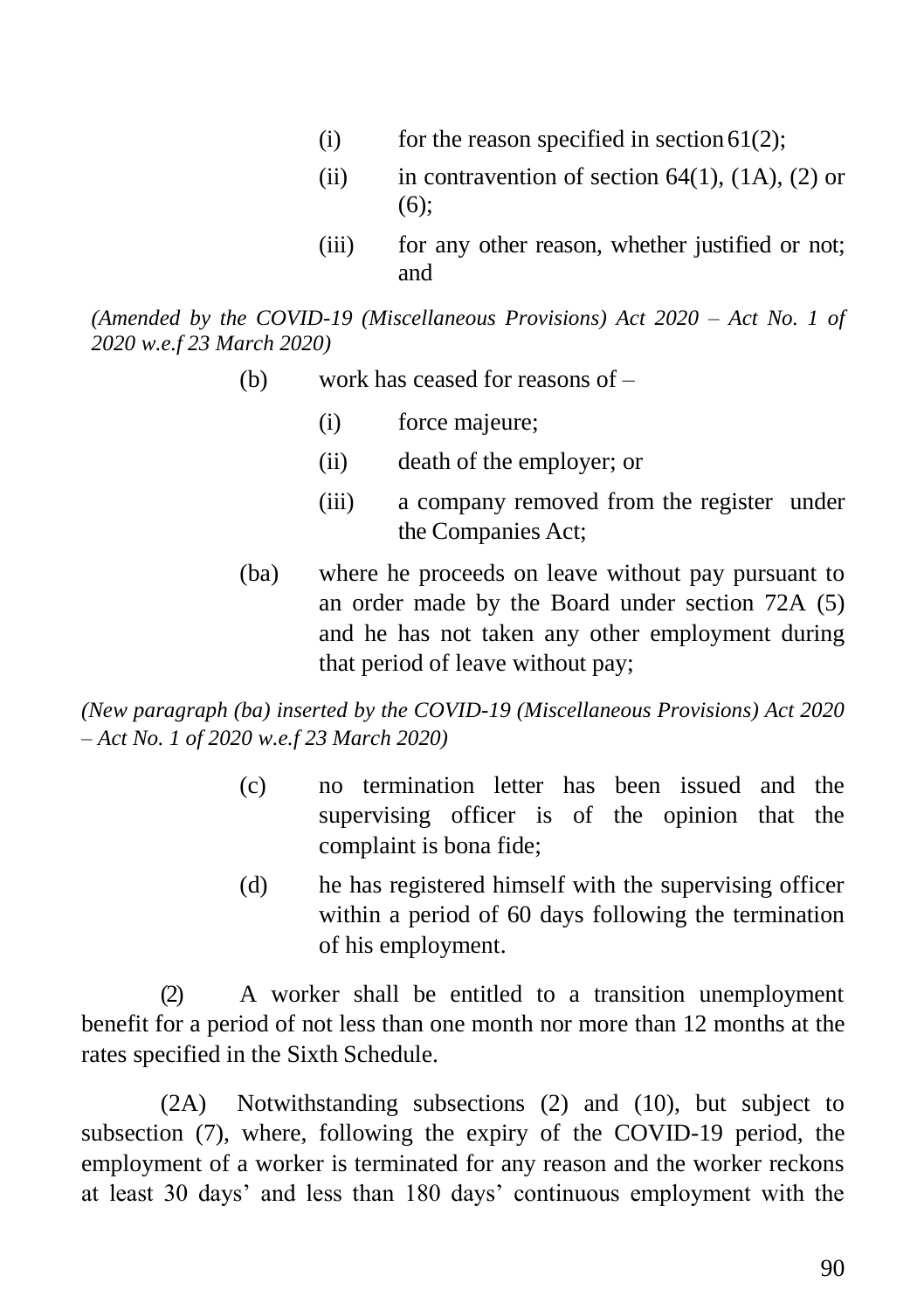same employer as at the date of the termination of his employment, whether on a fixed term agreement or not, the worker shall be entitled to the payment of a transition unemployment benefit of 5,100 rupees per month for the period starting on 1 July 2020 and ending on 31 December 2020.

*(New subsection (2A) inserted by the Finance (Miscellaneous Provisions) Act 2020 – Act No. 7 of 2020 w.e.f 7 August 2020)*

(3) Where a worker registers himself within 30 days of the date of his termination of employment, he shall be entitled to a transition unemployment benefit accruing as from the beginning of the month in which his employment is terminated or where he has been given a notice of termination on the expiry of the notice.

(4) (a) Subject to subsection (3), where the worker registers himself after 30 days of the date of his termination of employment, he shall be entitled to a transition unemployment benefit accruing as from date of his registration unless good cause is shown.

(b) In paragraph  $(a)$  –

"good cause" means –

- (i) illness or injury certified by a medical practitioner; or
- (ii) the failure of the worker to register his complaint was due to the fact that he was outside Mauritius.

(5) Where a worker has made a claim for the payment of the transition unemployment benefit and the supervising officer is satisfied that the claim is bona fide, the supervising officer shall, within 7 days of the date of the claim, notify the Ministry responsible for the subject of social security in the form set out in the EighthSchedule.

(6) The supervising officer of the Ministry responsible for the subject of social security shall, not later than 10 days after receipt of a claim under subsection (5), pay to the worker the transition unemployment benefit to which he is entitled under subsection (3) or (4).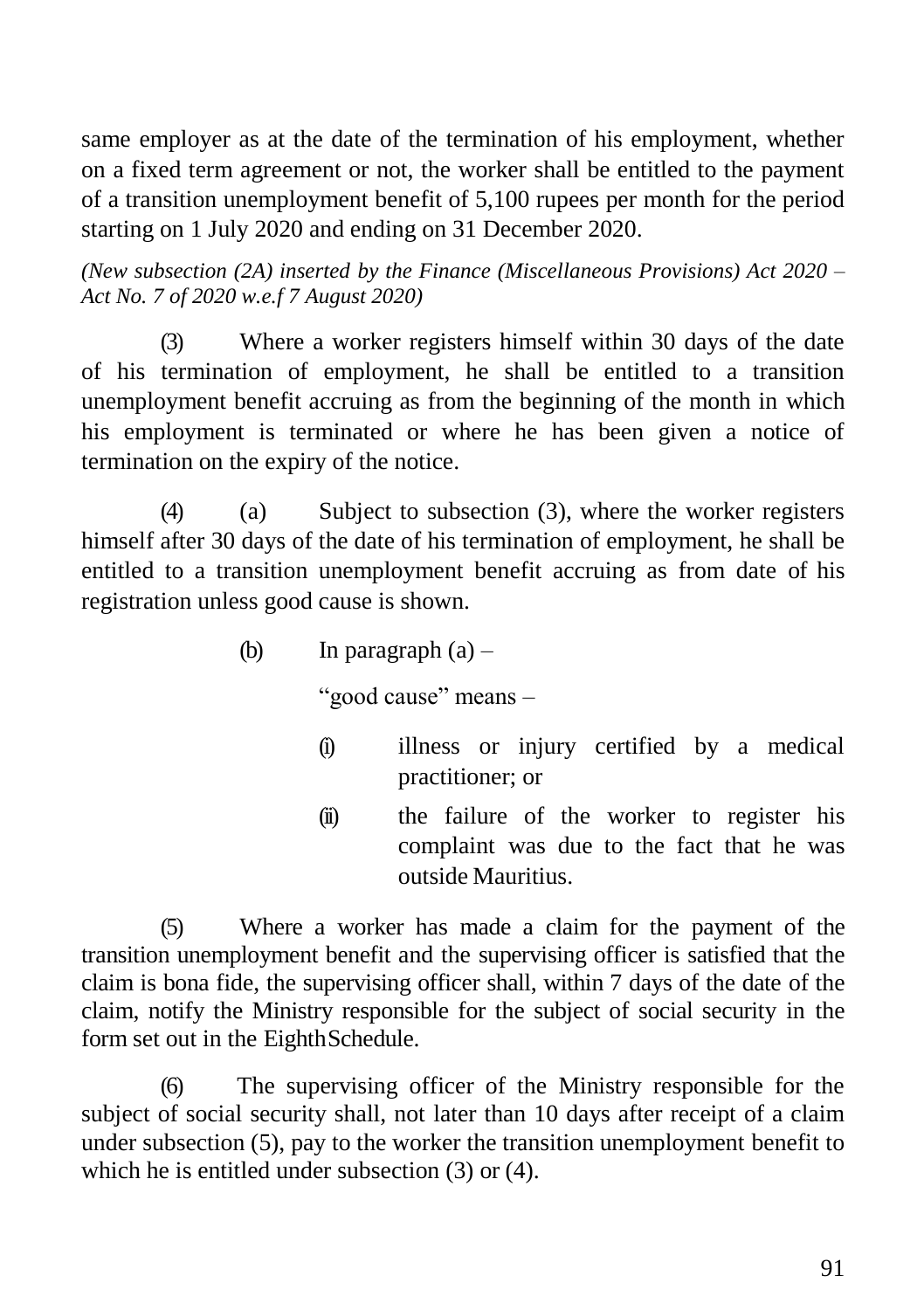(7) The transition unemployment benefit shall cease as from the end of the month in which the worker –

- (a) becomes gainfully employed on a full-time basis for a period of at least 30 consecutive days; or
- (b) reaches retirement age.

(8) Where a worker becomes gainfully employed, he shall, within 7 days of the date of his employment, notify the supervising officer accordingly.

(8A) Upon notification received from a worker under subsection (8), the supervising officer shall, within 7 days from the notification, inform the supervising officer of the Ministry responsible for the subject of social security.

*(New subsection (8A) inserted by the Finance (Miscellaneous Provisions) Act 2020 – Act No.7 of 2020 w.e.f 7 August 2020)*

(9) The transitional unemployment benefit shall be financed in the manner specified in the Seventh Schedule.

 $(10)$  In this section –

"basic wage or salary", in relation to a worker –

- (a) means
	- (i) where the terms and conditions of employment of the worker are prescribed, specified in an arbitral award or an agreement, whether oral or written, express or implied, the basic wage or salary prescribed, award or agreement, or where the employer pays a higher wage or salary, the higher wage or salary so paid, excluding any allowance by whatever name called, and whether paid in cash or in kind;
	- (ii) in any other case, all the emoluments received by the worker, excluding any bonus or overtime;but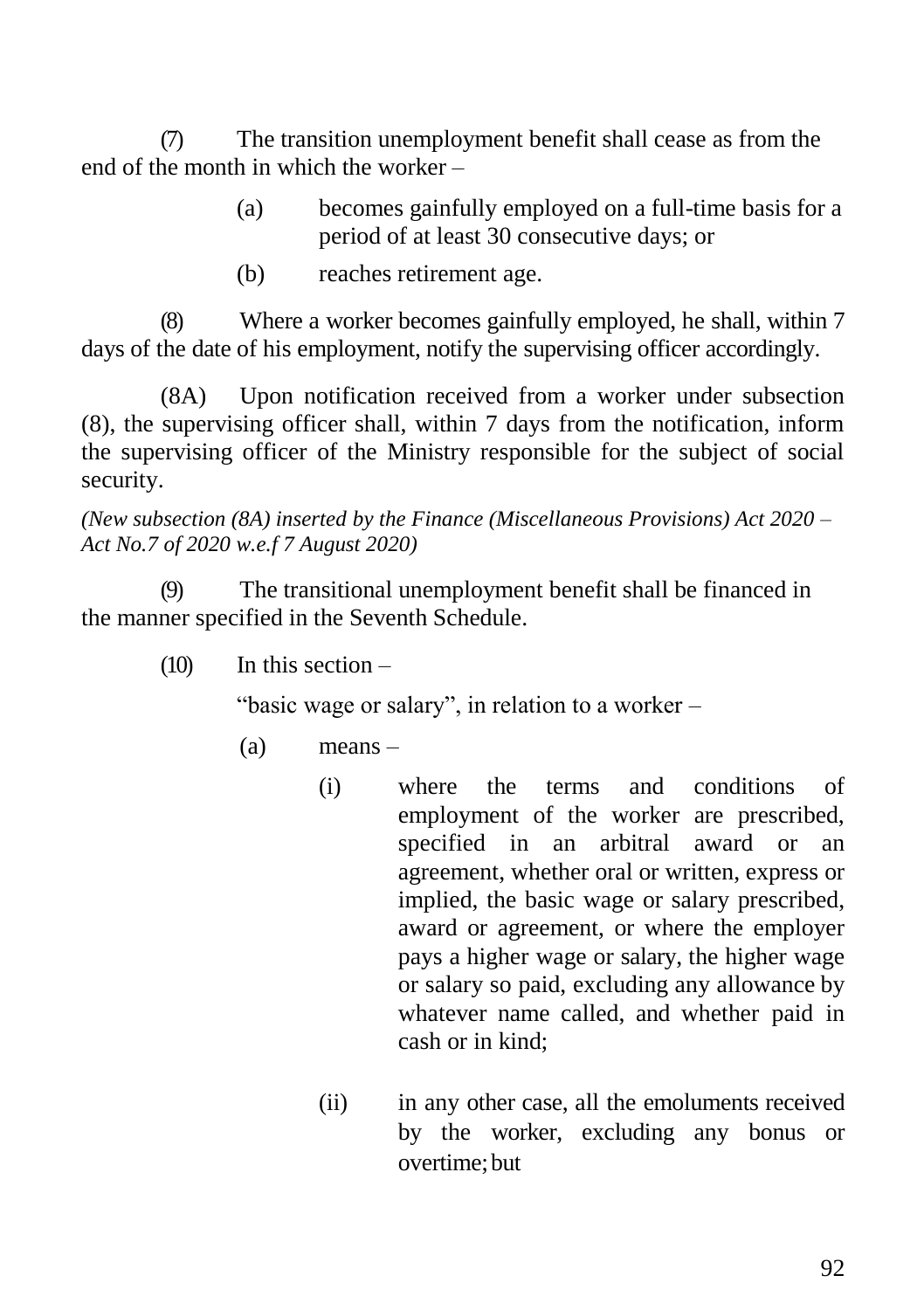(b) shall not exceed the maximum basic wage or salary as specified in the Second Schedule to the National Savings Fund (Collection of Contributions) Regulations 1997.

"part-time worker" means a worker in employment with a single employer and who does not perform more than 24 hours work in a week;

"worker" does not include –

- (a) a public officer;
- (b) a person employed by a statutory body falling under the purview of any Ministry or by a local authority, other than a worker who is an insured person under section 13(1) of the National Pensions Act;
- (c) a part-time worker;
- (d) a migrant worker or a non-citizen;
- (e) a worker employed in the sugar industry who voluntarily retires –
	- (i) in the context of a Voluntary Retirement Scheme under section 23 of the Sugar Industry Efficiency Act;
	- (ii) an Early Retirement Scheme under section 23A of the Sugar Industry Efficiency Act; or
	- (iii) pursuant to a factory closure under section 30 of the Mauritius Cane Industry AuthorityAct;
- (f) a person reckoning less than 180 days' continuous employment with the same employer as at the date of the termination of his employment, whether on a determinate agreement or not;
- (g) a person enlisted in any training scheme set up by the Government or as a joint public-private initiative with a view to facilitating the placement of jobseekers in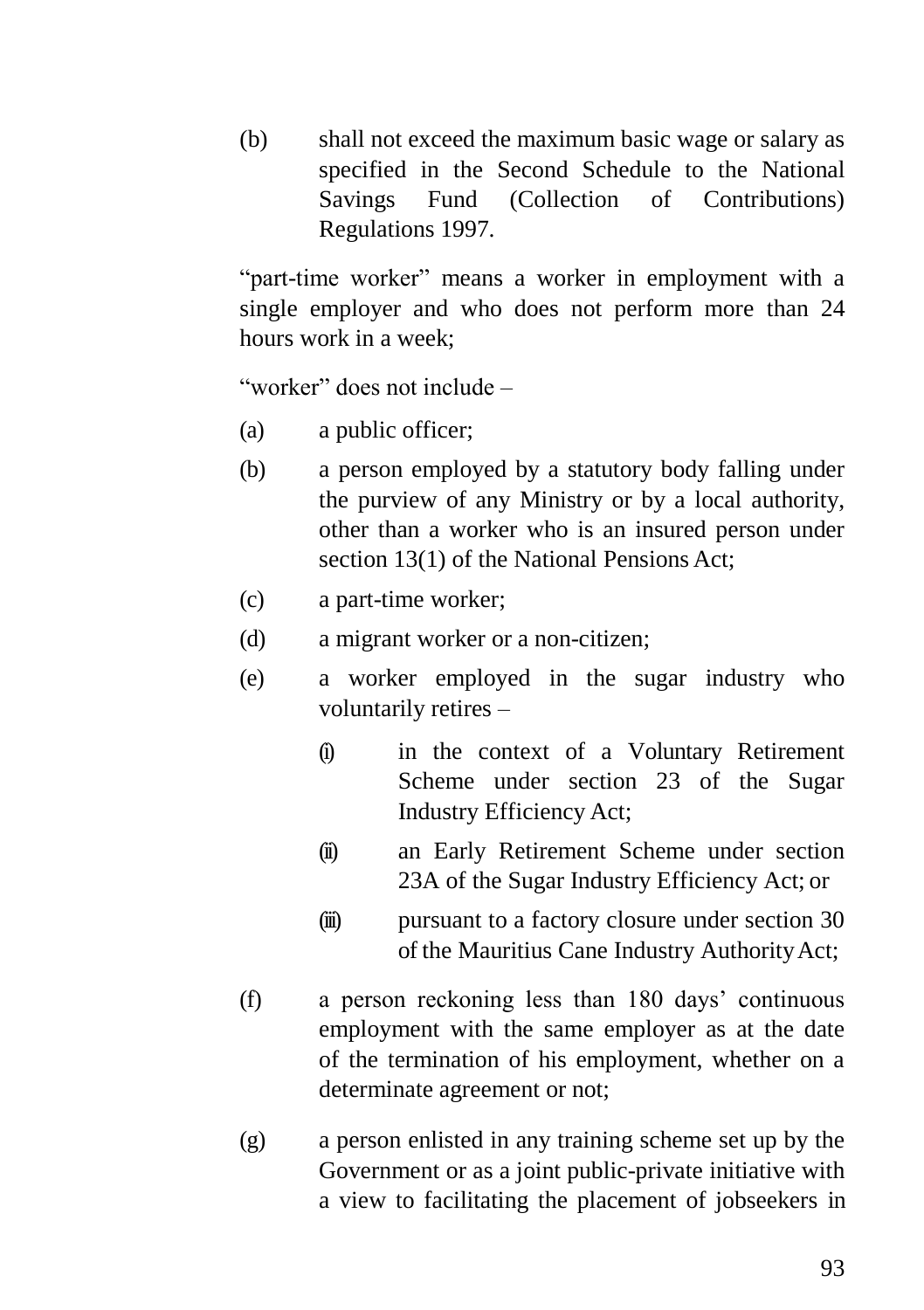### gainful employment.

## **85. Industrial injury allowance**

The balance of injury allowance specified in section  $78(2)(c)$ , shall be transferred to the Ministry responsible for the subject of social security to guarantee a worker who has suffered industrial injury which has resulted in temporary total incapacity for work, an industrial injury allowance representing 100 per cent of the basic wages or salary as specified in the Second Schedule to the National Savings Fund (Collection of Contribution) Regulations 1997.

## **86. Recovery of overpayment**

(1) Where a transition unemployment benefit under section 84(3) and (4) has been paid into a bank account of a worker and it is subsequently found by the supervising officer that the lump sum or benefit should not have been so paid, the bank shall, on written request to that effect by the supervising officer, refund the amount so paid to the Workfare Programme Fund and shall debit the bank account accordingly.

(2) (a) Where a bank account is closed, the bank shall not be required to refund the amount paid under subsection (1) to the Workfare Programme Fund.

(b) When the amount standing in the bank account is less than the amount paid under subsection (1), the bank shall refund only the amount standing in the bank account.

(3) Notwithstanding any other enactment, where a refund is made under this section, no action shall lie against the bank in respect of the amount refunded.

# **PART VIII – PORTABLE RETIREMENT GRATUITY FUND**

# **87. Interpretation of Part VIII**

In this Part –

"accumulated fund", insofar as it relates to the gratuity payable to a worker under section 99 or 100 –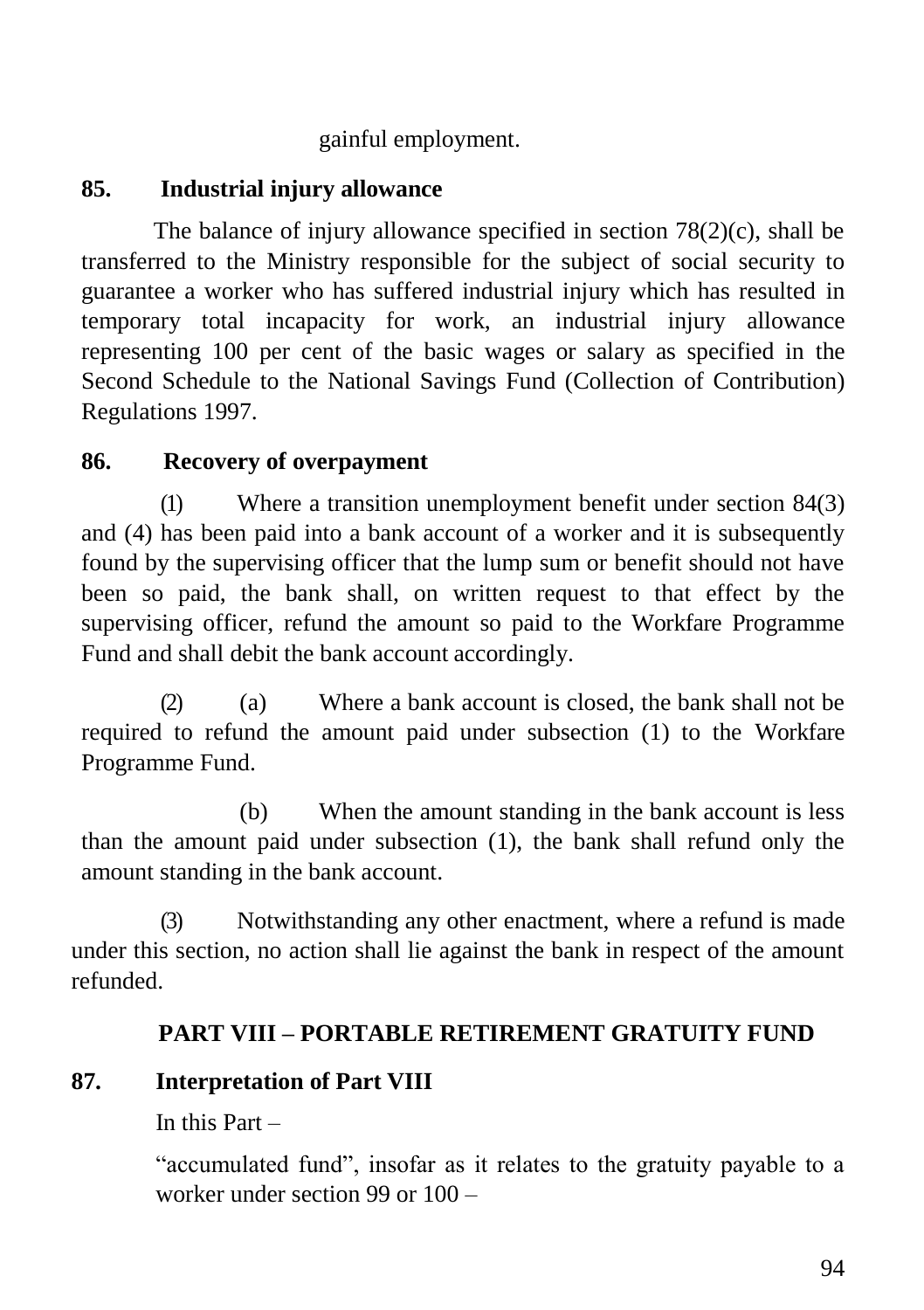- (a) means the accumulated contributions made by one or more employers, as the case may be, in the individual account of the worker in respect of the period during which the worker was employed by the employer or employers; and
- (b) includes investment income net of expenses accruing to the individual account of the worker;

"appropriate retiring age" means any age at which a worker may –

- (a) retire on or after the age of 60; or
- (b) in accordance with any other relevant enactment or any agreement, retire before the age of 60;

"contributions" means contributions payable by an employer under sections 94, 95, 96 and 97;

"final remuneration" means –

- (a) the remuneration drawn by a worker for the last complete month of his employment with an employer; or
- (b) the average monthly remuneration drawn by a worker, including payment made over a period of 12 months before the worker ceases to be in the employment of an employer in any manner whatsoever as –
	- (i) commission in return of services up to 1,200,000 rupees;
	- (ii) end of year bonus;
	- (iii) any other regular payment, whichever is higher;

"gratuity" means the gratuity payable under sections 99 and 100;

"monthly remuneration" means the sum total of –

- (a) the monthly basic wages paid to a worker; and
- (b) any productivity bonus, attendance bonus and payment for extra work performed,

on the basis of which monthly contribution is paid to the Portable Retirement Gratuity Fund in relation to the worker;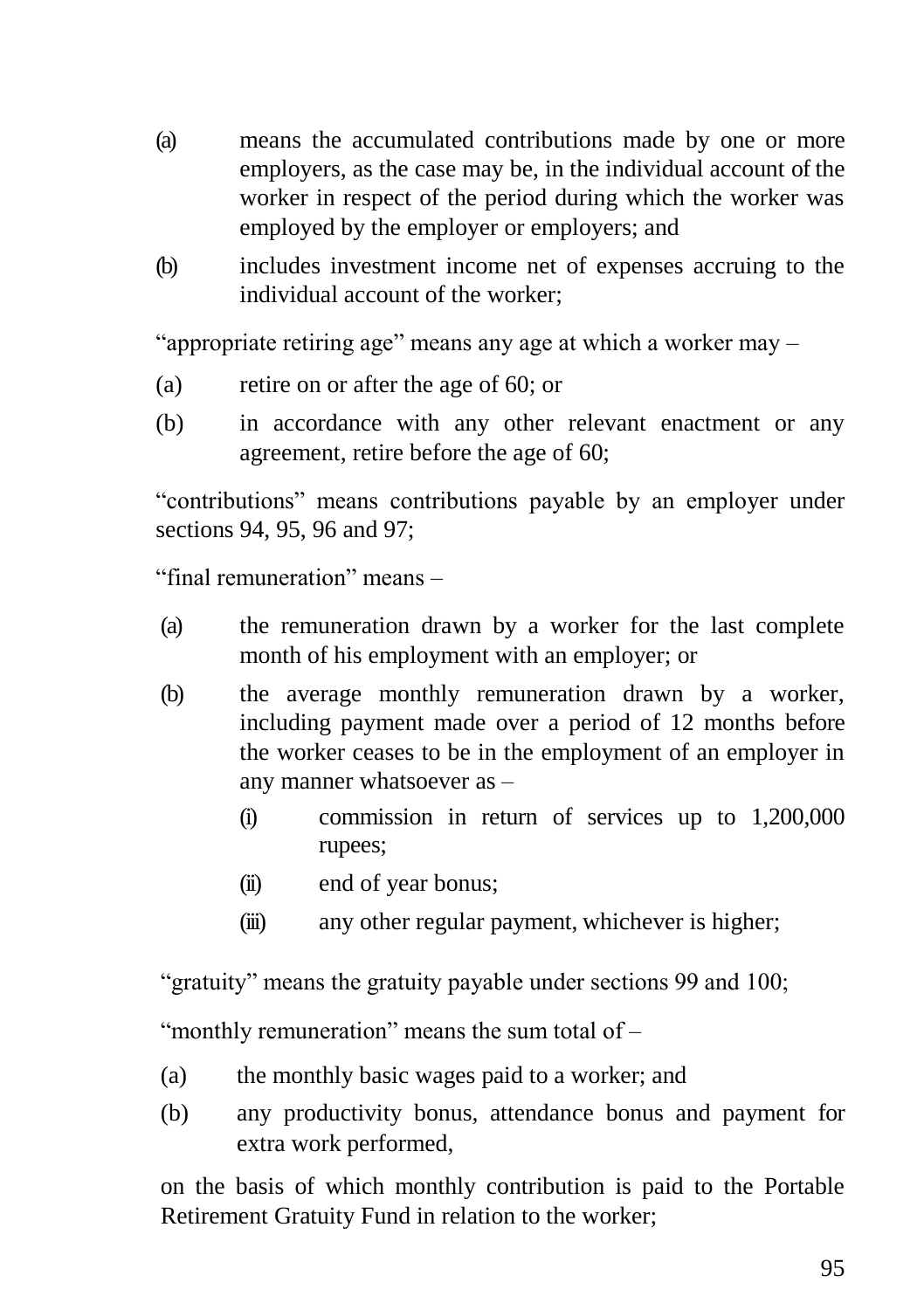"private pension scheme" means a private pension scheme in respect of which a pension scheme licence is issued under the Private Pension Schemes Act;

"self-employed" means a person who works for his own account and does not employ any worker;

"worker"  $-$ 

- (a) includes
	- (i) a worker referred to in section 17; and
	- (ii) a worker who is more than 50 years of age and is not covered by a private pension scheme; but
- (b) does not include a worker drawing a monthly basic wage or salary of more than 200,000 rupees.

### **88. Establishment of Portable Retirement Gratuity Fund**

There is established for the purposes of this Part a Fund to be known as the Portable Retirement Gratuity Fund.

### **89. Object of Portable Retirement Gratuity Fund**

The object of the Portable Retirement Gratuity Fund shall be to provide for the payment of a gratuity –

- (a) to a worker, on his retirement;
- (b) to the legal heirs of a worker, on the death of the worker;
- (c) to a self-employed who has contributed to the Portable Retirement Gratuity Fund, on his retirement; or
- (d) to the legal heirs of a self-employed who has contributed to the Portable Retirement Gratuity Fund, on the death of the self-employed.

### **90. Eligibilty to join Portable Retirement Gratuity Fund**

- (1) Any worker or self-employed, other than
	- (a) a job contractor;
	- (b) a public officer or a local government officer; or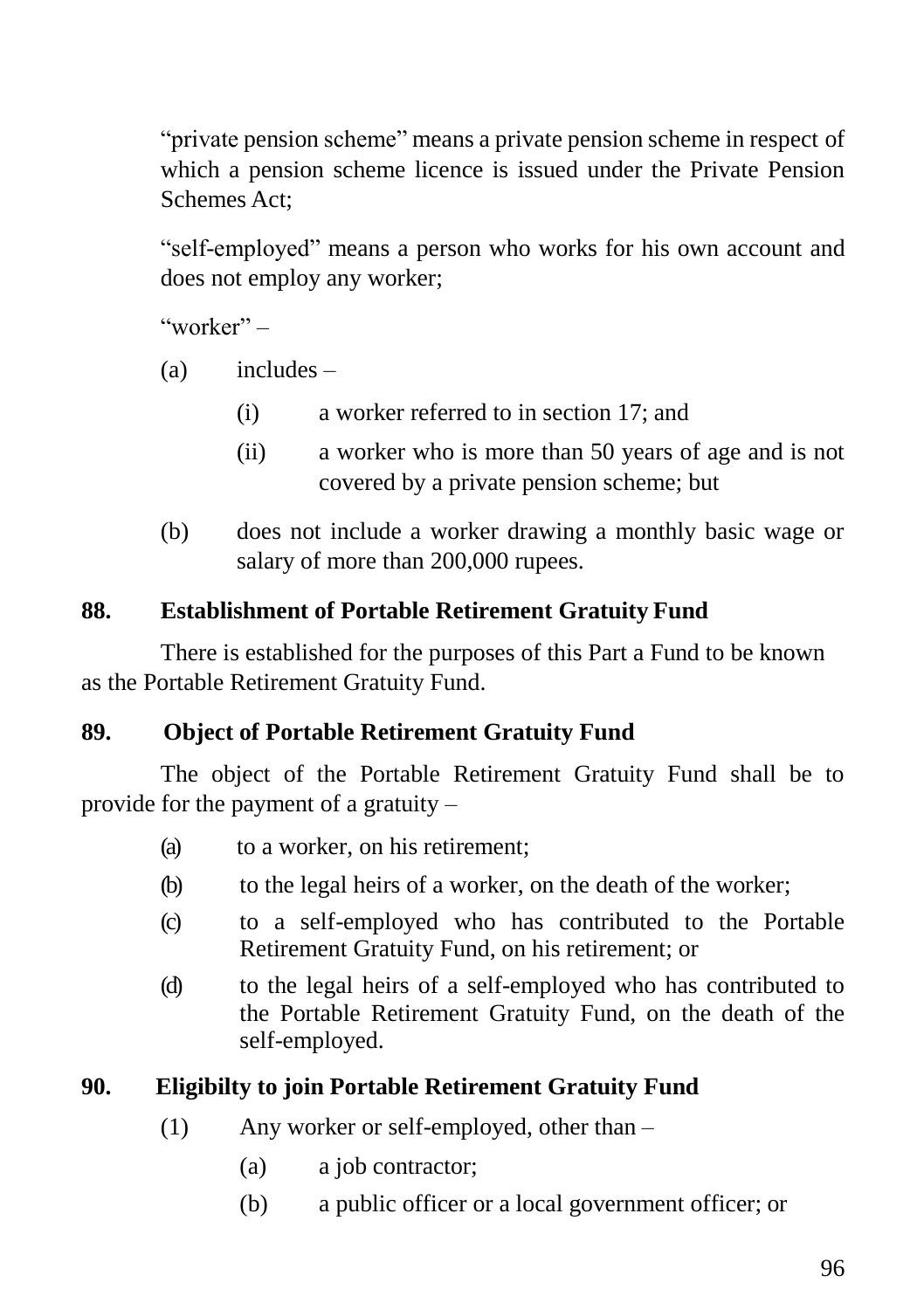- (c) a worker whose retirement benefits are payable
	- (i) under the Statutory Bodies Pension Funds Act; or
	- (ii) in accordance with a private pension scheme;
- (d) a migrant worker or a non-citizen; and
- (e) a worker drawing a monthly basic wage or salary of more that 200,000 rupees,

shall be eligible to join the Portable Retirement Gratuity Fund.

(2) The employer of a worker referred to in subsection  $(1)(c)(ii)$ shall submit to the supervising officer a certificate issued by the Financial Services Commission certifying that he has a private pension scheme.

### **91. Administration of Portable Retirement Gratuity Fund**

(1) The Portable Retirement Gratuity Fund shall be administered in accordance with the Finance and Audit Act by the Minister to whom responsibility for the subject of social security is assigned.

(2) The Minister referred to in subsection (1) shall, at intervals of not more than 5 years, or at such shorter interval –

- (a) cause an actuarial evaluation of the Portable Retirement Gratuity Fund to be made by such actuary as he may appoint; and
- (b) determine, in the light of the evaluation, whether an adjustment is necessary to secure the future evaluation of the Portable Retirement Gratuity Fund.
- (3) In this section –

"actuarial evaluation" means a written report prepared and signed by an actuary, including any development affecting the Portable Retirement Gratuity Fund and technical provisions since the last actuarial evaluation was prepared.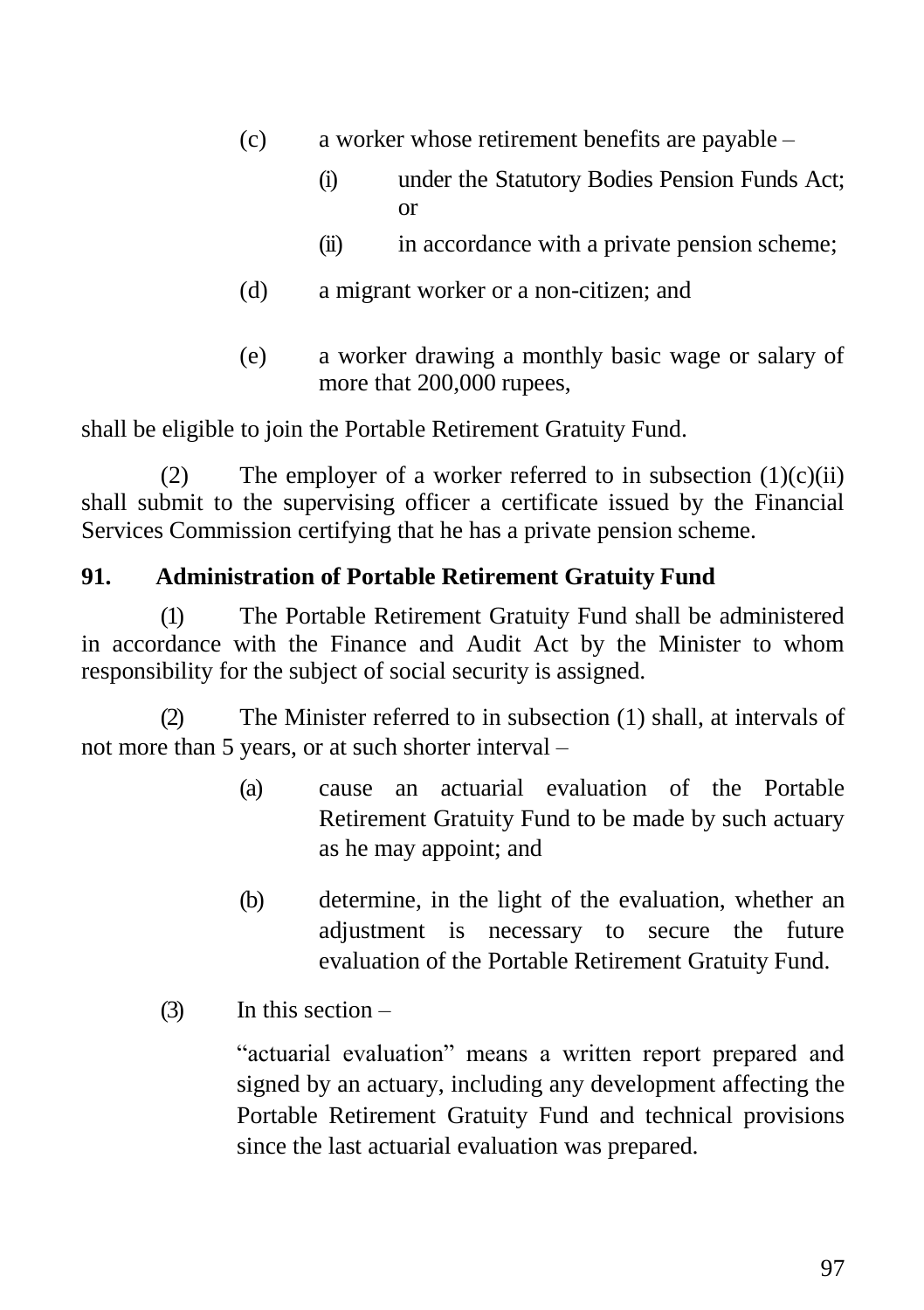# **92. Payment into and out of Portable Retirement Gratuity Fund**

- (1) There shall be paid into the Portable Retirement Gratuity Fund
- –
- (a) contributions made by an employer or a selfemployed under sections 94, 95, 96 and 97;
- (b) investment income net of expenses;
- (c) such amount as may be prescribed, from the seed capital;
- (d) such other money as may accrue to the Portable Retirement Gratuity Fund.

(2) There shall be paid out of the Portable Retirement Gratuity Fund –

- (a) any gratuity payable under this Act;
- (b) any expenses incurred in the administration of the Portable Retirement Gratuity Fund.

### **93. Individual account in respect of every worker or self-employed**

(1) There shall be in the Portable Retirement Gratuity Fund, in respect of every worker or self-employed, an individual non-withdrawal account.

- (2) There shall be paid into each individual account
	- (a) the contributions payable by an employer under sections 94, 95, 96 and 97, or the contributions payable by the self-employed under section 94, as the case may be;
	- (b) any interest earned on the contributions; and
	- (c) such other payment as may be prescribed.

(3) There shall be paid out of any individual account such amount as may be incurred in the administration of the individual account.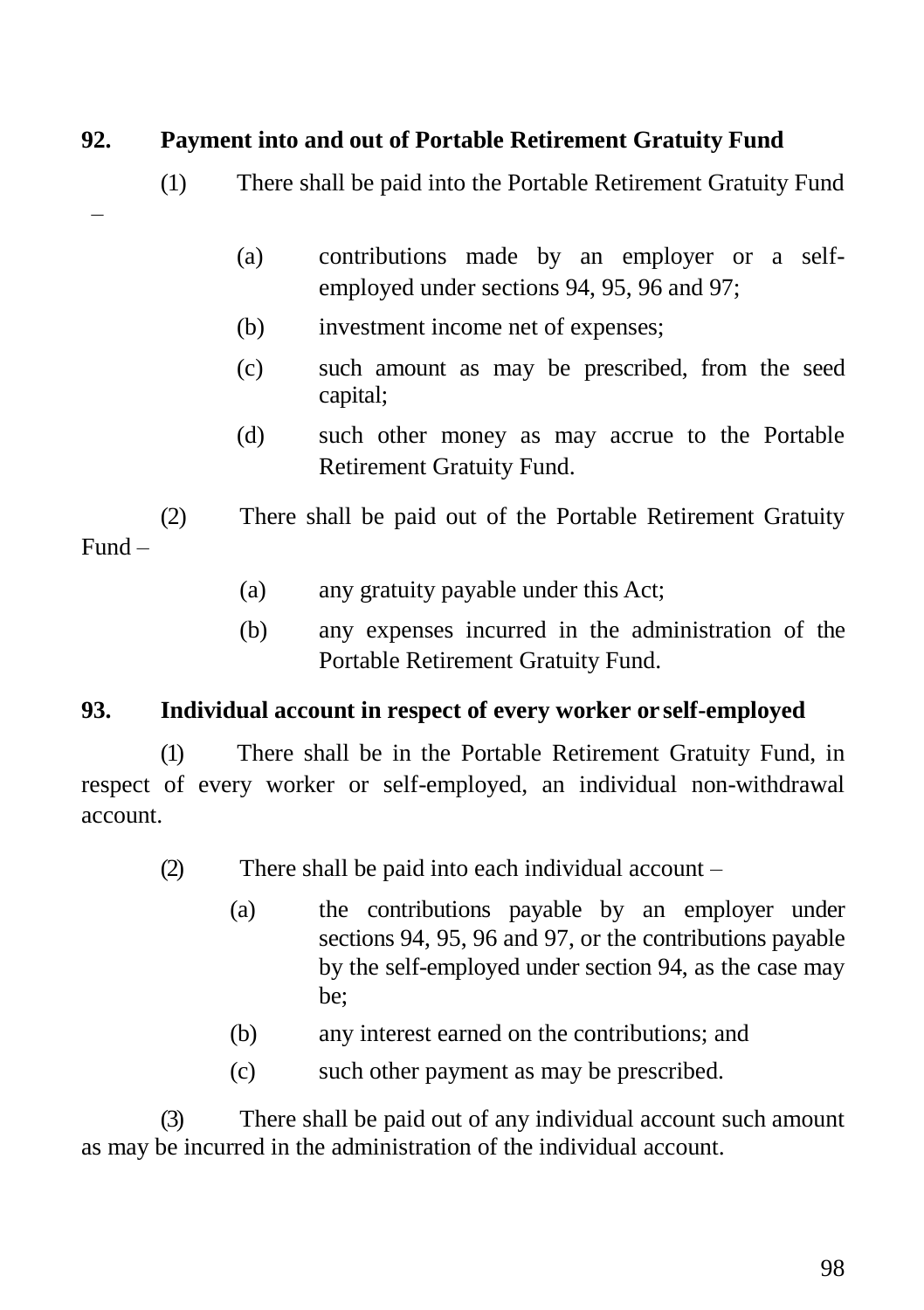# **94. Contributions to Portable Retirement Gratuity Fund**

- (1) An employer other than
	- (a) an employer who has a private pension scheme;
	- (b) a statutory body specified in the First Schedule to the Statutory Bodies Pension Funds Act, insofar as it relates to its workers by or on behalf of whom contributions are made,

shall, on such date as may be prescribed, pay to the Director-General the contributions under this Act, in respect of each worker in his employment, at such rate as may be prescribed.

*(Amended by the COVID-19 (Miscellaneous Provisions) Act 2020 – Act No. 1 of 2020 w.e.f 23 March 2020)*

(2) The payment of the contributions under subsection (1) shall be made to the Director-General not later than on the twentieth of the month following the month in respect of which the contributions are due.

(3) The Director-General shall remit the contributions collected under subsection (2) to the Ministry responsible for the subject of social security and the contributions shall be credited into the individual account of each worker in the Portable Retirement Gratuity Fund.

(4) A self-employed may pay such contributions to the Director-General as may be prescribed and such contributions shall be made and credited in the individual account of the self-employed in the same manner provided for in subsections (2) and (3).

# **95. Contributions for past services**

(1) Subject to subsections (2) and (3), an employer shall, in addition to any contribution paid under section 94, pay the contributions in respect of the past services of a worker who is in his employment on the commencement of this Part.

*(Amended by the COVID-19 (Miscellaneous Provisions) Act 2020 – Act No. 1 of 2020 w.e.f 23 March 2020)*

(2) The contributions required to be paid under subsection (1)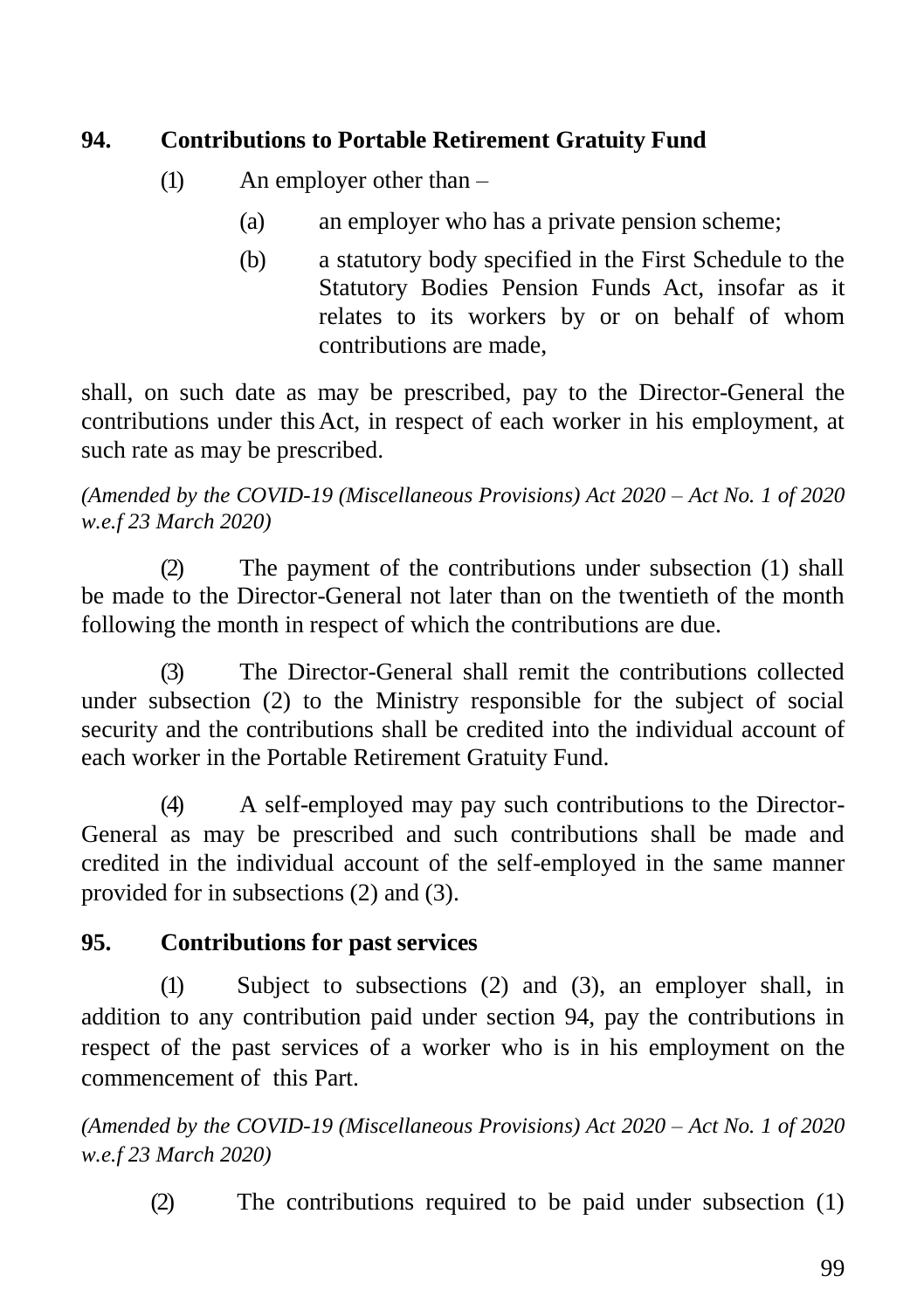shall –

- (a) (i) in the case of a worker whose employment is terminated, be paid to the Director-General in the same manner as specified in section 94;
	- (ii) be paid to the worker when he retires on attaining the appropriate retiring age; or
	- (iii) where the worker dies, be paid to the legal heirs of the worker,

not later than one month after the date the employment of the worker is terminated, or the date the worker retires or dies, as the case may be; or

(b) where the employer opts to pay the contributions to the Director-General, be paid, in the case of the events specified in paragraph (a), at any time before the occurrence of these events.

(3) The contributions under this section shall be computed on the last monthly remuneration drawn by the worker –

- (a) at the commencement of this Part; or
- (b) in the case of contributions made under subsection (2), at the time the employment of the worker is terminated or the worker retires or dies, as the case may be.

*(Amended by the COVID-19 (Miscellaneous Provisions) Act 2020 – Act No.1 of 2020 w.e.f 23 March 2020)*

*(Amended by the Finance (Miscellaneous Provisions) Act 2020 – Act No. 7 of 2020 w.e.f 7 August 2020)*

### **96. Shortfall or surplus of contributions**

- (1) (a) Subject to subsection (3) and section 95(2), where
	- (i) the employment of a worker is terminated by his employer; and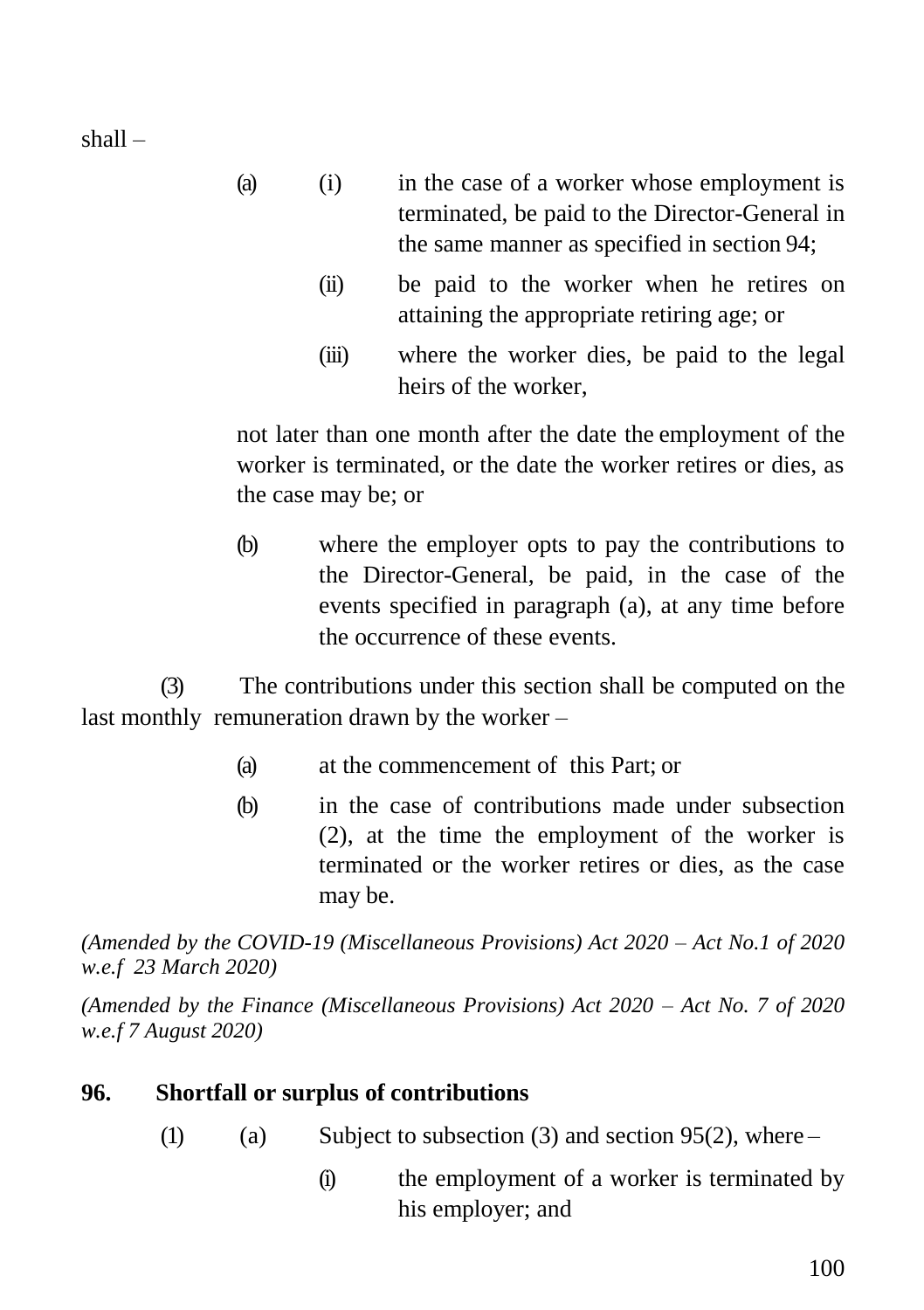(ii) the value of the accumulated fund standing in the individual account of the worker in respect of his length of service, including his past service with the employer, is less than the lump sum computed in accordance with subsection (4),

the administrator shall, not later than one month after the date of receipt of the statement specified in section 102(3), notify the employer, in writing, of the amount representing the difference between the value of the accumulated fund and the lump sum and the computation thereof.

(b) The employer to whom a notification is sent under paragraph (a) shall, not later than one month after the receipt of the notification, pay into the Portable Retirement Gratuity Fund contributions equivalent to the amount representing the difference referred to in paragraph(a).

- (2) (a) Subject to subsection (3), where
	- (i) a worker ceases to be in the employment of an employer otherwise than where his employment is terminated; and
	- (ii) the value of the accumulated fund standing in the individual account of the worker in respect of his length of service with that employer is less than the lump sum computed in accordancewith subsection (4),

the administrator shall, not later than one month after the date of receipt of the statement specified in section 102(3), notify the employer, in writing, of the amount representing the difference between the value of the accumulated fund and the lump sum and the computation thereof.

(b) The employer to whom a notification is sent under paragraph (a) shall, not later than one month after the receipt of the notification, pay into the Portable Retirement Gratuity Fund the amount representing the difference referred to in paragraph (a).

(3) Where a worker retires or dies and the value of the accumulated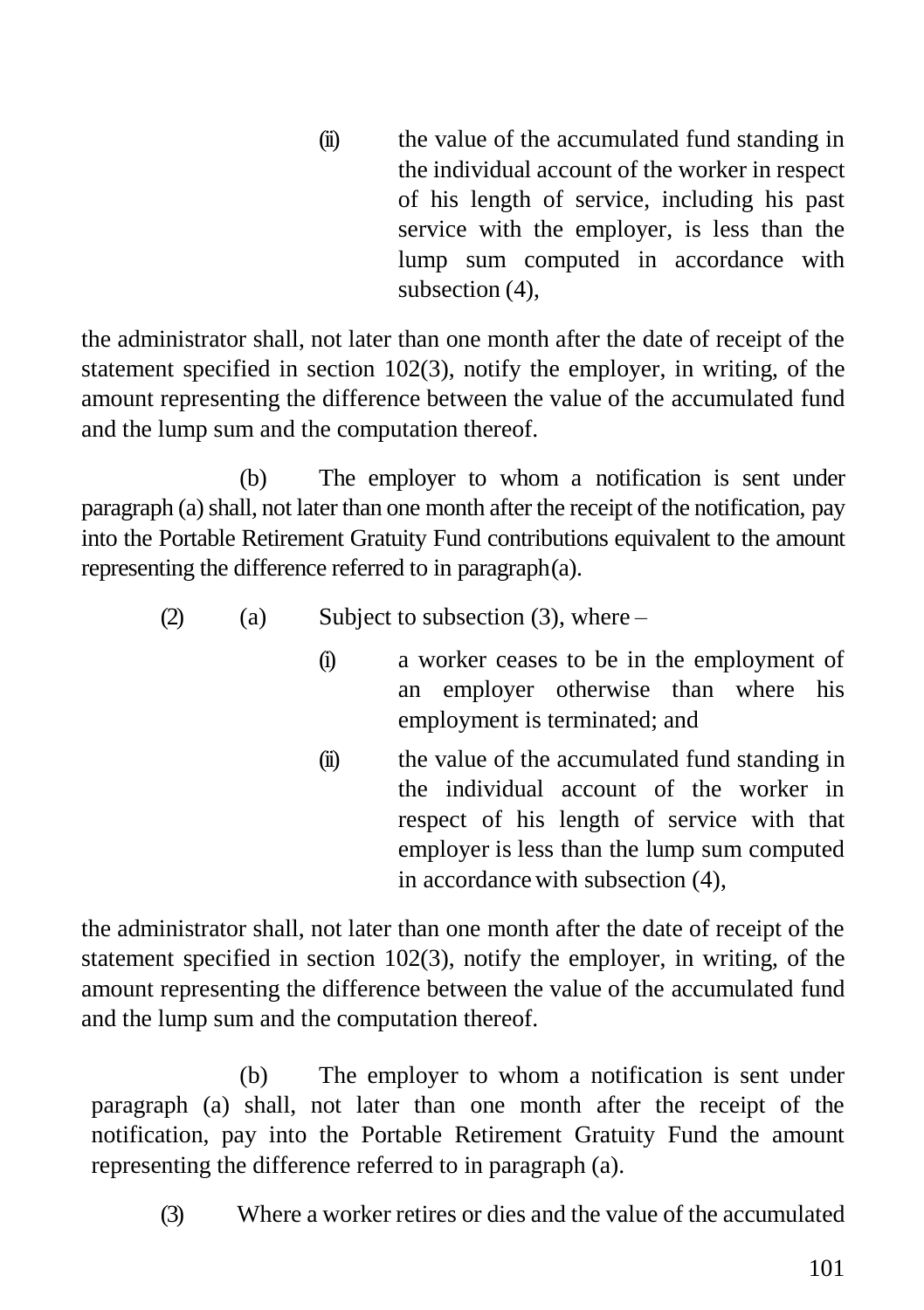fund standing in the account of the worker in respect of his length of service with the employer, including his past service, is less than the lump sum computed in accordance with subsection (4), the administrator shall notify the employer, in writing, of the amount representing the difference between the value of the accumulated fund and the lump sum and the computation thereof.

(4) The lump sum referred to in subsections (1), (2) and (3) shall be computed –

- (a) in the case of a worker other than a part-time worker, on the basis of  $-$ 
	- (i) 15 days' final remuneration for every period of 12 months' employment; and
	- (ii) a sum equal to one twelfth of the sum payable for 12 months' employment multiplied by the number of months during which the worker has remained in the employment of the employer, for every period of less than 12 months;
- (aa) in the case of a worker, other than a part-time worker who reckons service with his employer for a period of less than 12 months, a sum equal to the sum referred to in paragraph (a)(ii);

*(New paragraph (aa) inserted by the Finance (Miscellaneous Provisions) Act 2020 – Act No. 7 of 2020 w.e.f 7 August 2020)*

> (b) in the case of a part-time worker, on the basis of the following formula –

> > N/H x amount of lump sum payable under paragraph (a) or (aa), as the case may be, where  $-$

"N" means the number of days of work performed by the part-time worker in a week;

"H" means the number of days of work performed by a comparable full-time worker in a week.

*(Amended by the Finance (Miscellaneous Provisions) Act 2020 – Act No.7 of 2020*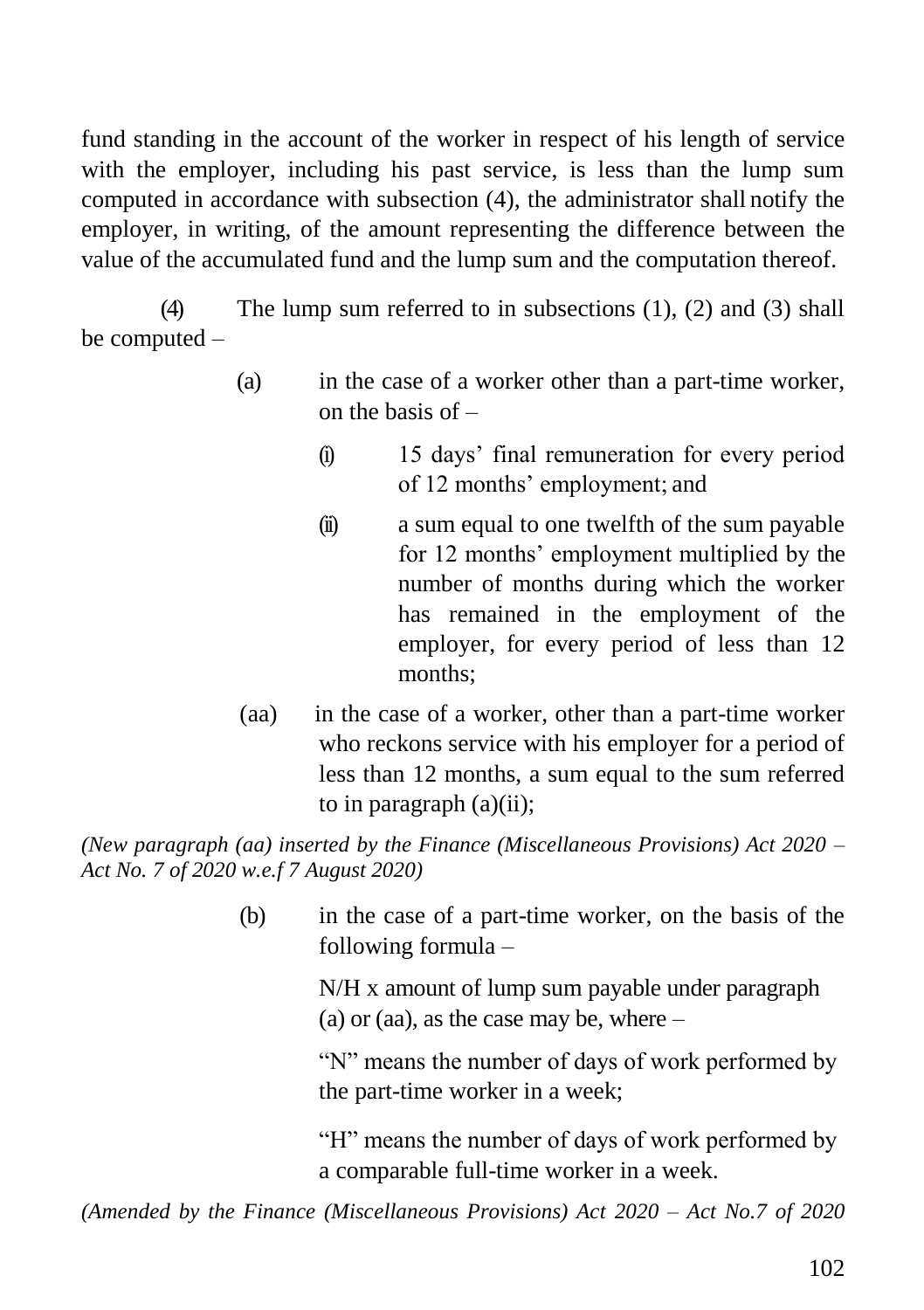(5) Where the value of the accumulated fund standing in the individual account of a worker in respect of his length of service, including his past service, with an employer exceeds the lump sum computed in accordance with subsection (4), the amount representing the difference between the value of the accumulated fund and the lump sum shall –

- (a) be used to make up for any unpaid contribution due by the employer; or
- (b) be credited in the employer's account in the Portable Retirement Gratuity Fund and used by the employer to pay the contributions for the past services of his other workers, where appropriate.

(6) (a) A worker or the legal heirs of a worker, as the case may be, who is not or are not paid the amount representing the difference referred to in this section shall register a complaint with the supervisingofficer.

(b) The supervising officer shall enquire into the complaint in accordance with section 120.

(7) Where an employer fails to pay to the worker or legal heirs of a worker any payment due under this section, the employer shall commit an offence and shall, on conviction, be liable to a fine of not less than 50,000 rupees nor more than 150,000 rupees and to imprisonment for a term not exceeding 12 months.

(8) For the purposes of this Act, the formula referred to in subsection (4) provides the method for the computation of the minimum gratuity payable under this Part.

### **97. Jointliability of employerandjobcontractor topay contributions**

Where an employer has recourse to a job contractor, the employer and the job contractor shall be jointly and severally liable to pay the contributions in respect of every worker employed by the job contractor in the execution of the work or service.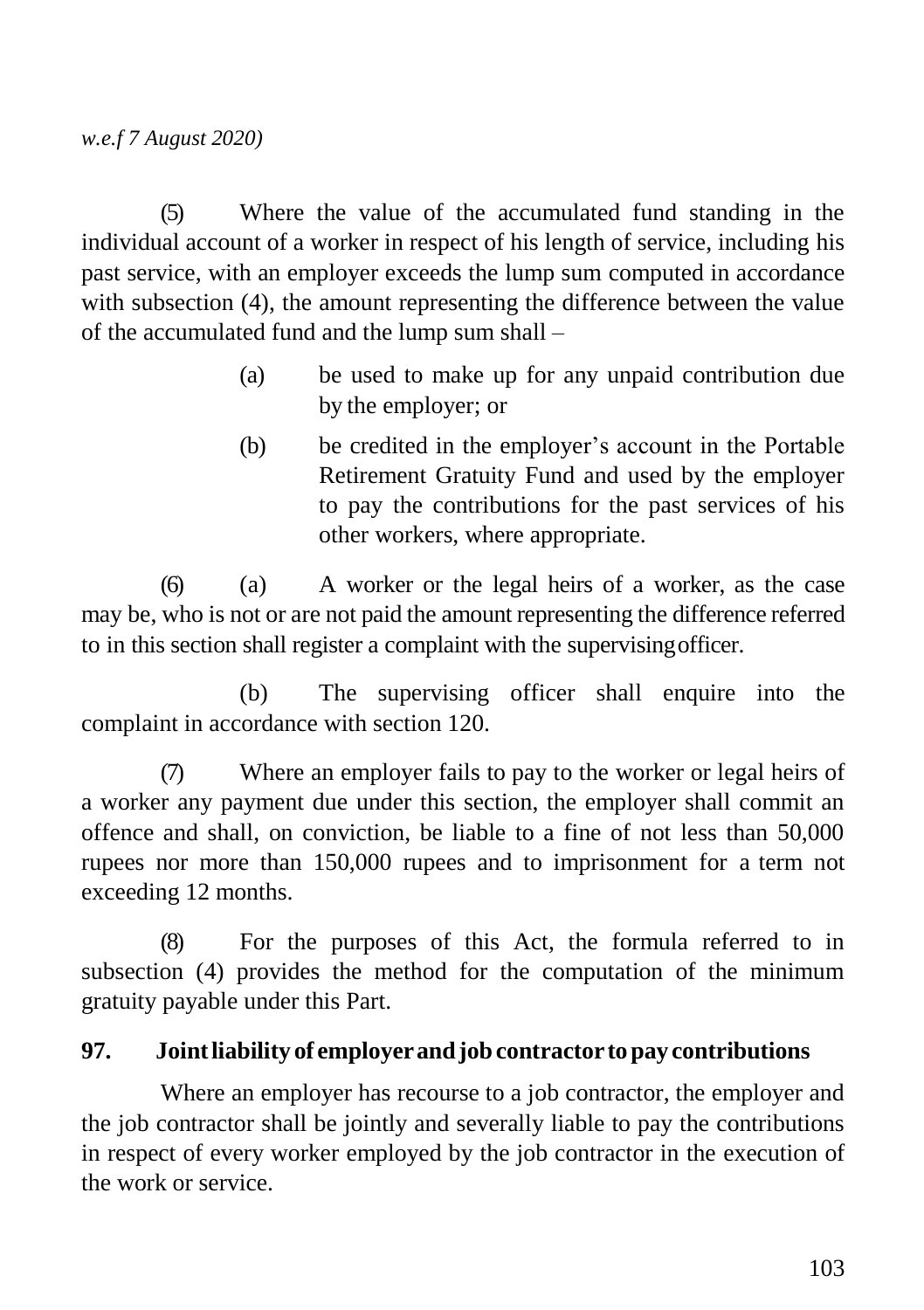### **98. Circumstances in which gratuity may be granted**

- (1) The administrator shall pay a gratuity  $-$ 
	- (a) to a worker who  $-$ 
		- (i) voluntarily retires on or after attaining the age of 60;
		- (ii) retires before attaining the age of 60, in accordance with any other relevant enactment or any agreement;
		- (iii) retires at the request of his employer on or after attaining the retirement age; or
		- (iv) retires before attaining the age of 60, on grounds of permanent incapacity, duly certified by a Government medical practitioner, to performhis work; or
		- (v) retires on grounds of incapacity to perform his normal work arising from injury sustained at work and where such incapacity is duly certified by a Government medical practitioner;
	- (b) to a self-employed who has contributed to the Portable Retirement Gratuity Fund, where a request is made by him to the administrator, on or after attaining the age of 60;
	- (c) to the legal heirs of a worker, or the legal heirs of a self-employed who has contributed to the Portable Retirement Gratuity Fund, at the death of the worker or the self-employed.

(2) (a) An application by a worker or by the legal heirs of a worker for the payment of a gratuity under this Act shall be made in such manner as may be prescribed.

(b) The administrator shall determine the amount of gratuity payable to a self-employed or his legal heirs and pay such gratuity to the self-employed or his legal heirs.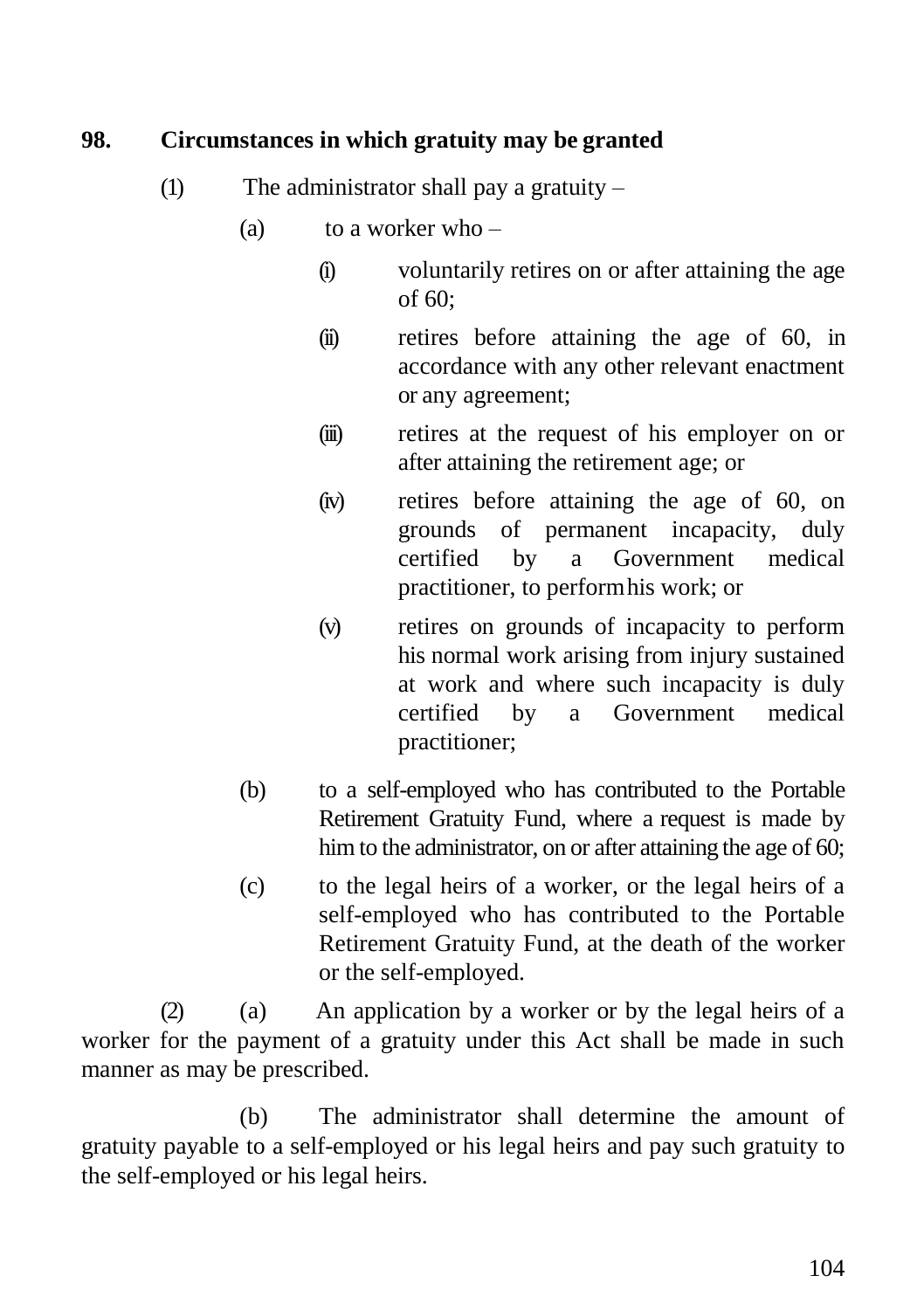## **99. Payment of gratuity in case of employment with same employer**

(1) Subject to subsection (2), where a worker remains in the employment of one and same employer for the whole duration of his service, a gratuity made up of the accumulated fund standing in his individual account shall be paid to him on his retirement in the circumstances specified in section 98, or to his legal heirs, on his death.

(2) Where the value of the accumulated fund in the account of a worker referred to in subsection (1) is less than the lump sum calculated in accordance with section 96(4), or any payment provided in any other relevant enactment or any agreement –

- (a) the administrator shall pay to the worker or to his legal heirs, as the case may be, the gratuity equivalent to the value of the accumulated fund standing in the individual account of the worker; and
- (b) the employer shall pay to the worker or his legal heirs, as the case may be, not later than one month after a notification is sent to him under section 96(3), the balance of the gratuity equivalent to the amount representing the difference between the value of the accumulated fund and the lump sum or the payment provided for in any other relevant enactment or any agreement, as may be applicable.

(3) The gratuity under subsection (2)(a) shall be paid not later than one week after the Director-General has remitted the contributions paid under this Part by an employer in respect of the last working month of a worker.

### **100. Paymentofgratuityincaseofemploymentwithoneormoreemployers**

(1) Subject to subsection (2), where a worker has been in the employment of more than one employer, a gratuity made up of the accumulated fund standing in the individual account of the worker in respect of his total length of service with each employer shall be paid to him, on his retirement under the circumstances specified in section 98, or to his legal heirs, on his death.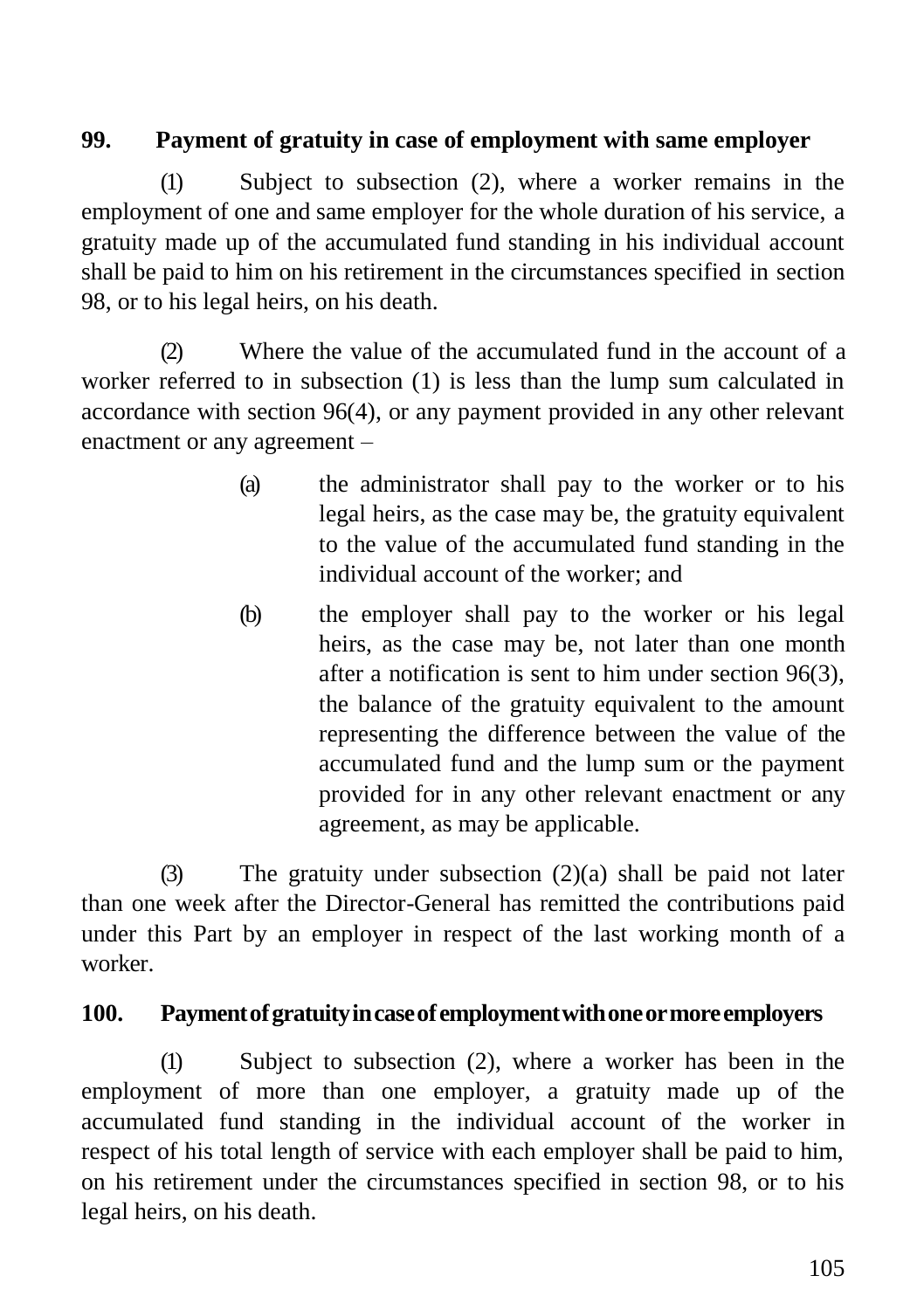(2) Where the value of the accumulated fund in the individual account of the worker insofar as it relates to the contributions, including interests, paid by the last employer in the account of the worker is, at the time of the retirement or death of the worker, less than the lump sum computed in accordance with section 96(4), or any payment provided in any other relevant enactment or any agreement –

- (a) the worker or his legal heirs, as the case may be, shall be paid the gratuity equivalent to the value of the accumulated fund in the individual account of the worker; and
- (b) the last employer shall, not later than one month after a notification is sent to him under section 96(3), pay to the worker or his legal heirs, as the case may be, in respect of the period during which the worker has been in his employment, the balance of the gratuity which is the amount representing the difference between the value of the accumulated fund and the lump sum or any payment as provided in any other relevant enactment or any agreement, whichever is higher.

# **101. Recovery of contribution by Director-General**

(1) Subject to subsection (2), Part IVC of the Mauritius Revenue Authority Act and section 148 of the Income Tax Act shall apply to the collection of contributions and recovery of unpaid contributions under this Act, with such modifications, adaptations and exceptions as may be necessary to enable the Director-General to comply with this Act.

(2) Where an enterprise is insolvent, any unpaid contribution due by the enterprise shall be recovered in such manner as may be prescribed.

# **102. Informationto be furnishedtoDirector-General andadministrator**

(1) An employer who is required to contribute to the Portable Retirement Gratuity Fund under section 94 or 95 shall submit to the Director-General, every month not later than on the twentieth of the month, a return in respect of every worker setting out the remuneration paid to the worker and the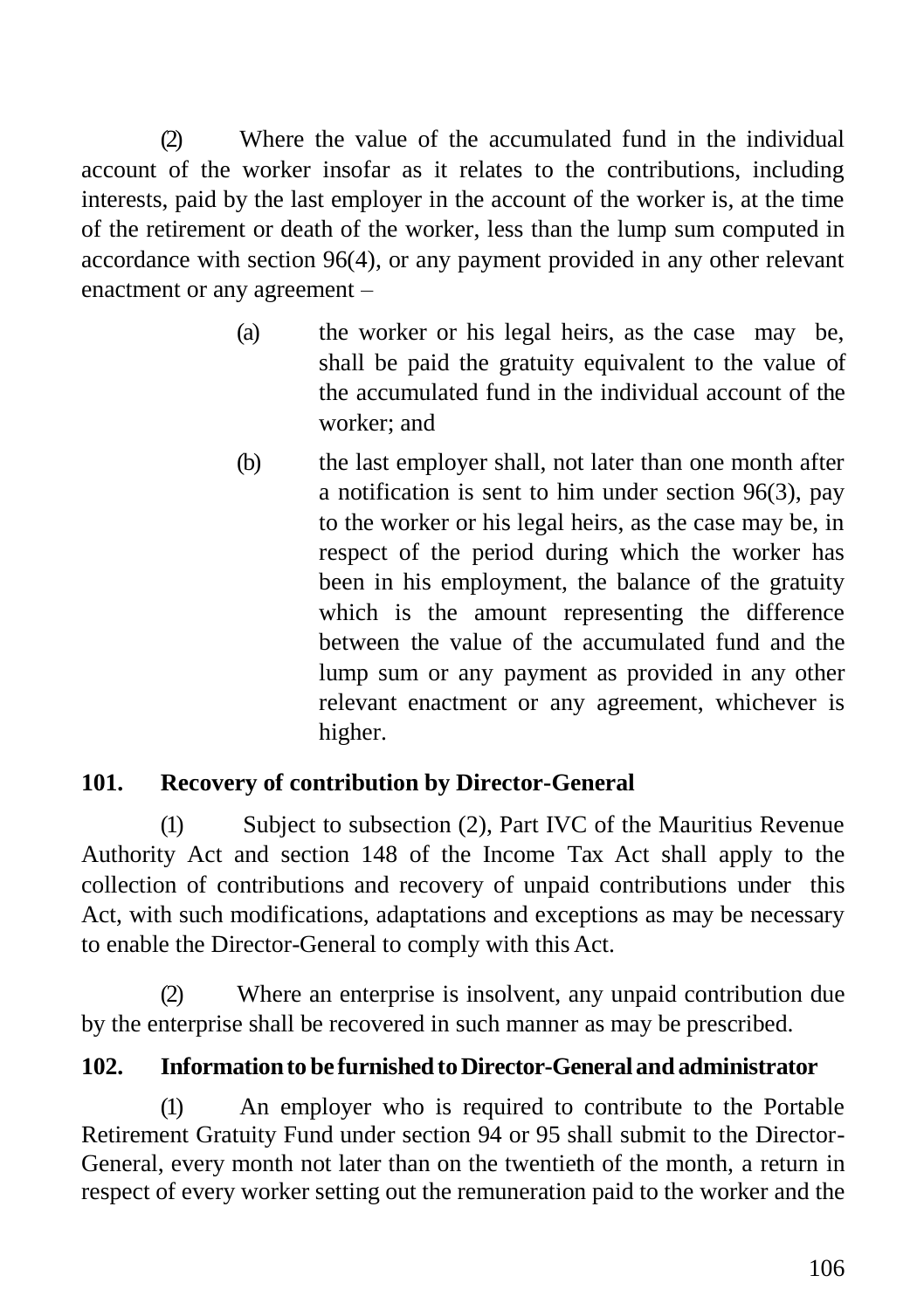amount of contribution made on behalf of the worker.

(2) An employer shall, not later than on 15 July of every year, submit to the Director-General an annual return in such form as he may approve, including an updated list consisting of the names and date of birth of the workers in his employment as at 30 June of that year, and such other information as may be prescribed.

(3) Where a worker's employment is terminated or where a worker dies before the retirement age, the employer shall, not later than one month after the termination of the employment or death of the worker, as the case may be, submit to the administrator a return in the form of a statement setting out in respect of the worker –

- (a) his date of entry;
- (b) his remuneration for the last month;
- (c) the details of the remuneration paid for the last 12 months of employment; and
- (d) such other information as may be prescribed.

(4) The employer shall provide to the worker or legal heirs, as the case may be, a copy of the return specified in subsection (3).

(5) An employer shall, not later than one month after the cessation or termination of employment, change of employment, retirement or death, of a worker, give written notice of the occurrence to the Director-General.

### **103. Remittance of contributions by Director-General**

(1) The Director-General shall remit all contributions and surcharges collected under this Part to the Ministry responsible for the subject of social security not later than at the end of the month in which the payment is made.

(2) The Director-General shall, for the purpose of subsection (1), keep records, in respect of every financial year, of –

> (a) the amount of contribution, including surcharge, collected from every employer in respect of every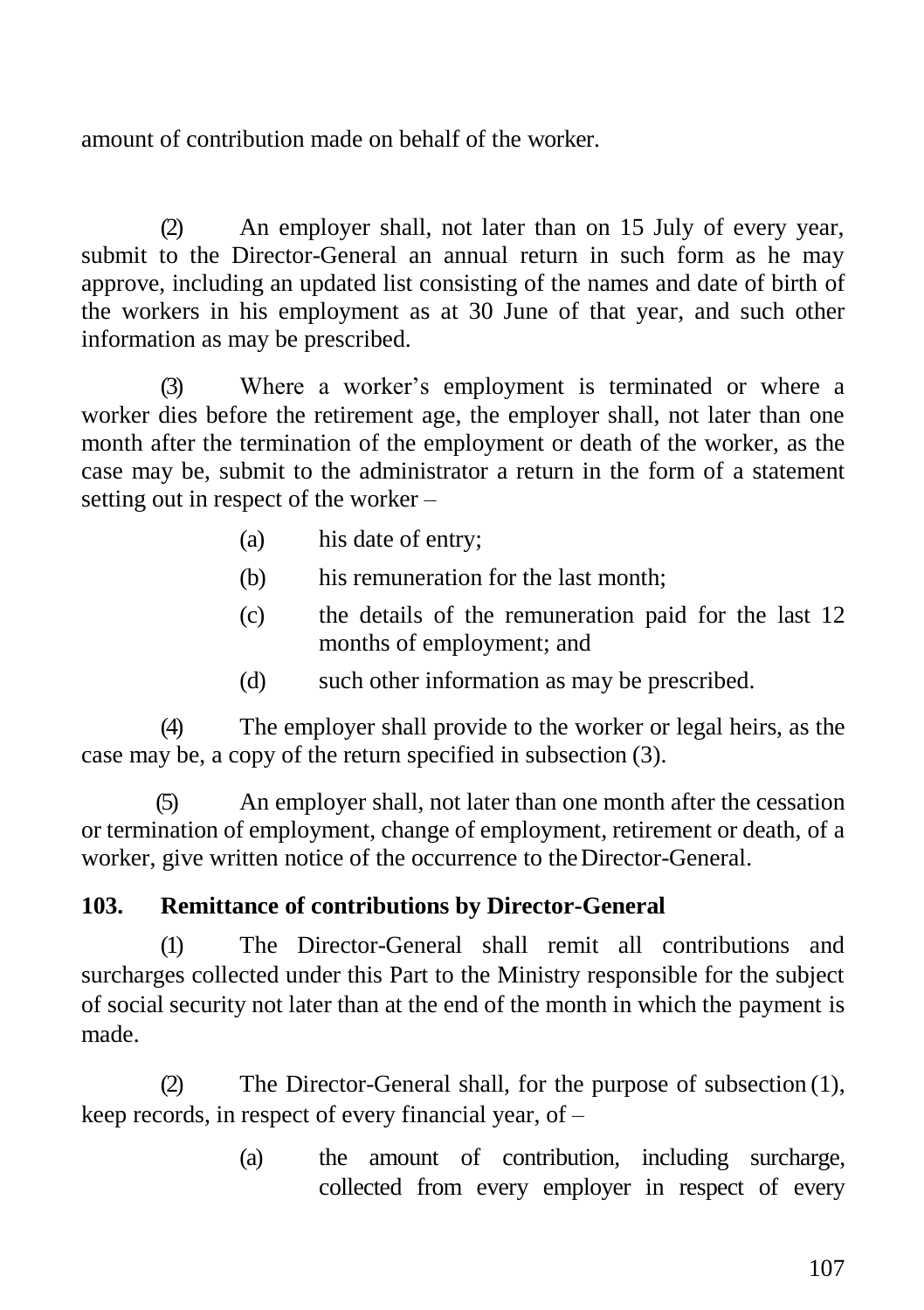worker;

- (b) any administration fee paid; and
- (c) the amount of unpaid contribution, or surcharge, due by every employer at the end of the financial year.

(3) The Director-General shall issue in such form and manner as may be prescribed –

- (a) a quarterly return to  $-$ 
	- (i) the administrator, specifying the amount collected as contributions and surcharges from each employer; and
	- (ii) an employer in respect of such amount collected as contributions and surcharge from the employer; and
- (b) a statement to the worker at the end of each financial year, specifying the contributions made on his behalf by his employer for that financial year.

# **104. Establishment of Portable Retirement Gratuity FundAdvisory Committee**

(1) There is set up for the purpose of the Portable Retirement Gratuity Fund the Portable Retirement Gratuity Fund Advisory Committee.

(2) The Portable Retirement Gratuity Fund Advisory Committee shall –

- (a) advise the Minister on the operation of the Portable Retirement Gratuity Fund;
- (b) make recommendations to the Minister for the viability of the Portable Retirement Gratuity Fund, based on an actuarial evaluation;
- (c) make recommendations to the Minister in relation to matters pertaining to the grant of benefits to the workers or self-employed under the Portable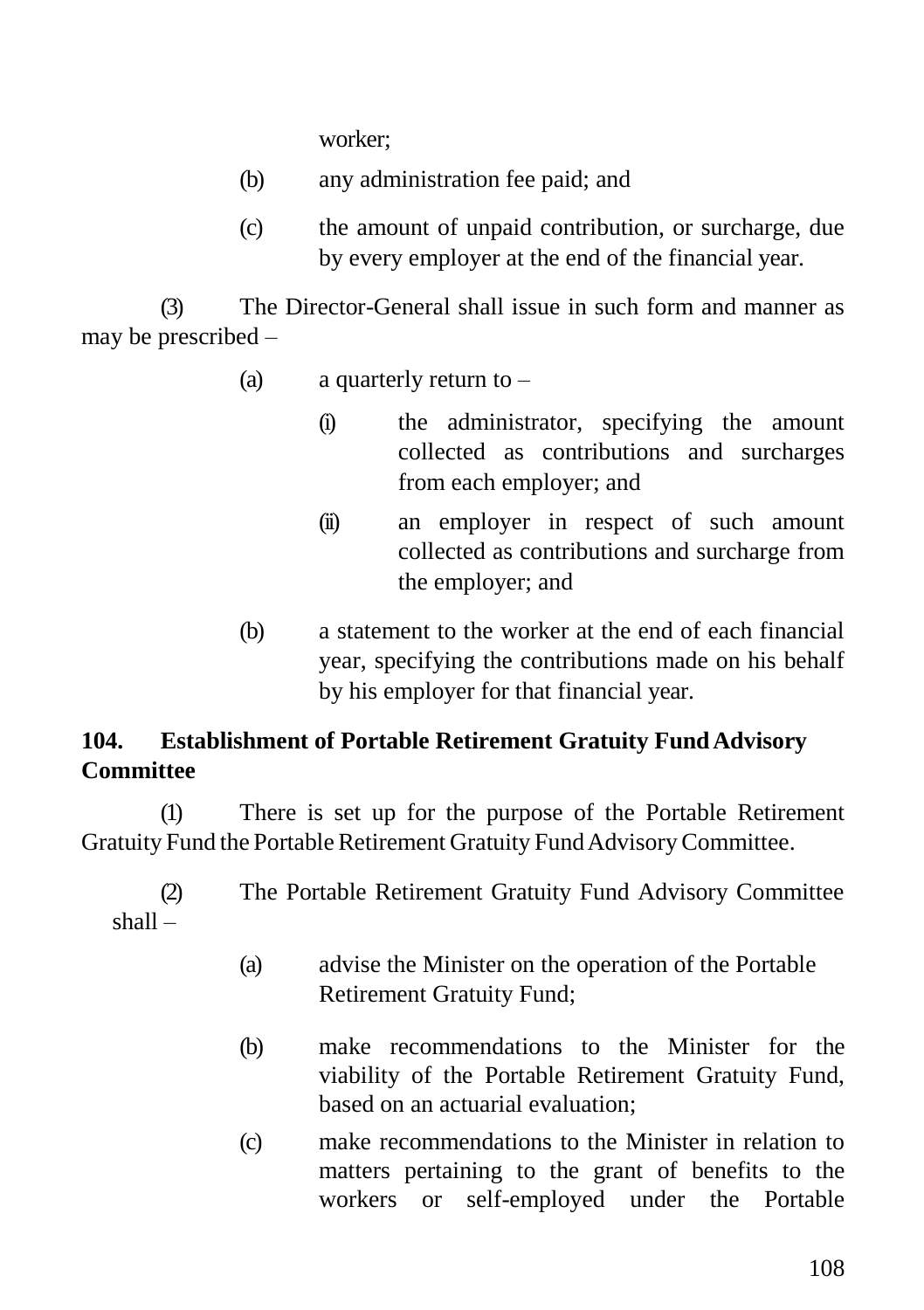Retirement Gratuity Fund;

- (d) make recommendations to the Minister on changes required to the legal and policy decisions with a view to enhancing the Portable Retirement Gratuity Fund and maintaining its viability; and
- (e) perform any other function in relation to the operation of the Portable Retirement Gratuity Fund.

(3) The Portable Retirement Gratuity Fund Advisory Committee shall consist of –

- (a) the supervising officer, who shall be the chairperson;
- (b) a representative of the Ministry responsible for the subject of finance;
- (c) a representative of the Ministry responsible for the subject of social security;
- (d) 3 representatives of the workers' organisation, to be appointed by the Minister after consultation with the most representative worker's organisations; and
- (e) 3 representatives of the employers' organisation, to be appointed by the Minister after consultation with the most representative employer's organisations.

(4) The Portable Retirement Gratuity Fund Advisory Committee shall meet as often as is necessary but at least once every 6 months and at such time and place as the chairperson thinks fit.

(5) At any meeting of the Portable Retirement Gratuity Fund Advisory Committee, 5 members shall constitute a quorum.

(6) Subject to this section, the Portable Retirement Gratuity Fund Advisory Committee shall regulate its meetings and proceedings in such manner as it may determine.

(7) The Portable Retirement Gratuity Fund Advisory Committee may set up any such subcommittees as may be necessary for the administration of the Portable Retirement Gratuity Fund.

# **105. Investment Committee**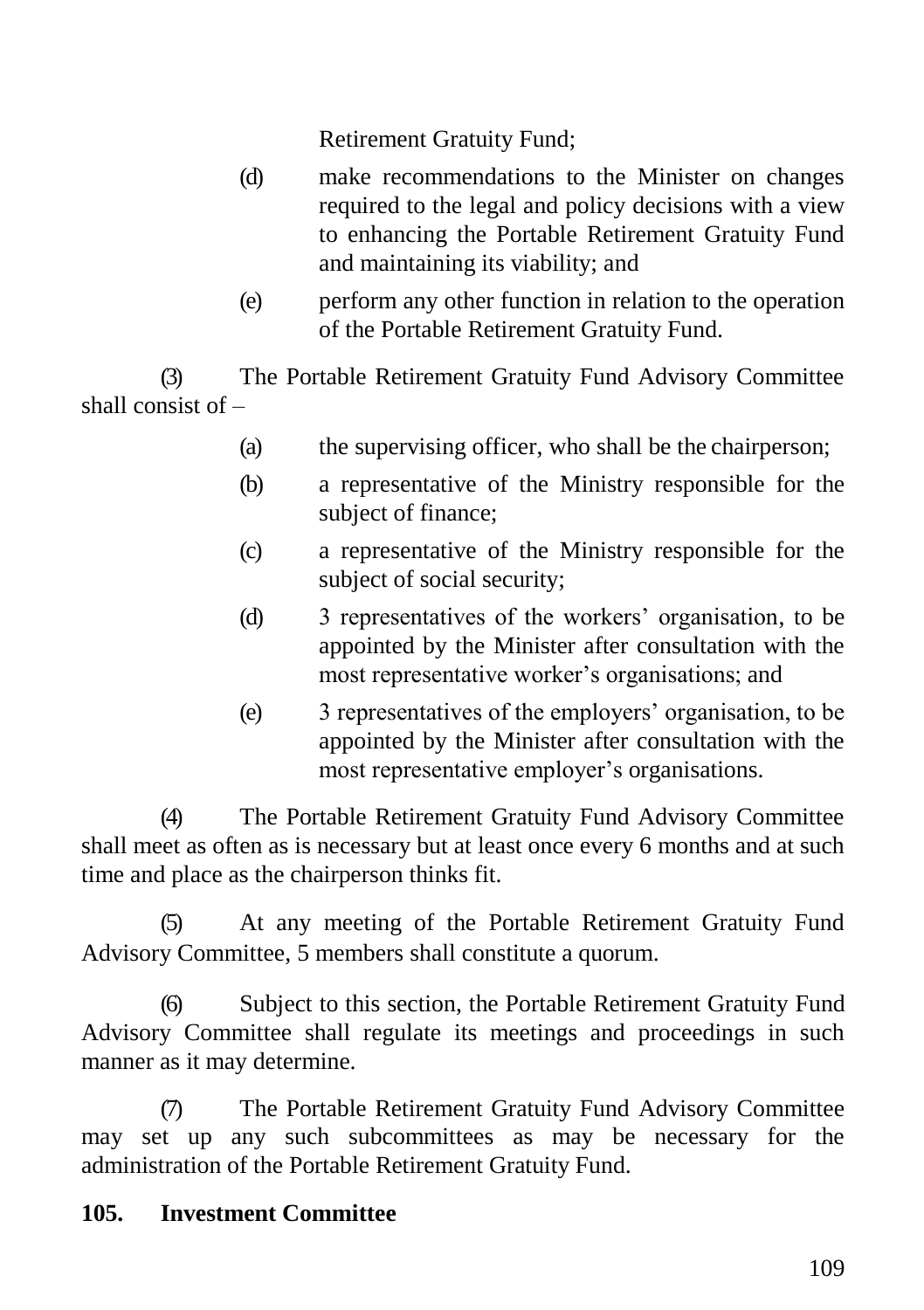(1) The Investment Committee set up under section 38 of the National Pensions Act shall act as the Investment Committee of the Portable Retirement Gratuity Fund.

(2) Any surplus remaining in the Portable Retirement Gratuity Fund may be held on deposit with the Government or invested in such manner as the Investment Committee may determine, having regard to –

- (a) the need for an appropriate level of liquidity in the Portable Retirement Gratuity Fund; and
- (b) the need to secure the future value of the Portable Retirement Gratuity Fund.

# **106. Audited accounts of Portable Retirement Gratuity Fund**

(1) The Portable Retirement Gratuity Fund Advisory Committee shall cause to be published in the Gazette the audited annual accounts of the Fund, setting out –

- (a) the payments made into and out of the Portable Retirement Gratuity Fund;
- (b) the assets and liabilities of the Portable Retirement Gratuity Fund with particular reference to any investment held by the Portable Retirement Gratuity Fund.

(2) The Minister responsible for the subject of social security shall, at the earliest available opportunity, lay a copy of the audited annual accounts of the Portable Retirement Gratuity Fund before the NationalAssembly.

#### **107. Statement of account**

The administrator shall issue, in such manner as the Portable Retirement Gratuity Fund Advisory Committee may determine, an annual statement of account to each worker after the end of every financial year.

#### **108. Surcharge on late contributions or late return**

(1) Without prejudice to any legal proceedings which may be instituted under this Part, where an employer fails, within the prescribed time,  $to -$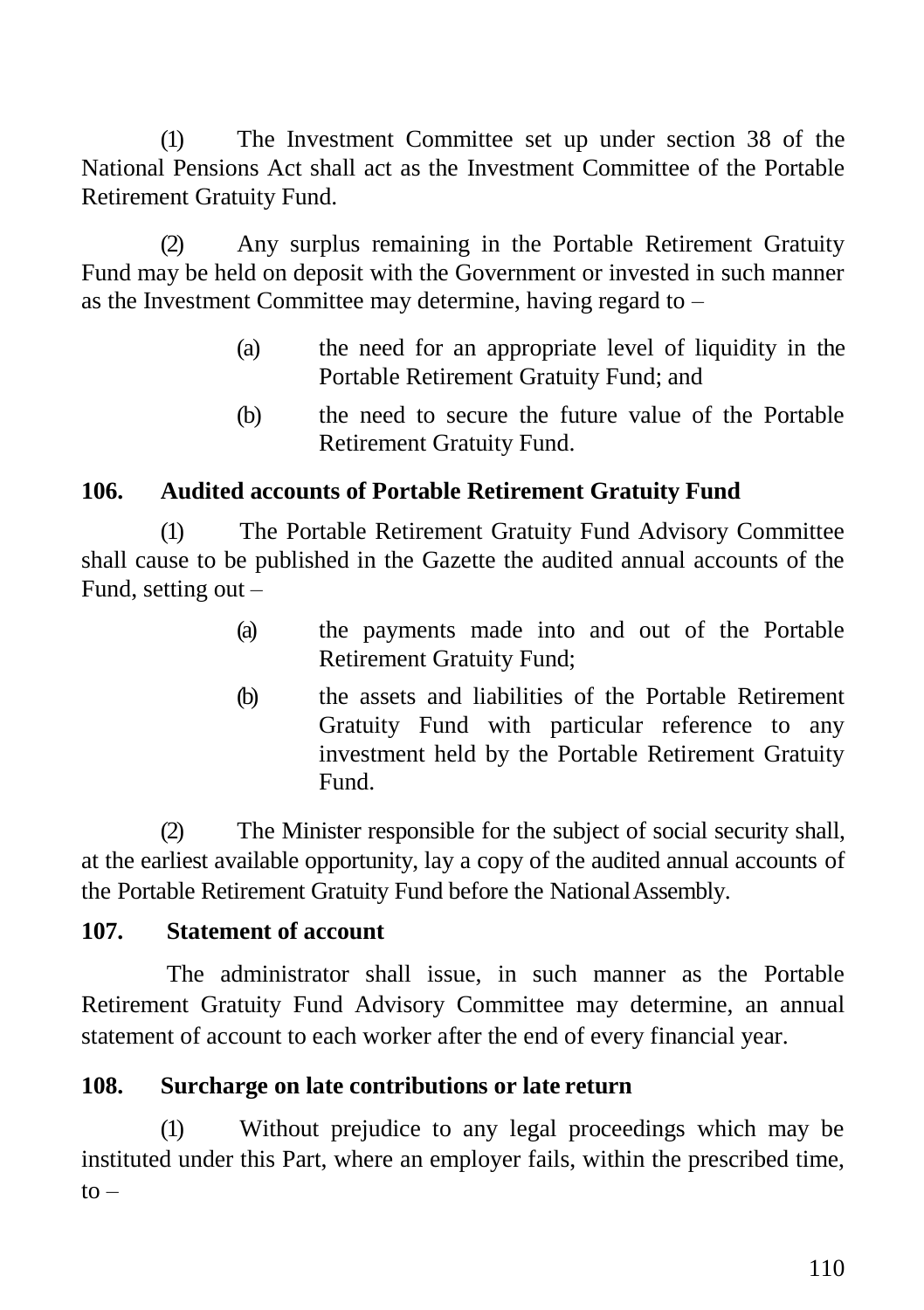- (a) pay into the Portable Retirement Gratuity Fund the whole or part of any contributions payable under section 94, 95, 96 and 97, he shall pay a surcharge at the rate of 5 per cent or such other rate as may be prescribed for every month or part of the month during which any contributions remained unpaid;
- (b) submit a monthly return under section 102, he shall pay a surcharge of one per cent of the total contributions payable, for every day until the return in respect of each insured person for that month is submitted;
- (c) submit an annual return under section 102, a surcharge of 500 rupees for every day until the return for that year is submitted.

(2) The employer shall not recover from a worker any surcharge payable under subsection (1).

(3) For the purpose of determining whether a surcharge is leviable under this section, the contributions shall be deemed to have been made on the date of the postmark where payment of contributions is made by post.

# **PART IX – GRATUITY ON RETIREMENT AND AT DEATH**

# **Sub-Part I – Gratuity on Retirement**

#### **109. Gratuity on retirement**

(1) An employer shall pay a gratuity to a worker who has been in continuous employment with him for a period of 12 months or more where the worker –

- (a) voluntarily retires on or after attaining the age of 60;
- (b) retires before attaining the age of 60, in accordance with any other relevant enactment or any agreement;
- (c) retires at the request of the employer on or after attaining the retirement age; or
- (d) retires before attaining the age of 60, on grounds of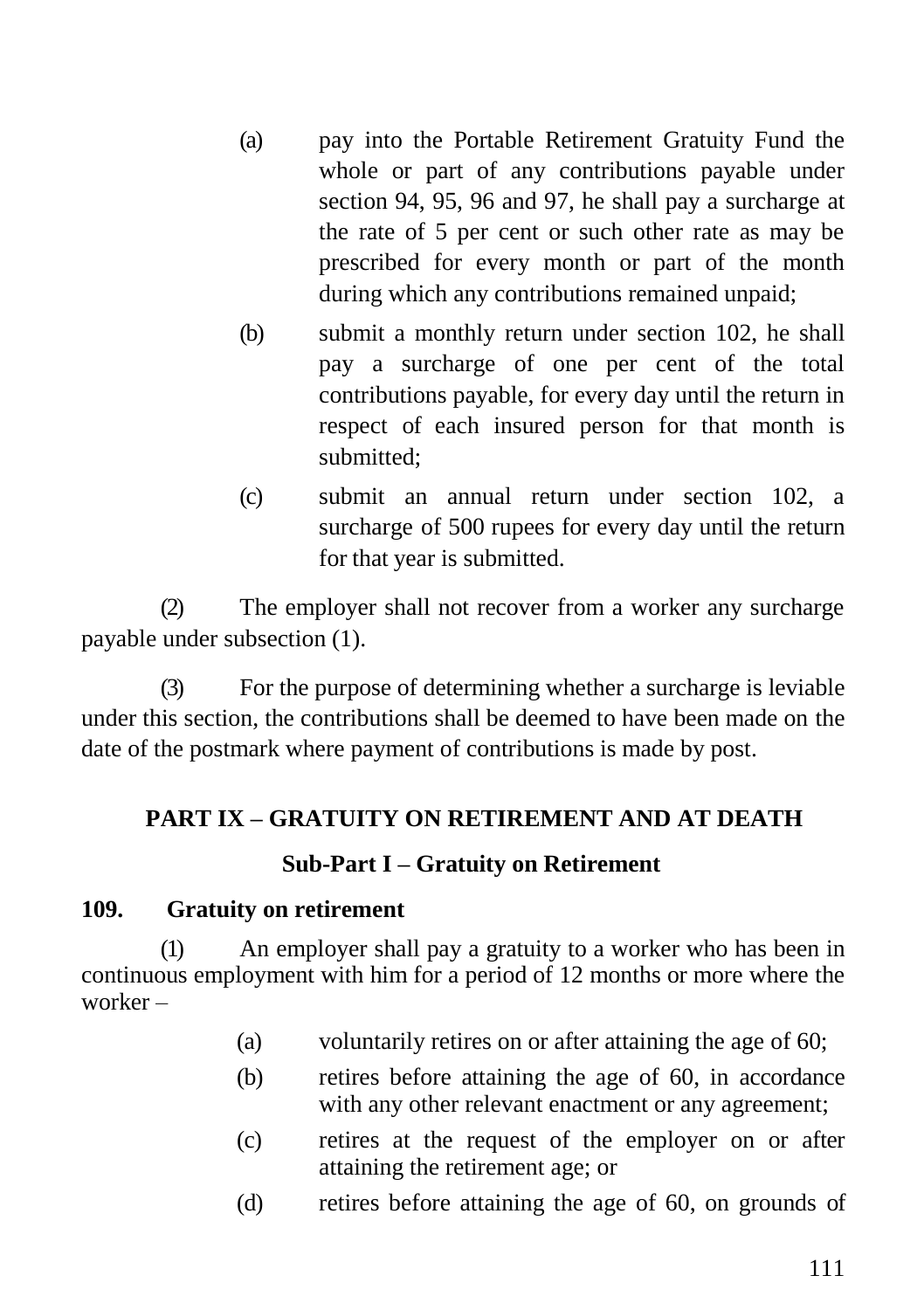permanent incapacity, duly certified by a Government medical practitioner, to perform his work; or

(e) retires on grounds of incapacity to perform his normal work arising from injury sustained at work and where such incapacity is duly certified by a Government medical practitioner.

(2) (a) Where a worker who has attained the age of 60 remains in continuous employment with the same employer up to the retirement age, the worker and the employer may agree on an advance payment of the total gratuity payable at the retirement age, amounting to the gratuity payable at the age of 60 calculated in accordance with subsection (3).

(b) Advance payment of the gratuity, where agreed upon under paragraph (a), shall be effected upon the worker attaining the age of 60.

(3) The gratuity referred to in subsection (1) shall be paid in a lump sum and shall be calculated –

- (a) in the case of a worker, other than a part-time worker, on the basis of –
	- (i) 15 days' remuneration for every period of 12 months' continuous employment; and
	- (ii) a sum equal to one twelfth of the sum referred to in subparagraph (i) multiplied by the number of months during which the worker has remained in the continuous employment of the employer, for every period less than 12 months;
- (b) in the case of a part-time worker, on the basis of the following formula –

N/H x amount of gratuity payable under subsection (a), where "N" means the number of days of work performed by the part-time worker in a week and

"H" means the number of days of work performed by a comparable full-time worker in a week.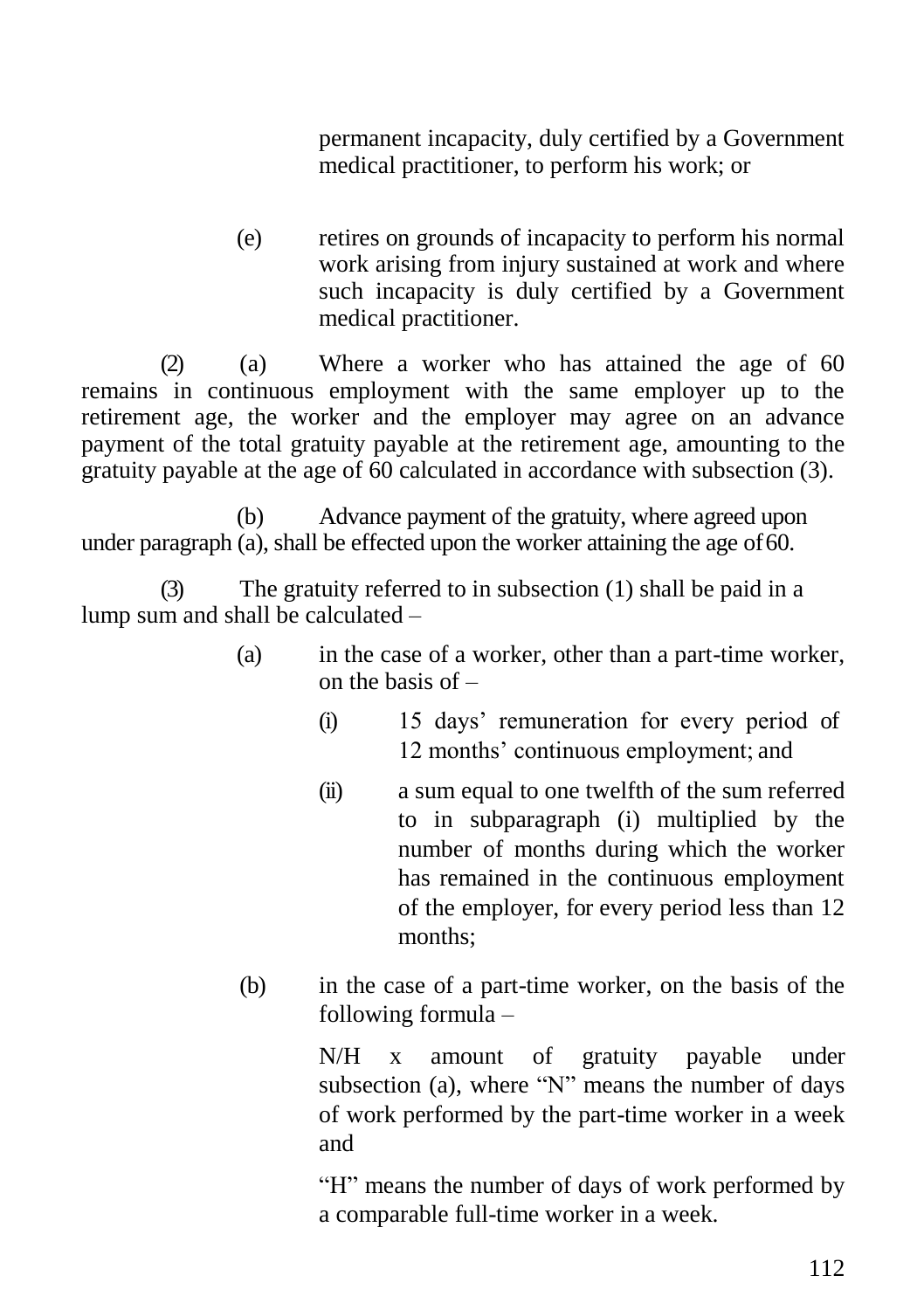(4) An employer may deduct from any gratuity payable under subsection  $(3)$  and section  $110 -$ 

- (a) half the amount of any gratuity due at the retirement age or the age of 60 or at death from any fund or scheme, computed by reference only to the employer's share of contributions;
- (b) 5 times the amount of any annual pension granted at the retirement age or the age of 60 or at death from any fund or scheme, computed by reference only to the employer's share of contributions;
- (c) any other gratuity granted at the retirement age or the age of 60 or at death by the employer;
- (d) 10 times the amount of any other annual pension granted at the retirement age or the age of 60 or at death by the employer.

### $(5)$  In this section –

"fund or scheme" means any pension or provident fund or scheme set up by the employer for the benefit of the worker;

"remuneration" means –

- (a) the remuneration drawn by a worker for the last complete month of his employment with an employer; or
- (b) the average monthly remuneration drawn by a worker, including payment made over a period of 12 months before the worker ceases to be in the employment of an employer in any manner whatsoever as –
	- (i) commission in return of services up to 1,200,000 rupees;
	- (ii) end of year bonus;
	- (iii) any other regular payment,

whichever is higher;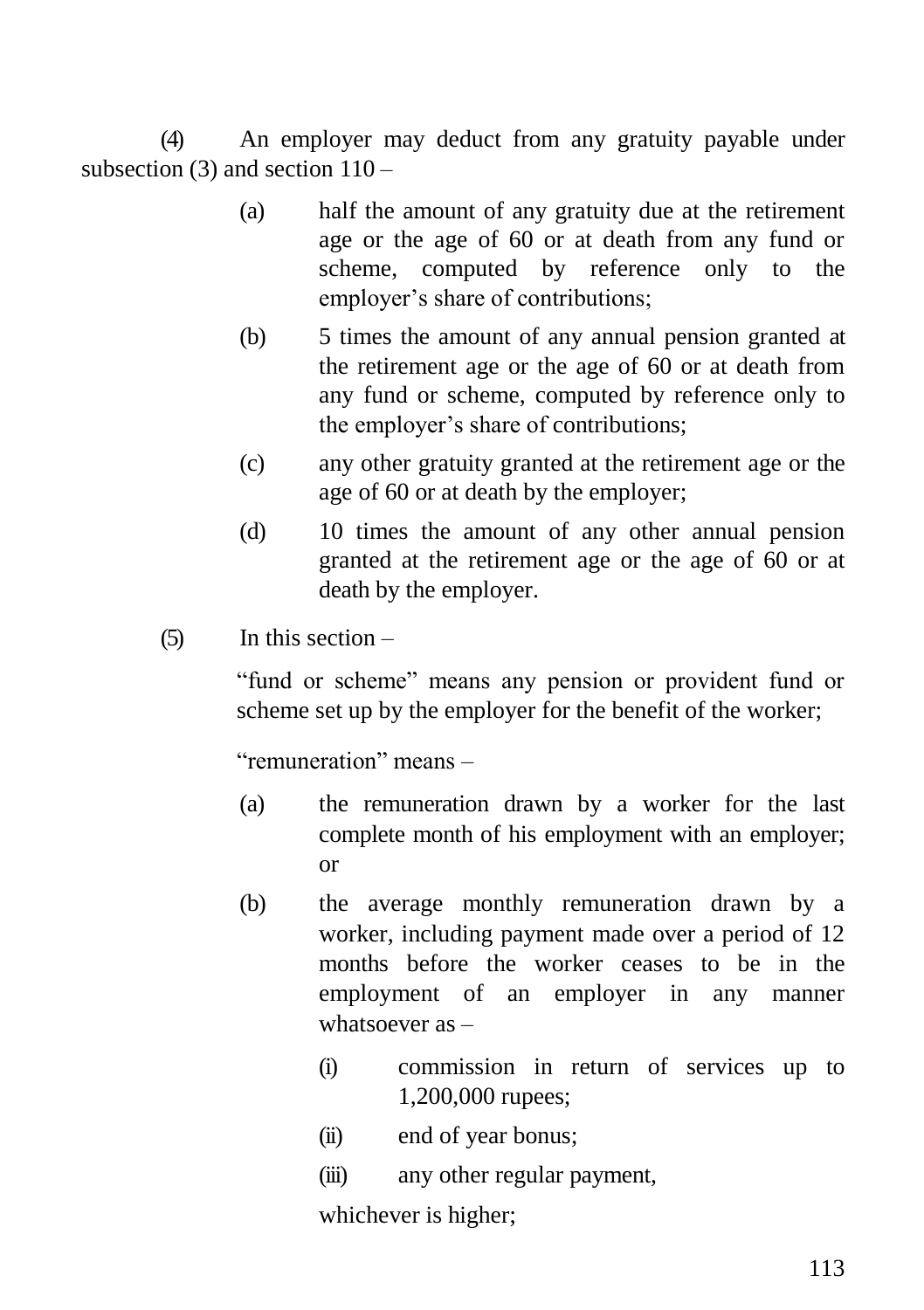"worker" means –

- (a) a worker whose retirement benefits are payable in accordance with a private pension scheme;
- (b) a worker drawing a monthly basic wage or salary of more than 200,000 rupees and whose retirement benefits are not payable under any private pension scheme;
- (c) a migrant worker or a non-citizen.
- (6) For the purposes of this section
	- (a) a day's remuneration shall be
		- (i) the remuneration drawn by the worker in respect of his last normal working day other than a public holiday; or
		- (ii) an amount computed in the manner as is best calculated to give the daily rate at which the worker was remunerated over a period of 12 months prior to the termination of his agreement, inclusive of payment for extra work, productivity bonus, attendance bonus, commission in return for services and any other regular payment,

whichever is higher;

- (b) in order to determine a day's remuneration
	- (i) a month shall be deemed to consist of 26 days;
	- (ii) a fortnight shall be deemed to consist of 12 days; and
	- (iii) a week shall be deemed to consist of 6 days.

(7) Where a matter relating to the payment of gratuity on retirement or at death is brought before the Court, the Court may, where it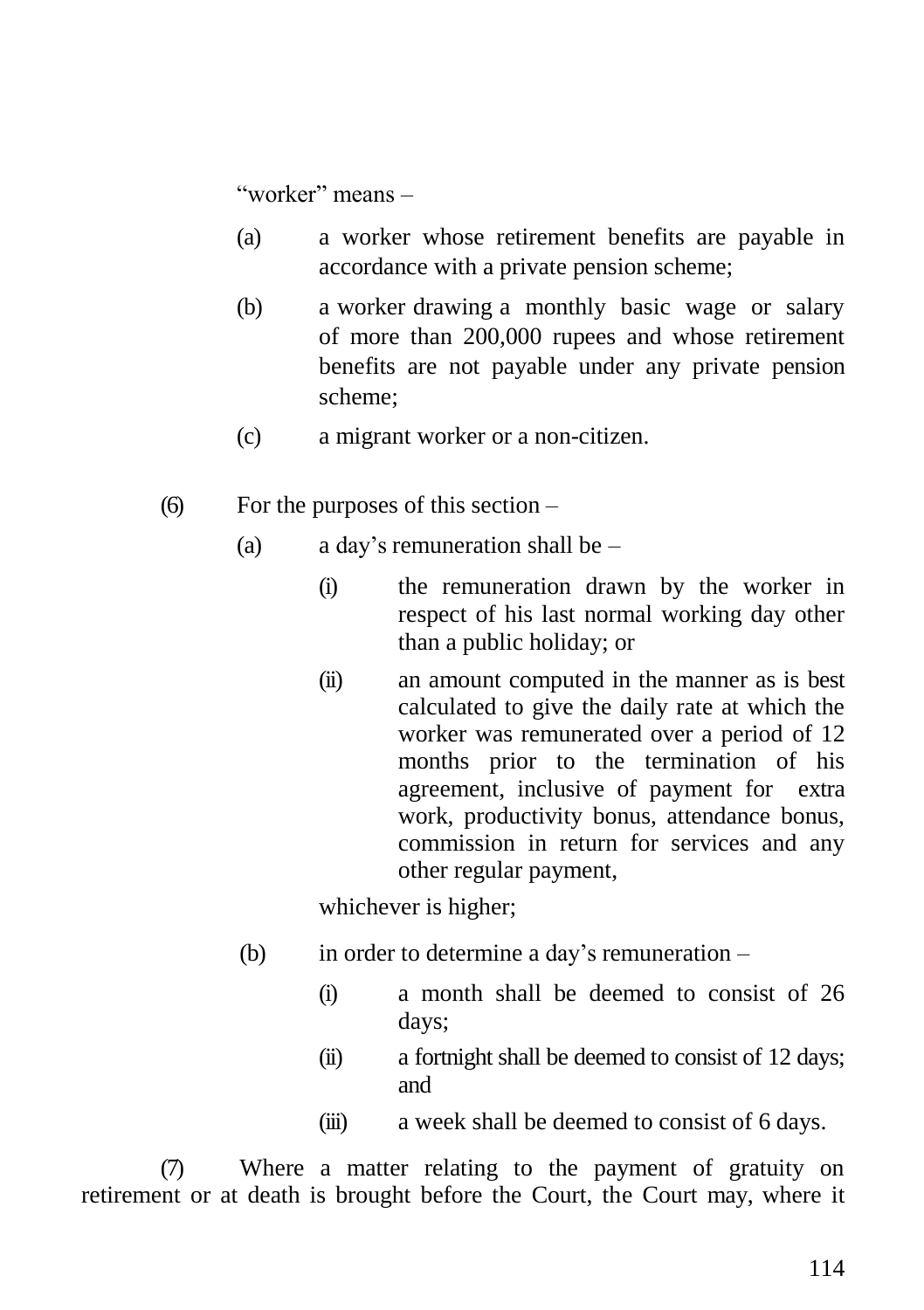thinks fit and whether or not a claim to that effect has been made, order an employer to pay interest at a rate not exceeding 12 per cent per annum on the amount of gratuity payable from the date of retirement or death to the date of payment.

# **Sub-Part II – Gratuity at Death**

### **110. Gratuity at death**

(1) Where a worker who has been in continuous employment with the same employer for a period of not less than 12 months dies, that employer shall pay a gratuity to the legal heirs of the worker irrespective of any benefits the legal heirs may be entitled to under the National Pension Act or any other enactment.

(2) Subject to section 109 (4), (5) and (6) the gratuity referred in subsection (1) shall be calculated in accordance with section 109(3).

# **PART X – ENTITLEMENT OF WORKERS IN SUGAR INDUSTRY**

# **111. Interpretation of Part X**

In this Part –

"employer" means a person who owns either a sugar factory or land under sugar cane cultivation of an extent exceeding 10.5522 hectares (25 arpents) in aggregate;

"Sugar Industry Remuneration Regulations" means –

- (a) the Sugar Industry (Agricultural Workers) (Remuneration Order) Regulations 1983; or
- (b) the Sugar Industry (Non-Agricultural Workers) (Remuneration Order) Regulations 1985,

as the case may be;

"worker" –

- (a) has the same meaning as in regulation  $2(1)$  of the Sugar Industry Remuneration Regulations; and
- (b) includes a person specified in regulation 2(2) of the Sugar Industry (Non-Agricultural Workers) (Remuneration Order)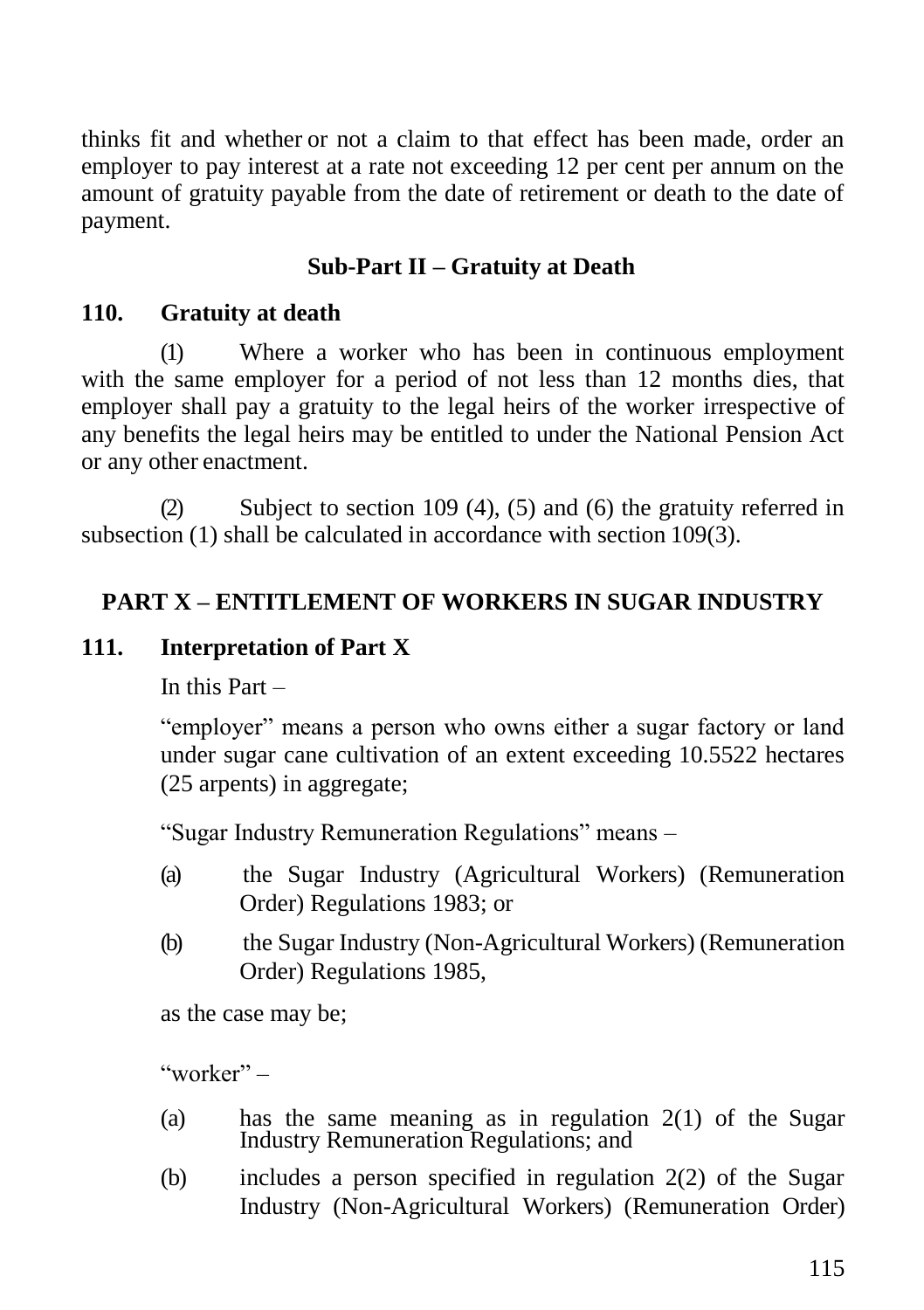Regulations 1985.

# **112. Continuous employment of existing workers in sugar industry** Subject to  $-$

- (a) this Act;
- (b) sections 23 and 23A of the Sugar Industry EfficiencyAct; and
- (c) section 30 of the Mauritius Cane Industry AuthorityAct,

every worker in employment on 31 May 2001 shall be entitled to remain in the employment of his employer.

#### **113. Workers employed by job contractor**

(1) Where a worker is employed by a job contractor for the purpose of –

- (a) land preparation, growing, harvesting or processing of sugar cane and the construction, repair or maintenance of roads, bridges or water works, structures or buildings, wholly or substantially required for the purposes of the sugar industry and any other work incidental to the exploitation of land; or
- (b) the transportation of canes, sugar, materials or supplies used in connection with any work specified in paragraph (a),

this Act and the Sugar Industry Remuneration Regulations shall apply to the job contractor in the same manner as they apply to an employer in those enactments.

(2) (a) Subject to paragraph (b), where an employer has recourse to one or more job contractors, the total number of man-days performed in any crop year by –

- (i) workers employed by the job contractor; and
- (ii) seasonal workers employed by the employer,

shall be determined by the Mauritius Cane Industry Authority, in consultation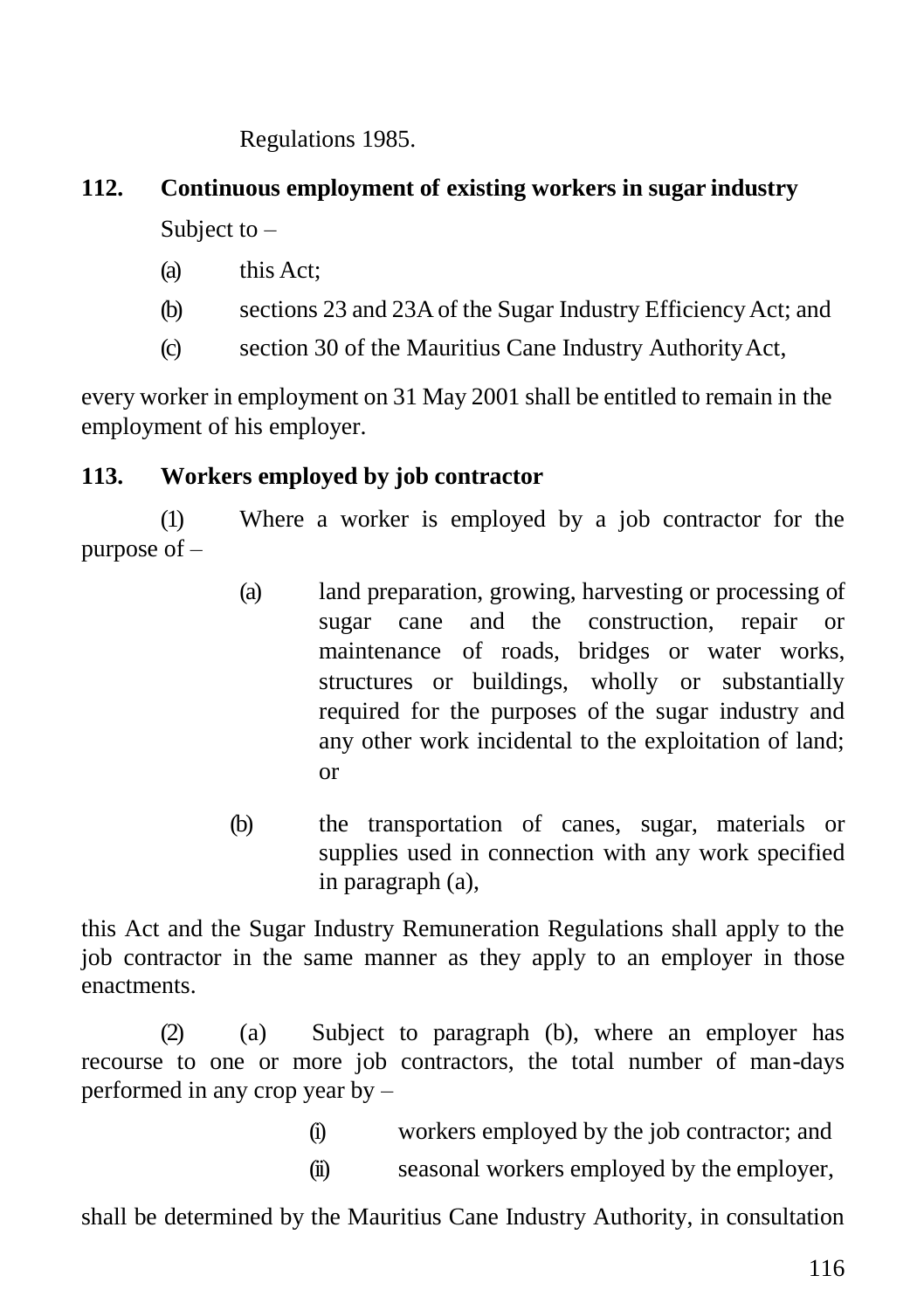with the Ministry responsible for the subject of labour, recognised trade unions and the employers, on or before 30 April of each year for the following crop year.

(b) Where an employer has recourse to one or more job contractors, or intends to employ seasonal workers, he shall, on or before 31 March of each year inform the Mauritius Cane Industry Authority of the number of seasonal workers he will require for the following crop year.

(c) The number of seasonal workers to be required under paragraph (b) shall be determined by the Mauritius Cane Industry Authority in consultation with the recognised trade unions and the employers.

(3) The amount referred to in subsection (2) shall be arrived at after taking into consideration the award of the Arbitration Panel dated 31 July 2015.

(4) Every employer shall, on or before 31 January of every year, submit to the supervising officer, separate returns on agricultural workers and non-agricultural workers, showing in respect of the preceding year –

- (a) the number of workers employed by job contractors under subsection  $(2)(a)(i)$ ;
- (b) the number of seasonal workers employed by him under subsection  $(2)(a)(ii)$ ;
- (c) the number of workers employed by him under section 112; and
- (d) the number of man-days performed by the workers referred to in paragraphs (a), (b) and (c).
- $(5)$  In this section –

"Arbitration Panel" means the Panel set up to look into unresolved issues relating to a labour dispute between the recognised Joint Negotiating Panel representing the recognised trade unions of the sugar industry and the then Mauritius Sugar Producers Association.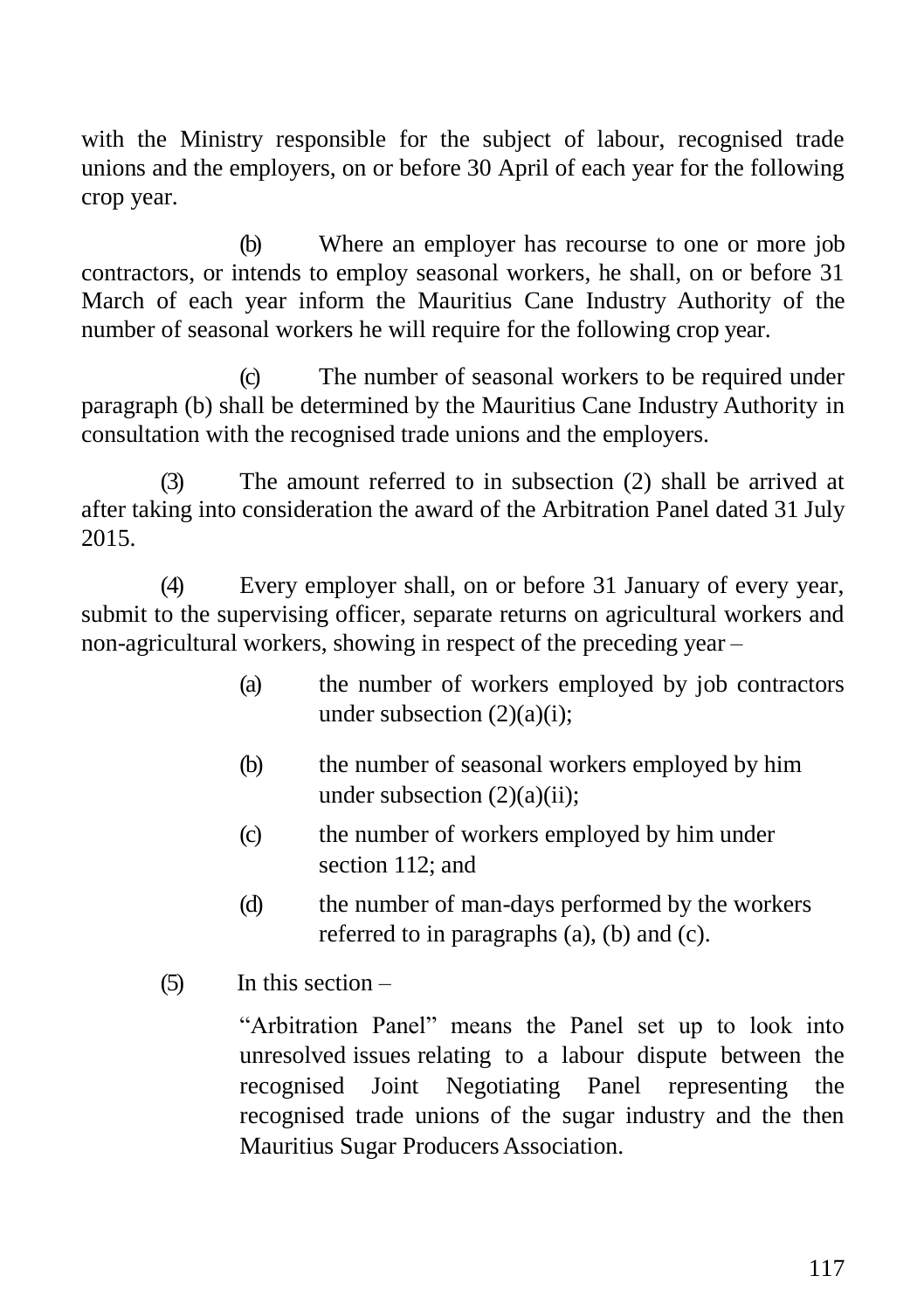# **PART XI – VIOLENCE AT WORK**

#### **114. Violence at work**

- (1) No person shall
	- (a) harass, sexually or otherwise;
	- (b) assault;
	- (c) verbally abuse, swear at or insult or humiliate in any manner whatsoever;
	- (d) express the intention to cause harm to;
	- (e) bully or use threatening behaviour towards;
	- (f) use aggressive gesture indicating intimidation, contempt or disdain towards; or
	- (g) by words or act, hinder,

a worker, including any person undergoing training under any training scheme, in the course of or as a result of his work or training.

*(Amended by the Finance (Miscellaneous Provisions) Act 2020 – Act No. 7 of 2020 w.e.f 7 August 2020)*

(2) An employer or his agent shall not carry out a search on a worker.

(3) An employer shall be vicariously liable for violence at work, including sexual harassment, committed by a worker and any third party where the employer knew or should have known of the violence at work and failed to take any action to prevent or stop the violence.

(4) An employer shall enquire into any case of alleged violence at work and take appropriate action to protect the rights of the worker not later than 15 days after the case is reported to him or he becomes aware of the case.

*(Amended by the Finance (Miscellaneous Provisions) Act 2020 –Act No.7 of 2020 w.e.f 7 August 2020)*

(5) Any person who contravenes subsection (1), (2) or (4) shall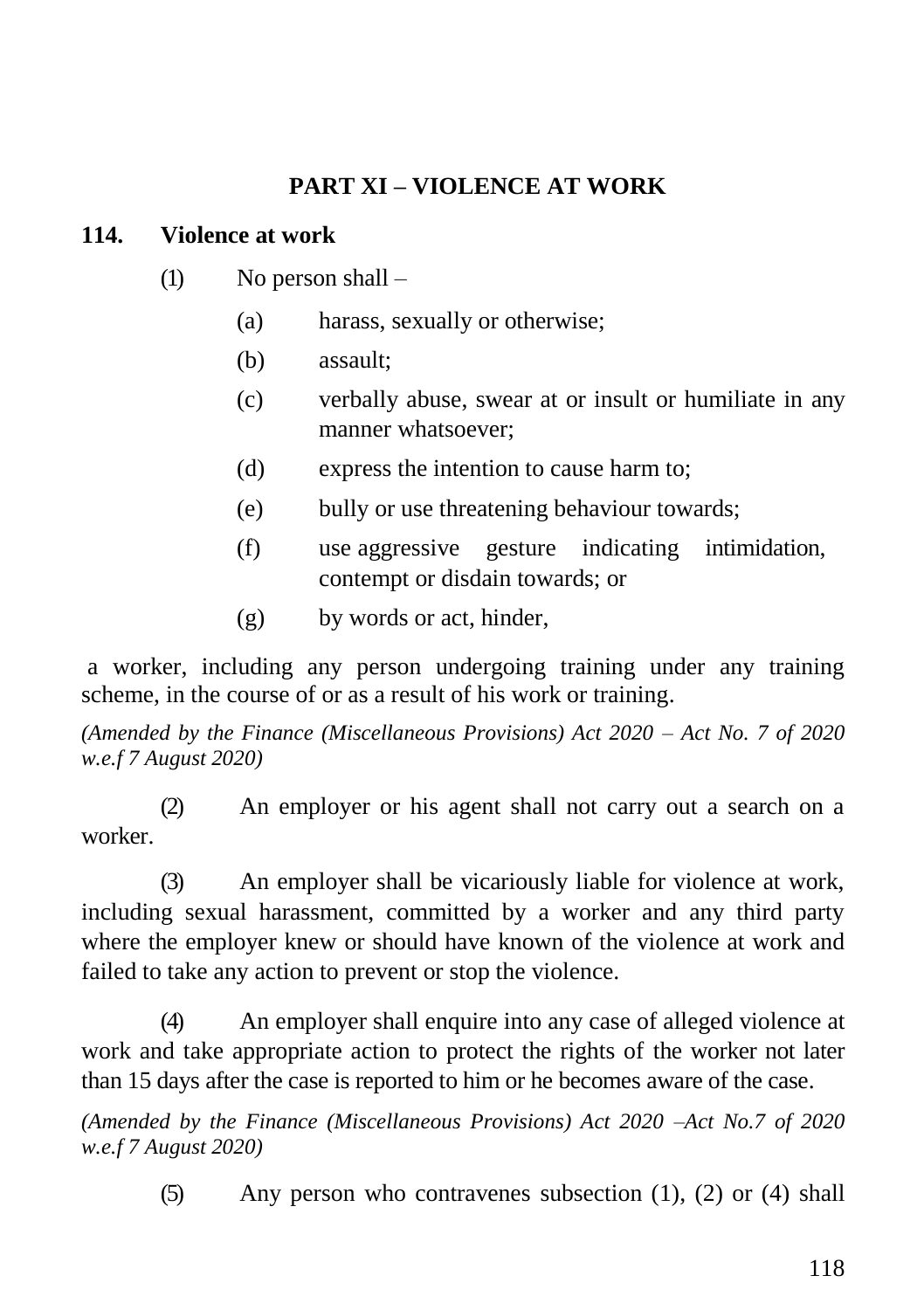commit an offence and shall, on conviction, be liable to a fine not exceeding 100,000 rupees and to imprisonment for a term not exceeding 5 years.

*(Amended by the Finance (Miscellaneous Provisions) Act 2020 – Act No. 7 of 2020 w.e.f 7 August 2020)*

(6) The Minister may for the purpose of this section make such regulations as he thinks fit.

(7) In this section –

"bullying" includes a pattern of offensive, intimidating, malicious, insulting or humiliating behaviour or an abuse or misuse of power or authority which attempts to undermine an individual or group of individuals, gradually eroding their confidence and capacity which may cause them to suffer stress;

"harassment", in relation to a worker, includes any unwanted conduct towards the worker, whether verbal, non-verbal, visual, psychological or physical, based on age, impairment,

HIV status, domestic circumstances, sex, sexual orientation, gender, race, colour, language, religion, political, trade union or other opinion or belief, national or social origin, association with a minority, birth or other status, which occurs in circumstances where a reasonable person would consider the conduct as harassment of the worker;

*(Amended by the Finance (Miscellaneous Provisions) Act 2020 – Act No. 7 of 2020 w.e.f 7 August 2020)*

> "verbal abuse" includes screaming, yelling, name calling and making mean and disrespectful remarks with a view to humiliating a person.

#### **PART XII – ADMINISTRATION**

#### **115. Register of employers**

(1) Every employer who employs at least 10 workers shall apply to the supervising officer for registration under this Act.

(2) Every application made under subsection (1) shall be made in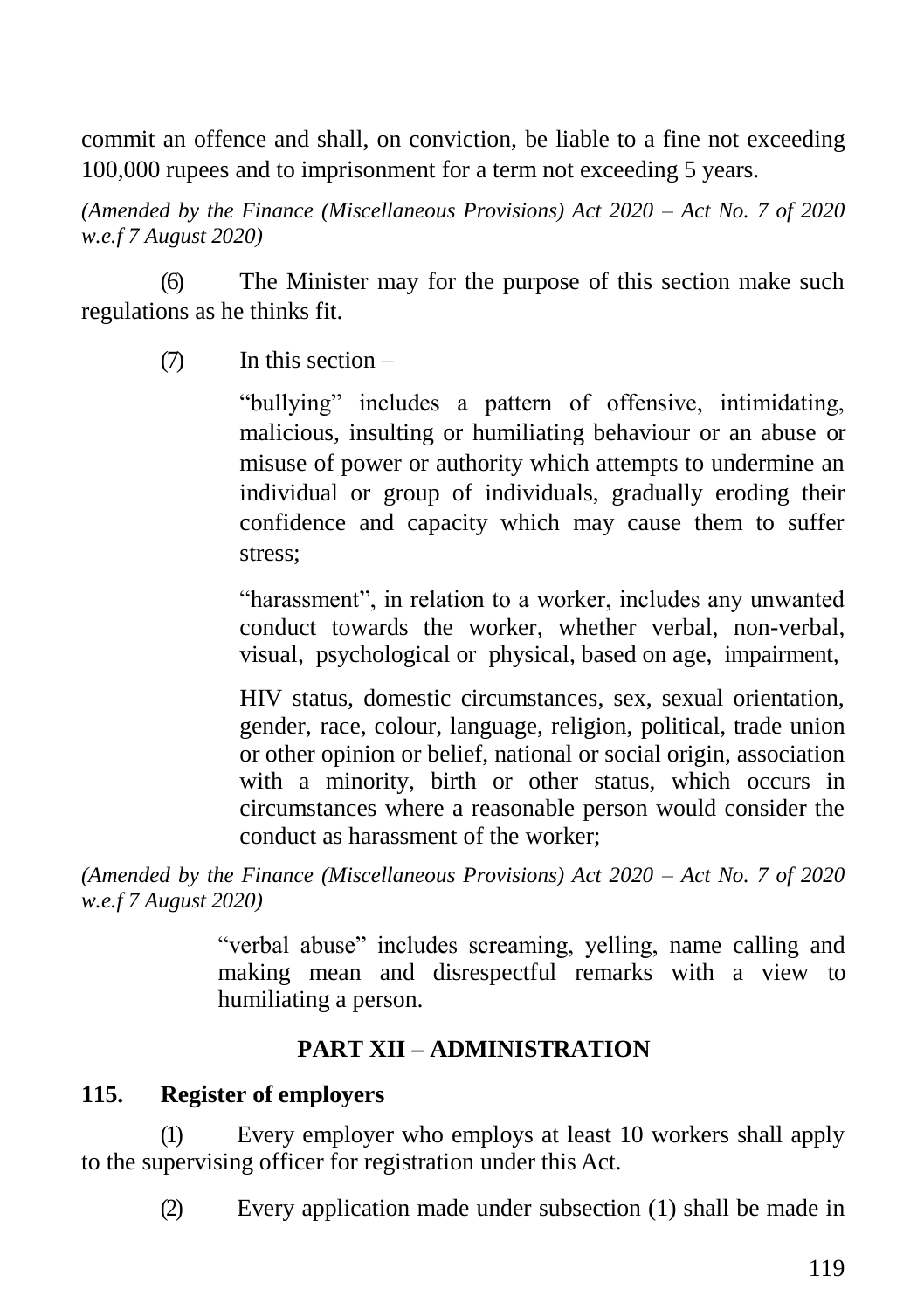such form as may be prescribed.

(3) The supervising officer shall maintain a register of employers.

# **116. Keeping of records**

(1) Every employer shall keep a register of workers, a record of remuneration paid, an inspection report book, and such other records as may be prescribed, and shall keep these records for a period of at least 3 years.

(2) An employer may keep the records specified in subsection (1) in an electronic form.

- (3) Every employer shall enter
	- (a) in the register of workers, the name, date of birth and date of employment of every worker and the nature and conditions of the work he performs;
	- (b) in the record of remuneration paid, the days or periods during which a worker has worked and the remuneration and other benefits paid to the worker.
- (4) Every employer shall, on request
	- (a) produce to an officer any record kept in a register under subsections (1) and (3);
	- (b) sign any entry made in the inspection report book by an officer; and
	- (c) submit to the supervising officer such particulars as he may require.

# **117. Labour inspection**

The Ministry shall be responsible for maintaining a labour inspection service which shall –

- (a) administer and ensure the enforcement of this Act and any other relevant enactment relating to labour or employment;
- (b) bring to the notice of the Minister defects or abuses not specifically covered by this Act or any other relevant enactment relating to labour or employment.

# **118. Power to make enquiries**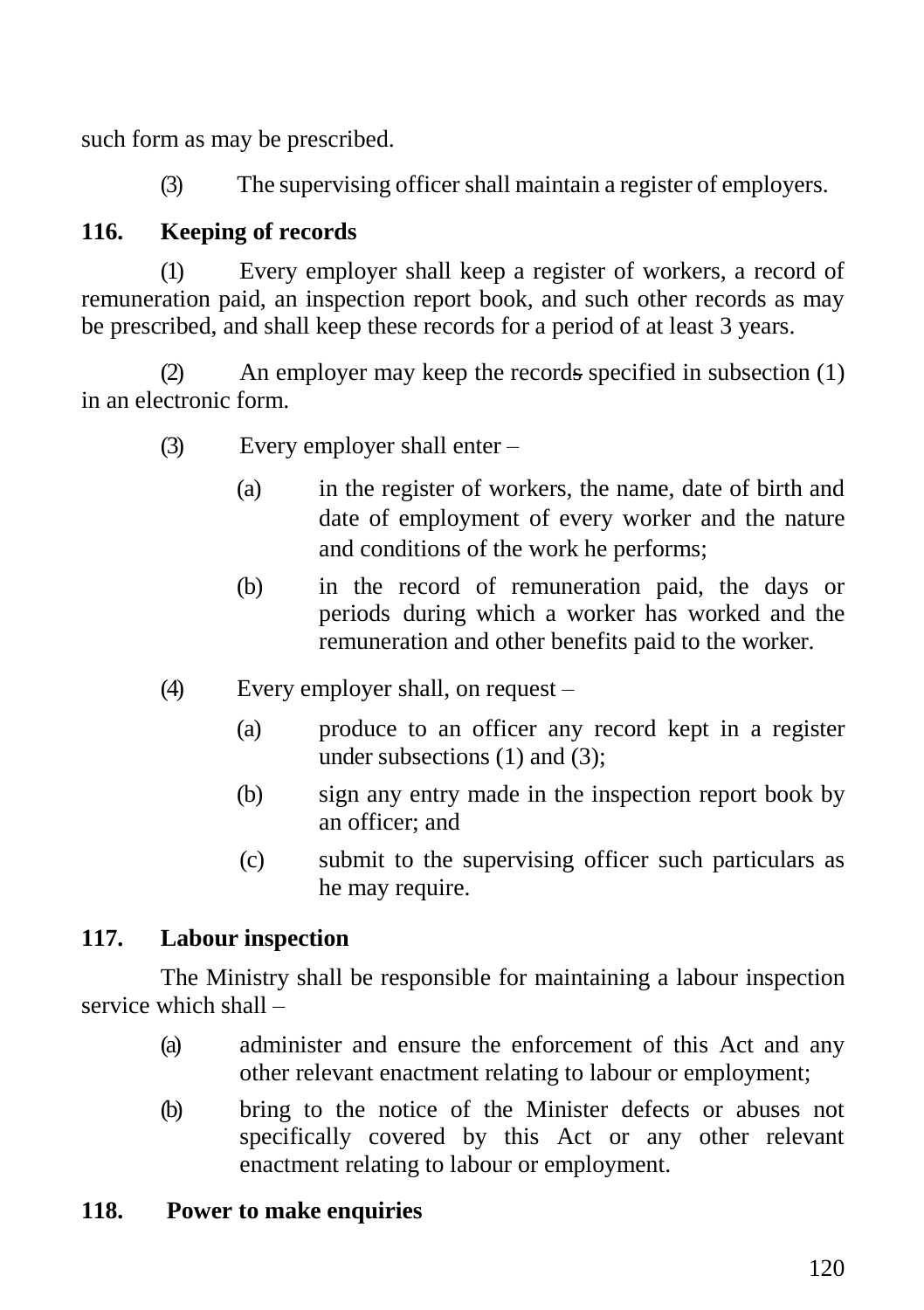- (1) The supervising officer may
	- (a) enter without previous notice any place of work or any premises which he has reason to believe is a place of work other than premises used solely for residential purposes, except with the permission of the occupier;
	- (b) carry out any examination or enquiry to ascertain that the provisions of this Act are complied with;
	- (c) interview an employer or his representative and any person employed in the enterprise, regarding the application of this Act or any other relevant enactment relating to labour or employment, and any such person shall answer such questions;
	- (d) require the employer to produce any book, record or other document relating to terms and conditions of employment, in order to ascertain whether the provisions of this Act or any other relevant enactment are complied with;
	- (e) enforce the posting of such notices as may be required under this Act or any other relevant enactment;
	- (f) require an employer to submit in writing any information relating to remuneration, the terms and conditions of employment of a worker, the worker's name, address, date of birth, date of commencing employment and category; and
	- (g) require an employer or his representative to furnish the facilities and assistance required for entry, inspection, examination or enquiry in the exercise of any of the powers conferred under this Act or any other relevant enactment.

(2) The supervising officer shall, while conducting an inspection visit, notify the employer or the employer's representative of his presence, unless –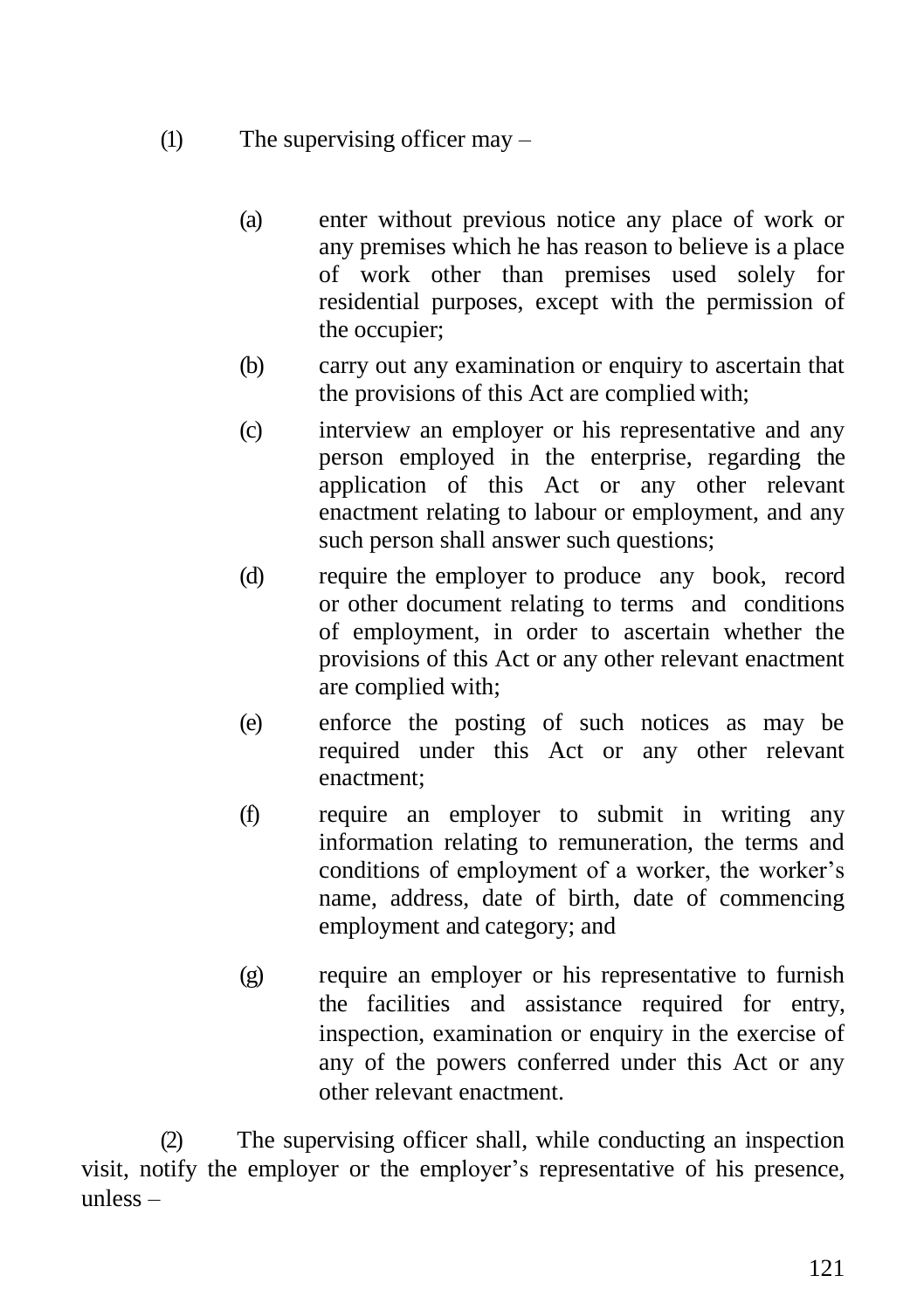- (a) neither of them is present or easily accessible at that time; or
- (b) he considers that such notification may be prejudicial to the performance of his duties.

(3) The supervising officer may request the assistance of a police officer if he has reasonable cause to apprehend any serious obstruction in the execution of his duties.

- (4) No person shall
	- (a) impede or delay the supervising officer in the exercise of any power under this Act or any other enactment relating to labour or employment;
	- (b) fail to comply with a request or to answer a question of the supervising officer under subsection (1); or
	- (c) conceal or prevent any person from appearing before or being examined by the supervising officer or any officer delegated by him, or attempt to do so.

#### **119. Power to summon**

- (1) Where the supervising officer
	- (a) has reason to believe that an offence under this Act or any other enactment relating to labour or employment has been committed by an employer or any other person; or
	- (b) wishes to enquire into a labour matter between an employer and his workers or their representatives,

he may, by written notice, summon any person whom he believes can provide information relating to the offence or the enquiry, to attend and produce any document which he may require.

- (2) Any person summoned under subsection (1) who
	- (a) having been served with the written notice, fails to comply with its requirements;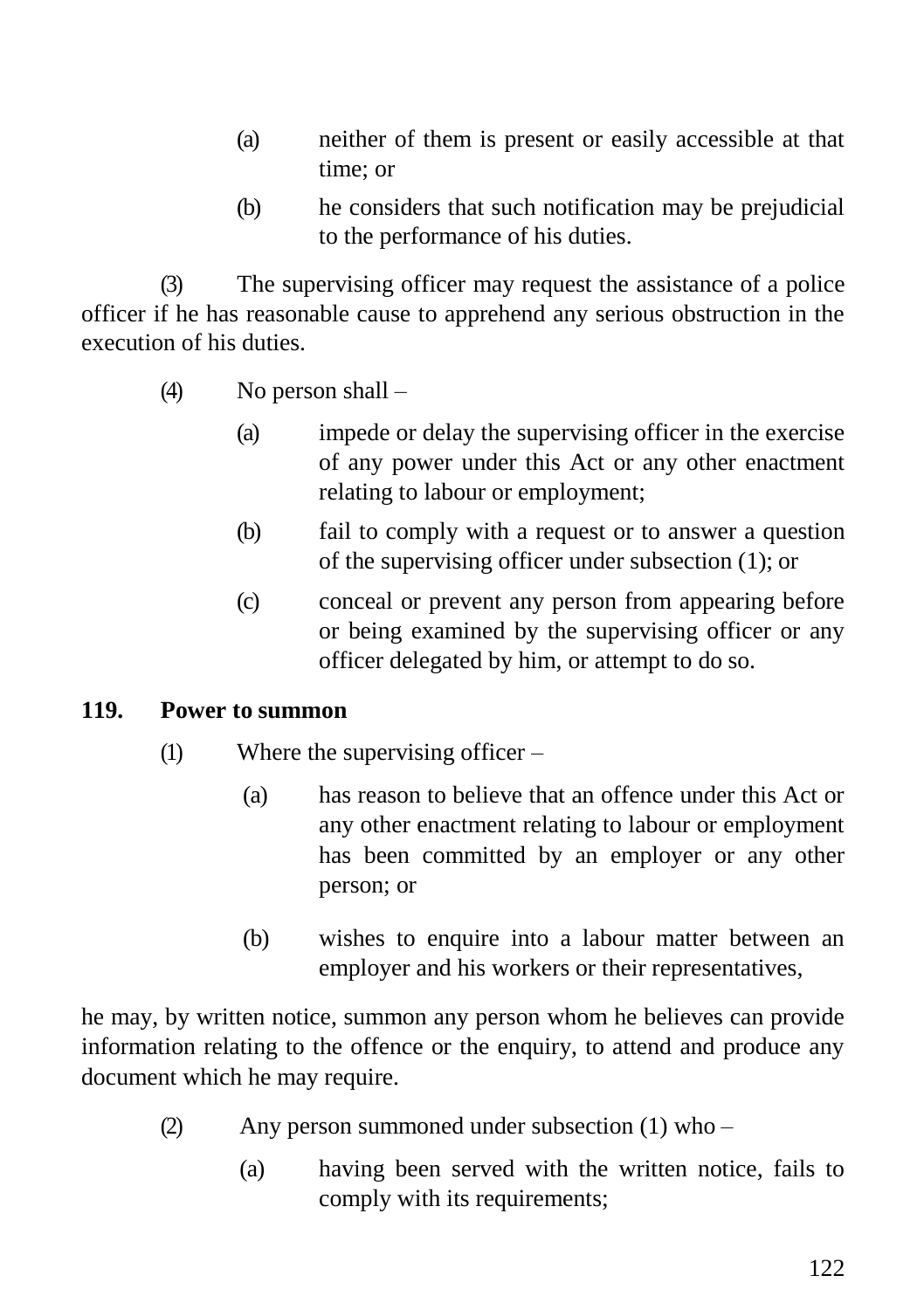- (b) refuses to answer faithfully any question put to him by the supervising officer;
- (c) gives any false or misleading information;
- (d) refuses to produce a document required by the supervising officer,

shall commit an offence.

(3) (a) The written notice specified in subsection (1) shall be issued to the person concerned by causing it to be –

- (i) handed over to him in person; or
- (ii) left at, or sent by registered post to his registered office or, his usual or last known place of business or residence.

(b) Any person to whom a written notice is issued under paragraph (a) who –

- (ii) refuses to accept delivery of the written notice; or
- (iii) fails to take delivery of the written notice after being informed that it awaits him at a post office,

shall be deemed to have been duly served with the written notice on the day on which he refuses to accept delivery thereof or he is informed that it awaits him at a post office.

# **120. Complaint procedure**

(1) Any worker may make a complaint to the supervising officer against his employer or any agent of the employer, in respect of any matter arising out of his employment.

(2) The supervising officer shall enquire into the complaint made under subsection (1) in the manner specified in section 118.

(3) No employer or any agent of an employer shall prevent a worker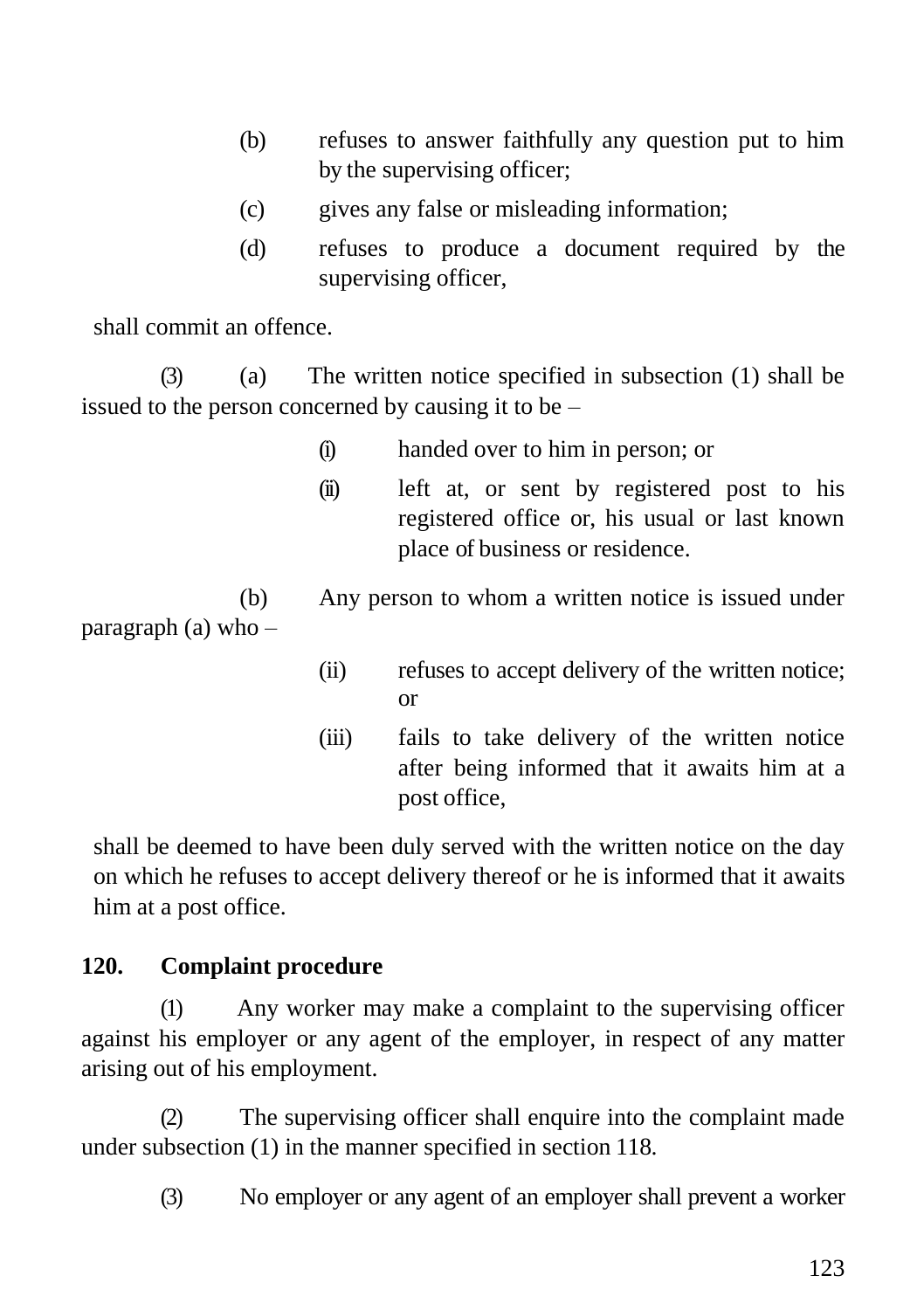from making a complaint to the supervising officer under subsection (1).

(4) An employer or any agent of an employer who prevents a worker from making a complaint to the supervising officer under subsection (1) shall commit an offence.

# **121. Notice of compliance**

(1) (a) Where following an enquiry made under section 120(2), the supervising officer has reasonable grounds to believe that the employer has not complied with this Act or any other enactment relating to the employment of a worker, he may serve a notice to the employer requesting him to comply with the Act or other enactment.

- (b) A notice under paragraph (a) shall specify, inter alia
	- (i) the name of the employer;
	- (ii) the provision of this Act or the other enactment, which has not been complied with; and
	- (iii) the penalty provided for non-compliance, referred to in subparagraph (ii).

(2) An employer to whom a notice under subsection (1) is issued may, within 7 days of the receipt of the notice, appeal against such notice before the Court, which may, after hearing the parties, revoke or affirm the notice.

(3) Where the Court affirms the notice, it shall order the employer to comply with the notice.

(4) The supervising officer may apply to the Court for a compliance order if an employer has not complied with a notice of compliance issued under this section or has not challenged the notice of compliance.

(5) Where an employer does not challenge a notice, or where he challenges the notice and the Court affirms the notice, the employer shall comply with the requirements thereof within 14 days of the date of receipt of the notice or the date of the decision of the Court.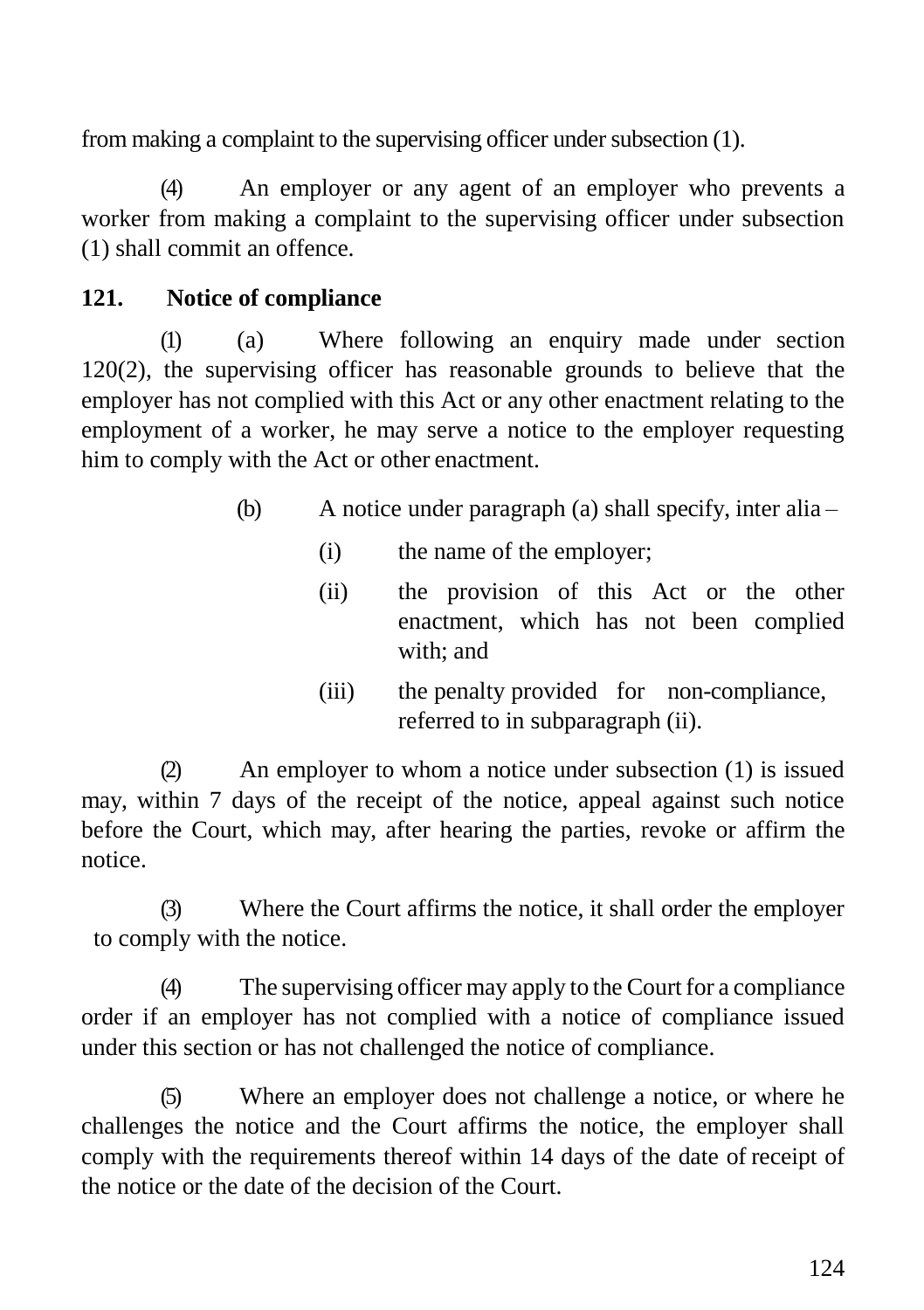(6) Subject to subsection (3), an employer who fails to comply with a compliance notice by the specified date shall commit an offence.

# **PART XIII – MISCELLANEOUS**

#### **122. Protection from liability**

No liability, civil or criminal, shall lie against an officer in respect of any act done or omitted to be done in good faith in the discahrge of his functions under this Act.

#### **123. Offences**

- (1) Any person who
	- (a) fails to credit a worker with the full amount of remuneration for work done;
	- (b) makes, or knowingly allows to be made, any entry in a record required to be kept by an employer which he knows to be false or misleading in a material particular;
	- (c) for the purposes of this Act, produces, furnishes or knowingly allows to be produced or furnished any

register, report, book, remuneration sheet, record, list, documents or information which he knows to be false or misleading in a material particular;

- (d) prevents a worker from appearing before the supervising officer;
- (e) knowinglymakes a false statement orfalse representation for the purpose of, or in connection with–
	- (i) the payment of contributions; or
	- (ii) any claim for benefit or any other payment, under this Act;
- (f) contravenes
	- (i) a condition of any authority issued, or approval given, under this Act;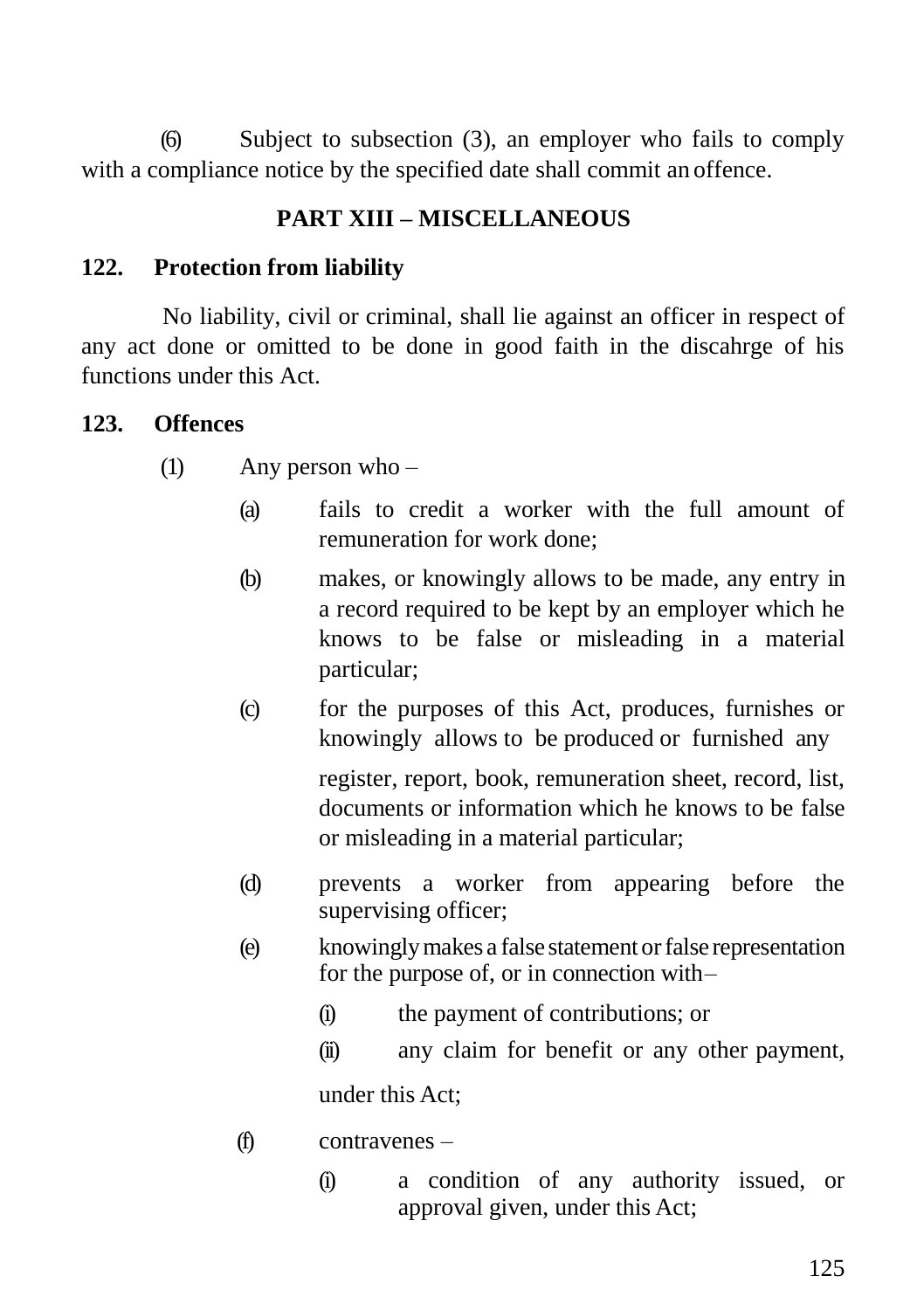- (ii) any order or direction given under this Act; or
- (iii) an order made by the Court or the Board;
- (g) contravenes sections 5, 8, 16, 24, 26, 27, 33, 54 and 118(4),

shall commit an offence.

*(New paragraph (g) inserted by the COVID-19 (Miscellaneous Provisions) Act 2020 – Act No. 1 of 2020 w.e.f 16 May 2020)*

(2) Any person who commits an offence for which no specific penalty is provided shall, on conviction, be liable to a fine not exceeding 25,000 rupees and to imprisonment for a term not exceeding 2 years.

(3) The Court may, on the conviction of any person under this Act, where it thinks appropriate, make an order directing that person to comply with this Act or any order made by the Court within such time as may be fixed in the order.

(4) A person who fails to comply with an order made under subsection (3) shall commit an offence and shall, on conviction, be liable to a fine not exceeding 10,000 rupees.

#### **124. Regulations**

(1) The Minister may make such regulations as he thinks fit for the purposes of this Act.

(2) Any regulations made under subsection (1) may provide for –

- (a) the levying of fees and charges; and
- (b) the amendment of the Schedules.

#### **125. Repeal**

The Employment Rights Act is repealed.

#### **126. Consequential amendments**

- (1) The Human Resource Development Act is amended
	- (a) in section 18, in subsection  $(3)(f)$ , by deleting the words "section 45 of the Employment Rights Act" and replacing them by the words "section 76 of the Workers' Rights Act 2019.";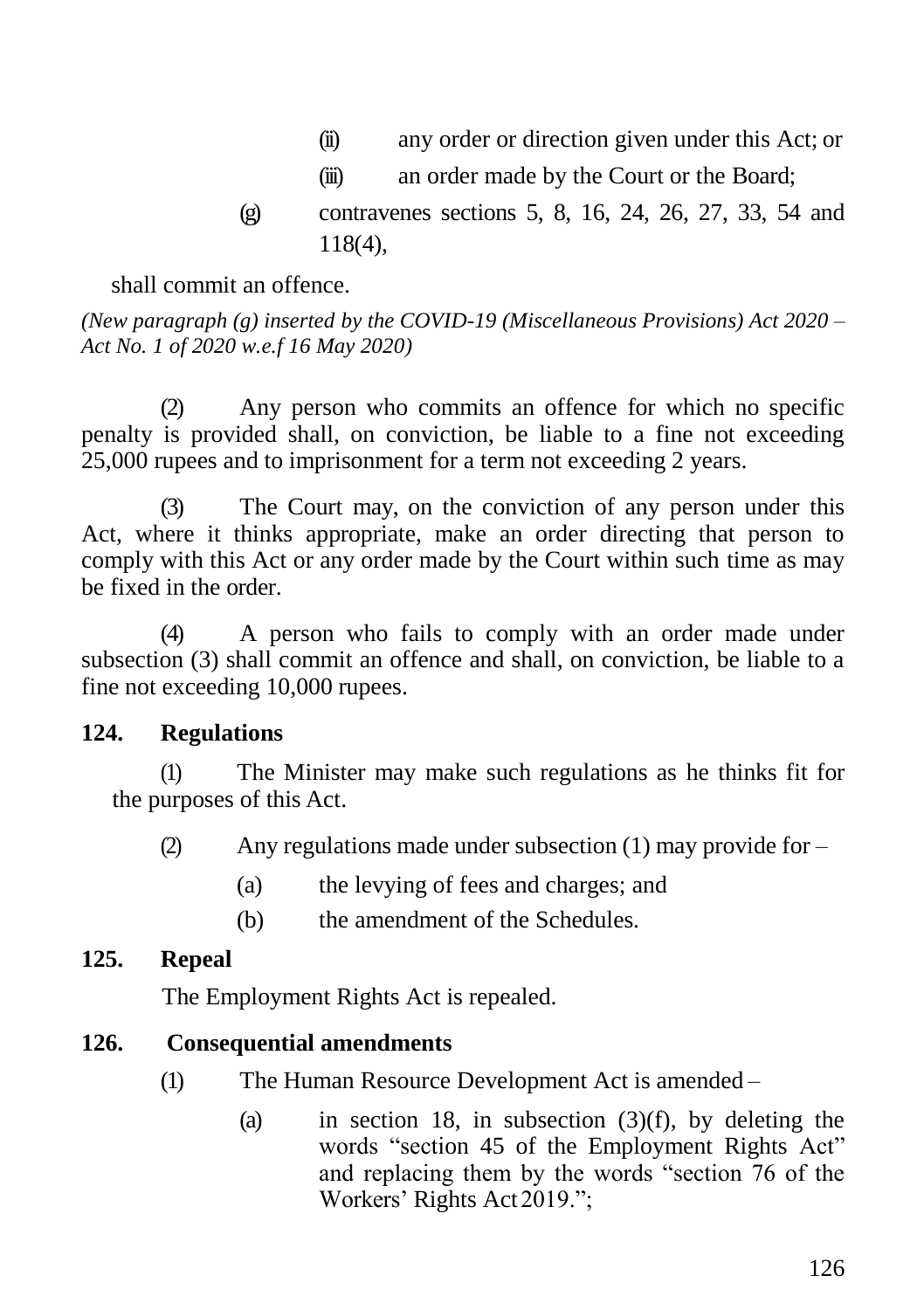(b) in section 18A, in subsection (2), by deleting the words "section 33 of the Employment Rights Act" and replacing them by the words "section 111 of the Workers' Rights Act 2019";

(2) The Income Tax Act is amended, in section 144A (2), by repealing paragraph (d) and replacing it by the following paragraph –

- (d) a contribution, including surcharge in respect of the Portable Retirement Gratuity Fund under the Workers' Rights Act 2019.
- (3) The Industrial Court Act is amended, in the First Schedule
	- (a) by deleting the following words –

Employment Rights Act

(b) by inserting, in the appropriate alphabetical order, the following new words –

Workers' Rights Act 2019

- (4) The National Pensions Act is amended
	- (a) in section  $17A(2)$ , in the definition of "employer", by deleting the words "section 33 of the Employment Rights Act 2008" and replacing them by the words "section 111 of the Workers' Rights Act 2019";
	- (b) in section 17B, in subsection (2), by deleting the words "section 45 of the Employment Rights Act" and replacing them by the words "section 76 of the Workers' Rights Act 2019".
- (5) The National Savings Fund Act is amended
	- (a) in section 2, in the definition of "retirement", in paragraph (b)(i), by deleting the words "Employment Rights Act" and replacing them by the words "Workers' Rights Act 2019";
	- (b) in section 5A, in subsection (2), in the definition of "employer", by deleting the words "section 33 of the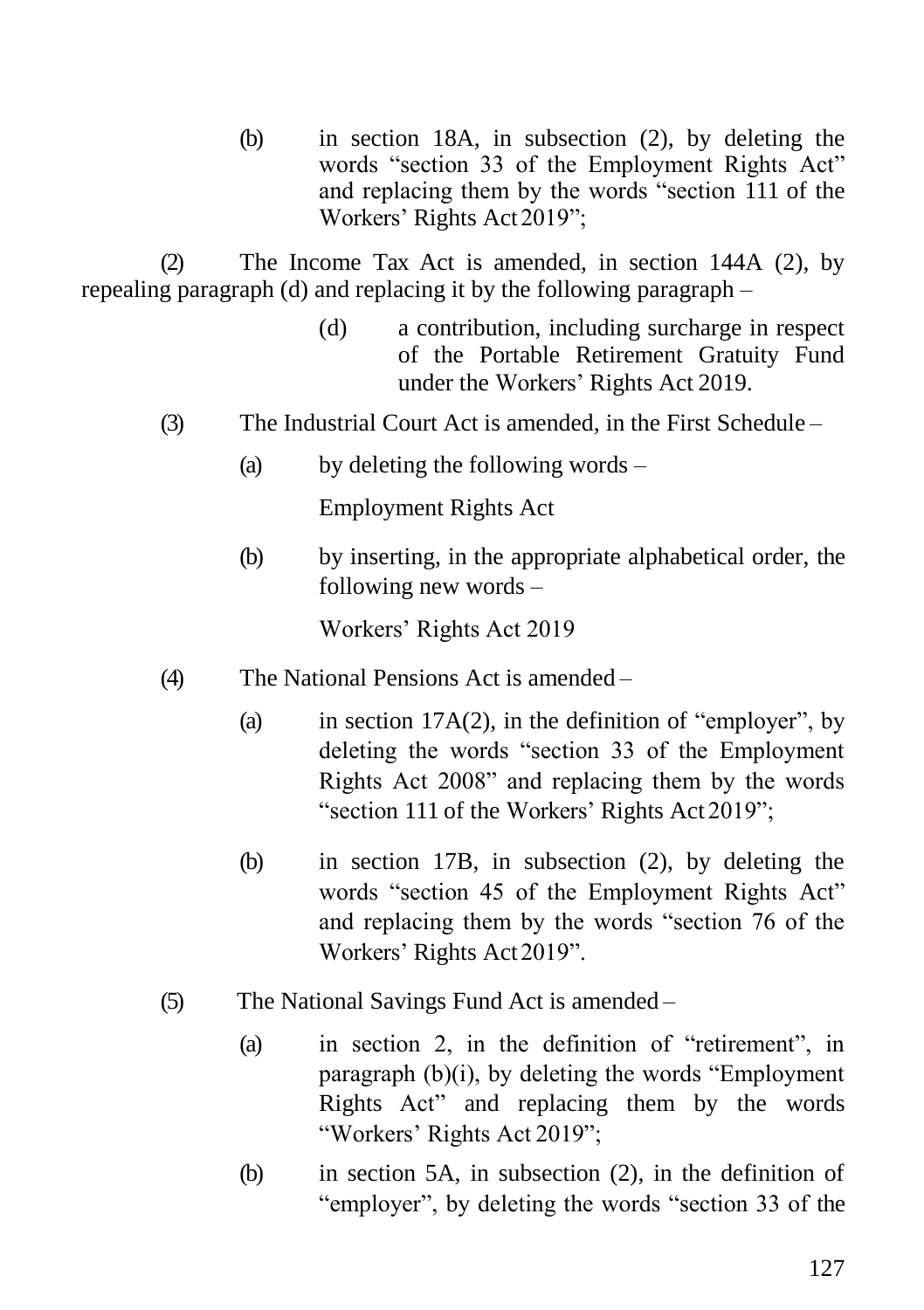Employment Rights Act" and replacing them by the words "section 111 of the Workers' Rights Act 2019";

- (c) in section  $5C -$ 
	- (i) in subsection (1), by deleting the words "section 41 of the Employment Rights Act" and replacing them by the words "section 76 of the Workers' Rights Act2019";
	- $(ii)$  by repealing subsection  $(2)$ ;
	- $(iii)$  in subsection (3), in paragraph (b), by deleting the words "section 44(1) of the Employment Rights Act" and replacing them by the words "section 84 of the Workers' Rights Act2019";
	- $(iv)$  by repealing subsection  $(4)$ ;
- (d) in section 5D, in subsection (1), by deleting the words "section 45 of the Employment Rights Act" and replacing them by the words "section 76 of the Workers' Rights Act 2019".

(6) The Notaries Act is amended by inserting, after section 38, the following new section –

#### **38A. Register of protective order**

(1) Where the Judge in Chambers makes an order for a protective order under the Workers' Rights Act 2019, the supervising officer of the Ministry responsible for the subject of labour and employment who made the application for such order shall forthwith forward to the Registrar-General the particulars of the order.

(2) The Registrar-General shall, from the information made available to him under subsection (1), make up and keep, in such form and manner as he may determine, a Register of protective order which may be consulted by a notary, an attorney or such other person who has a legitimate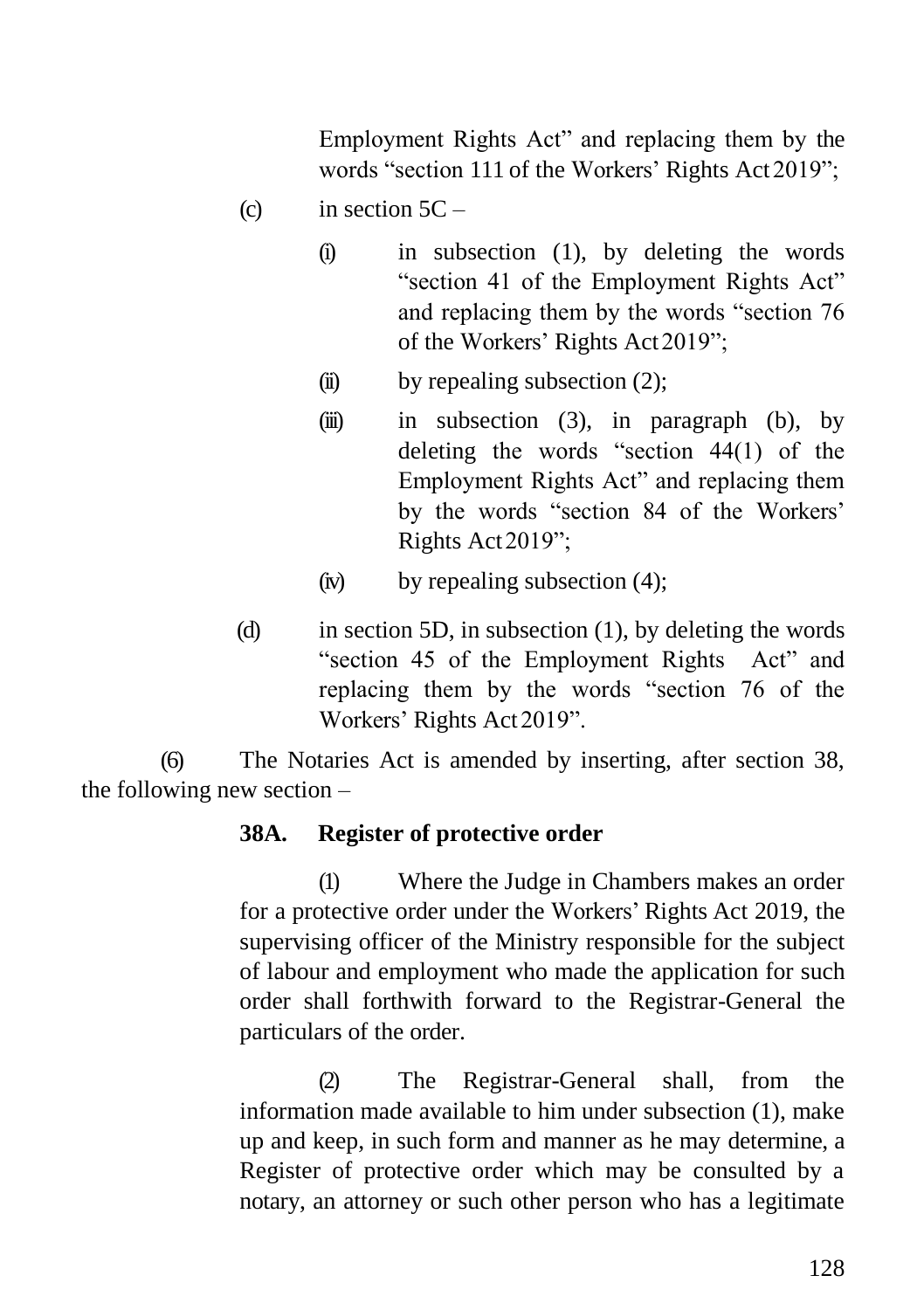interest to do so.

(7) The Private Pension Schemes (Licensing and Authorisation) Rules 2012 is amended, in regulation  $5 -$ 

- (a) in paragraph  $(3)$ 
	- (i) by revoking subparagraph (a);
	- (ii) in subparagraph (b), by deleting the words "before 2 years of service";
	- (iii) in subparagraph (c), by deleting the words "after 2 years of service";
- (b) by adding the following new paragraph –

(7) Where the rate of contribution paid by an employer in a private pension scheme is less than the prescribed rate, the employer shall be required to adjust the rate of contribution to that of the prescribed rate.

*(Note: Section (7)(b) has not yet been proclaimed)*

#### **127. Savings and transitional provisions**

(1) Where, before the commencement of this Act, a worker and an employer have entered into one or more determinate agreements for a total period of more than 12 months and where the worker was employed in a position of a permanent nature, the agreement shall, on the commencement of this Act, be deemed to be an indeterminate agreement with effect from the month immediately following the twelfth month of employment under the agreement.

(2) (a) Any disciplinary proceedings which has started under section 38(2) and (3) of the repealed Act and is pending at the commencement of this Act, shall be dealt with in accordance of the repealed Act as if this Act has not come into operation.

(b) Any disciplinary proceedings which has not started at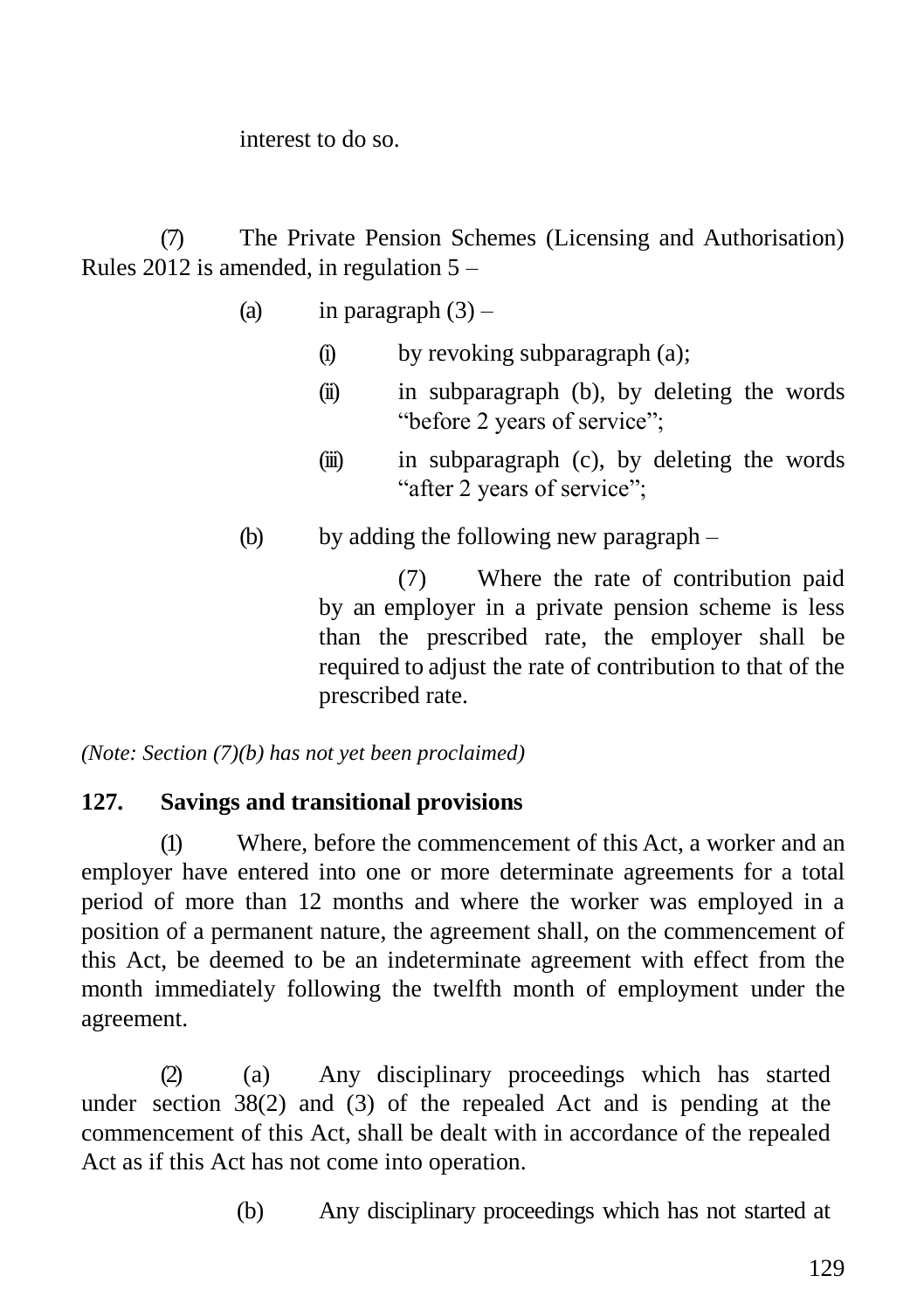the commencement of this Act shall be dealt with in accordance with this Act.

(3) The duration of suspension with pay specified in section 38(7) of the repealed Act shall, where the worker is still suspended from work on the commencement of this Act, be the duration of suspension with pay specified in the repealed Act.

(4) The Employment Promotion and Protection Division set up within the Tribunal under section 39A of the repealed Act shall continue to operate for such period as may be necessary to determine all matters referred to it by the Permanent Secretary under section 39B of the repealed Act.

(5) The ex gratia payment made to the former workers of Palmar Limitée (in receivership) and Future Textiles Limited (in receivership) before the commencement of section 78(2)(d) of this Act shall be deemed to have been made pursuant to that section.

(6) A reference in any enactment to the repealed Employment Rights Act shall be construed as a reference to the Workers' Rights Act 2019 or the corresponding section thereof.

(6A) (a) Where a worker retires or dies on or after 1 January 2020 and where no contribution is made in respect of the worker by his employer under section 94, 95, 96 or 97, as applicable, any gratuity to the worker or to his legal heirs shall, notwithstanding any provision to the contrary, be paid by his employer and the amount of such gratuity shall be calculated in such manner as may be prescribed.

(b) Where a worker resigns, or the employment of a worker is terminated, on or after 1 January 2020, and where no contribution is made in respect of the worker by his employer under section 94, 95, 96 or 97, as applicable, any contribution to be made by his employer to the Portable Retirement Gratuity Fund shall be calculated at such rate as may be prescribed.

*(New subsection (6A) inserted the COVID-19 (Miscellaneous Provisions) Act 2020 – Act No. 1 of 2020 w.e.f 01 January 2020)*

(7) Where this Act does not make provisions for the necessary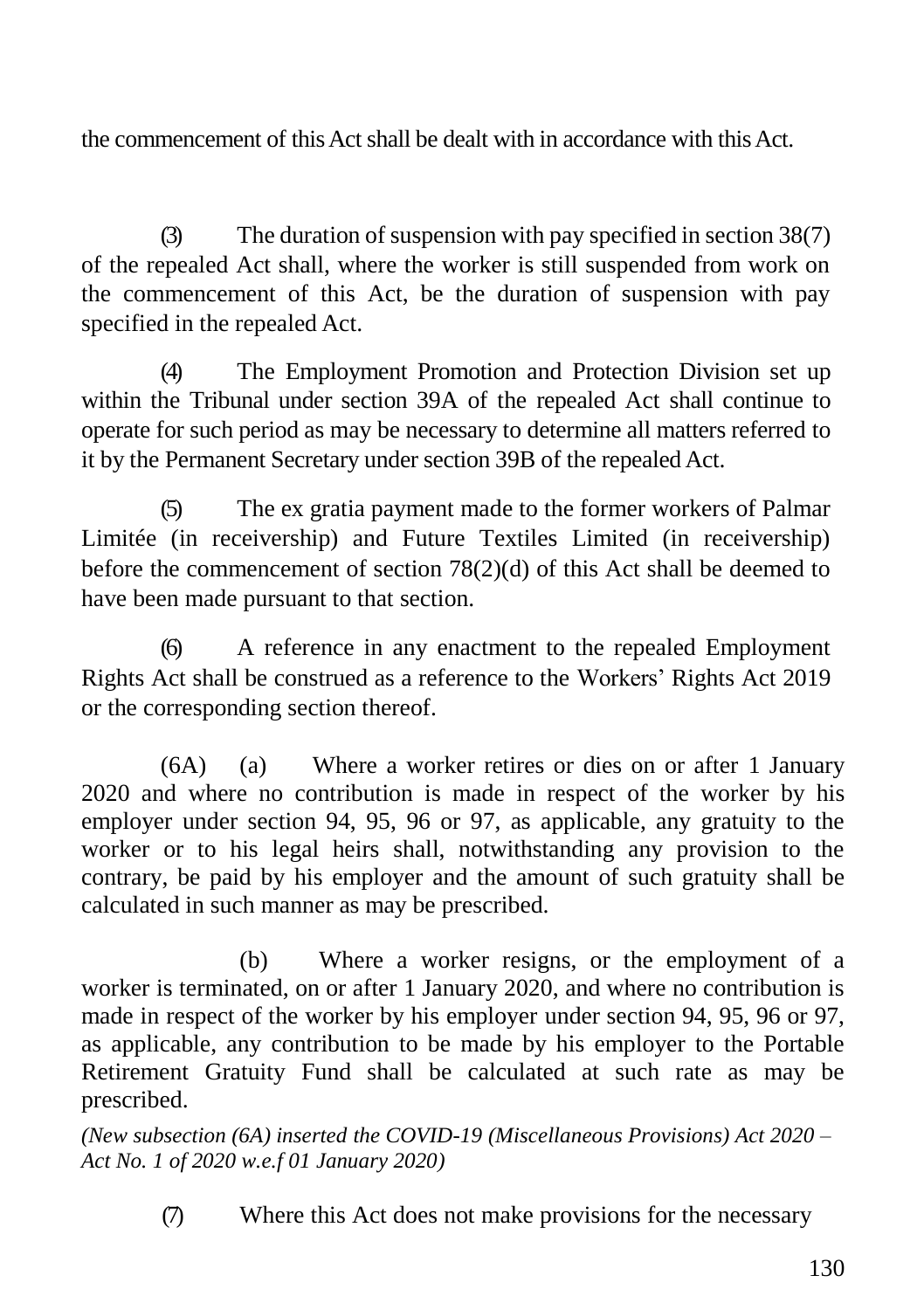transition from the repealed Act to this Act, the Minister may make such regulations as may be necessary for such transition.

 $(8)$  In this section –

"repealed Act" means the Employment Rights Act repealed under section 125.

#### **128. Commencement**

(1) Subject to subsections (2) and (3), this Act shall come into operation on a date to be fixed by proclamation.

(2) Section 78(2)(d) shall be deemed to have come into operation on 30 April 2019.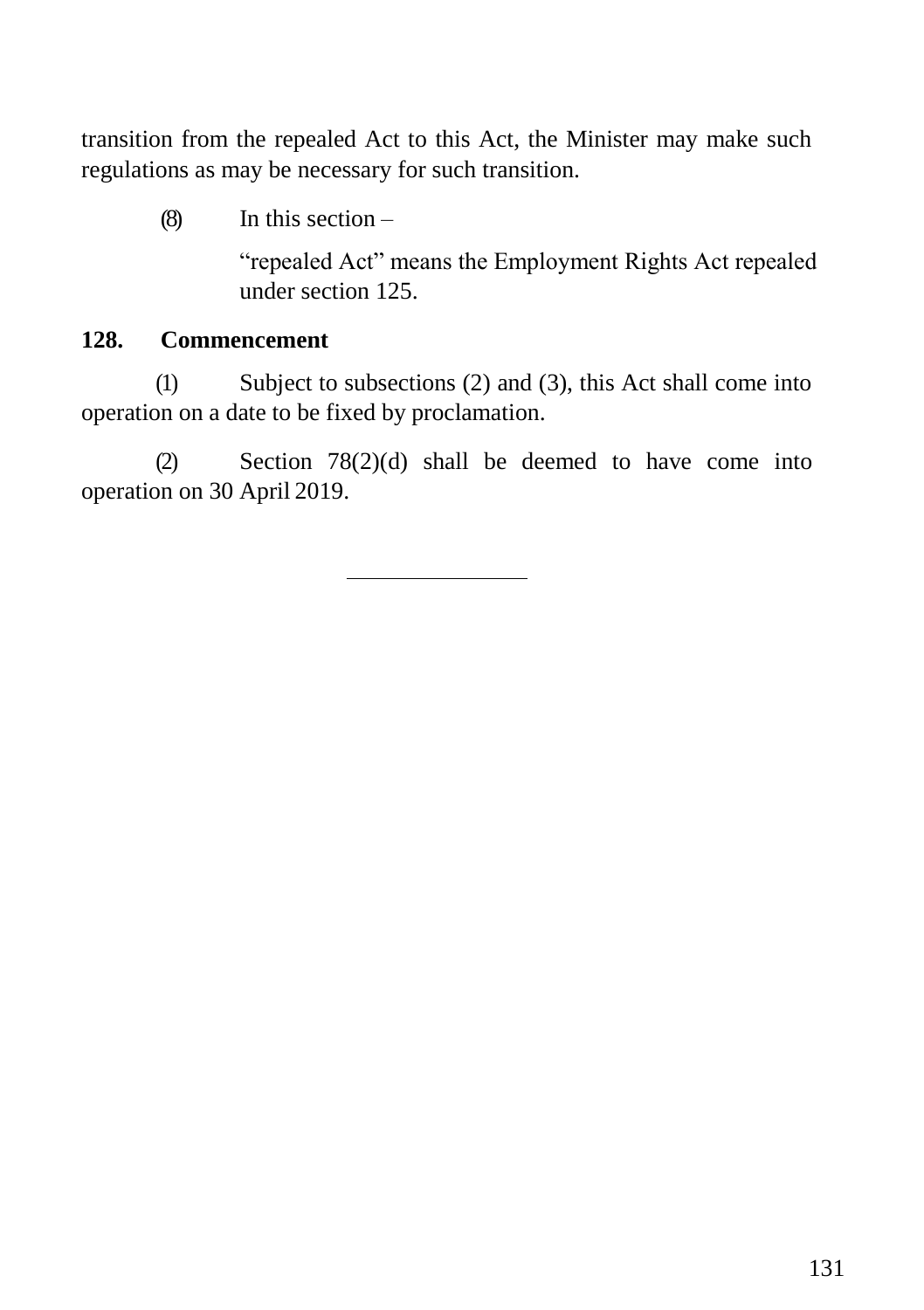# **FIRST SCHEDULE** [Section 11]

# **PARTICULARS OF WORK AGREEMENT***/CONTRAT DU TRAVAIL***/***KONTRA TRAVAY*

**1.** Name of employer/*nom de l'employeur/nom lanplwayer* ………… ……………………..................................………………..............… *2.* National pensions registration number/*numéro d'enregistrement de la pension nationale/nimero anrezistreman pansion nasional* …………………………………… **3.** Business Registration Number/National Identity Card no. of employer/*numéro d'enregistrement de l'entreprise*/*numéro de Carte d'Identité Nationale de l'employeur/nimero anrezistreman lantrepriz/ nimero kart idantite nasional lanplwayer* ………………………… *4.* Address of employer/*adresse de l'employeur/ladres lanplwayer* ……………………………………………………………………… ……………………………………………………………………… **5.** Nature of activity /*nature de l'activité/natir laktivite*……………… ……………………………………………………………………… …………………………….……………………………………...… **6.** Name of worker/*nom du travailleur/nom travayer* ………………… ………….…………………………...……………………………… **7.** Gender/*genre/genre* …………………………………………........ *8.* National Identity Card no./passport no. (non-citizens)*/numéro de la carte d'identité nationale/numéro du passeport (étrangers)/ nimero kart idantite nasional/ nimero paspor (etranzer) ....*………………………………….. **9.** Date of birth of worker/*date de naissance du travailleur/dat nesans* 

*travayer ....*……………..................................……………………..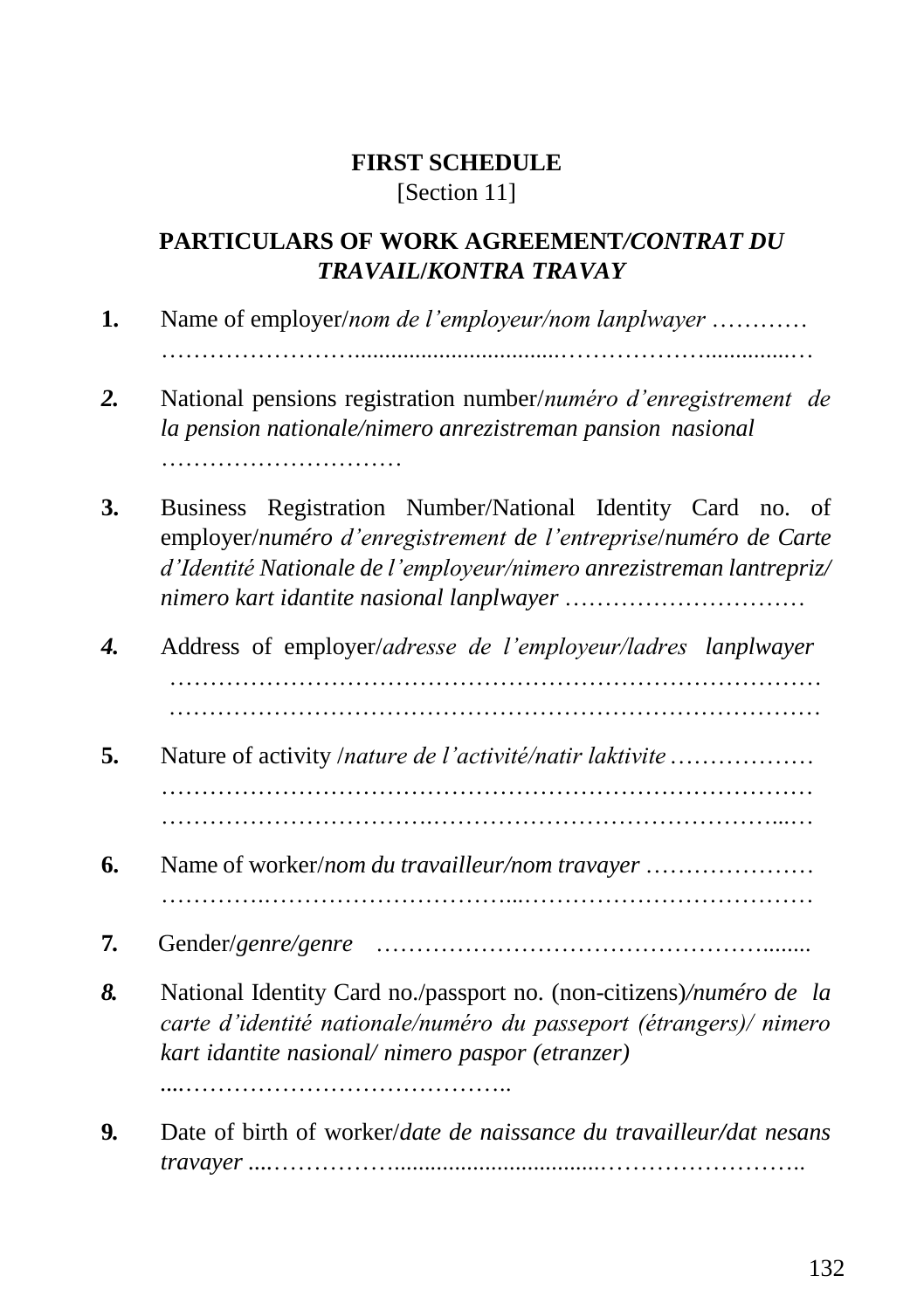# SCHEDULE - *continued*

| 10. | Address of worker (specify district)/adresse du travailleur<br>(specifiez le district/ladres travayer (presiz ki distrik) |
|-----|---------------------------------------------------------------------------------------------------------------------------|
| 11. | Date of commencement of agreement/date du début du contrat/date                                                           |
| 12. |                                                                                                                           |
| 13. | Grade, class or category of employment/qualité, classe ou catégorie                                                       |
| 14. | Rate and particulars of remuneration/taux et détails de rémunération/tarif                                                |
| 15. | Interval at which remuneration is to be paid/intervalle auquel<br>rémunération doit être versée/period pou lapey          |
| 16. | Normal hours of work/heures normales de travail/ler travay                                                                |

……….………………… …………………….………. Date/*date*/*dat Signature of employer/signature de l'employeur/signatir lanplwayer*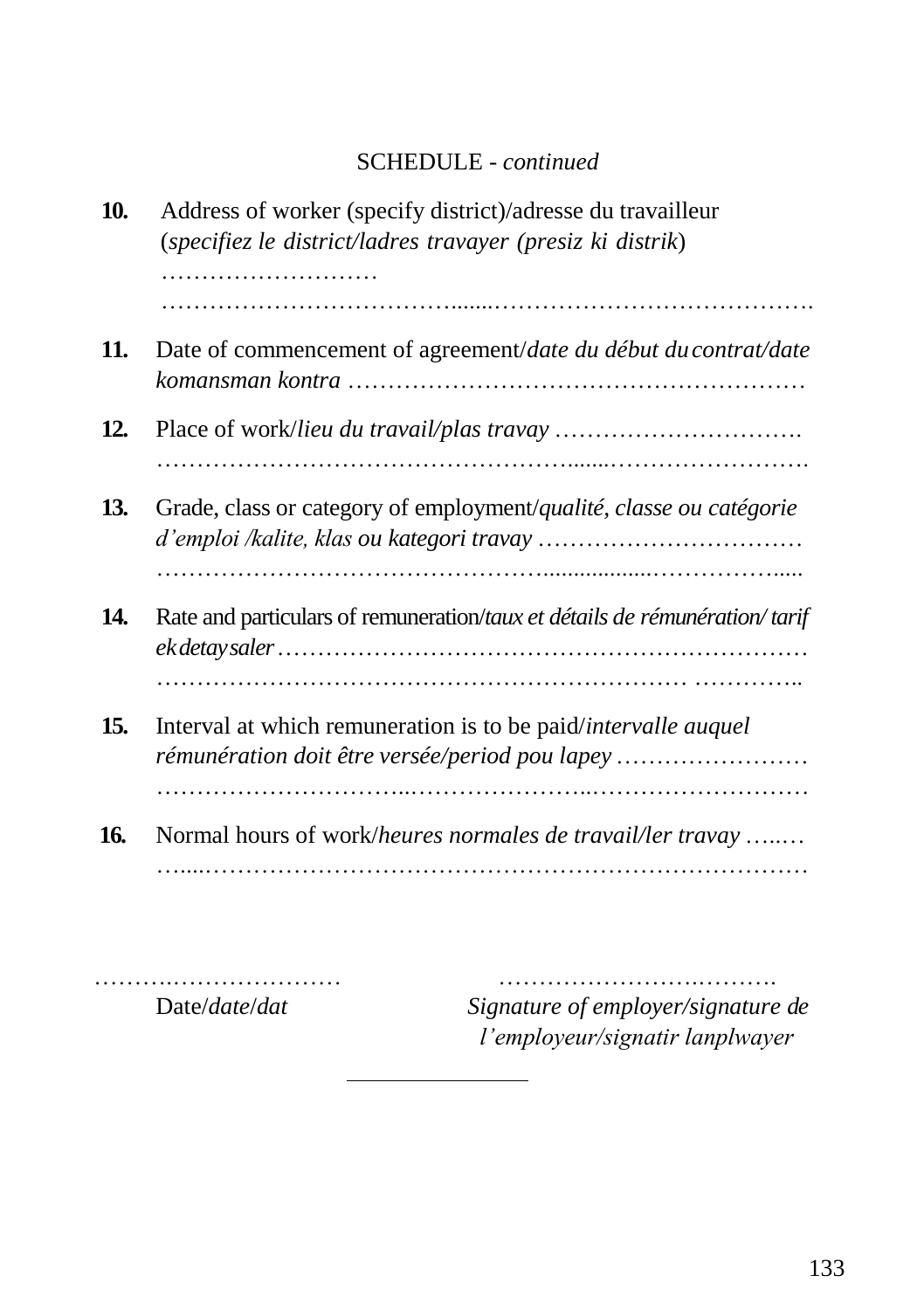# **SECOND SCHEDULE**

[Section  $27(3)(a)$ ]

# **PAYSLIP**

| 1.                   |                                                                             |
|----------------------|-----------------------------------------------------------------------------|
| $\overline{2}$ .     |                                                                             |
| 3.                   |                                                                             |
| 4.                   |                                                                             |
| 5.                   |                                                                             |
| 6.                   |                                                                             |
| 7.                   |                                                                             |
| 8.                   |                                                                             |
| 9.                   |                                                                             |
| 10.                  | No. of hours of extra work performed and the corresponding extra<br>payment |
|                      | (a)                                                                         |
| $\ddot{\phantom{0}}$ | (b)                                                                         |
|                      | (c)                                                                         |
| 11.                  |                                                                             |
|                      |                                                                             |
| 12.                  |                                                                             |
| 13.                  |                                                                             |
| 14.                  |                                                                             |
|                      |                                                                             |
| 15.                  |                                                                             |
| 16.                  | Contribution to Portable Retirement Gratuity Fund                           |
|                      |                                                                             |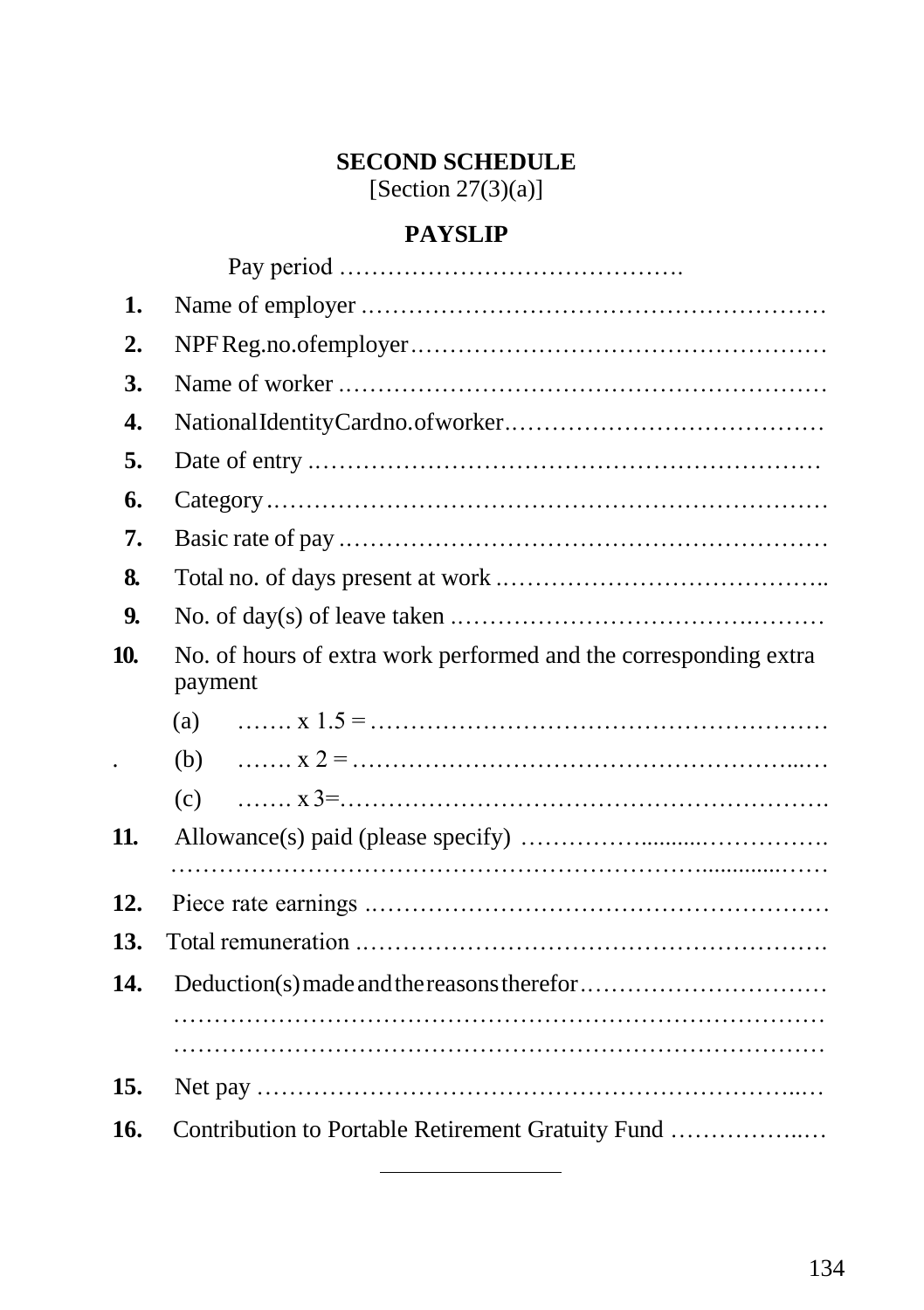## **THIRD SCHEDULE** [Section 42]

# **WAGE GUARANTEE FUND ACCOUNT**

| 1.               |                              | <b>Particulars of insolvent employer</b>                                                                              |  |  |
|------------------|------------------------------|-----------------------------------------------------------------------------------------------------------------------|--|--|
|                  | (1)                          |                                                                                                                       |  |  |
|                  | (2)                          |                                                                                                                       |  |  |
|                  | (3)                          |                                                                                                                       |  |  |
| $\overline{2}$ . | <b>Particulars of worker</b> |                                                                                                                       |  |  |
|                  | (1)                          |                                                                                                                       |  |  |
|                  | (2)                          |                                                                                                                       |  |  |
|                  | (3)                          | Phone no. $\ldots$ $\ldots$ $\ldots$ $\ldots$ $\ldots$ $\ldots$ $\ldots$ $\ldots$ $\ldots$ $\ldots$ $\ldots$ $\ldots$ |  |  |
|                  | (4)                          |                                                                                                                       |  |  |
|                  | (5)                          |                                                                                                                       |  |  |
|                  | (6)                          |                                                                                                                       |  |  |
|                  | (7)                          |                                                                                                                       |  |  |
|                  |                              | (including wages, end of year bonus and notice)                                                                       |  |  |
|                  | (8)                          |                                                                                                                       |  |  |
| 3.               | <b>Details of employment</b> |                                                                                                                       |  |  |
|                  | (1)                          |                                                                                                                       |  |  |
|                  | (2)                          |                                                                                                                       |  |  |
|                  | (3)                          |                                                                                                                       |  |  |
|                  |                              | I certify that the above information is correct.                                                                      |  |  |
|                  |                              |                                                                                                                       |  |  |
|                  |                              | Name of employer<br>Signature                                                                                         |  |  |
|                  |                              |                                                                                                                       |  |  |

Date Seal of employer/company (where applicable)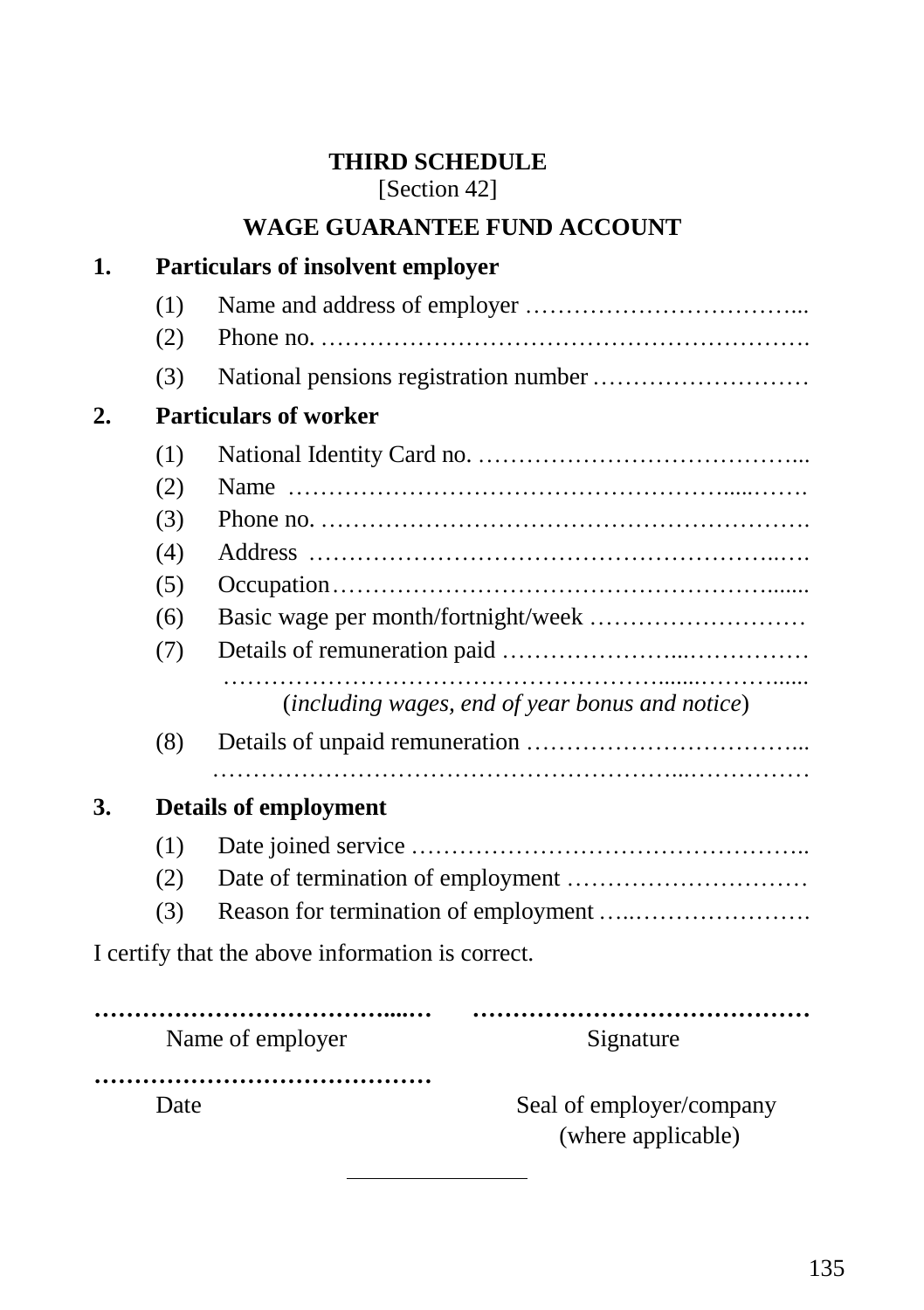### **FOURTH SCHEDULE**

[Sections 44, 52, 55 and 60]

# **ALLOWANCES OR GRANT**

|                            | (Rs)          |
|----------------------------|---------------|
| 1. Meal allowance          | 85 per day    |
| 2. Maternity allowance     | 3,000         |
| 3. Death grant             | 5,000         |
| <b>4.</b> Mobile allowance | 100 per month |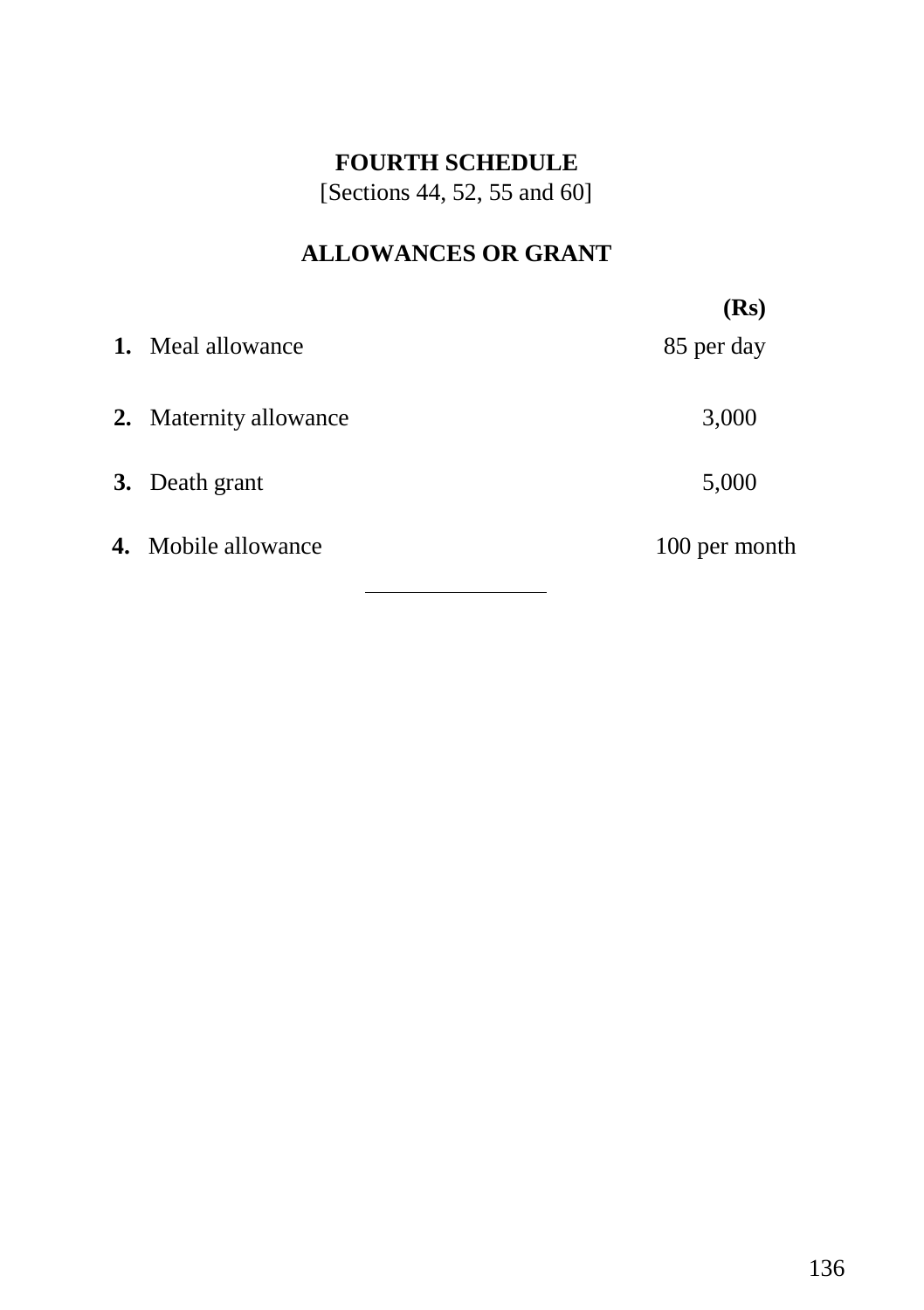# **FIFTH SCHEDULE** [Section 68]

# **CERTIFICATE OF EMPLOYMENT**

……………………………. …………………………… Date Signature of employer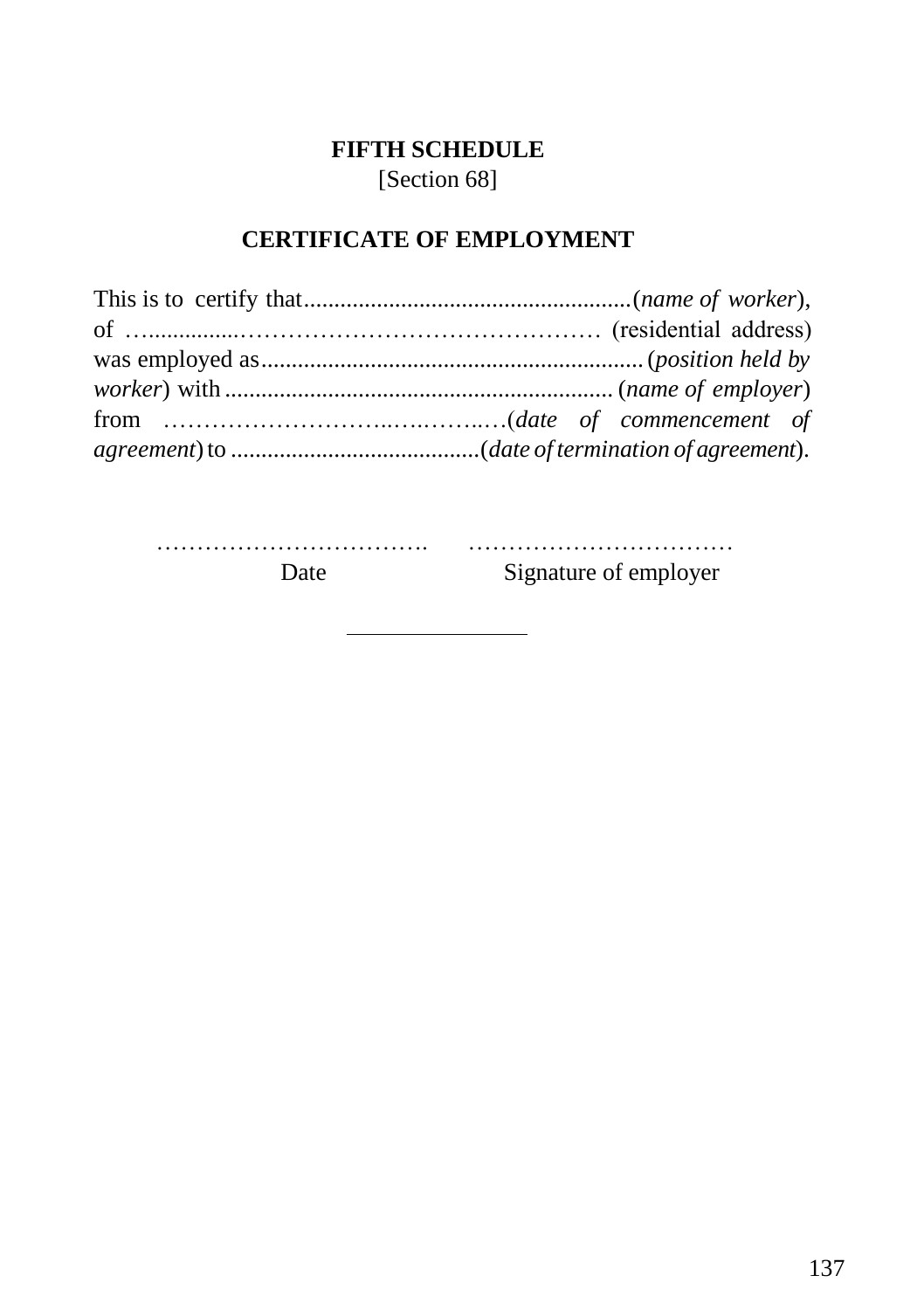# **SIXTH SCHEDULE [Sections 78(2)(a) and 84(2)]**

#### **PART I – TRANSITION UNEMPLOYMENT BENEFIT**

#### **FOR PERIOD STARTING ON 1 APRIL 2020 AND ENDING ON 31 MARCH 2021**

| Period after termination of employment<br>or registration with supervising officer | Rate of benefit per month   |
|------------------------------------------------------------------------------------|-----------------------------|
| First 6 months                                                                     | 90% of basic wage or salary |
| From $7th$ month to end of $12th$ month                                            | 60% of basic wage or salary |

#### **PART II – TRANSITION UNEMPLOYMENT BENEFIT**

#### **FOR ANY PERIOD OTHER THAN PERIOD SPECIFIED IN PART I**

| Period after termination of employment<br>or registration with supervising officer | Rate of benefit per month                                       |
|------------------------------------------------------------------------------------|-----------------------------------------------------------------|
| First 3 months                                                                     | 90% of basic wage or salary                                     |
| From $4^{\text{th}}$ month to end of $6^{\text{th}}$ month                         | 60% of basic wage or salary                                     |
| From $7th$ month to end of $12th$ month                                            | 30% of basic wage or salary but not less<br>than $3,000$ rupees |

*(Schedule repealed and replaced by the Finance (Miscellaneous Provisions) Act 2020 – Act No. 7 of 2020 w.e.f 7 August 2020)*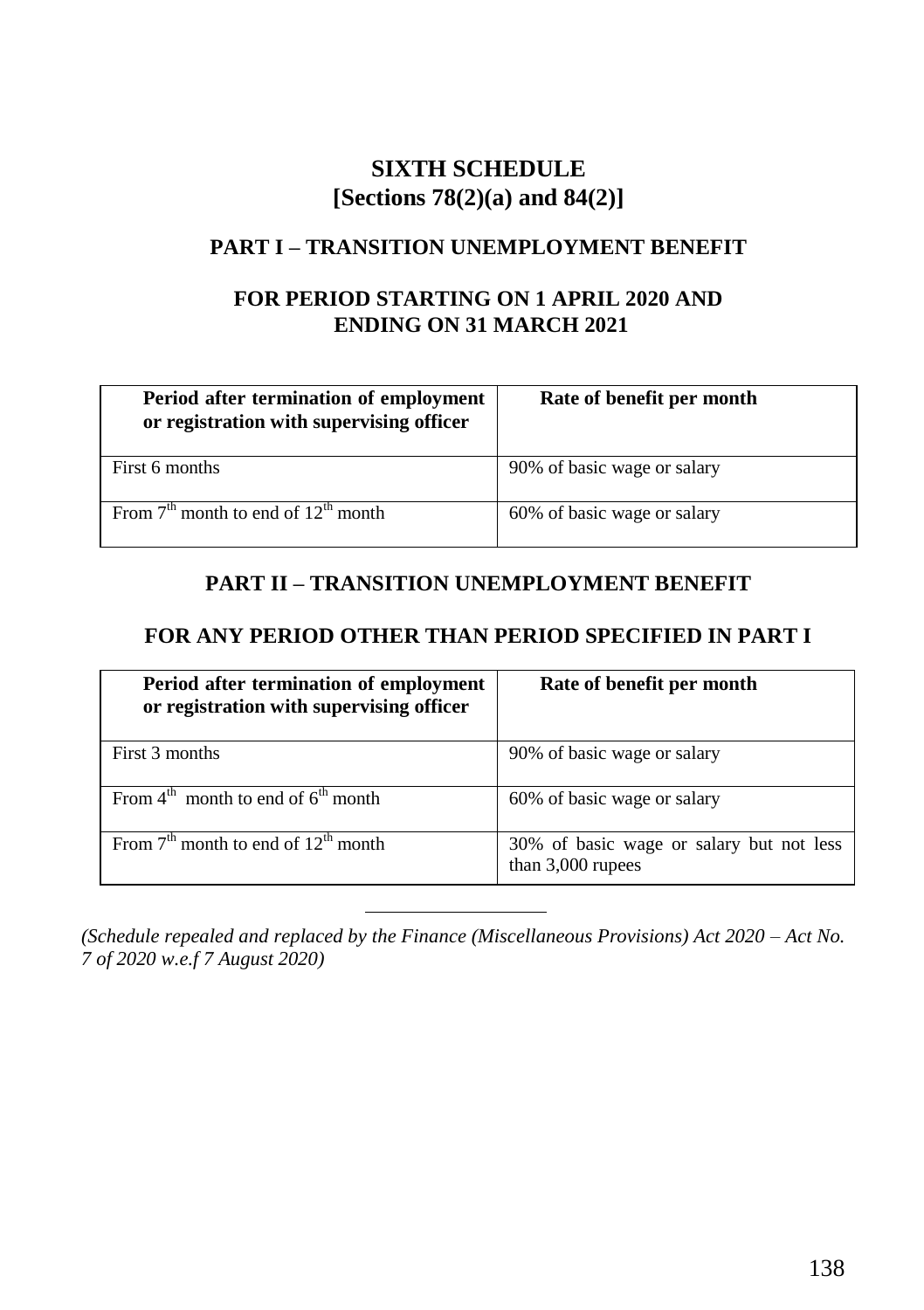#### **SEVENTH SCHEDULE**

[Sections 79 and 84(9)]

#### **FINANCING OF TRANSITION UNEMPLOYMENT BENEFIT**

- **1.** The Transition Unemployment Benefit shall be financed from–
	- (a) the one per cent contribution of the worker in the National Savings Fund Account of the worker and any interests accrued thereon, to the extent of 50 per cent of the Transition Unemployment Benefit; and
	- (b) the Workfare Programme Fund to the level of 50 per cent of the Transition Unemployment Benefit.

**2.** Where the total amount under paragraph 1(a) is not sufficient, any deficiency shall be met from the Workfare Programme Fund.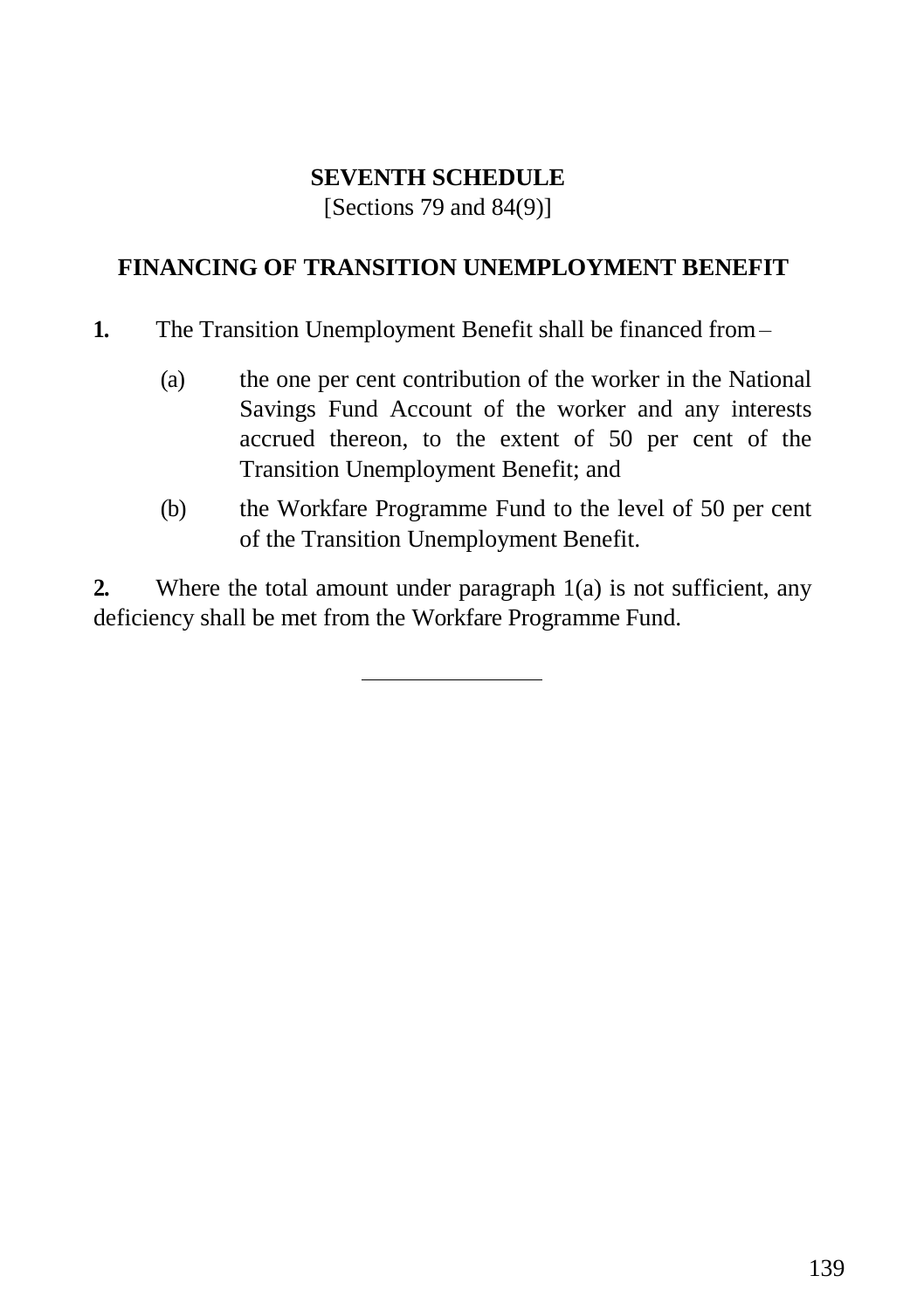#### **EIGHTH SCHEDULE**  $[Section 84(5)]$

# **TRANSITION UNEMPLOYMENT BENEFIT**

# **1. Particulars of employer**

|    | (1)                          |                                                                                    |  |  |
|----|------------------------------|------------------------------------------------------------------------------------|--|--|
|    | (2)                          |                                                                                    |  |  |
|    | (3)                          |                                                                                    |  |  |
|    | (4)                          |                                                                                    |  |  |
| 2. | <b>Particulars of worker</b> |                                                                                    |  |  |
|    | (1)                          |                                                                                    |  |  |
|    | (2)                          |                                                                                    |  |  |
|    | (3)                          |                                                                                    |  |  |
|    | (4)                          |                                                                                    |  |  |
|    | (5)                          |                                                                                    |  |  |
|    | (6)                          |                                                                                    |  |  |
| 3. | <b>Details of employment</b> |                                                                                    |  |  |
|    | (1)                          |                                                                                    |  |  |
|    | (2)                          |                                                                                    |  |  |
|    | (3)                          |                                                                                    |  |  |
|    |                              | I certify that the worker referred to in paragraph 2 is registered in the Workfare |  |  |

Programme and is entitled for the transition unemploymentbenefit.

.................................................. ....................................................

Date Supervising Officer Ministry of Labour, Industrial Relations, Employment and Training

\**Delete as appropriate*

*(Amended by the Finance (Miscellaneous Provisions) Act 2020 – Act No. 7 of 2020 w.e.f 7 August 2020)*

*\_\_\_\_\_\_\_\_\_\_\_\_\_\_\_\_\_\_*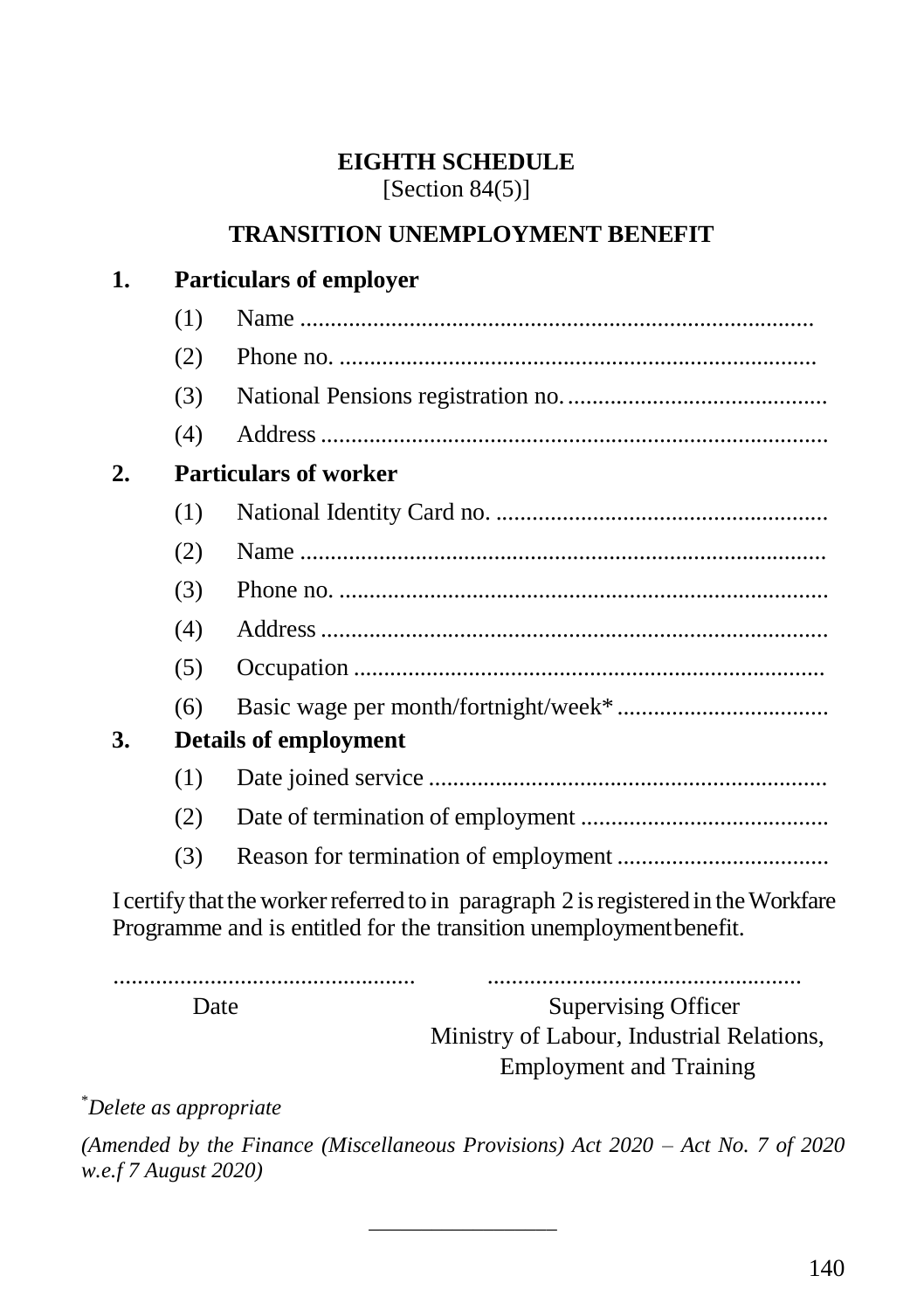#### **NINTH SCHEDULE** [Section 24A]

#### **SECTORS**

Blockmaking, construction, stone crushing and related industries

Manufacturing sector governed by the Factory Employees (Remuneration) Regulations 2019

*(New Schedule inserted by the COVID-19 (Miscellaneous Provisions) Act 2020 – Act No. 1 of 2020 w.e.f 23 March 2020)*

 $\overline{\phantom{a}}$  , where  $\overline{\phantom{a}}$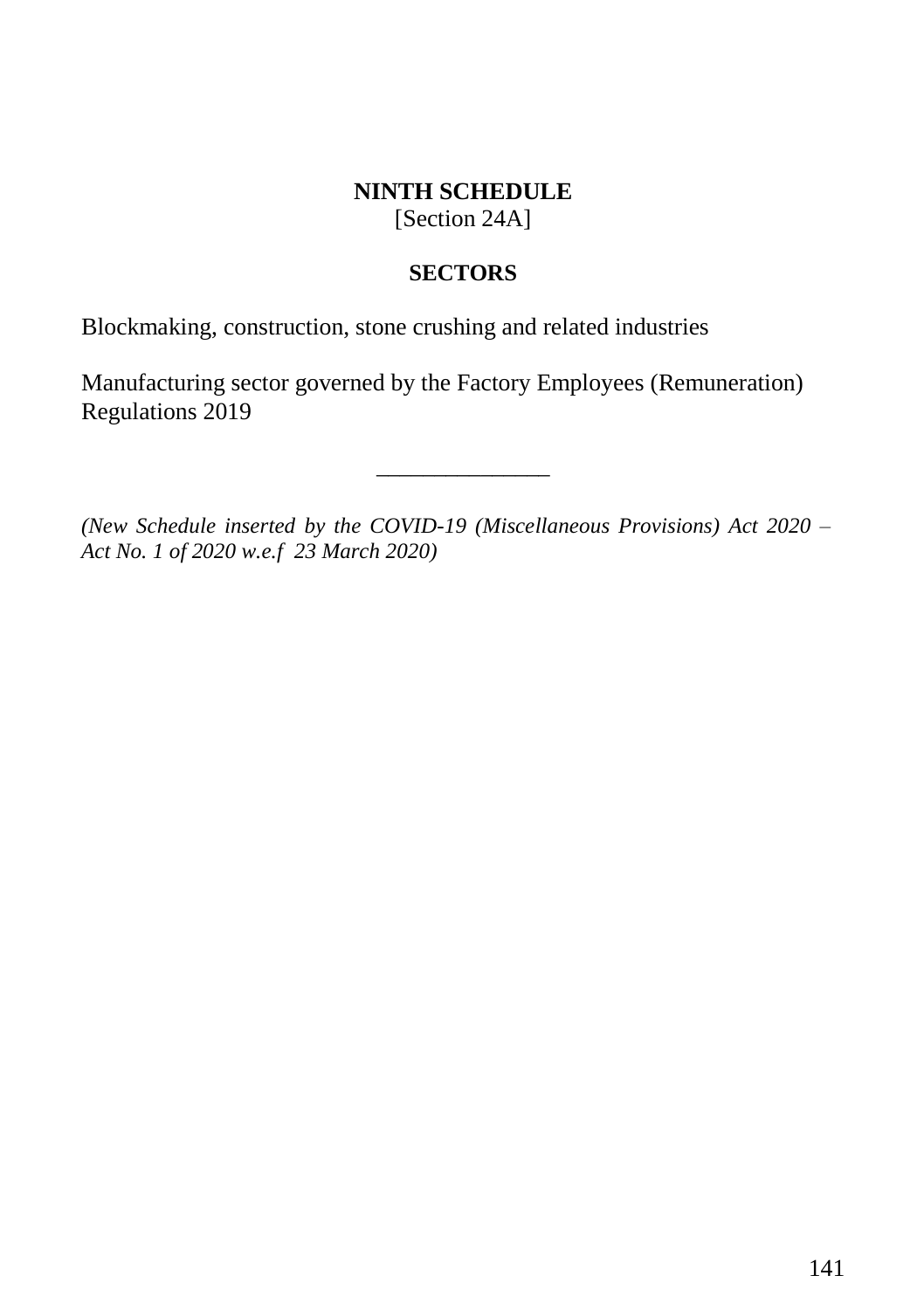# **TENTH SCHEDULE [Section 72]**

Development Bank of Mauritius Ltd

Mauritius Investment Corporation Ltd

State Investment Corporation Limited

*(New Schedule inserted by the Finance (Miscellaneous Provisions) Act 2020 – Act No.7 of 2020 w.e.f 7 August 2020)*

*\_\_\_\_\_\_\_\_\_\_\_\_*